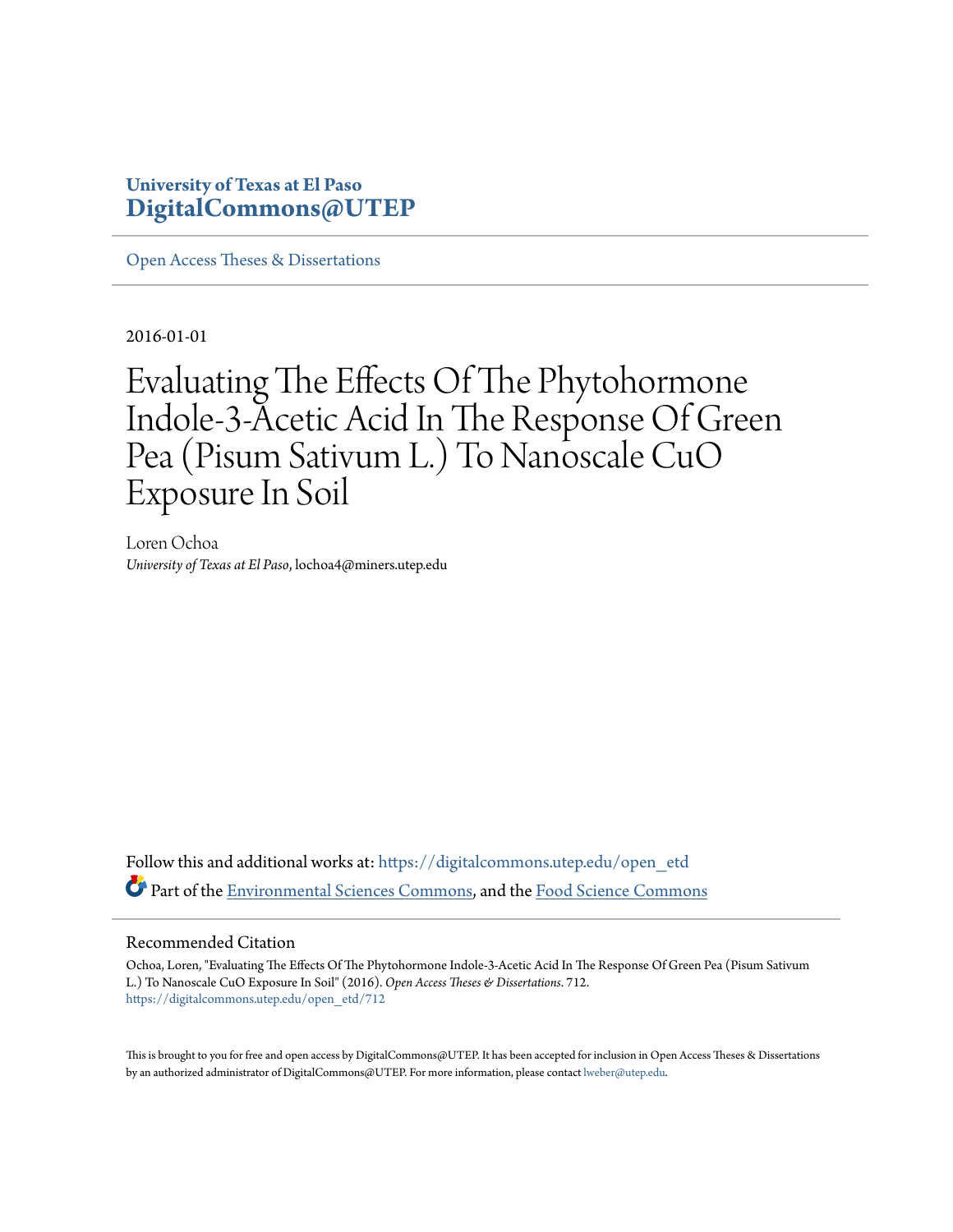# EVALUATING THE EFFECTS OF THE PHYTOHOMRMONE INDOLE-3- ACETIC ACID IN THE RESPONSE OF GREEN PEA (*PISUM SATIVUM* L.) TO NANOSCALE CuO EXPOSURE IN SOIL

LOREN OCHOA

Master's Program in Environmental Science

APPROVED:

Jorge L. Gardea-Torresdey, Ph.D., Chair

Jose R.Peralta-Videa, Ph.D.

Carl Lieb, Ph.D.

Charles Ambler, Ph.D. Dean of the Graduate School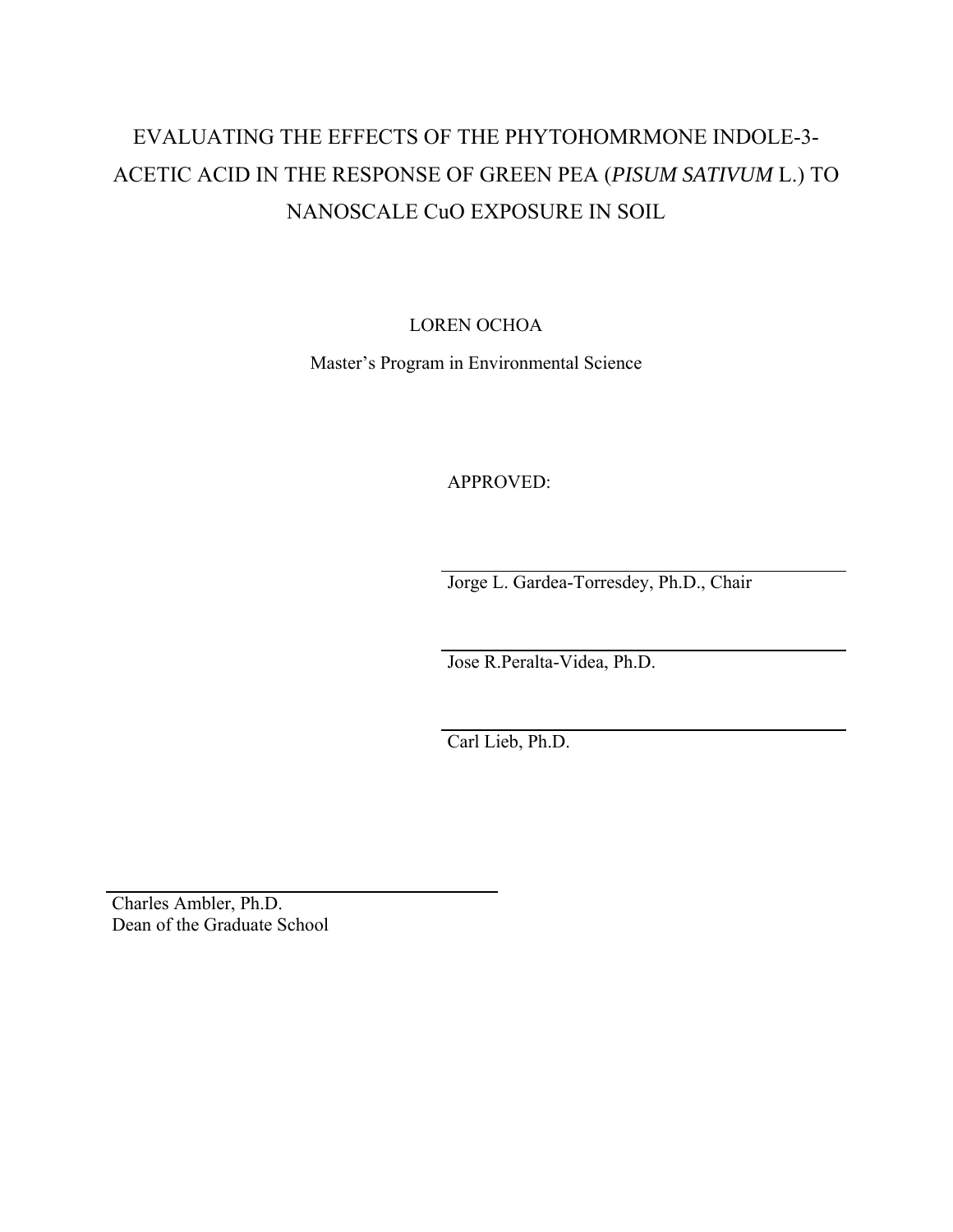Copyright © 2016

by

Loren Ochoa

December 2016

All Rights reserved.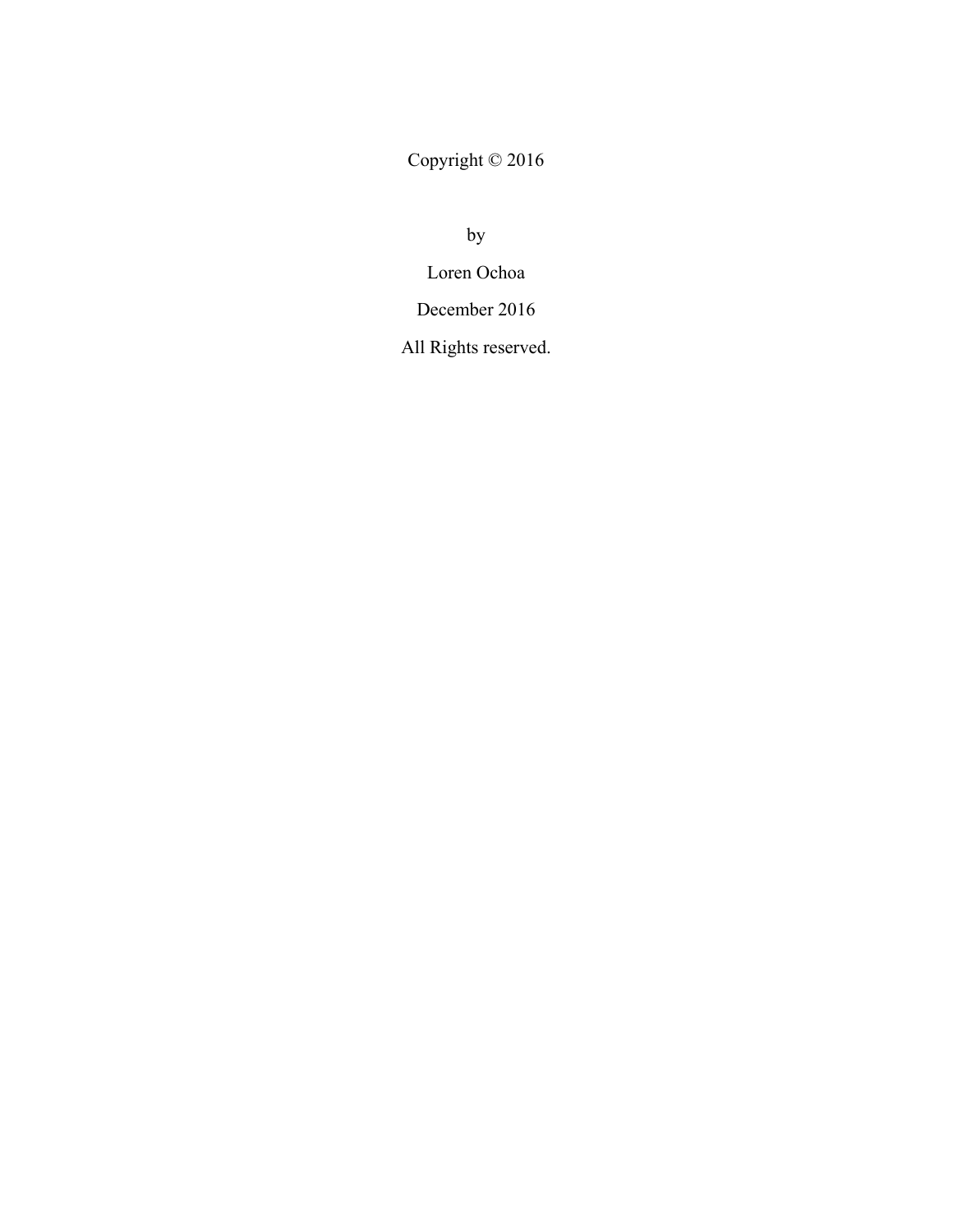# EVALUATING THE EFFECTS OF THE PHYTOHORMONE INDOLE-3- ACETIC ACID IN THE RESPONSE OF GREEN PEA (*PISUM SATIVUM* L.) TO NANOSCALE CuO EXPOSURE IN SOIL

by

# LOREN OCHOA

# THESIS

Presented to the Faculty of the Graduate School of

The University of Texas at El Paso

in Partial Fulfillment

of the Requirements

for the Degree of

## MASTER OF SCIENCE

Department of Geology THE UNIVERSITY OF TEXAS AT EL PASO

December 2016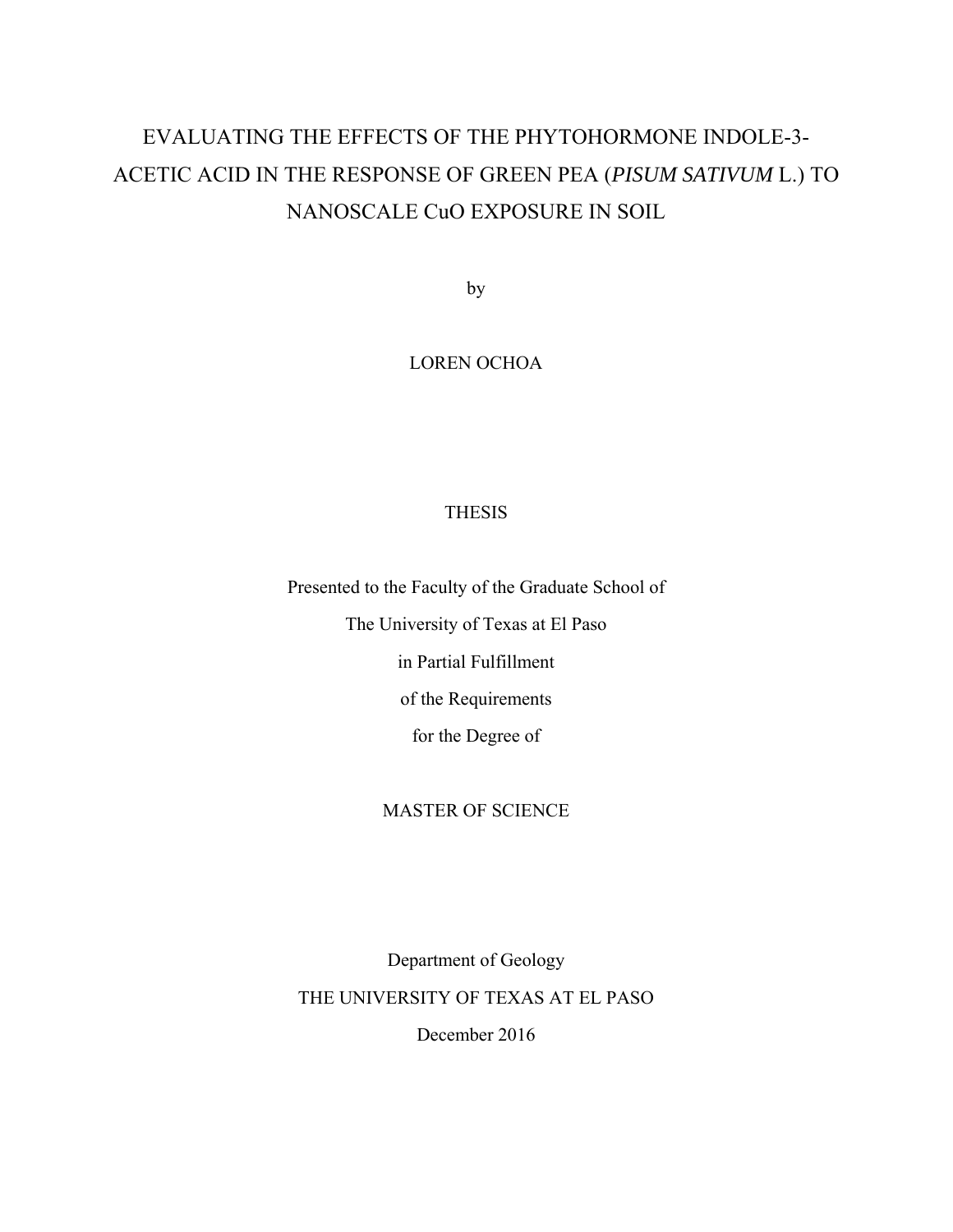# **Acknowledgements**

I would like to express my appreciation to Dr. Jorge Gardea-Torresdey, by starting to say thanks for letting me be part of his research group. Also for been of such a great help. As my research mentor and supervisor he has taught his group and I the pathway of success, which is hard work and dedication. Not only that, but he has also helped the whole group by cheering us up and teaching us skills to use not only in the research field, but in regular basis life.

I also want to thank Dr. Jose R. Peralta-Videa, for his great support and guidance. I wouldn't been able to progress in my research without his great knowledge and guidance. Also for his patience and understanding, because whenever I felt totally lost, he shared his wisdom and helped me see the answer to obstacles.

Also I want to thank Dr. Carl Lieb for his great support that brought me not only joy but an inner strength to continue perusing my dreams. His great guidance had lead me to work hard and see things positively.

I want to thank Dr. Gardea's research group, for their help and support though out this years of hard work. This has been one of the best research groups that I have encountered though my life pathway. Their dedication and knowledge in this field, has brought me the help and strength to continue. Also Dr. Flores from Universidad Autonoma de Ciudad Juarez (UACJ) for his support and warmth welcoming to UACJ, and also for his collaboration in order to accomplish the data presented in here.

Likewise, I would like to acknowledge the support of my family, which have always been there for me by showing me affection and support.

In addition I want to thank the College of Science, especially the Geology Department at the University of Texas at El Paso. It is of such a great honor to graduate from this prestigious academic institution. Also to The National Science Foundation and the Environmental Protection Agency under Cooperative Agreement Number DBI-1266377. Finally to the UC-CEIN and the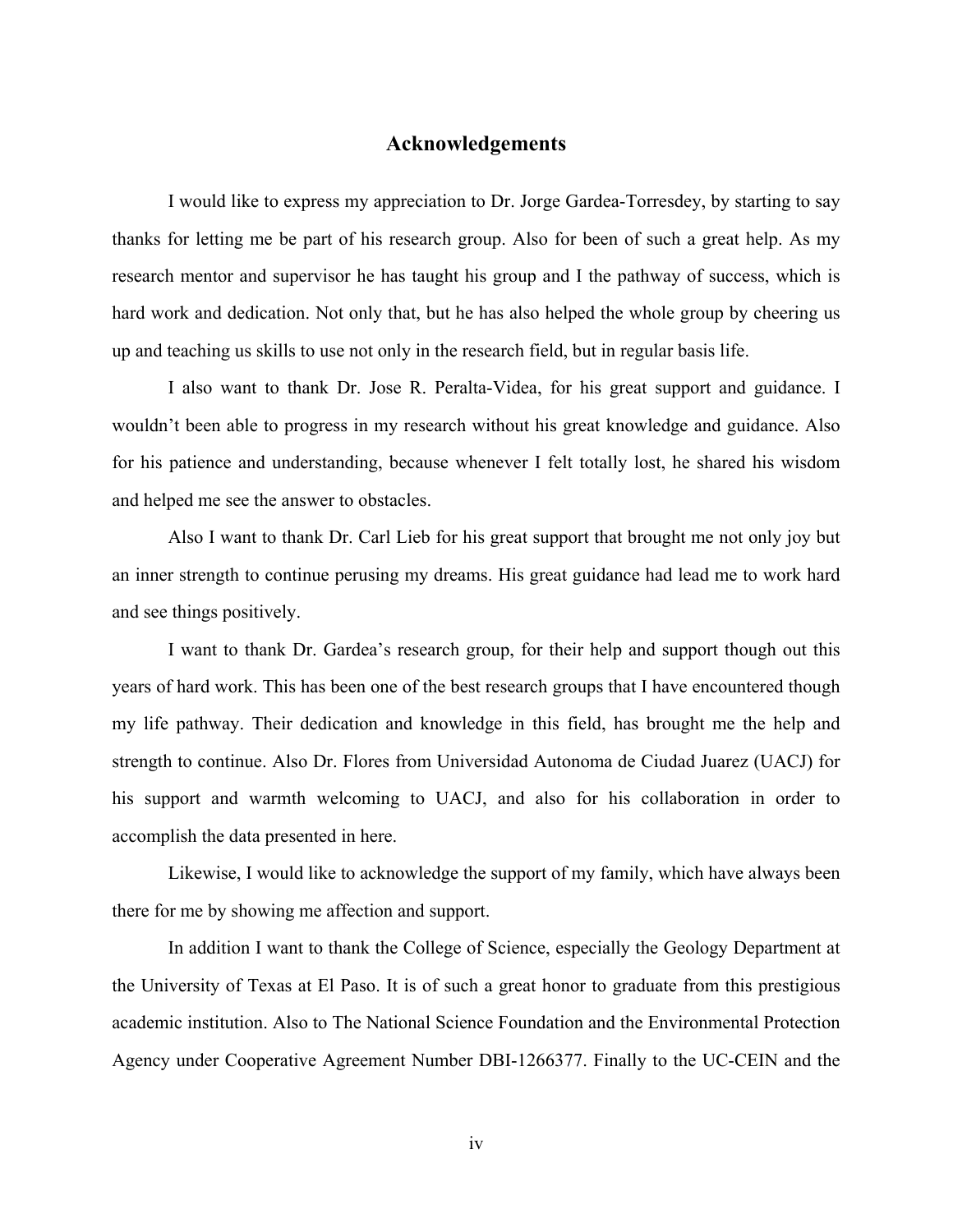USDA grants 2011-38422-30835 and 2016-67021-24985, and the NSF Grants CHE-0840525 and DBI-1429708.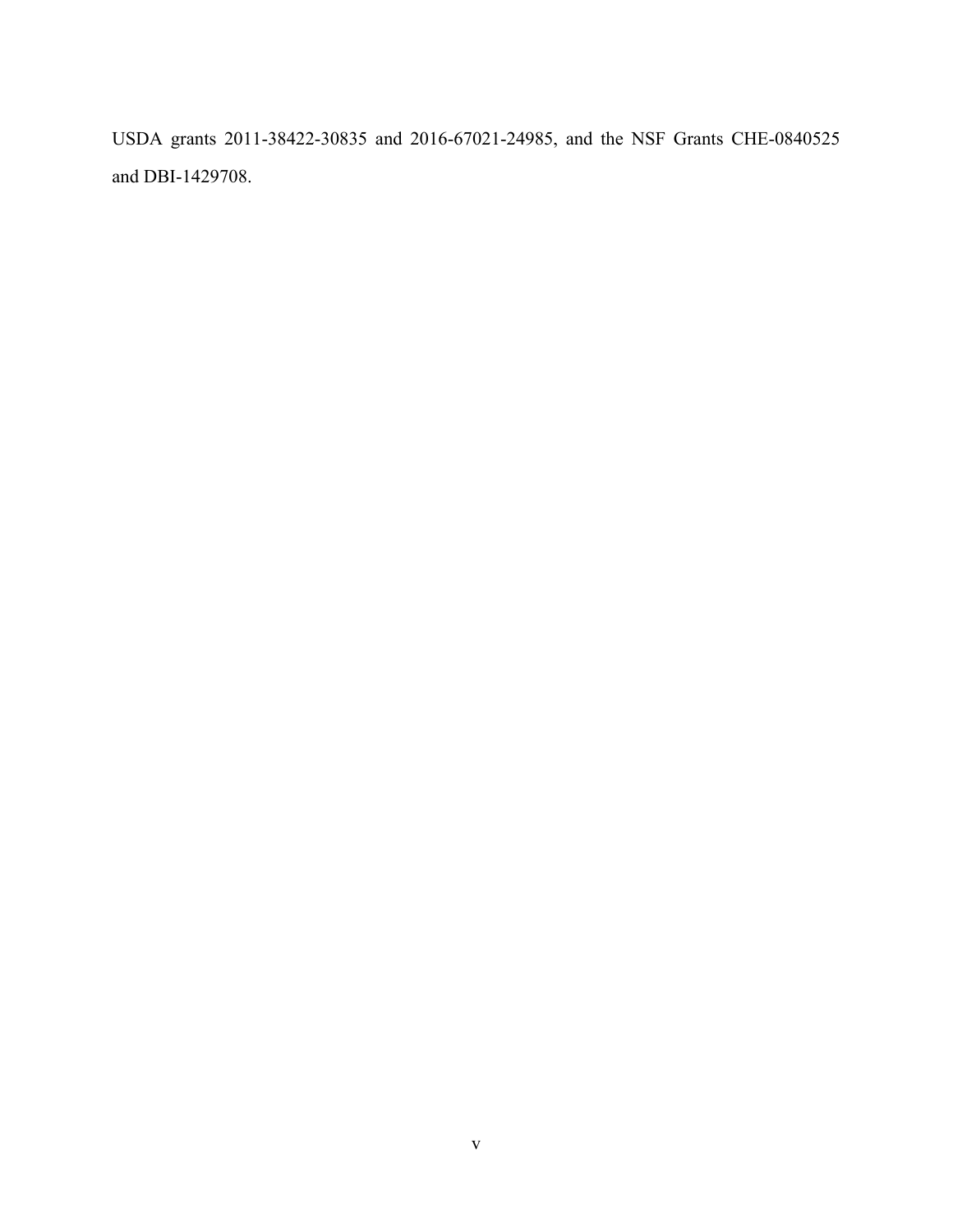# **Abstract**

The response of plants to copper oxide nanoparticles (*n*CuO) in presence of the phytohormones such as IAA, is unknown. In this study, green pea (*Pisum sativum*) plants were cultivated to full maturity in soil amended with  $nCuO$ , CuO bulk ( $bCuO$ ), and CuCl<sub>2</sub> at 50 and 100 mg/kg and indole-3-acetic acid (IAA) at 10 and 100 µM. Several analytical techniques were used to evaluate the effects of treatments in the agronomical, physiological, and biochemical effects of treatments. Results showed that only CuCl<sub>2</sub> reduced root length and number of leaves. Root copper (Cu) increased in plants exposed to *n*CuO without IAA; however, the three Cu compounds, at the highest concentration, increased it when combined with  $100 \mu M IAA$ . There was a variety of responses in essential nutrient accumulation in plant systems. Except for the combination of nCuO and IAA, both at the highest concentration, nCuO did not affect Ca accumulation in tissues. Different responses were found with the other treatments. Manganese (Mn) decreased by 19% in stems of *n*CuO and CuCl<sub>2</sub> treated plants, in the presence of IAA at 10 µM. The highest concentration of nCuO and IAA reduced Mg in stems by 35%. On the other hand, in the absence of IAA, CuCl<sub>2</sub> at 50 and 100 mg/kg increased Sulfur (S) in leaves by 217% and 264% and by 93% and 118% in stems, respectively ( $p \le 0.05$ ). Both the number of seeds and seed weight were reduced in treatments that included IAA at 10 µM. However, the protein content  $(\%)$  was enhanced in plants treated with 10  $\mu$ M of IAA. Chlorophyll was affected by  $CuCl<sub>2</sub>$  at both IAA concentrations, but mainly in treatments involving 10  $\mu$ M of IAA. Catalase (CAT) activity in roots was reduced in plants exposed to nCuO and 10 and 100 µM of IAA, but increased in treatments with no IAA. Overall, results have shown that the combination of nCuO and IAA caused different effects in pea plants. Unexpectedly, exposure of IAA at 10  $\mu$ M, and nCuO at 50, resulted in an increase in seed protein compared with the absolute control, which suggests a possible benefit for human nutrition.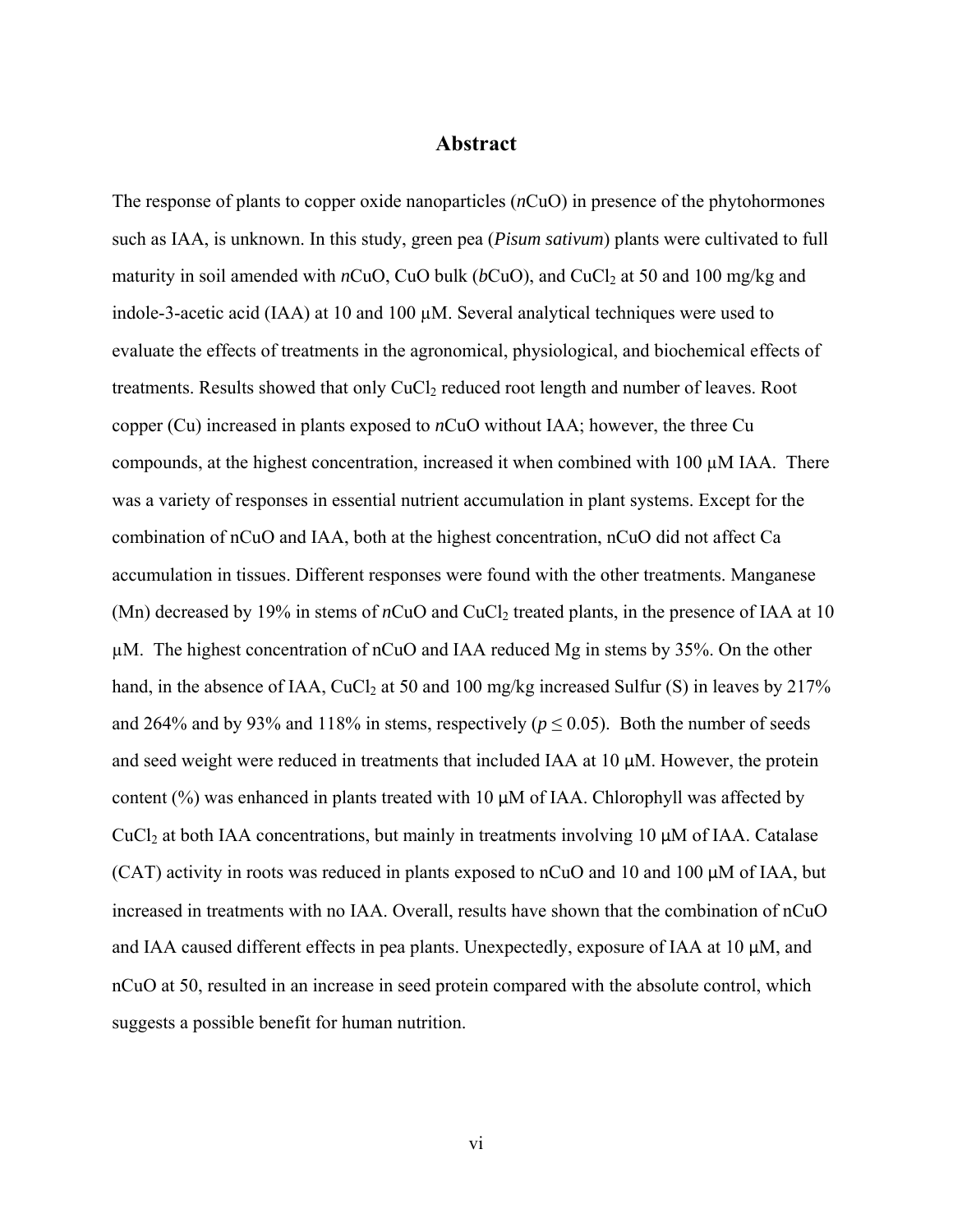| Chapter 2: Evaluating the interaction of the phytohormone indole-3-acetic acid in the<br>response of soil grown green pea (Pisum sativum L.) plants to CuO nanoparticles |  |
|--------------------------------------------------------------------------------------------------------------------------------------------------------------------------|--|
|                                                                                                                                                                          |  |
|                                                                                                                                                                          |  |
| Characteristics of nCuO, bCuO, and preparation of suspensions/solutions 9                                                                                                |  |
|                                                                                                                                                                          |  |
|                                                                                                                                                                          |  |
|                                                                                                                                                                          |  |
|                                                                                                                                                                          |  |
|                                                                                                                                                                          |  |
|                                                                                                                                                                          |  |
|                                                                                                                                                                          |  |
|                                                                                                                                                                          |  |
|                                                                                                                                                                          |  |
|                                                                                                                                                                          |  |

# **Table of Contents**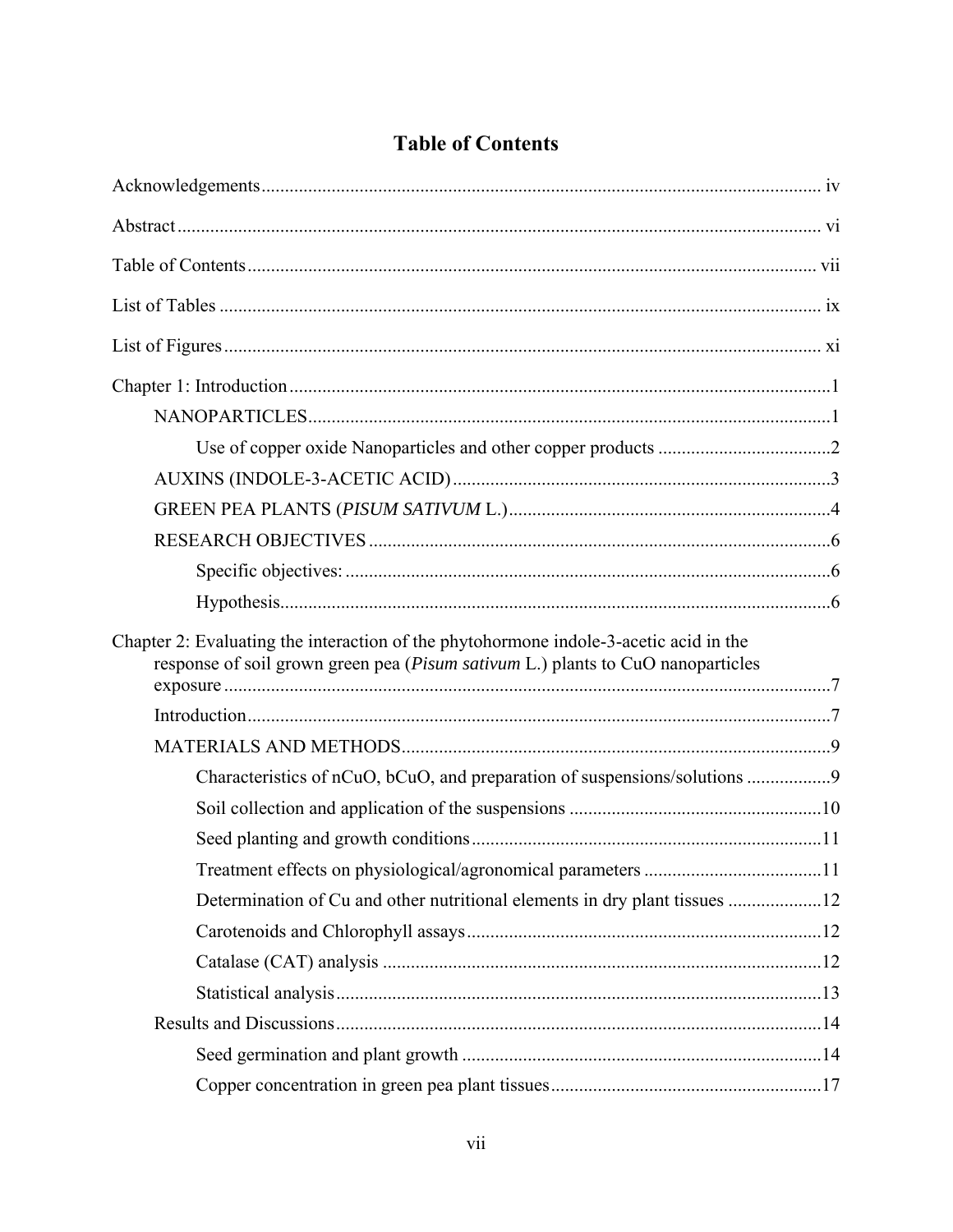| Micro- and Macro-nutrients concentrations in green pea plant tissues 29                    |  |
|--------------------------------------------------------------------------------------------|--|
|                                                                                            |  |
|                                                                                            |  |
| Chapter 3: Nutritional values in green pea (Pisum sativum L.) seeds from plants exposed to |  |
|                                                                                            |  |
|                                                                                            |  |
| Macro- and Micro-nutrients, and Al determination in dry green pea seeds 40                 |  |
|                                                                                            |  |
|                                                                                            |  |
|                                                                                            |  |
|                                                                                            |  |
|                                                                                            |  |
|                                                                                            |  |
|                                                                                            |  |
|                                                                                            |  |
|                                                                                            |  |
|                                                                                            |  |
|                                                                                            |  |
|                                                                                            |  |
|                                                                                            |  |
|                                                                                            |  |
|                                                                                            |  |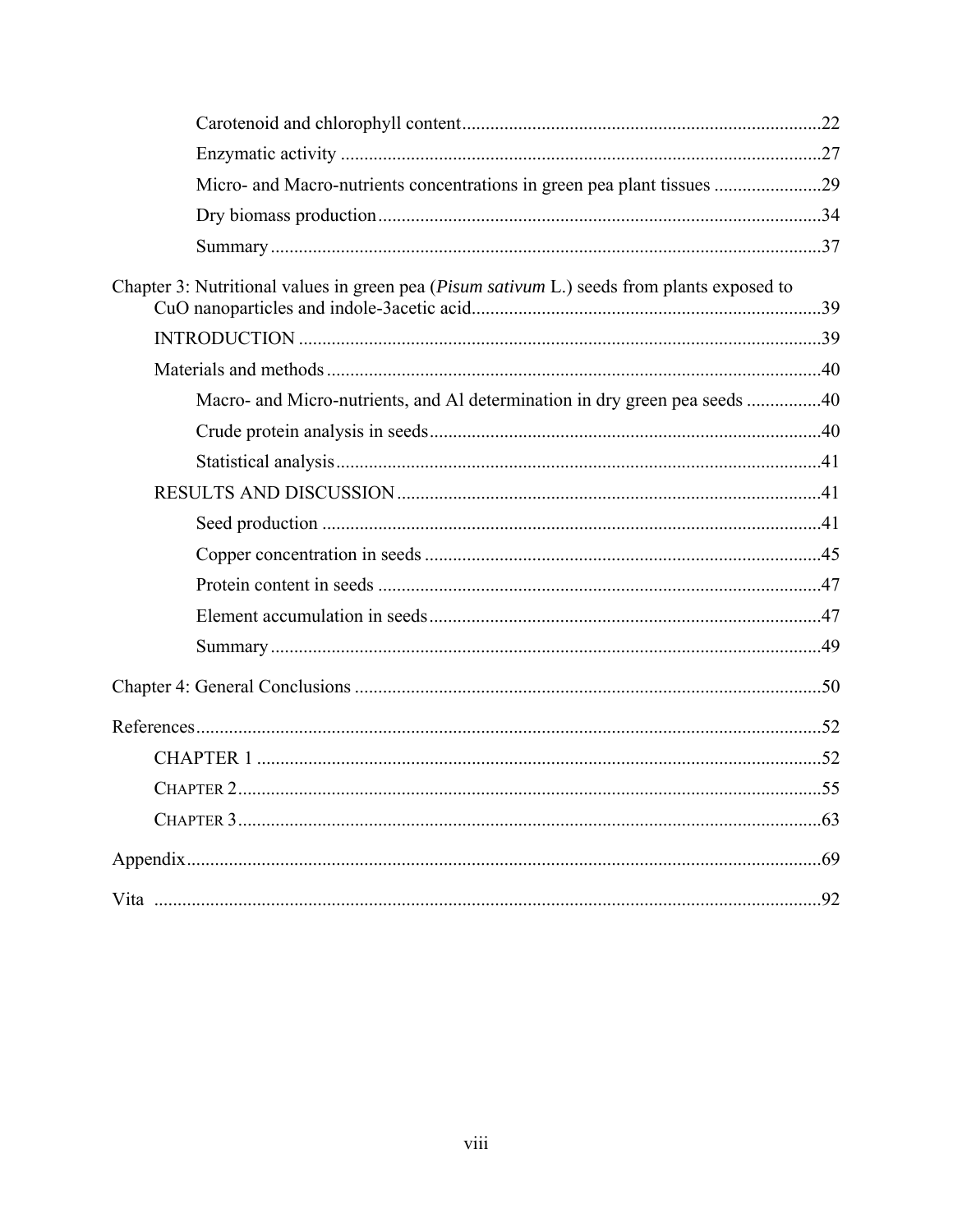# **List of Tables**

| . 6                                                                                                                                                                                                           |
|---------------------------------------------------------------------------------------------------------------------------------------------------------------------------------------------------------------|
| Table 2 Total treatment combinations (first number indicates the IAA concentration and the                                                                                                                    |
| . 9                                                                                                                                                                                                           |
| Table 3 Green pea growth response. From plants that were grown in soil amended in Cu                                                                                                                          |
| compound (nCuO, bCuO, and CuCl <sub>2</sub> ) at different concentrations (50 and 100 mg/kg of soil) and                                                                                                      |
| enhanced with IAA. Results are means $\pm$ SE. Letters indicate statistical differences ( $p \le 0.05$ ). 16                                                                                                  |
| Table 5. Micro- and Macro- nutrients affected in stem from plants grown for 45 days in soil                                                                                                                   |
| amended with combinations of IAA $(0, 10,$ and $100 \mu M)$ and 50 and 100 mg of Cu from nCuO,                                                                                                                |
| $bcuO$ , and CuCl <sub>2</sub> . Data show averages $\pm$ SE of four replicates, and comparisons were made in                                                                                                 |
| 32                                                                                                                                                                                                            |
| Table 6 Micro- and Macro- nutrients affected in leaves from plants grown for 45 days in soil                                                                                                                  |
| amended with combinations of IAA $(0, 10,$ and $100 \mu M)$ and 50 and 100 mg of Cu from nCuO,                                                                                                                |
| $bcuO$ , and CuCl <sub>2</sub> . Data show averages $\pm$ SE of four replicates, and comparisons were made in                                                                                                 |
| 33                                                                                                                                                                                                            |
| Table 7 Micro- and Macro- nutrients affected in pods from plants grown for 90 days in soil                                                                                                                    |
| amended with combinations of IAA $(0, 10,$ and $100 \mu M)$ and 50 and 100 mg of Cu from nCuO,                                                                                                                |
| bCuO, and CuCl <sub>2</sub> . Data show averages $\pm$ SE of four replicates, and comparisons were made in                                                                                                    |
| 34                                                                                                                                                                                                            |
| Table 8 Dry biomass average (g) from green pea organs grown in: 1) control, $2)nCuO$ 50 mg/kg,<br>3) nCuO 100 mg/kg, 4)bCuO 50 mg/kg, 5)bCuO 100 mg/kg, 6)CuCl <sub>2</sub> 50 mg/kg, 7)CuCl <sub>2</sub> 100 |
| mg/kg, 8)10 $\mu$ M IAA (control 2), 9) 10 $\mu$ M IAA+ nCuO 50 mg/kg, 10) 10 $\mu$ M IAA + nCuO 100                                                                                                          |
| mg/kg, 11)10 $\mu$ M IAA + bCuO 50 mg/kg, 12) 10 $\mu$ M IAA + bCuO 100 mg/kg, 13) 10 $\mu$ M IAA                                                                                                             |
| + CuCl <sub>2</sub> 50 mg/kg, 14) 10 µM IAA + CuCl <sub>2</sub> 100 mg/kg, 15) 100 µM IAA (control 3), 16) 100                                                                                                |
| μM IAA + nCuO 50 mg/kg, 17) 100 μM IAA + nCuO 100 mg/kg, 18)100 μM IAA + bCuO 50                                                                                                                              |
| mg/kg, 19) 100 $\mu$ M IAA + bCuO 100 mg/kg, 20) 100 $\mu$ M IAA + CuCl <sub>2</sub> 50 mg/kg, and 21) 100                                                                                                    |
| $\mu$ M IAA + CuCl <sub>2</sub> 100 mg/kg. Results are means $\pm$ SE. Letters indicate statistical differences and                                                                                           |
|                                                                                                                                                                                                               |
| Table 9 Dry biomass grouped by IAA $(\mu M)$ concentrations in green pea organs grown in soil                                                                                                                 |
| amended with different Cu compounds (nCuO, bCuO, and CuCl2) at different levels and                                                                                                                           |
| enhanced with IAA. Results are means $\pm$ SE. Letters indicate statistical differences ( $p \le 0.05$ ). 36                                                                                                  |
| Table 10 Dry biomass of green pea organs grouped by Cu compound levels (nCuO, bCuO, and                                                                                                                       |
| $CuCl2$ ) at different levels and enhanced with IAA. Results are means $\pm$ SE. Letters indicate                                                                                                             |
|                                                                                                                                                                                                               |
| Table 11 Effects on Seeds. From plants that were grown in soil amended in Cu compound                                                                                                                         |
| $(nCuO, bCuO, and CuCl2)$ at different concentrations (50 and 100 mg/kg of soil) and enhanced                                                                                                                 |
| with IAA. Average of seed, and dry weight per treatment have results are means $\pm$ SE. Letters                                                                                                              |
| 43                                                                                                                                                                                                            |
| Table 12 Elements affected on green pea seeds from plants grown for 90 days in soil amended                                                                                                                   |
| with nCuO, bCuO, and CuCl2 (50 and 100 mg/kg of soil) and enhanced with IAA (0, 10, and                                                                                                                       |
| 100 $\mu$ M). Data are average $\pm$ SE of four replicates. Comparisons were against controls, arrows                                                                                                         |
| 49                                                                                                                                                                                                            |
|                                                                                                                                                                                                               |
|                                                                                                                                                                                                               |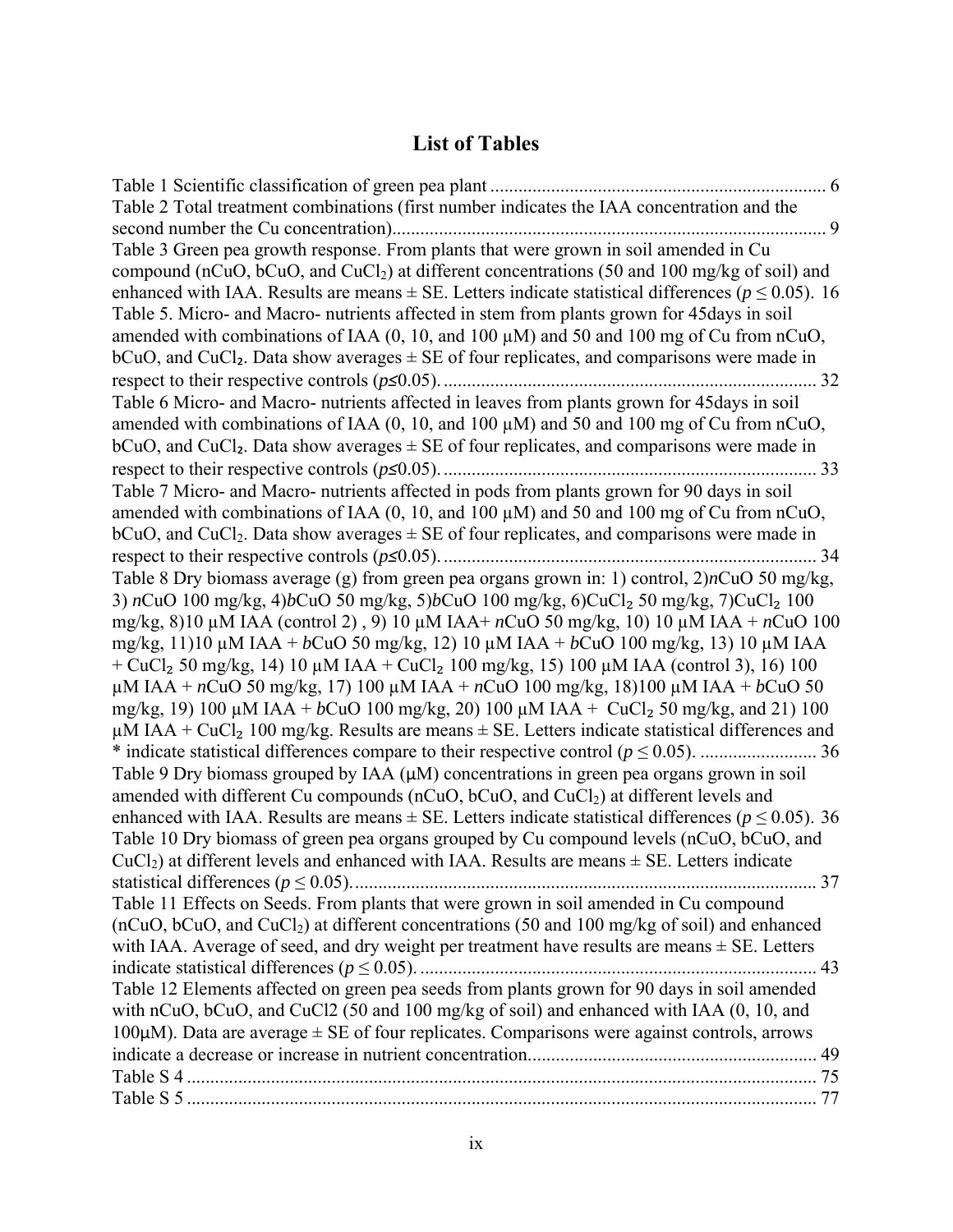| Table S 16 Effects on seed germination From plants that were grown in soil amended in Cu                 |  |
|----------------------------------------------------------------------------------------------------------|--|
| compound (nCuO, bCuO, and CuCl <sub>2</sub> ) at different concentrations (50 and 100 mg/kg of soil) and |  |
| enhanced with IAA (0, 10, and 100 $\mu$ M). Results are means $\pm$ SE. Letters indicate statistical     |  |
|                                                                                                          |  |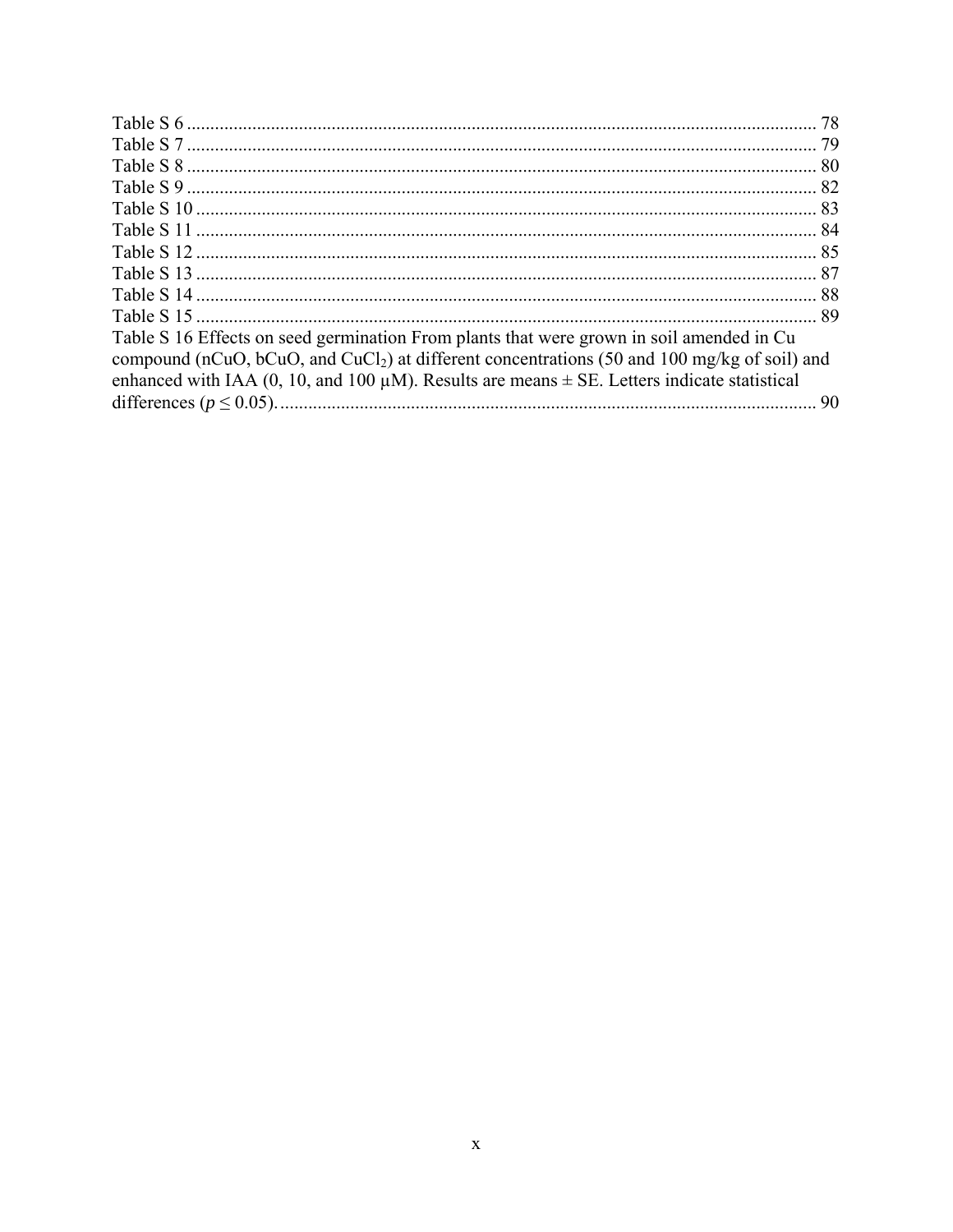# **List of Figures**

Figure 1 Green pea (*Pisum sativum*) ............................................................................................... 5 Figure 2. Cu concentration (a) roots, (b) stems, (c) leaves of green pea plants grown to 45 days (beginning of blossom), and (d) pods of green pea plants grown for 90 days (full maturity) in soil amended with nCuO,  $bCuO$ , and CuCl<sub>2</sub> (corresponding to 50 and 100 mg/kg of Cu) and induced with IAA  $\mu$ M at 0, 10, and 100. Data are expressed in means  $\pm$  SE, and letters indicate statistical differences and  $*$  indicate statistical differences compare to their respective control ( $p \le 0.05$ ). 20 Figure 3. Average Cu concentration as affected by IAA concentrations in (a) roots, and (b) stems, (c) leaves grown at 45 days (beginning of blossom), and (d) pods of green pea plants grown for 90 days (full maturity). Average copper concentration as affected by the copper compound in (e) roots, and (f) stems (g) leaves grown at 45 days, and (h) pods grown at 90 days. ....................................................................................................................................................... 21 Figure 4. (a) Chlorophyll *a.* (b) Chlorophyll *b.* (c) Total Chlorophyll content, and (d) Carotenoids in leaves of 45 day-old plants grown in soil amended with  $nCuO$ ,  $bCuO$ , and  $CuCl<sub>2</sub>$ (corresponding to 50 and 100 mg/kg of Cu) and induced with IAA µM at 0, 10, and 100. Data are expressed in means  $\pm$  SE, and letters indicate statistical differences and  $*$  indicate statistical differences compare to their respective control (*p* ≤ 0.05). .......................................................... 25 Figure 5. Carotenoids and Chlorophyll in leaves from green pea plants grown in soil amended with nCuO, bCuO, and CuCl<sub>2</sub> (corresponding to 50 and 100 mg/kg of Cu) and induced with IAA µM at 0, 10, and 100.for 45 days Averages are grouped by IAA concentrations. (a) Carotenoids (b) Chlorophyll *a*, (c) Chlorophyll *b,* and (d) Total Chlorophyll. Averages are grouped by Cu compound levels in: (e) Carotenoids (f) Chlorophyll *a*, (g) Chlorophyll *b,* and (h) Total Chlorophyll. Data are expressed in means  $\pm$  SE, and letters indicate statistical differences ( $p \leq$ 0.05). ............................................................................................................................................. 26 Figure 6 (a) CAT enzymatic activity in green pea roots from plants grown for 45 days in soil amended with a combinations of nCuO, bCuO, and CuCl<sub>2</sub> (at 50 and 100 mg/ kg of soil) and IAA at  $(0,10, \text{ and } 100 \,\mu\text{M})$ . (b) Statistical differences in leaf quantity grouped by Cu compound. (c) Statistical differences in leaf quantity grouped by IAA (0, 10, and 100) µM content. Results are means  $\pm$  SE, and statistical differences are indicated with letters and  $*$  indicate differences when compared to the respective control (*p* ≤ 0.05) ..................................................................... 28 Figure 7 (a) [Cu] in green pea seeds by treatment, from plants that were grown for 90 days in soil amended with at different concentrations of nCuO, bCuO, and CuCl2 and enhanced with IAA (0, 10, and 100  $\mu$ M). (b) [Cu] in green pea seeds when grouped by Cu compounds. (c) [Cu] in green pea seeds when grouped by IAA  $(\mu M)$  concentration levels. Results are means  $\pm$  SE, and statistical differences are indicated with letters and \* indicate differences when compared to the respective control (*p* ≤ 0.05).. ....................................................................................................... 44 Figure 8 (a) Green pea protein content (%) by treatment, grown for 90 days in soil amended with a total of 21 different combinations of Cu and IAA. (b) Statistical differences in leaf quantity grouping the treatments by Cu content. (c) Statistical differences in leaf quantity grouping the treatments by IAA  $(0, 10, \text{ and } 100)$   $\mu$ M content. Results are means  $\pm$  SE, and statistical differences are indicated with letters and \* indicate differences when compared to the respective control (*p* ≤ 0.05) .......................................................................................................................... 46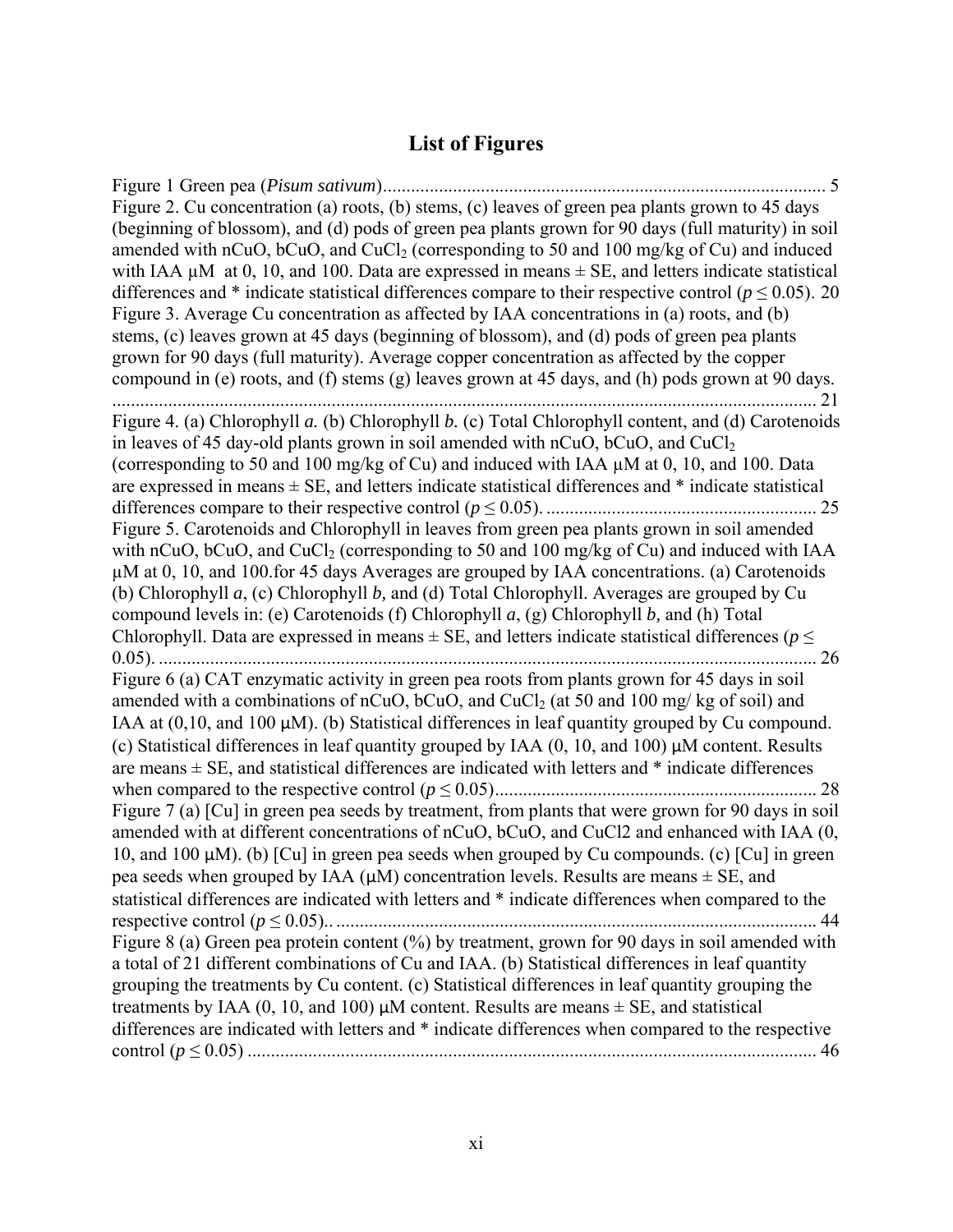# **Chapter 1: Introduction**

#### **NANOPARTICLES**

The use of different nanomaterials (NMs) has increased due to their wide range of applications. The miniature size of NMs (up to 100 nm in at least one dimension) provides for their unique physicochemical characteristics. Nanoparticles (NPs), a special member of the NMs family with dimensions < 100 nm in at least two dimensions (ASTM 2012), have been engineered (ENPs) for several applications, including the improvement of features such as electrical conductivity, physical strength, chemical reactivity, magnetism, among others (Klaine et al. 2008; Peralta-Videa et al. 2011; Keller et al. 2013). The use of NPs in different fields such as cosmetics, pharmaceutical, water and wastewater treatment, agriculture, and food packaging has increased over time (Gottschalk and Nowack 2011; Peralta-Videa et al. 2011; Dimkpa et al. 2013). Along with the use of NMs, concerns emerged about the impacts they may cause in the environment. The ample demand of NPs has raised their industrial production; in 2010 production reached 260,000-309,000 metric tons worldwide, 8-28% of which ended in the soil, 0.4-7% in bodies of water, and 0.1-1.5% in the atmosphere (Keller et al. 2013).

According to the Environmental Protection Agency Nanotechnology White Paper (EPA 2007), bio-solids from wastewater treatment plants end up in agricultural fields. In addition, reports indicate that bio-solids are unintentionally contaminated with ENPs (Gottschalk and Nowack 2011; Keller et al. 2013; Hou et al. 2013), suggesting that field crops could be exposed to them. The resultant, food contamination is a possible threat to human and animal consumers alike. As the use of ENPs increases due to their ample application and wide demand, the chances for contamination of irrigation water and agricultural lands will also increase. These observations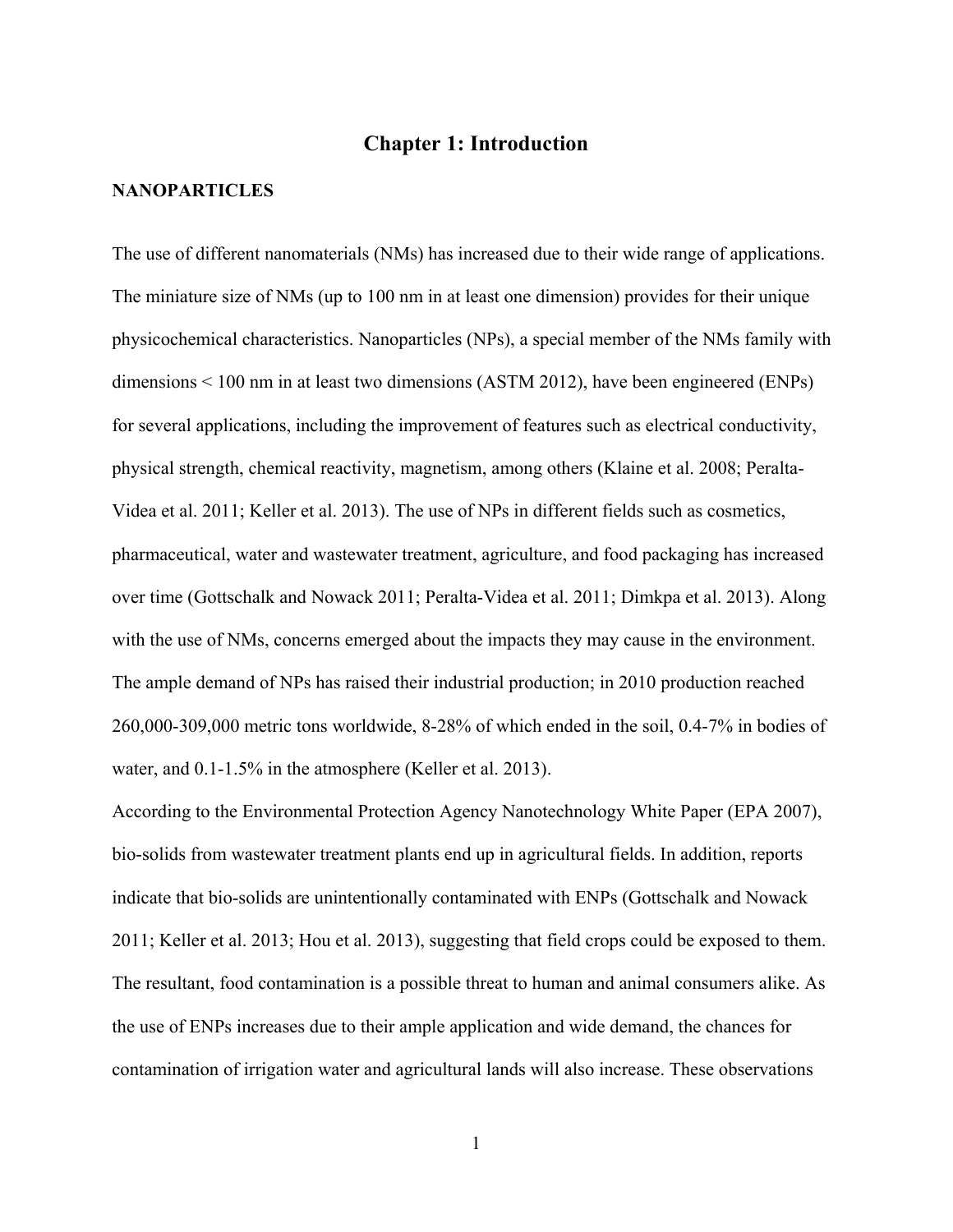suggests that more studies related to the risk assessment of effects of ENPs in crop plants are necessary.

# **Use of copper oxide Nanoparticles and other copper products**

Copper (Cu) is a transition metal that is found as a pure metal in Earth, and was one of the first metals used by humankind. Copper is one of the essential elements for living organisms including animals and plants. It is used by animals in functions such as respiration, blood production, muscle movement, liver functions, bone formation, and by plants in cell division, and catalysis of redox reactions, just to mention a few (Asada et al., 1977; Fernandes and Henriques 1991; Yruela 2005). At low concentrations, Cu is an essential nutrient for plants. Plant biomass contains it at an average of 10 μg⋅g<sup>-1</sup> dry weight (Yruela 2005), and is thus considered a micronutrient. This micronutrient benefits plants by promoting the translocation of sugars and liquids, cell metabolism, chlorophyll formation, photosynthesis and lignin synthesis (Fernandes and Henriques 1991; Lopez Torres 2011; copperalliance.org.uk). A deficiency or an excess of Cu, however, can induce irregularities in plant development and growth.

Copper-based products have been widely used in industry, science, and technology. This includes gas sensors, catalysts, electronics, film application, superconductors, agriculture, and in heat transfer nanofluids (Zhu et al. 2004; Nasibulin et al. 2001; Blinova et al. 2010). In agricultural production, it has been used for more than a century as a fungicide and bactericide. Average Cu concentrations in soil vary from 20-30 mg/kg but near copper mining areas, it can reach up to 2000 mg/kg (Nriagu 1979; Freedman and Hutchison 1980; Humphreys and Nicholls 1984; Fernandes and Henriques 1991).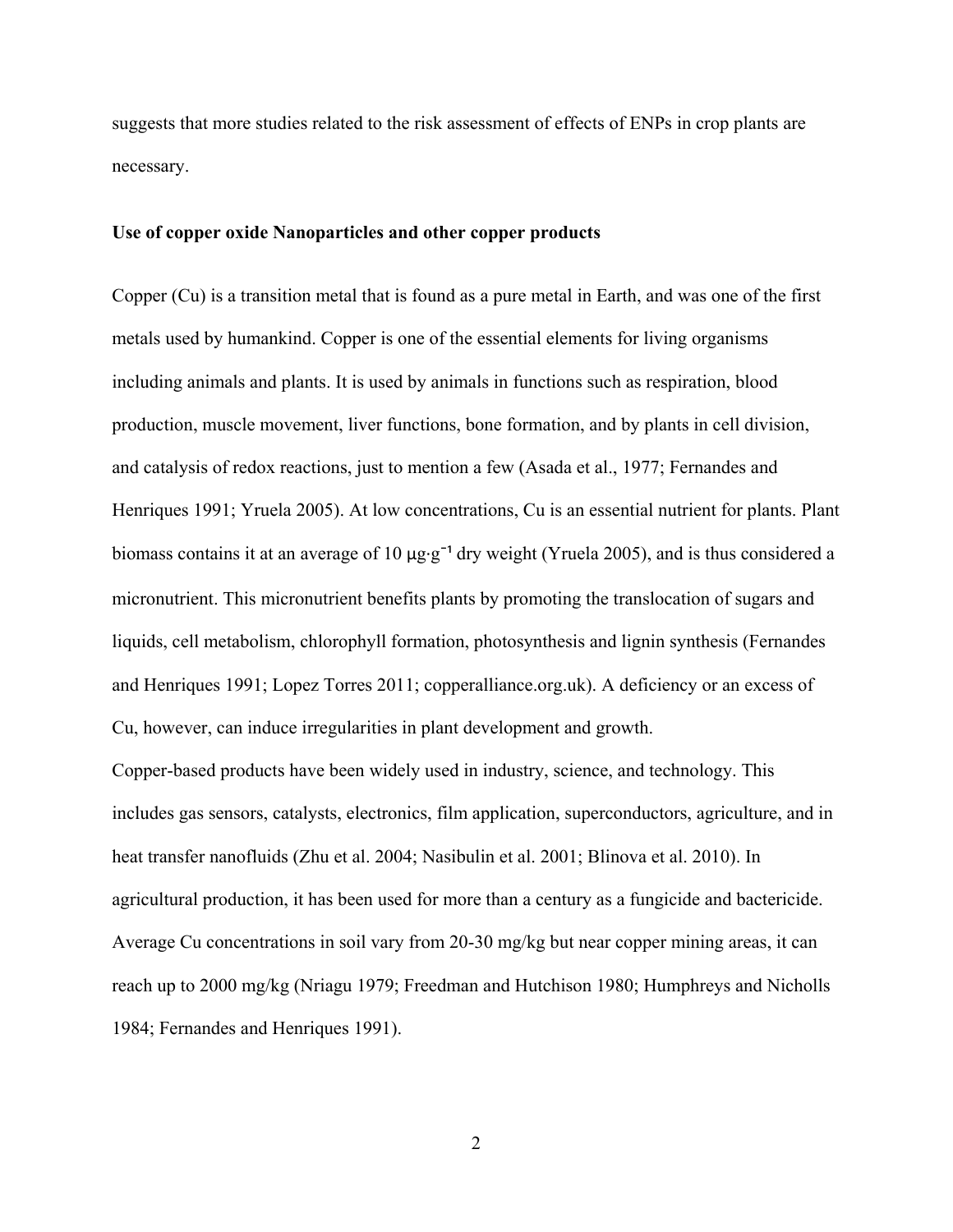In several experiments Cu has demonstrated to have toxic effects when used in large quantities. Reports mention reductions in shoot and root growth, chlorophyll content, and alteration of stress enzyme activities, just to mention a few (Shah and Belozerova, 2009; Zhenyu et al. 2012; Dimkpa et al. 2012; Nair and Chung 2014). These effects could certainly impact the commercial production of crop plants. On the other hand, products such as  $Cu(OH)$ <sub>2</sub> have been used for centuries in agriculture to combat fungal diseases in plants (Rusjan 2012). Recent studies have also shown that nanoparticulate copper materials are more effective in controlling some specific plant pathogens such as *Alternaria alternata*, *Botrytis cinerea,* and *Corticium salmonicolor* (Ouda 2014; Du Cao et al. 2014). These beneficial usage suggest that common fungicides and pesticides could be replaced by fungicides and pesticides made with ENPs.

### **AUXINS (INDOLE-3-ACETIC ACID)**

In nature, plants produce growth regulators (PGRs), also known as phytohormones. Phytohormones are naturally produced by plants and can also be synthetically produced. At low concentrations, phytohormones control plant growth in terms of root and stem enlargement, fruit set and drop, and many more developmental processes (Weaver 1982; Lopez Torres 2011; Barbafieri et al. 2012). The main three groups of phytohormones include auxins, gibberellins, and cytokinins, although there are other PGRs that impact specific functions in plant systems (Barbafieri et al. 2012). Synthetic PGRs are used in agriculture to enhance plant growth, development, and crop production.

Auxins are one of the most studied PGRs, well known for their multifunctional roles in plant development and growth. One of the original applications of an auxins was as a weed killer: 2,4 dichlorophenozyacetic acid (2, 4-D). Illustrating how the same phytohormone may well have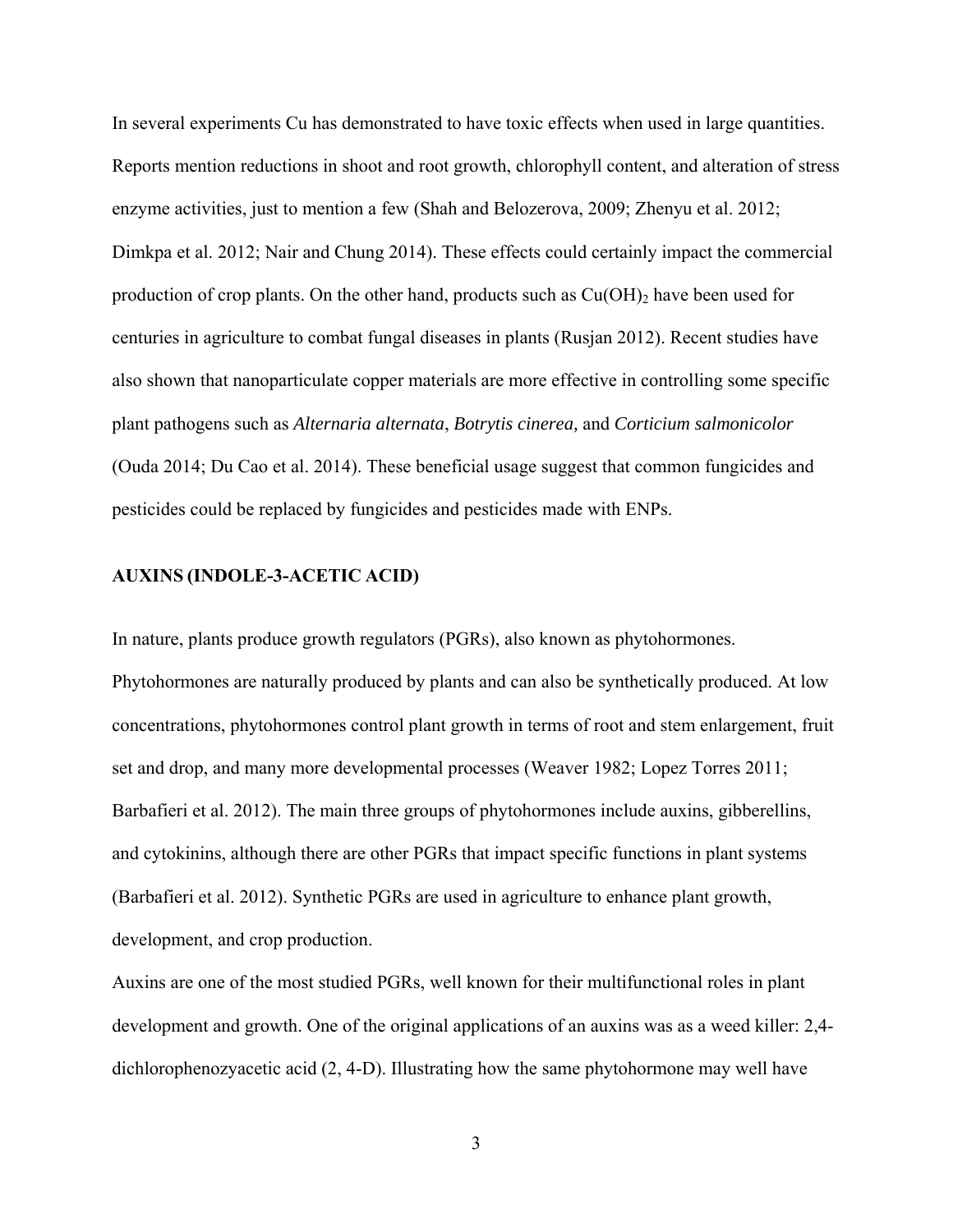different effects on different plant organ, 2, 4-D now also is widely used in agriculture to produce roots in cuttings and transplants (Barbafieri et al. 2012). Indole-3-acetic acid (IAA) is one of the most studied auxins. IAA induces apical dominance, stem elongation, tropisms, and cell division/plant growth, among others (López et al. 2007b; Barbafieri et al. 2012). It also induces the activation of ATPases in the plasma membrane, enzymes that convert ATP to ADP. This activation produces changes in the transportation of ions through the membrane, affecting the accumulation of some macro and micronutrients (López et al. 2005). Liphadzi et al. (2006) reported that sunflowers (*Helianthus annuus*) cultivated in soil containing metals from sewage sludge or composted soil. When these plants were treated with IAA as a spray or added to the soil in combination with ethylenediaminetetraacetic acid (EDTA), more Cd and Pb than controls. López et al. (2007a) showed that in alfalfa (*Medicago sativa*) exposed to Pb, IAA, and EDTA significantly increased the concentration of Cu in roots and Pb in leaves, suggesting modifications in metal uptake and translocation. However, Barbafieri et al. (2012) mentioned that the response of plants to PGRs depends on the application time, weather conditions, stress, and genotypic differences. They therefore suggest that the effect on plants of PGRs and NPs will vary with environmental conditions. All previous reports, however indicate that the growth promotion produced by IAA increases metal uptake. By extension, similar results could occur if the metals were in nanoscale forms.

### **GREEN PEA PLANTS (***PISUM SATIVUMI* **FABACEAE)**

Legumes are generally consumed around the world as raw frozen, or cooked. Green peas (*Pisum sativum*), are legumes (Family Fabaceae) rich in essential amino acids (lysine and leucine), protein, vitamins, and such minerals, as sodium, potassium, phosphorus, calcium,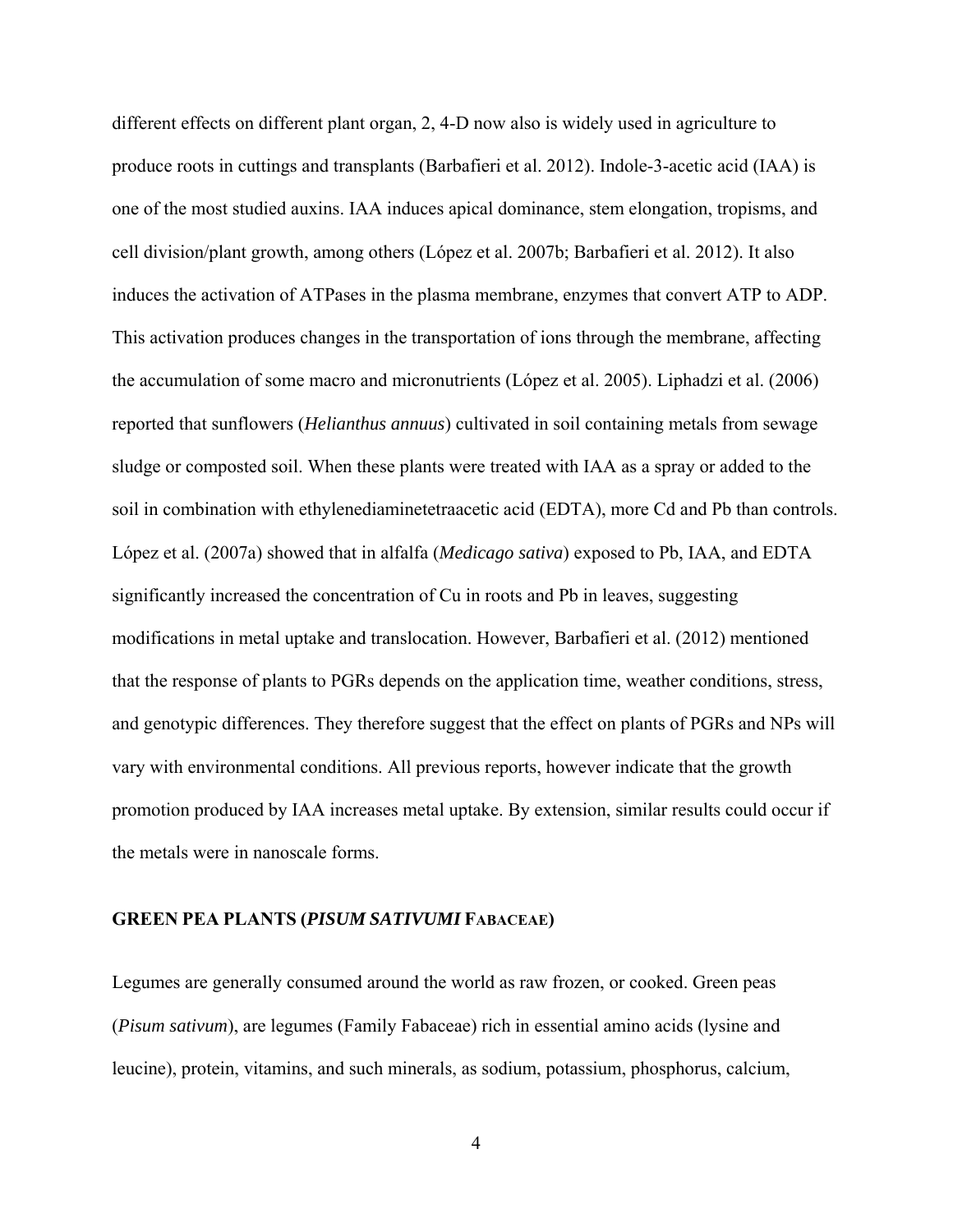iron, zinc, manganese, magnesium, and copper (Iqbal et al. 2006; Mukherjee et al. 2013). The scientific classification of green pea is shown in **Table 1**.

Due to its easy cultivation, pea plants have been used as model plants for several studies. Famously, Gregor Mendel developed his Mendelian principles of genetics based on plant breeding experiments performed with pea plants. Peas are still widely cultivated worldwide for purposes of engineering, scientific, medical research, as well as human consumption to fulfill a healthy diet. Although pea plants have a low demand for care, there are still some threats that could be devastating to pea crop production. Field grown peas are more susceptible to stress than greenhouse-grown individuals, and subject to a variety of bacterial, viral, and fungal pathogens. The use of fungicides, bactericides, and insecticides is therefore a common agricultural practice for this crop. A common element used in fungicides is copper (Cu). The use of agricultural fungicides necessarily increases the Cu availability in soil. Leading to possible excess of plant uptake of this element.



**Figure 1** Green pea (*Pisum sativum*)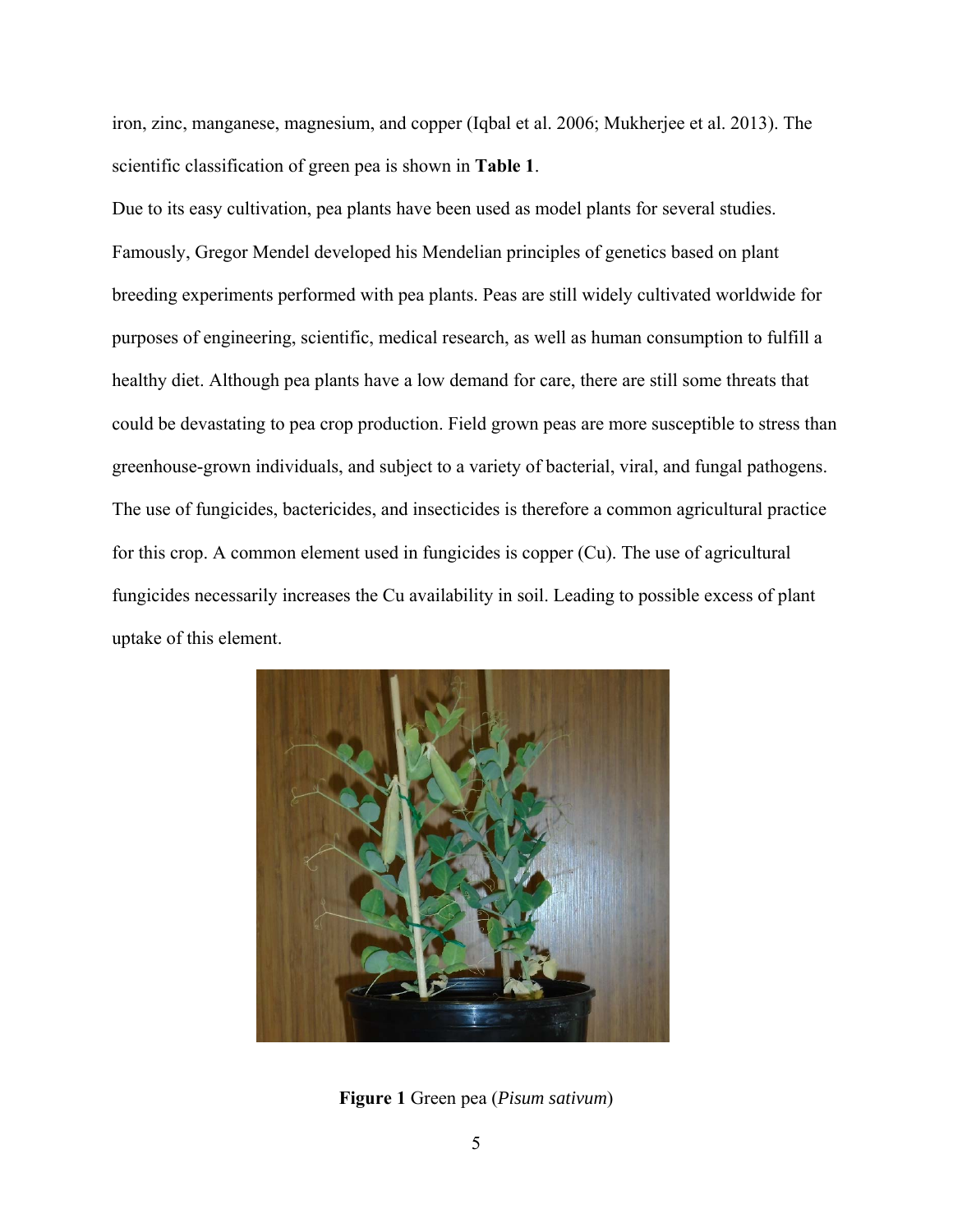| Domain  | Eukarya        |
|---------|----------------|
| Kingdom | Plantae        |
| Phylum  | Anthophyta     |
| Class   | Eudiotyledones |
| Order   | Fabales        |
| Family  | Fabaceae       |
| Genus   | Pisum          |
| Species | P. sativum     |

**Table 1** Scientific classification of green pea plant

# **RESEARCH OBJECTIVES**

The general objectives of this investigation were to investigate the effects of *n*CuO, in combination with IAA in green peas, throughout the life cycle of the plants.

# **Specific objectives:**

1. Determine the effects of the IAA and *n*CuO interaction on the uptake of Cu and other nutrients.

2. Evaluate the effects of treatments on physiological parameters.

3. Evaluate the effects of treatments on agronomic parameters and seed nutritional quality.

## **Hypothesis**

The working hypothesis of this research was that IAA modifies the effects of the *n*CuO or compounds on green pea plants, including growth, production, and seed quality.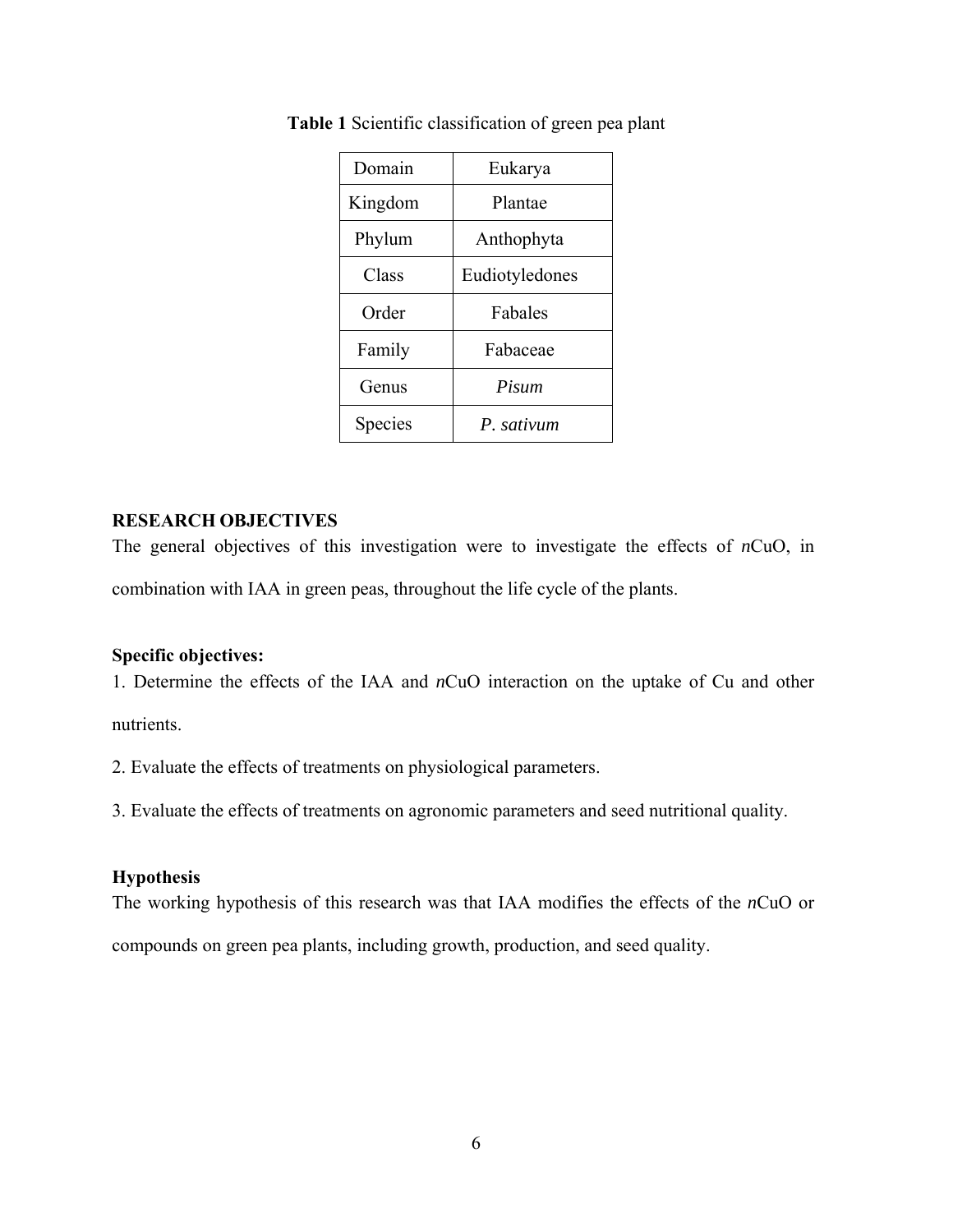# **Chapter 2: Evaluating the interaction of the phytohormone indole-3-acetic acid in the response of soil grown green pea (***Pisum sativum* **Fabaceae) plants to CuO nanoparticles exposure**

# **INTRODUCTION**

Previous studies have shown that *n*CuO, at different concentrations, alters plant growth and development. For instance, Dimkpa et al. (2012) reported that these NPs (500 mg Cu/kg sand substrate) decreased shoot growth, shoot chlorophyll content, and oxidized glutathione in 14-day old wheat plants (*Triticum aestivum*). Zhenyu et al. (2012) exposed corn (*Zea mays*) seedlings for 15 days in hydroponics to 100 mg/L *n*CuO and reported a reduction in root length and leaf surface area. In hydroponically grown lettuce (*Lactuca sativa*), *n*CuO at 20 mg/L reduced water content, root length, and dry biomass (Trujillo-Reyes et al. 2014). According to Nair and Chung (2014), soybeans (*Glycine max*) exposed to *n*CuO had a reduction in shoot growth, plant weight, and chlorophyll content. Additionally, Hong et al. (2015) reported that *n*CuO reduced the root length in alfalfa (*Medicago sativa*) and lettuce. In a recent review, Du et al. (2016) highlighted that *n*CuO affects the growth, reactive oxygen species (ROS) production, nutrient uptake and yield characteristics in several plant species.

Different from vertebrate animals, plants do not have a central nervous system to communicate within their different organs and to responds to external stimuli; these control tasks are performed by different types of endogenous hormones (Gaspar et al. 1996; Barbafieri et al. 2012). One of the most studied phytohormones are auxins, more specifically, indole-3-acetic acid (IAA). At the correct amount, IAA promotes apical dominance, stem elongation, tropism, adventitious root formation, and cell division, and other aspects of plant growth (López et al.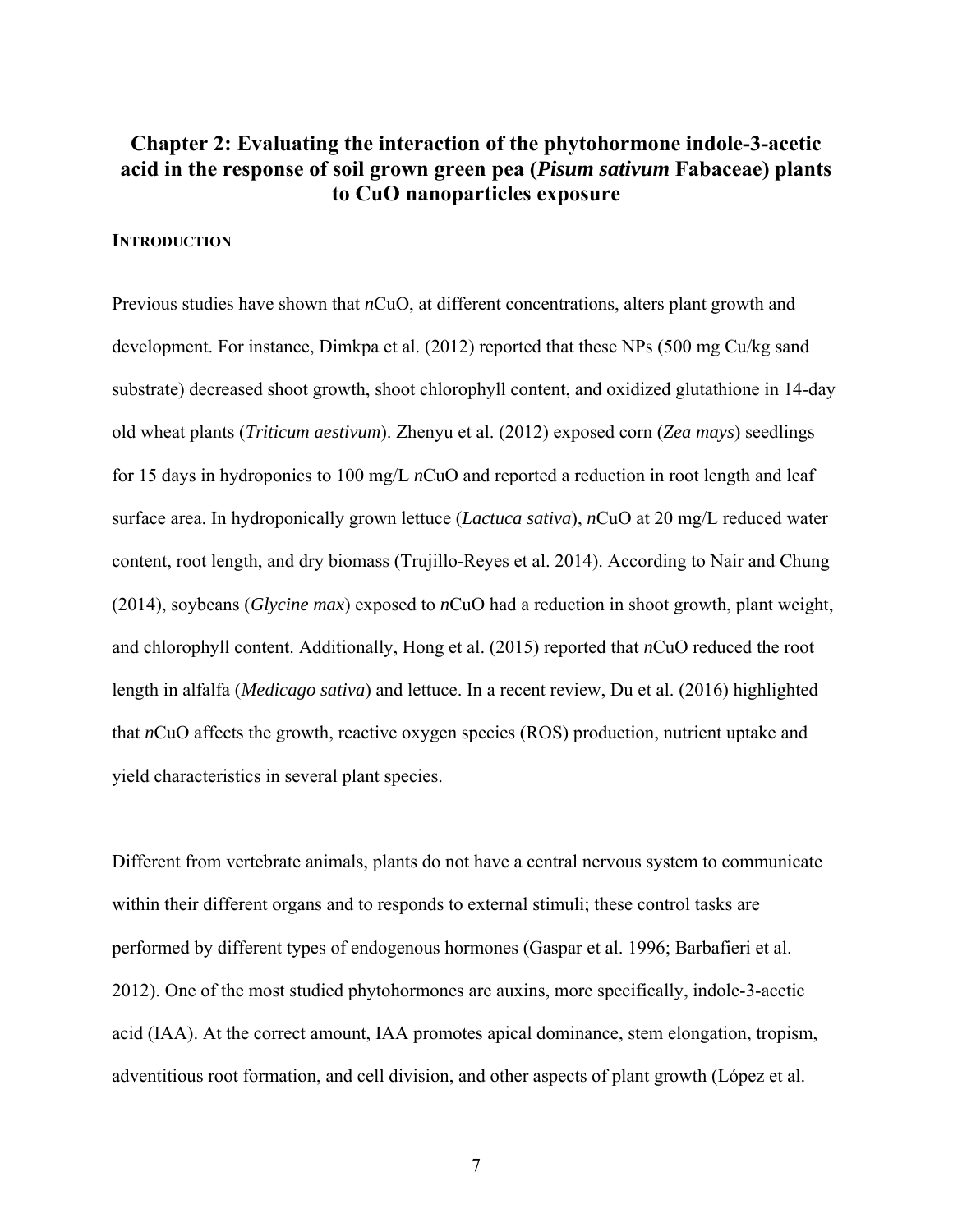2007b; Barbafieri et al. 2012). Zhao (2010) mentioned that an increment in IAA may create a modification of plant development. IAA is known to be used in agriculture to enhance crop growth and roots in cuttings (Barbafieri et al. 2012). A previous study by López et al. (2007a), showed that IAA significantly increased lead (Pb) uptake and translocation in hydroponically grown alfalfa, exposed to 40 mg/L Pb plus ethylenediaminetetraacetic acid (EDTA). Piotrowska-Niczyporuk et al. (2012) reported that in the unicellular green algae *Chorella vulgaris,* when exposed to phytohormones and heavy metals, carotenoids, chlorophyll, protein, ascorbate, glutathione, superoxide dismutase, and catalase increased. These findings suggest that the application of phytohormones can mitigate stress symptoms and the phytotoxicity of heavy metals (Dimkpa et al. 2008; Choudhary et al. 2010; Piotrowska-Niczyporuk et al. 2012).

According to the Environmental Protection Agency (EPA) nanotechnology white paper (2007), bio-solids containing NPs from wastewater treatments have ended up in agricultural fields. Such biosolids increase the chances of crop plants to become exposed to unknown amounts of NPs. The green pea (*Pisum sativum* L.), a legume rich in protein, aminoacids, vitamins, and minerals (Iqbal et al. 2006) could thus be unintentionally exposed to NPs during cultivation. Moreover, bacteria isolated from pea plant root nodules have shown to produce IAA (Tariq et al. 2014). Therefore green pea plants in agricultural situations could become exposed to a combination of IAA and *n*CuO with unknown consequences.

The objectives of the present study were to determine the effects of *n*CuO and IAA on the agronomical, physiological, and biochemical parameters in pea plants. Several treatment techniques were used to evaluate effects on germination, biomass, chlorophyll, carotenoids,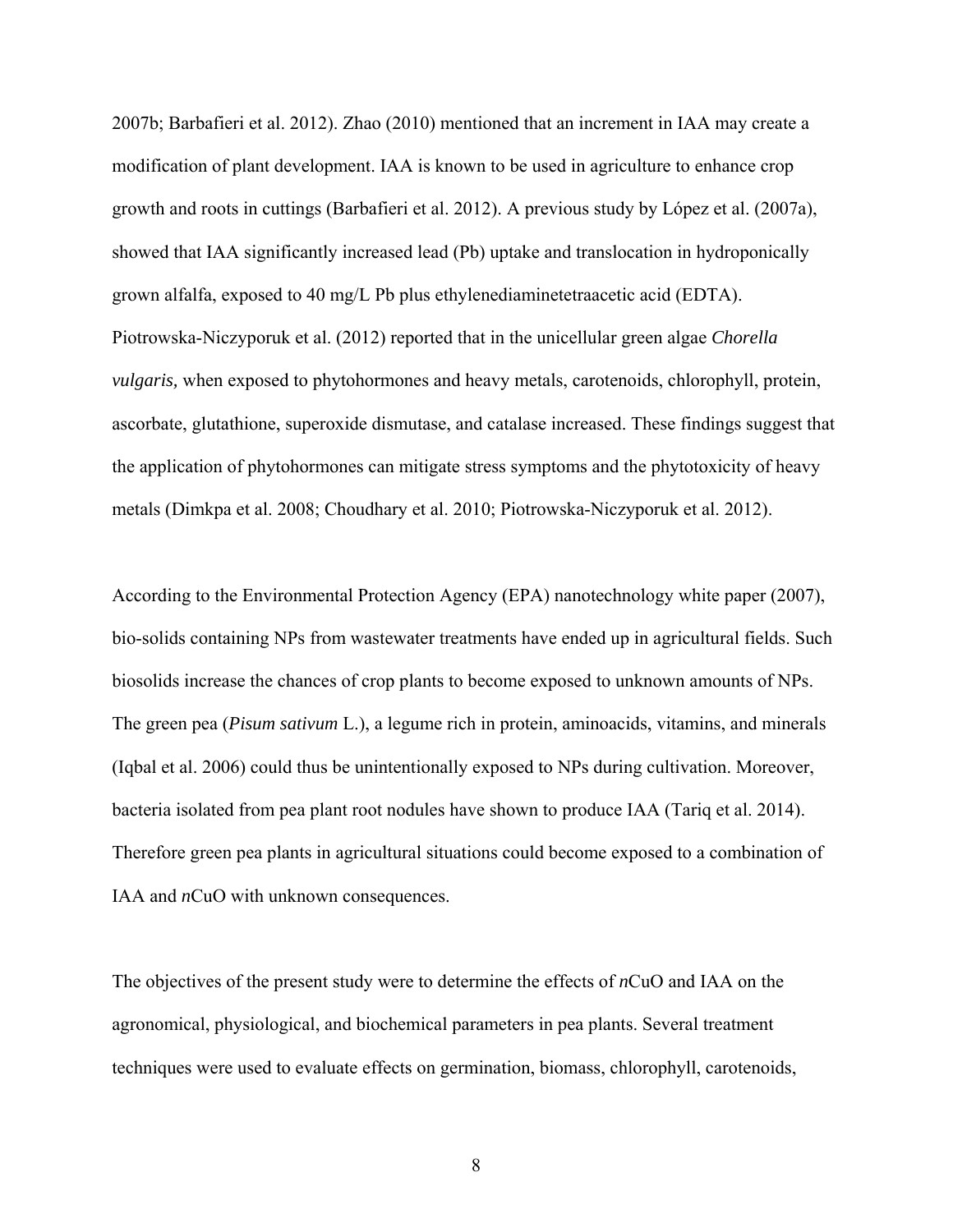crude protein, enzymatic activity, and bioaccumulation of Cu and other essential elements in tissue.

# **MATERIALS AND METHODS**

### **Characteristics of nCuO, bCuO, and preparation of suspensions/solutions**

Copper oxide NPs ( $nCuO$ ), bulk CuO ( $bCuO$ ), and copper (II) chloride dihydrate (CuCl<sub>2</sub>·2H<sub>2</sub>O) (Sigma-Aldrich), were obtained from the University of California Center for Environmental Implications of Nanotechnology (UC CEIN). According to previous characterization (Hong et al. 2015), *n*CuO have a primary particle size of 10-100 nm, a Cu content of 74.3 (wt. %), hydrodynamic diameter of  $280 \pm 15$  (nm), and a  $\zeta$ - potential of -34.4  $\pm$  0.5 (mV). *b*CuO has a primary particle size of 100-10,000 (nm), a Cu content of 79.7 (wt. %), hydrodynamic diameter of 376 ± 26 (nm), and a ζ- potential of -42.7 ± 0.153 ± (mV). Suspensions of *n*CuO, *b*CuO, and CuCl2 were prepared at 0, 50, and 100 mg/kg (in terms of Cu content) in 250 mL volumetric flasks, using Millipore water. To avoid aggregation, suspensions/solutions were sonicated for 30 minutes in a water bath at 25 °C (Crest Ultrasonics, Trenton, NJ Model 275 DA; 120 volt, 3 amp, 59/60 Hz). Levels of CuO were selected after Nair and Chung (2014), with a reduced number of concentrations to avoid complexity, due to the number of Cu compounds. In addition, solutions of IAA (Aldrich Chemicals) were prepared at 0, 10, and 100 μM, as described by Lopez et al. (2007a). **Table 2** shows product combinations to generate the 21 treatments used in this study.

**Table 2** Total treatment combinations (first number indicates the IAA concentration and the second number the Cu concentration).

| Cu mg/kg of soil |  |  |  |                                                                                  |  |  |  |
|------------------|--|--|--|----------------------------------------------------------------------------------|--|--|--|
|                  |  |  |  | <b>IAA</b> $\vert$ Control $nCuO50$ $nCuO100$ $bCuO50$ $bCuO100$ $CuCl2$ $CuCl2$ |  |  |  |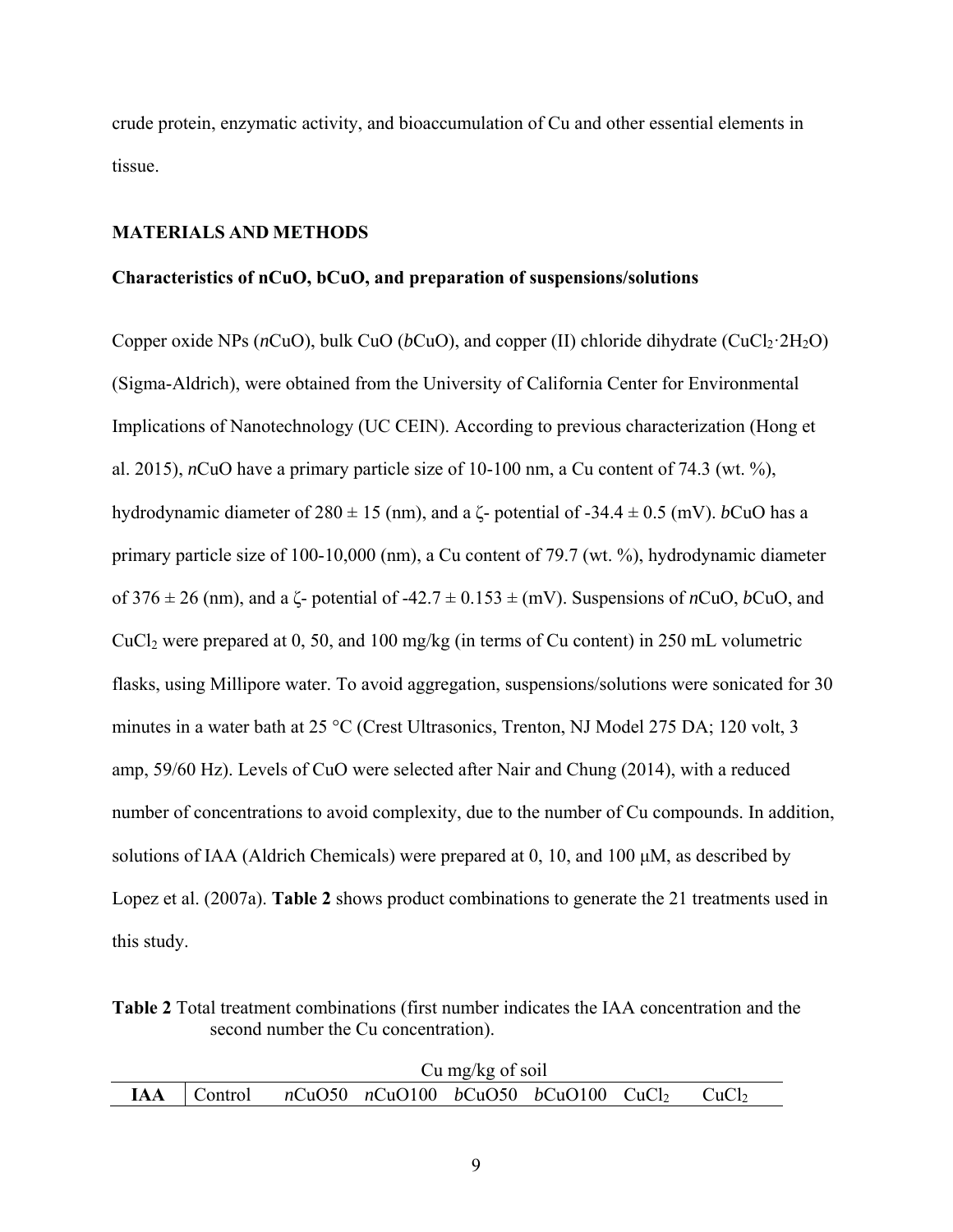| $(\mu M)$ (0) |        |                                                                |  | 50. | 100 |
|---------------|--------|----------------------------------------------------------------|--|-----|-----|
|               | 0, 0   | $0, 50$ $0, 100$ $0, 50$ $0, 100$ $0, 50$ $0, 100$             |  |     |     |
| 10            |        | 10, 0 10, 50 10, 100 10, 50 10, 100 10, 50 10, 100             |  |     |     |
| <b>100</b>    | 100, 0 | $100, 50$ $100, 100$ $100, 50$ $100, 100$ $100, 50$ $100, 100$ |  |     |     |

#### **Soil collection and application of the suspensions**

Natural soil was collected from Socorro, TX (N 31° 40.489', W 106° 17.198', elevation: 1,115 m asl). To avoid root debris and residues of fertilizers, the top portion (first  $\sim$ 15 cm) was removed and the samples were taken from a depth of 15-60 cm (http://www.nrcs.usda.gov/Internet/FSE\_DOCUMENTS/nrcs144p2\_051273.pdf). The soil was then air-dried and sieved through a 6 mm mesh prior to experimental use. The soil had 19 % clay, 44% silt, and 36% sand, and thus could be classified as loam, (one of the best agricultural soils, according to USDA soil texture classification). Other soil sample properties include pH of 7.825  $\pm$  0.021, electrical conductivity (EC) of 1705  $\pm$  47.6  $\mu$ S/cm, and total dissolved solids (TDS) of  $847.5 \pm 23.8$  mg/L (Hanna Instruments HI 9813-6 Portable pH/EC/TDS/Temperature Meter). The elemental analysis of the soil is shown in **Table S1**.

A total of 84 general purpose garden plastic pots were previously washed with soap, bleach, and water, dried and rinsed with a mild solution of  $5\%$  nitric acid (HNO<sub>3</sub>) to remove any contaminants. Each air-dried clean pots were filled with 2 kg of natural soil. The soil was then amended with the Cu suspensions/solutions, manually mixed until getting a homogenous mixture, and kept for 24 h for stabilization. As shown in **Table 2**, there were controls for the IAA and Cu treatments. Four replicate/treatment including control (no NPs, no IAA) were established and after 45 days (beginning of blossom), and 90 days (full maturity), plats were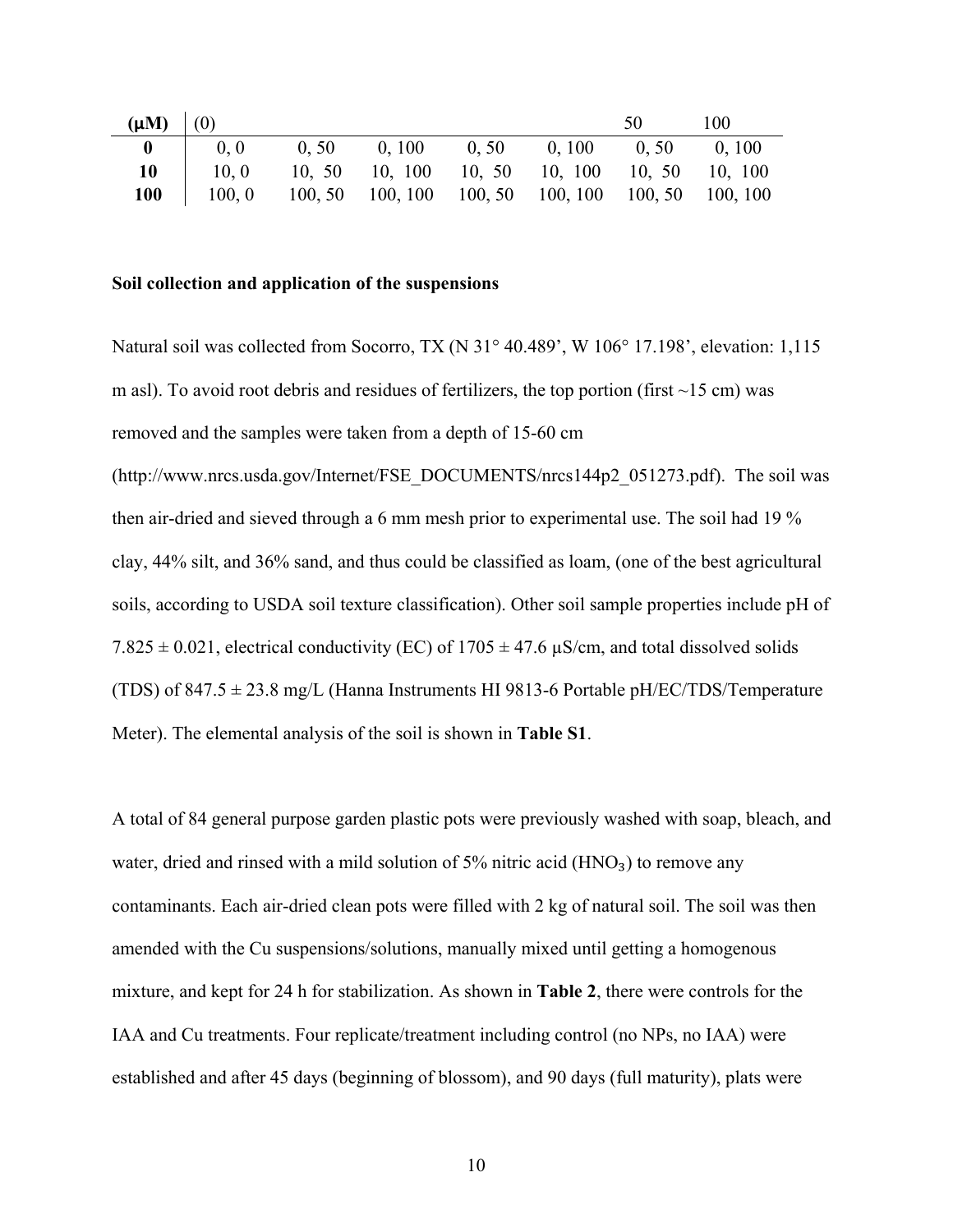harvested to evaluate physiological/agronomical parameters such as dry biomass, chlorophyll, carotenoids, and plant elongation, among others.

#### **Seed planting and growth conditions**

Green pea seeds (Little Marvel Dwarf 1454, Ferry Morse, Norton, MA) were soaked in a 2% sodium hypochlorite solution for five minutes, rinsed five times with deionized water for surface sterilization, and immersed in Millipore water for 24 h to hydrate. Subsequently, five seeds were planted  $(\sim 2.5 \text{ cm}$  deep) in each pot. Pots were set under controlled conditions in a growth chamber (Environmental Growth Chamber, Chagrin Falls, OH) with 14 h photoperiod, 25/20 °C day/night, 65-70 relative humidity and light intensity of 340 µmole  $m^2s^{-1}$ . Five days after planting, the pots were added with the respective IAA solution. To avoid root rot, in the subsequent five days, the fungicide (OHP® CHIPCO® 26019 N/G) was applied as a drench, following the recommendations of the manufacturer. All plants were watered daily with 50- 60 mL of deionized water. No additional fertilizer or nutrient solution was added.

## **Treatment effects on physiological/agronomical parameters**

After 45 days of growth, the plants were harvested and separated in leaves, stems, and roots. The plants were then washed with  $0.01$  M of  $HNO<sub>3</sub>$  solution and rinsed three times with Millipore water, to remove any external contaminants on the surface of the tissue. All plants were counted to record the plant survival at 45 days. Plant organs where counted and measured to evaluate any physiological difference within treatments. After separating and counting plant organs, they were placed in paper envelopes and oven dried at 60 °C for 72 h for further analysis. Similar procedure was followed for the 90 day plants.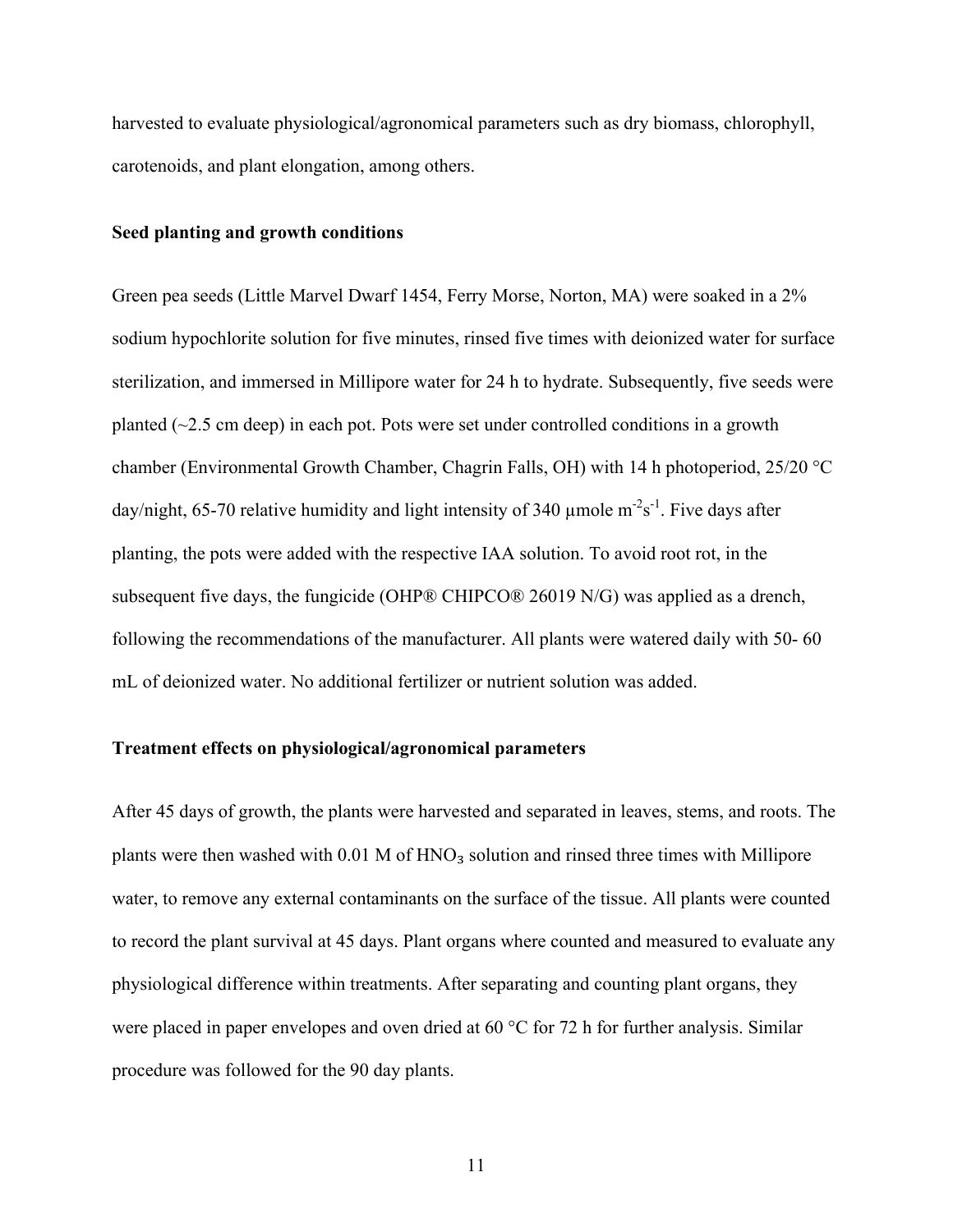#### **Determination of Cu and other nutritional elements in dry plant tissues**

The dried samples of plant organs were digested with  $4 \text{ mL of } NHO<sub>3</sub>$  (Sigma-Aldrich 67-70%) and placed on a DigiPREP MS digestion block (SCP Science, NY) for 45 min at 115 °C. The digests were diluted with Millipore water up to 50 ml analyzed for micronutrients B, Cu, Fe, Mo, Mn, Ni, and Zn, and macronutrients Ca, K, Mg, P, and S by inductively coupled plasmaoptical emission spectroscopy (ICP-OES, Perkin-Elmer optima 4300 DV). *Aqua-regia* digested soil samples were analyzed for the same elements determined in plants. For quality assurance/quality control, blanks, spikes, and certified standard reference material for plant (spinach leaves NIST-SRM 1570a) and soil (NIST-SRM 2709a San Joaquin Soil) were analyzed, obtaining 98% recovery for Cu, with a detection limit of 1.8 µg/L. In addition, 0.5 mg/L multi-elemental standard was analyzed every 10 samples to monitor the matrix effect on the analytes and for quality assurance/quality control (Majumdar et al., 2015).

### **Carotenoids and Chlorophyll assays**

Carotenoids, chlorophyll *a* and *b*, and total chlorophyll contents were determined in 45 day-old pea plants, following the Lichtenthaler and Welburn (1983) method. A sample of 0.1 g of razor blade chopped fresh green pea leaf tissue was grinded with pestle for 5 min in a tissue grinder (Kimble Chase, 5 ml) with 5 mL of 80 % acetone. The extract was kept at  $-80$  °C until assays were performed. The measurements were performed using a Perkin Elmer Lambda 14 UV/Vis spectrometer at 470, 663, and 646 nm, respectively.

#### **Catalase (CAT) analysis**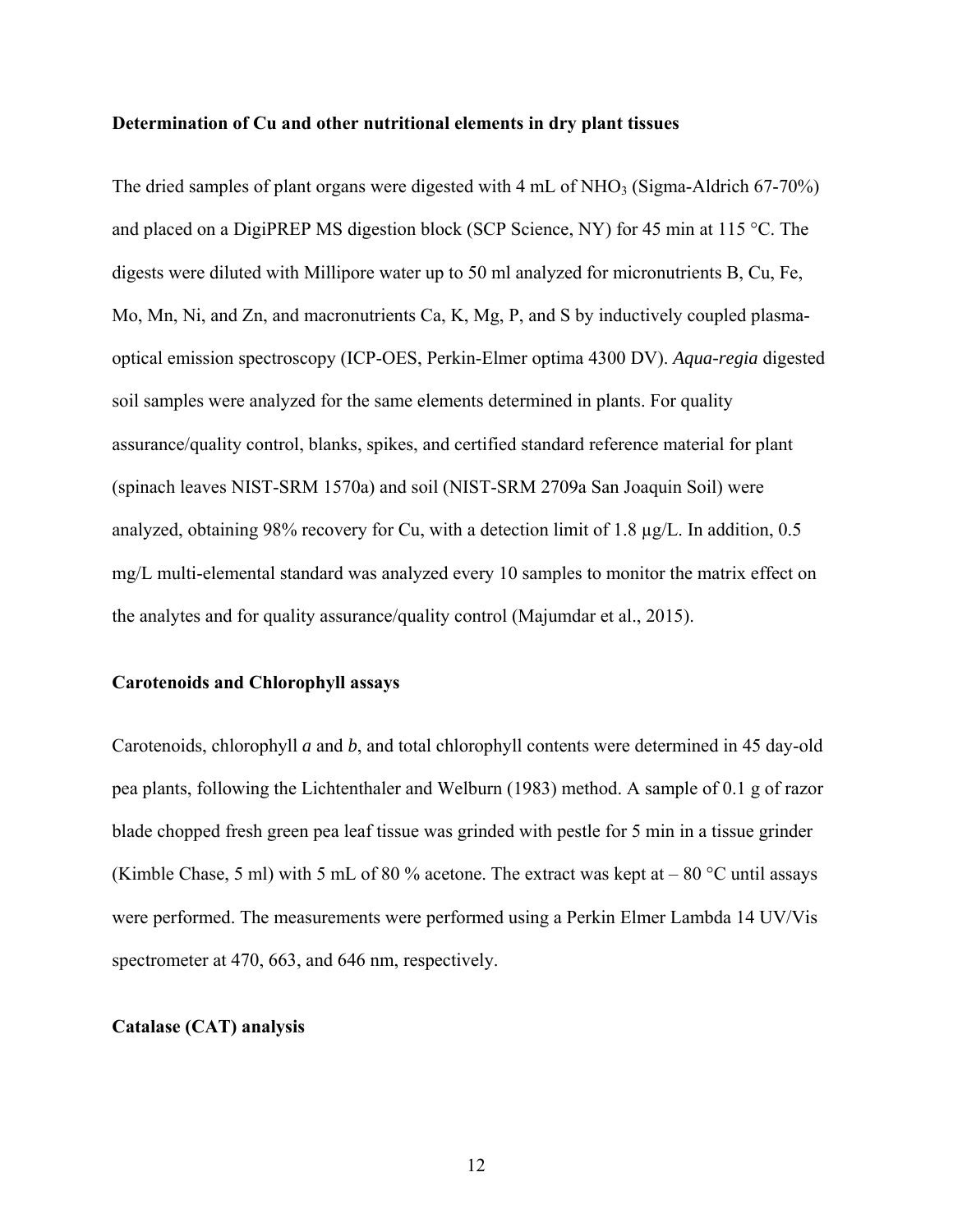Catalase (E.C. 1.11.1.6), the main  $H_2O_2$  decomposer enzyme at peroxisome level (Scandalios, 2005), was determined in roots of 45-day old pea plants. The analysis of the catalase (CAT) activity was performed as reported by Gallego et al. (1996). For each replicate/treatment, a sample of 0.2 g of fresh tissue was finely chopped with a razor blade, grinded with mortar and pestle, and extracted with 1800  $\mu$ L of phosphate buffer solution (25 mM KH<sub>2</sub>PO<sub>4</sub>, pH 7.4). Extracts were placed in 2 mL Eppendorf tubes and centrifuged for 10 min at -4 °C and at 9600 rpm (Eppendorf AG bench centrifuge 5417 R, Hamburg, Germany). The supernatants were transferred to clean Eppendorf tubes for the enzymatic analysis. An aliquot of 50 µL of each supernatant was transferred to a 1 mL quartz cuvette, added 950  $\mu$ L of 10 mM H<sub>2</sub>O<sub>2</sub>, and shaken three times by hand. Absorbance was read for 3 min at 240 nm in a Perkin Elmer Lambda 14 UV/Vis Spectrometer (single-beam mode, Perkin Elmer, Uberlingen, Germany). Data was collected from four replicate/treatments.

## **Statistical analysis**

The treatments were allocated in a completely random design in the growth chamber. For all grouped comparisons against control, the data was analyzed using one-way ANOVA followed by Tukey's multiple comparisons test with a probability of  $p \le 0.05$  (Statistical Package for the Social Sciences 22, SPSS, Chicago, IL). A factorial two-way ANOVA was performed to examine the interaction between the two factors: three copper compounds (three concentrations: 0, 50 and 100 mg/kg soil) and IAA (three concentrations 0, 10, and 100  $\mu$ M). The Tukey HSD test was used to determine statistically significance difference between treatments means at  $p \leq$ 0.05.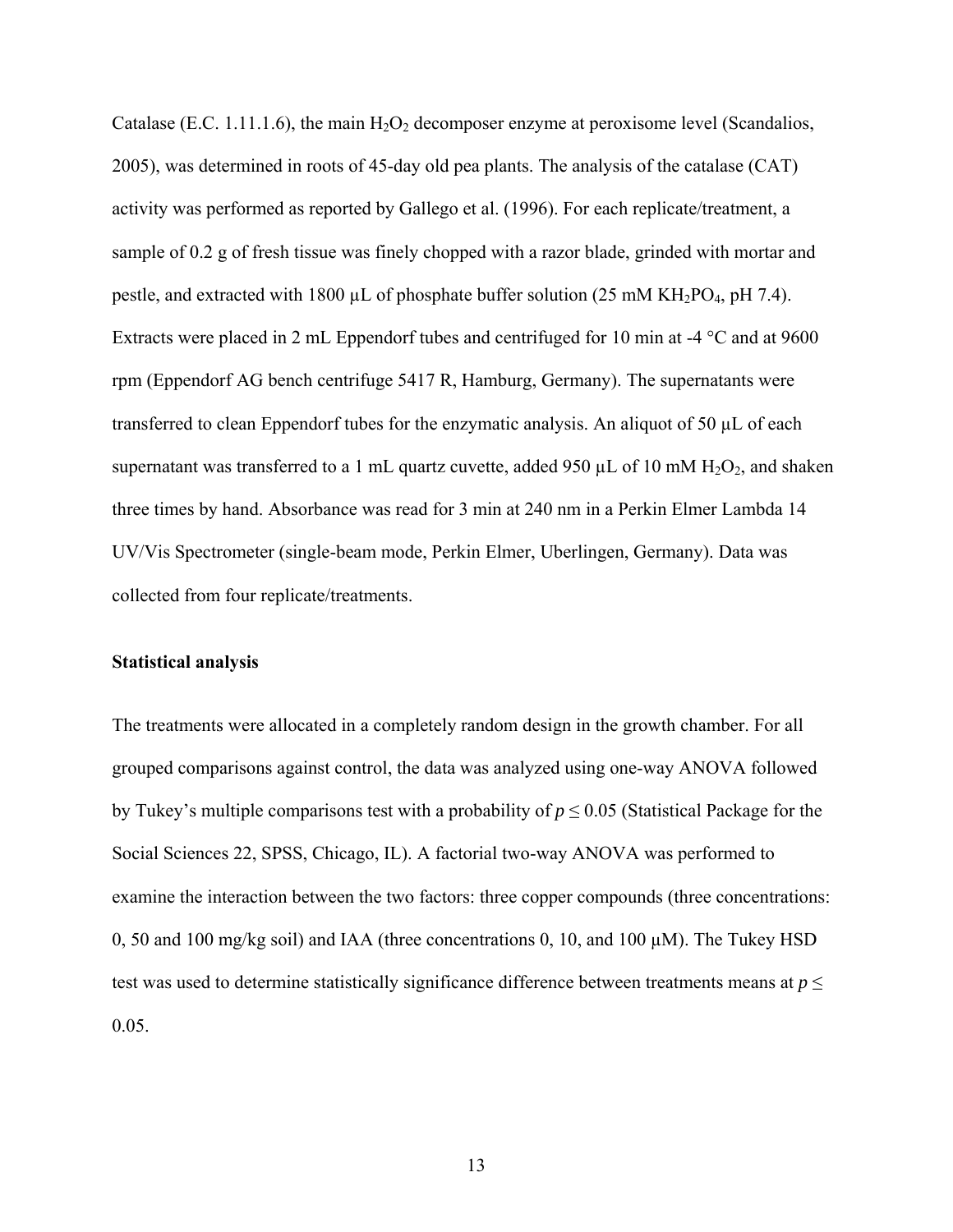#### **RESULTS AND DISCUSSIONS**

#### **Seed germination and plant growth**

**Table 3** shows the effects of treatments on the average number of plants surviving at 45 days. As seen in **Table 3**, although at 10 and 100 µM IAA, some Cu treatments/concentrations reduced the number of plants; however, the differences were not statistically significant. The average of the main factor, Cu compounds, over all IAA concentrations, showed a reduction with  $nCuO$  and  $CuCl<sub>2</sub>$  treatments, but the difference was only numerical (data in appendix **Figure S1b**). On the other hand, averages of the other main factor, IAA, showed a statistical reduction of 23% at 10 µM and 34% 100 µM. Previous reports have shown that heavy metals like Cr and IAA at 100  $\mu$ M decreased pea seed germination rate, compared with control (Gangwar and Singh, 2001). It is possible that similar interaction occurred with Cu ions/nCuO when interacting with IAA. In consequence, survival of the plant will begin with germination and consecutively affect survival.

The average number of leaves/treatment is shown in **Table 3**. As seen in **Table 3**, the absence of IAA or IAA at  $10 \mu M$ , did not affect the number of leaves. A comparison between treatments showed that 100  $\mu$ M IAA+ CuCl<sub>2</sub> 50 mg/kg reduced the number of leaves, compared to 100  $\mu$ M IAA plus bCuO at both 50 and 100 mg/kg. The other treatments resulted in numerical increments and decrements (**Figure S2, apendix**). Naeem et al. (2004) reported that in lentil (*Lens culinaris*), a close relative of green pea, IAA at 0.14 mM (140 µM) increased the number of leaves. This suggests that an excess of IAA in roots counteract the possible oxidation of IAA by the Cu ions/particles (Chaoui et al. 2004).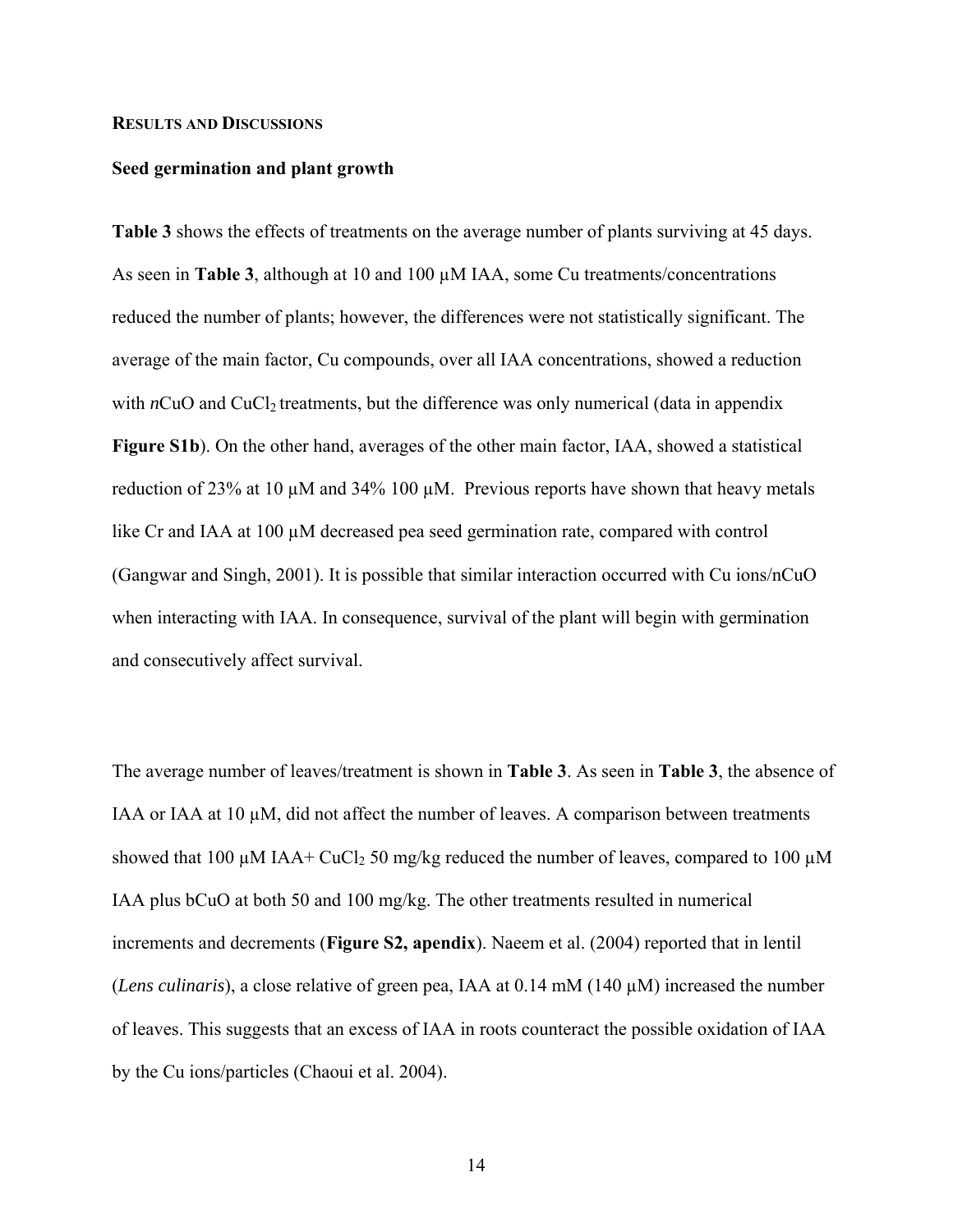**Table 3** also shows that none of the treatments affected the shoot system length. However, some significant differences were recorded in stems and roots. Treatments with no IAA and with nCuO, at both concentrations, and bCuO at 50 mg/kg, increased roots length, while  $CuCl<sub>2</sub> 50$ mg/kg decreased the root length, but in any case the differences were high enough to reach statistical significance. At 100  $\mu$ M IAA, the interaction with CuCl<sub>2</sub> at 100 mg/kg caused a significant reduction of roots, compared with 100  $\mu$ M IAA+ nCuO at both 50 and 100 mg/kg, and CuCl<sub>2</sub> at 50 mg/kg (**Table 3**). The main factor, Cu compounds, shows an increase of 32.5% in root length when treated with nCuO 100 mg/kg (data in appendix **Table S1**).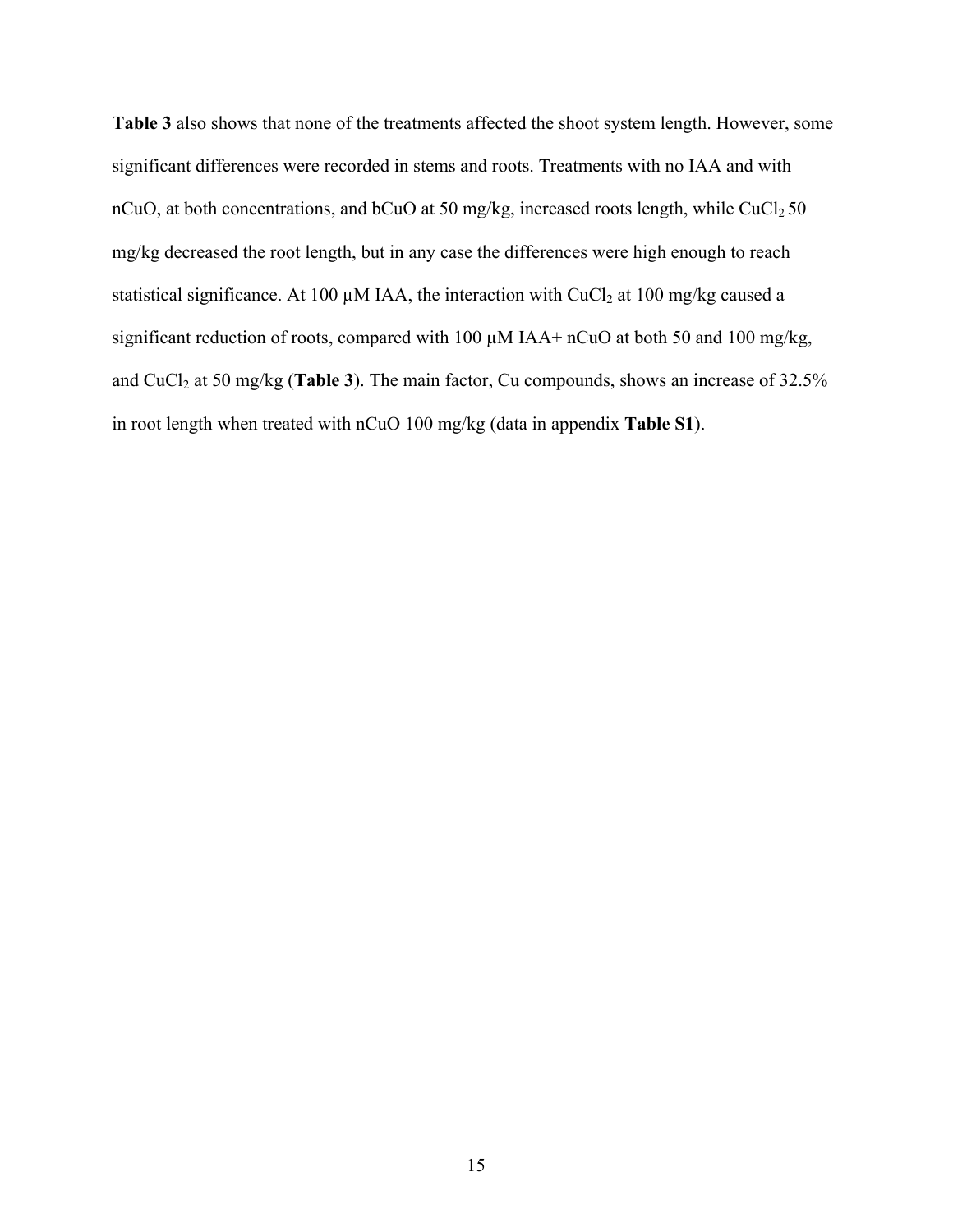Table 3 Green pea growth response. From plants that were grown in soil amended in Cu compound (nCuO, bCuO, and CuCl<sub>2</sub>) at different concentrations (50 and 100 mg/kg of soil) and enhanced with IAA. Results are means  $\pm$  SE. Letters indicate statistical differences ( $p \le 0.05$ ).

| Treatment               |                |                                      | Growth response   |                    |                             |                   |                          |  |
|-------------------------|----------------|--------------------------------------|-------------------|--------------------|-----------------------------|-------------------|--------------------------|--|
| ${\rm ID}$              | IAA $(\mu M)$  | Cu<br>Compound<br>(mg/kg of<br>soil) | Stem length (cm)  | Root length (cm)   | Shoot system<br>length (cm) | Number of leaves  | 45 day plant<br>survival |  |
| 1                       | $\overline{0}$ | $\overline{0}$                       | $17.6 \pm 2.0$ ab | $23.0 \pm 2.4$ abc | $20.5 \pm 2.1 a$            | $13 \pm 0.9$ abcd | $4 \pm 0.5$ ab           |  |
| $\overline{2}$          |                | n50                                  | $21.5 \pm 2.0 a$  | $26.1 \pm 2.4$ ab  | $23.4 \pm 2.1 a$            | $14 \pm 0.9$ abcd | $3.5 \pm 0.5$ ab         |  |
| $\overline{\mathbf{3}}$ |                | n100                                 | $16.1 \pm 2.0$ ab | $27.8 \pm 2.4$ ab  | $18.9 \pm 2.1 a$            | $12 \pm 0.9$ abcd | $4.5 \pm 0.5 a$          |  |
| $\overline{4}$          |                | b50                                  | $16.2 \pm 2.0$ ab | $27.7 \pm 2.4$ ab  | $18.8 \pm 2.1 a$            | $12 \pm 0.9$ abcd | $4.25 \pm 0.5$ ab        |  |
| 5                       |                | <b>b100</b>                          | $16.5 \pm 2.0$ ab | $24.3 \pm 2.4$ abc | $19.2 \pm 2.1$ a            | $12 \pm 0.9$ abcd | $4.25 \pm 0.5$ ab        |  |
| 6                       |                | CuCl <sub>2</sub> 50                 | $16.1 \pm 2.0$ ab | $19.1 \pm 2.4$ bc  | $19.4 \pm 2.1 a$            | $11 \pm 0.9$ abcd | $4.25 \pm 0.5$ ab        |  |
| $\overline{7}$          |                | $CuCl2$ 100                          | $14.1 \pm 2.0$ ab | $19.4 \pm 2.4$ bc  | $17.6 \pm 2.1$ a            | $10 \pm 0.9$ bcd  | $4.25 \pm 0.5$ ab        |  |
| $8\,$                   | 10             | $\overline{0}$                       | $17.0 \pm 2.0$ ab | $19.5 \pm 2.4$ bc  | $20.0 \pm 2.1 a$            | $11 \pm 0.9$ abcd | $3 \pm 0.5$ ab           |  |
| 9                       |                | n50                                  | $19.5 \pm 2.0$ ab | $23.0 \pm 2.4$ abc | $23.2 \pm 2.1$ a            | $12 \pm 0.9$ abcd | $3 \pm 0.5$ ab           |  |
| 10                      |                | n100                                 | $13.7 \pm 2.0$ ab | $24.3 \pm 2.4$ abc | $16.3 \pm 2.1 a$            | $10 \pm 0.9$ cd   | $3.25 \pm 0.5$ ab        |  |
| 11                      |                | b50                                  | $15.4 \pm 2.0$ ab | $22.1 \pm 2.4$ bc  | $18.6 \pm 2.1 a$            | $12 \pm 0.9$ abcd | $2.5 \pm 0.5$ ab         |  |
| 12                      |                | <b>b100</b>                          | $17.1 \pm 2.0$ ab | $18.6 \pm 2.4$ bc  | $20.2 \pm 2.1$ a            | $14 \pm 0.9$ abcd | $4.25 \pm 0.5$ ab        |  |
| 13                      |                | CuCl <sub>2</sub> 50                 | $17.4 \pm 2.0$ ab | $23.8 \pm 2.4$ abc | $21.4 \pm 2.1 a$            | $13 \pm 0.9$ abcd | $2.75 \pm 0.5$ ab        |  |
| 14                      |                | $CuCl2$ 100                          | $13.8 \pm 2.0$ ab | $23.9 \pm 2.4$ abc | $17.2 \pm 2.1$ a            | $11 \pm 0.9$ abcd | $3.5 \pm 0.5$ ab         |  |
| 15                      | 100            | $\mathbf{0}$                         | $16.9 \pm 2.0$ ab | $23.4 \pm 2.4$ abc | $20.5 \pm 2.1$ a            | $13 \pm 0.9$ abcd | $3.25 \pm 0.5$ ab        |  |
| 16                      |                | n50                                  | $16.6 \pm 2.0$ ab | $30.5 \pm 2.4$ ab  | $19.6 \pm 2.1 a$            | $13 \pm 0.9$ abcd | $1.75 \pm 0.5$ b         |  |
| 17                      |                | n100                                 | $17.6 \pm 2.0$ ab | $35.1 \pm 2.4 a$   | $20.9 \pm 2.1$ a            | $15 \pm 0.9$ abc  | $2.5 \pm 0.5$ ab         |  |
| 18                      |                | b50                                  | $16.4 \pm 2.0$ ab | $23.2 \pm 2.4$ abc | $17.7 \pm 2.1$ a            | $15 \pm 0.9$ ab   | $3.75 \pm 0.5$ ab        |  |
| 19                      |                | <b>b</b> 100                         | $16.5 \pm 2.0$ ab | $24.9 \pm 2.4$ abc | $22.4 \pm 2.1$ a            | $16 \pm 0.9 a$    | $2.5 \pm 0.5$ ab         |  |
| 20                      |                | CuCl <sub>2</sub> 50                 | $10.7 \pm 2.0 b$  | $26.1 \pm 2.4$ ab  | $14.1 \pm 2.1 a$            | $10 \pm 0.9$ d    | $2.25 \pm 0.5$ ab        |  |
| 21                      |                | $CuCl2$ 100                          | $12.9 \pm 2.0$ ab | $12.9 \pm 2.4$ c   | $16.1 \pm 2.1 a$            | $11 \pm 0.9$ abcd | $3.25 \pm 0.5$ ab        |  |

± represent standard error.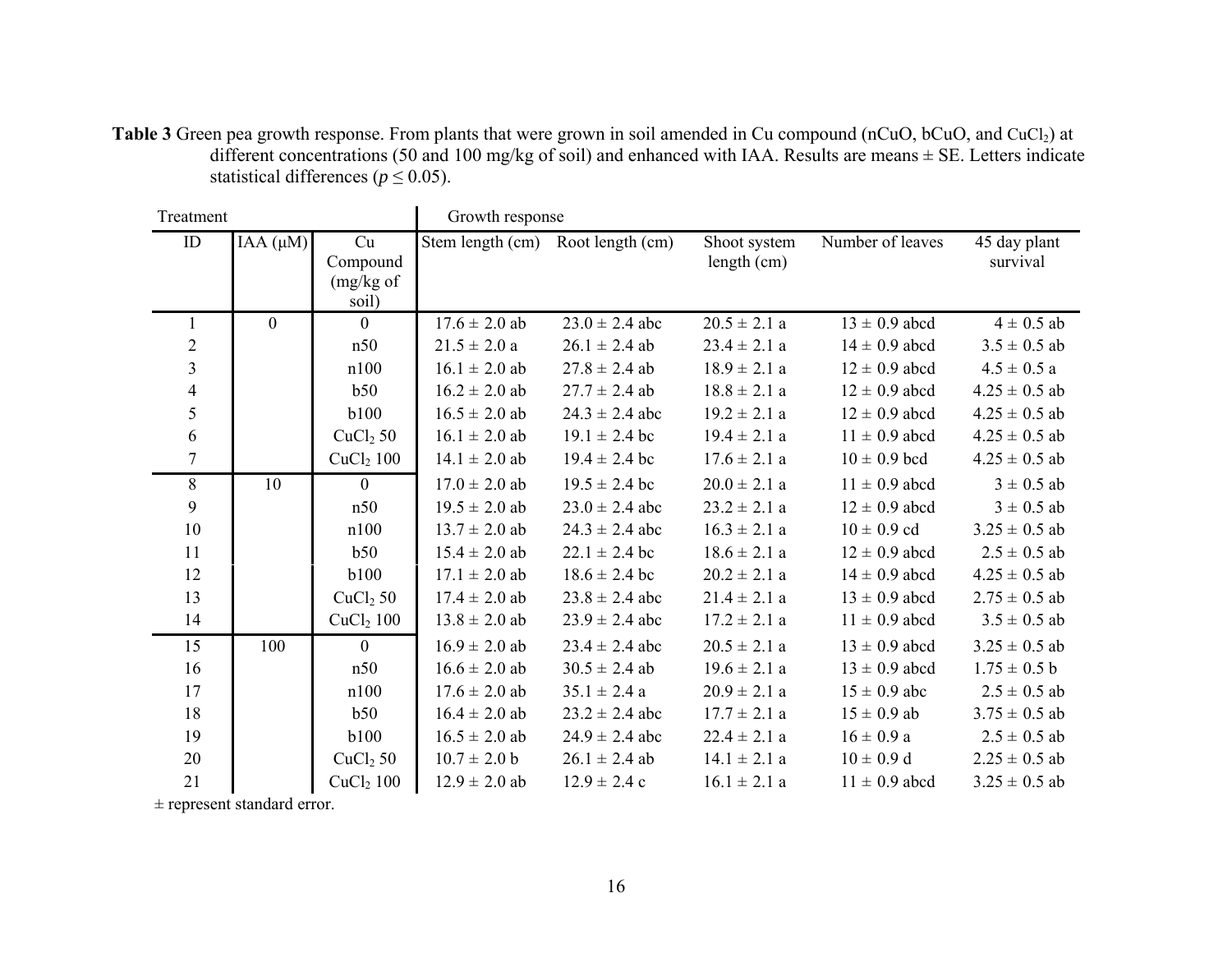On the other hand, 100  $\mu$ M IAA+ CuCl<sub>2</sub> 50 mg/kg decreased stem length, compared with nCuO 50 mg/kg (no IAA). A previous study showed that 50 meq/l chloride imposed significant toxicity to the whole plant of navy beans, a member of the same family as green pea (Eaton, 1942). Katekar and Geissler (1981) reported that under chloride presence, pea plants form chlorinated indolacetic acids that have higher affinity than IAA for auxin receptor; thus, reducing the IAA activity in plants. In addition, Kolbert et al. (2012) reported that in *Arabidopsis thaliana* (Brassiceae) Cu stress decreased the auxin-dependent gene expression, which resulted in a reduction of root growth.

## **Copper concentration in green pea plant tissues**

In this study, we used agricultural soil amended with different concentrations of Cu compounds and IAA at different levels. Cu concentration in roots, stems, leaves, and pods are shown in **Figure 2**. Cu uptake in roots (**Figure 2a**) had a significant increase (135.7% and 130%) with nCuO at 50 and 100 mg/kg, respectively, in absence of IAA, compared to control. CuCl<sub>2</sub> at 100 mg/kg plus 10 µM IAA increased root Cu by 217%, compared to control (**Figure 2a**). In addition nCuO, bCuO, and CuCl<sub>2</sub> at 100 mg/kg, plus 100  $\mu$ M IAA, increased root Cu by 191%, 197%, and 176%, respectively, compared to control. Averages of main factor IAA are shown in **Figure 3a.** This figure shows an increase in root Cu of 58% in treatments with 100 µM IAA. Averages of the main factor, Cu compounds, showed statistical increases in roots Cu, compared with control (**Figure 3e)**.

**Figure 2b** shows the Cu concentration in stems. Treatment  $10 \mu M IAA + nCuO$   $100 \text{ mg/kg}$ increased by 83.7%, and treatment 10 µM IAA+ bCuO 50 mg/kg increase by 77.8%, compared to respective control. The average of main factor IAA shows that Cu concentrations in stems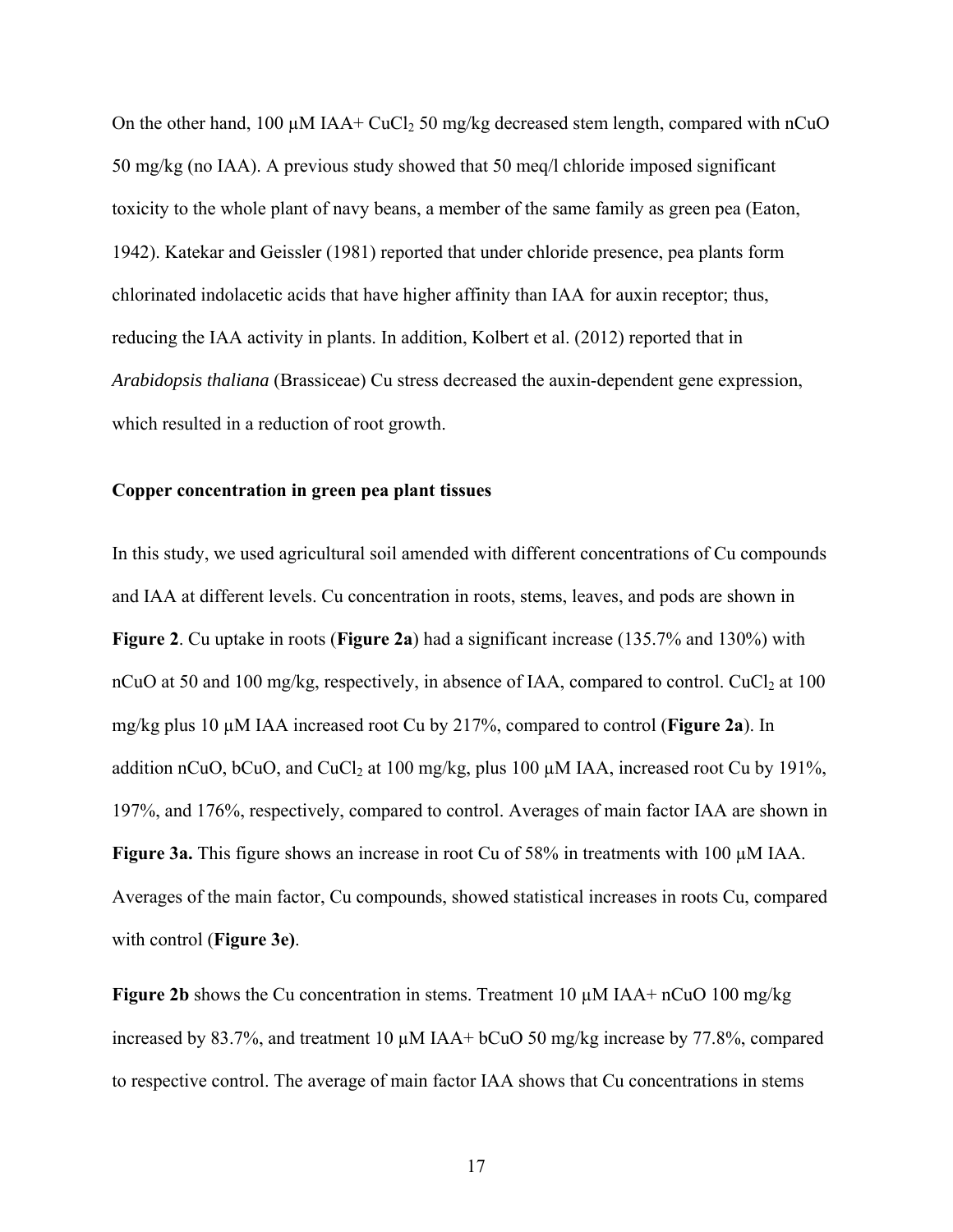increase by 58.4% in treatments with 100 µM compared to controls (**Figure 3b**). On the other hand, the main factor Cu compounds, showed an increase of 40%, only with nCuO 50 mg/kg, compared to controls.

Cu concentrations in leaves are shown in **Figure 2c.** As seen in this figure, only the combination of 10 µM IAA+ nCuO 100 mg/kg increased Cu in leaves (57%), compared with the respective control. The factorial analysis showed that IAA at the two concentrations, significantly increased leaf Cu, when the average was taken over all Cu treatments (**Figure 3 c).** Increases were of 30% and 24% for 10 and 100  $\mu$ M, respectively, compared to controls. The main effect for Cu compounds shows that there were no statistical differences (**Figure 3g**). Similarly, there were no statistical differences in pod Cu (**Figure 2d**). Though, the main effect of IAA shows a statistical increase of Cu uptake (67%) with 10 µM IAA, compared to controls (**Figure 3d**). Whereas, the main factor, Cu compounds, did not show any statistical difference (**Figure 3h**).

Concerning the Cu accumulation in tissues, Hong et al. (2015) exposed alfalfa and lettuce to several Cu nanoparticles and compounds and reported that this is affected by the species of plant and the Cu compound. In alfalfa, the highest Cu accumulation was found in roots and stems of plants treated with  $CuCl<sub>2</sub>$  at 20 mg/L, while in lettuce, the highest Cu concentration was found in roots of plants treated with CuCl<sub>2</sub>, but in stems there was more Cu in plants treated with nCu. Addition of IAA has shown to increase the uptake of heavy metals by plants. Lopez et al. (2005) reported that Pb uptake in alfalfa plants increase by 20% in plants exposed to 0.2 mM Pb/10  $\mu$ M IAA; moreover, the root Pb increased to 40% when the IAA concentration increased to 100  $\mu$ M. Similar results were reported by Fassler et al. (2010) in sunflower (*Helianthus annuus*) exposed to Zn and Pb under different IAA concentrations. Pazurkiewicz-Kocot et al. (2008) mentioned that IAA activates the membrane ATPases, influencing the transport of ions resulting in influx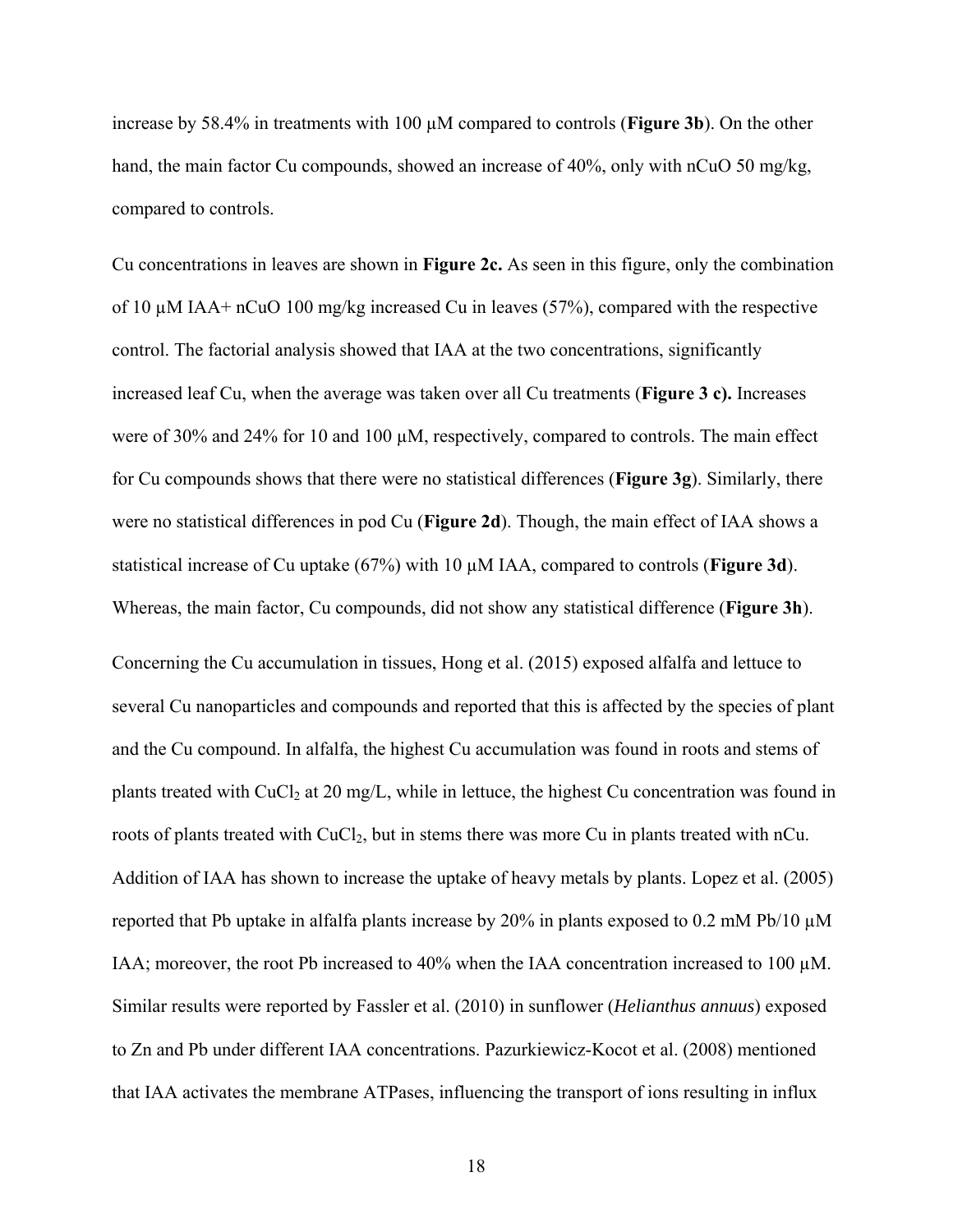of some elements. In addition, the Aux/IAA proteins are putative transporters (Nigam and Sawant, 2013) that could be involved in Cu accumulation and transport.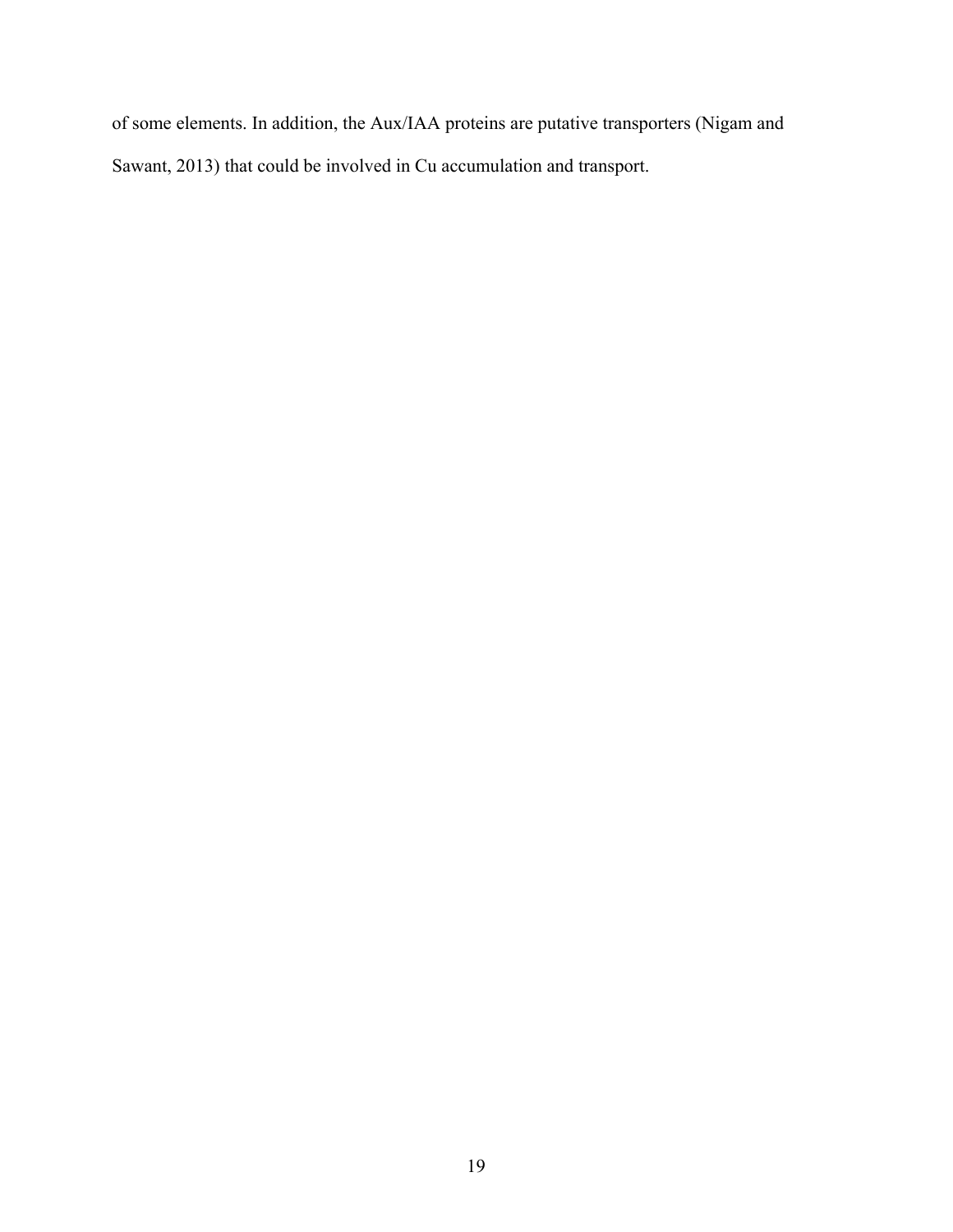

Figure 2. Cu concentration (a) roots, (b) stems, (c) leaves of green pea plants grown to 45 days (beginning of blossom), and (d) pods of green pea plants grown for 90 days (full maturity) in soil amended with nCuO,  $bcuO$ , and  $CuCl<sub>2</sub>$  (corresponding to 50 and 100 mg/kg of Cu) and induced with IAA µM at 0, 10, and 100. Data are expressed in means  $\pm$  SE, and letters indicate statistical differences and  $*$  indicate statistical differences compare to their respective control ( $p \le 0.05$ ).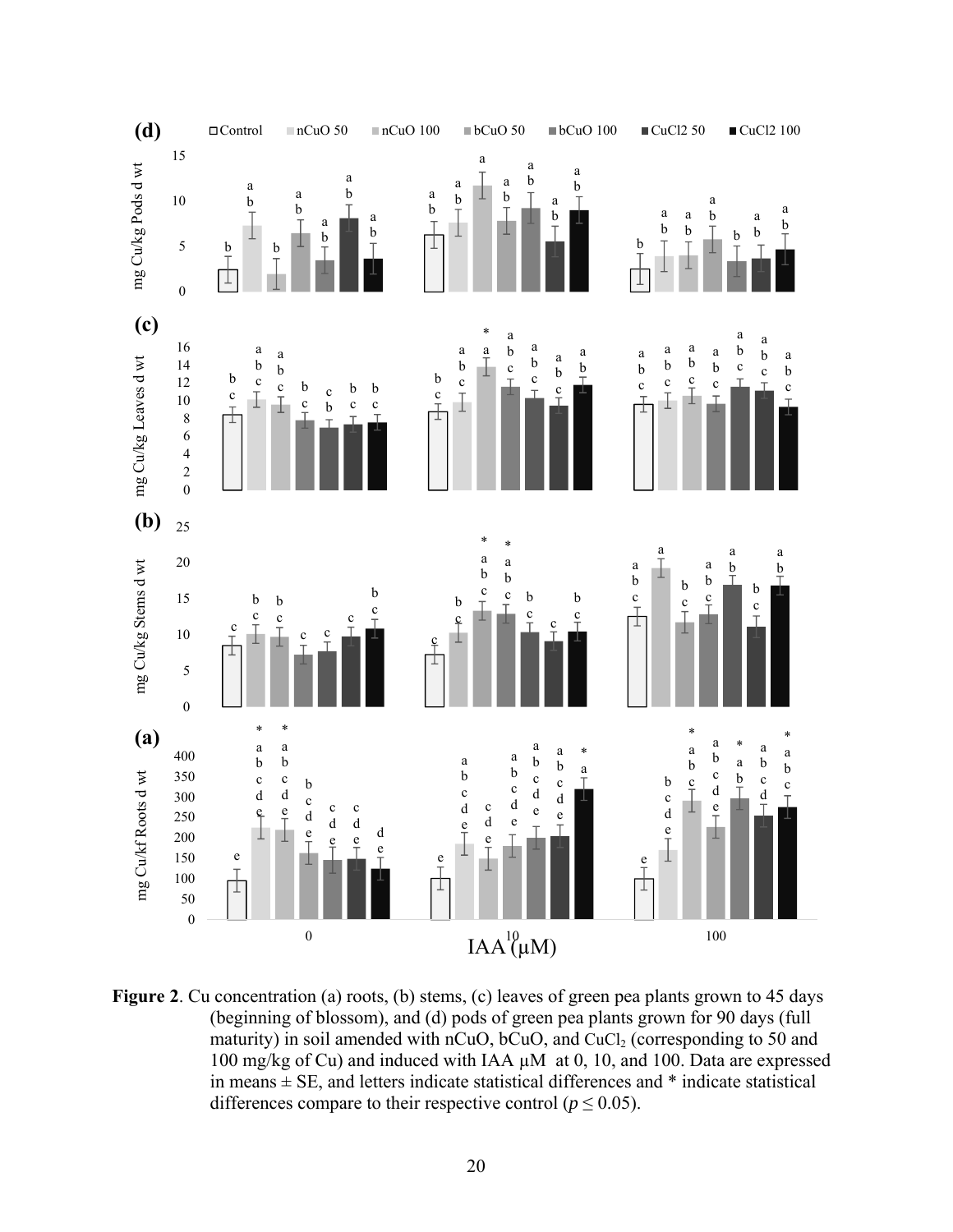

**Figure 3**. Average Cu concentration as affected by IAA concentrations in (a) roots, and (b) stems, (c) leaves grown at 45 days (beginning of blossom), and (d) pods of green pea plants grown for 90 days (full maturity). Average copper concentration as affected by the copper compound in (e) roots, and (f) stems (g) leaves grown at 45 days, and (h) pods grown at 90 days.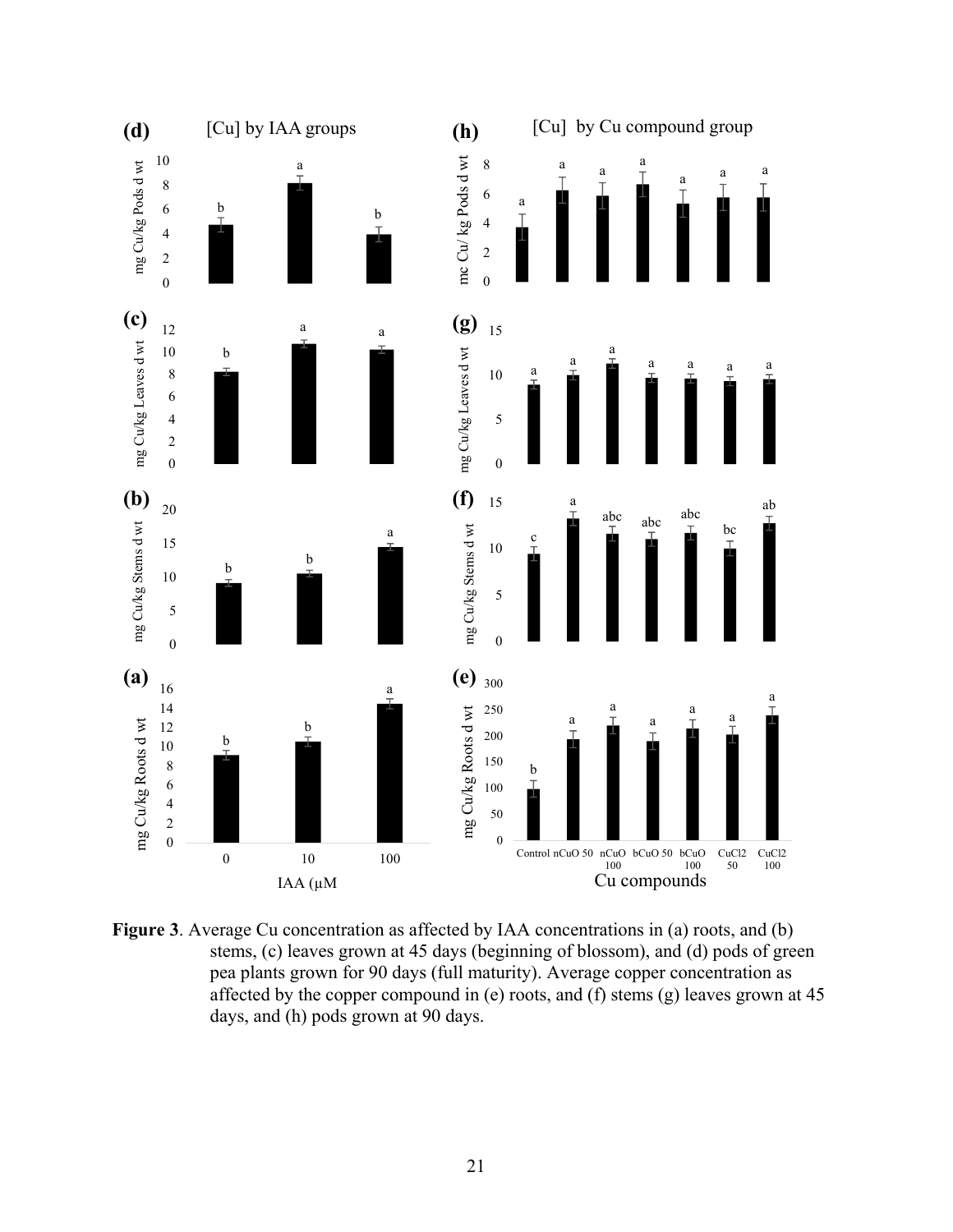## **Carotenoid and chlorophyll content**

Results for carotenoids, chlorophyll *a*, chlorophyll *b*, and total chlorophyll are shown in **Figure 4.** The two-way ANOVA showed significant differences ( $p \le 0.05$ ) for the treatment effect, while the Tukey test grouped the averages in three groups (abc). To ease the interpretation, the averages of all treatments were separated by the IAA concentration. Carotenoid content in pea leaves show that in the absence of IAA treatment  $CuCl<sub>2</sub> 100$  mg/kg decrease carotenoid content by 48%, compared to control (**Figure 4 a**). In addition, 10 µM of IAA combined with CuCl<sub>2</sub> at 50 and 100 mg/kg, resulted in a reduction of 29% and 31%, respectively, compared to the respective control. An analysis of the major factors, Cu compounds, showed that the average of CuCl<sub>2</sub> at 50 and 100 mg/kg reduced carotenoids by 23% and 26%, respectively, compared to control (**Figure 5 e)**. On the other hand, **Figure 5 a** shows that at 100 µM IAA, the average of carotenoids, over all Cu treatments, was significantly reduced (11%), compared to control ( $p \le 0.05$ ). Peng et al. (2013) reported a reduction of carotenoids in *Elsholtzia splendens* (Lamiaceae) treated with CuSO<sub>4</sub>·5H<sub>2</sub>O: 0.2  $\mu$ M.

Treatment effects on chlorophylls were somehow different. Chlorophyll *a* shows statistical reductions of 26% and 36.5% in plants exposed to bCuO at 50 mg/kg and CuCl<sub>2</sub> at 100 mg/kg, respectively, compared to control (Figure 4b). CuCl<sub>2</sub> at 50 and 100 mg/kg plus 10 µM IAA produced reductions of 37%, and 43%, respectively, compared to control. In addition, 100  $\mu$ M IAA+ CuCl<sub>2</sub> at 50 and 100 mg/kg, reduced chlo-a by 39% and 36%, respectively compared to control (**Figure 4 b)**. The average of main factor IAA at 100 µM, over all Cu concentrations showed a reduction of 17% (**Figure 5b**). On the other hand,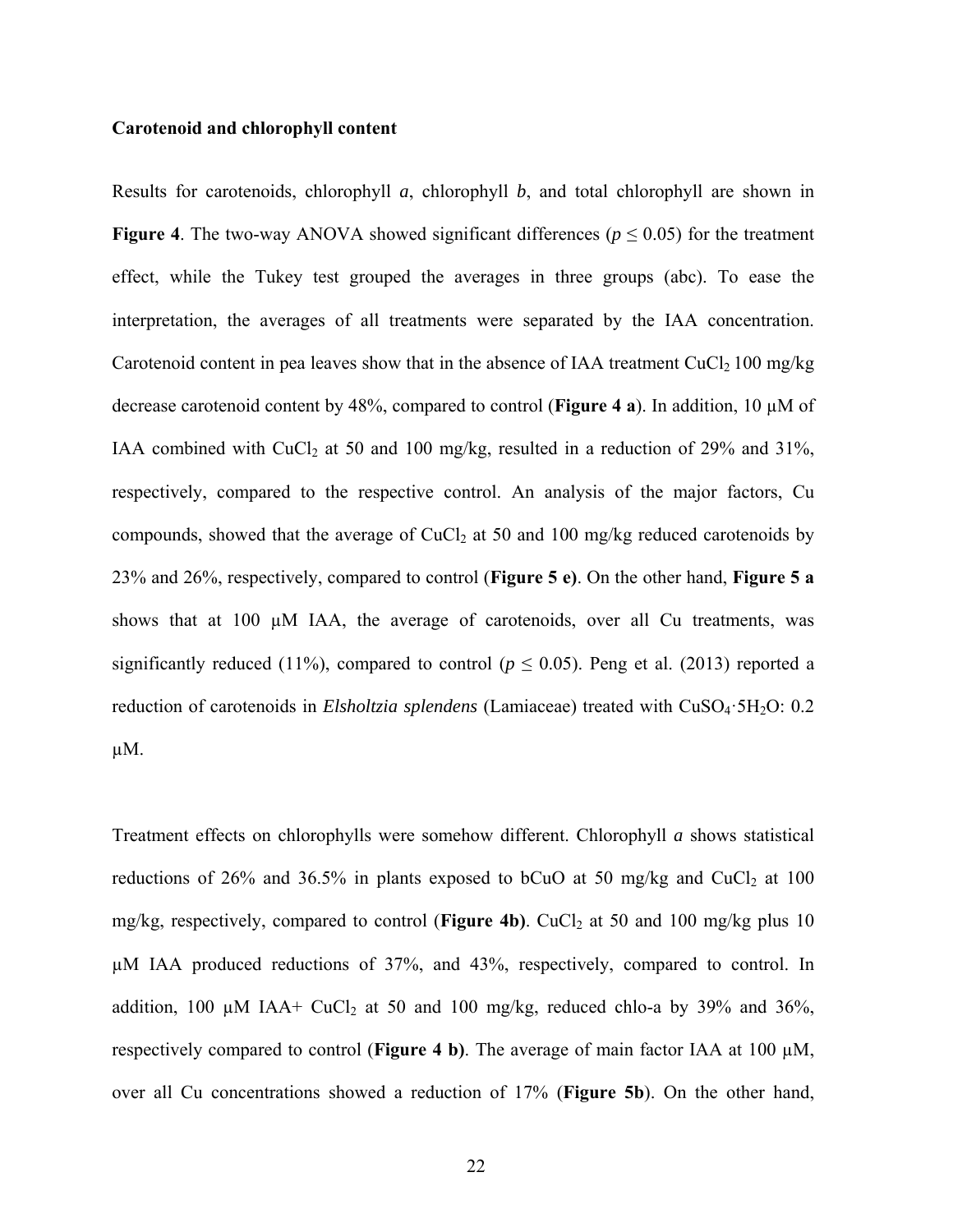**Figure 5f** shows that main factor Cu compounds reduced chlo-a by 30% and 38% in plants exposed to  $CuCl<sub>2</sub>$  at 50 and 100 mg/kg, respectively, compared to controls.

Chlorophyll *b* was quite different from chlorophyll *a,* since all treatments showed reduction, compared to the main control (no IAA, no Cu) (**Figure 4c**). The main effect of factor IAA show that both 10 µM IAA and 100 µM IAA decreased chlo-b by 15% and 29%, respectively, compared to no IAA (**Figure 5c)**. While the effects on chlorophyll *a* followed a similar pattern than carotenoids (**Figure 5 e and f**), the effects on chlorophyll *b* were different (**Figure 5g**). The analysis of major factor (Cu compounds) (**Figure 5g)** showed reductions of 52-55% for CuCl<sub>2</sub>, compared to control ( $p \le 0.05$ ). Similar results were found for total chlorophyll (**Figure 4d**), where a reduction was found in all treatments containing Cu, compared to control. Moreover, treatments with CuCl<sub>2</sub> at 50 and 100 mg/kg, plus 10  $\mu$ M IAA, decreased chlo-b by 40% and 44%, compared to their respective control (**Figure 4d**). A comparison between the two concentrations of IA showed that 10 µM IAA reduced chlo-b by 10%, while 100 µM IAA reduced it by 20%, compared to no IAA (**Figure 5d**). Lastly, the main factor Cu compounds showed a decrease in total chlorophyll of 19%, 18%, 37%, and 42% in plants exposed to nCuO 100 mg/kg, bCuO 50 mg/kg, CuCl<sub>2</sub> 50 mg/kg, and CuCl<sub>2</sub> 100 mg/kg, respectively, compared to controls. Previous studies have shown that excess of Cu reduces the synthesis of protochlorophyllide reductase, which results in a reduction of chlorophyll pigments (Saglam et al., 2016). This was shown in a study with rice (*Oryza sativa*) seedlings, where nCuO reduced carotenoid contents (Kumar Shaw and Hossain, 2013). In support of a study made by Karatas et al. (2010), where it shows that at levels of 10 µ IAA the chlorophyll and carotenoid content decrease in *Tropaeolum majus* L. leaves. In our study, IAA at 10 and 100 µM interacted negatively with CuCl<sub>2</sub>, reducing total chlorophyll,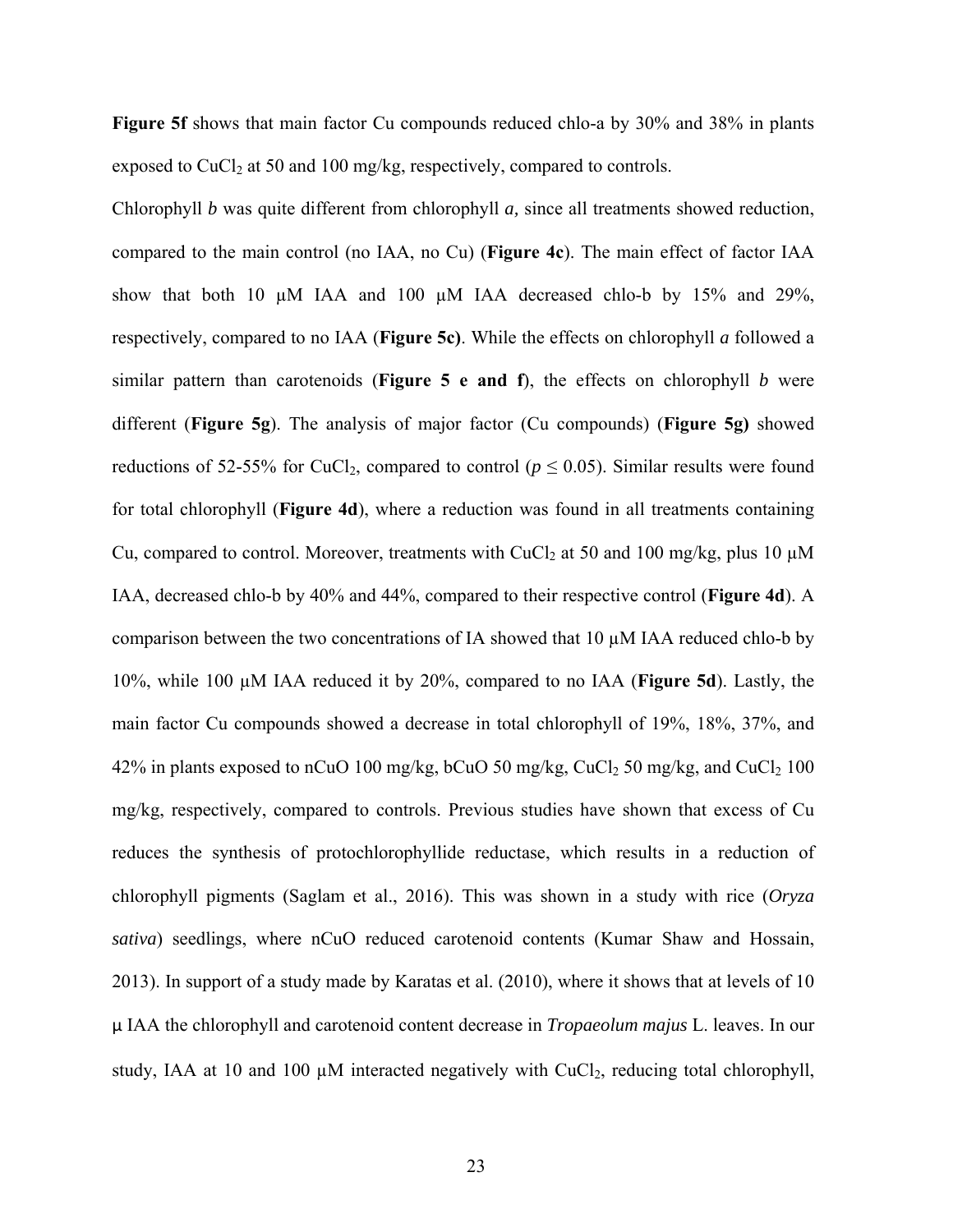chloro-*a,* chloro-*b* and carotenoids. This suggests a lower production of ATP due the ion release of CuCl<sub>2</sub>. In conclusion, this study agrees with previous studies where the chlorophyll content also decreases with higher levels of Cu compare to the control (Kirbag and Munzuroglu 2005; Aarti et al. 2006; Perreault et al. 2010; Dimkpa et al. 2012)..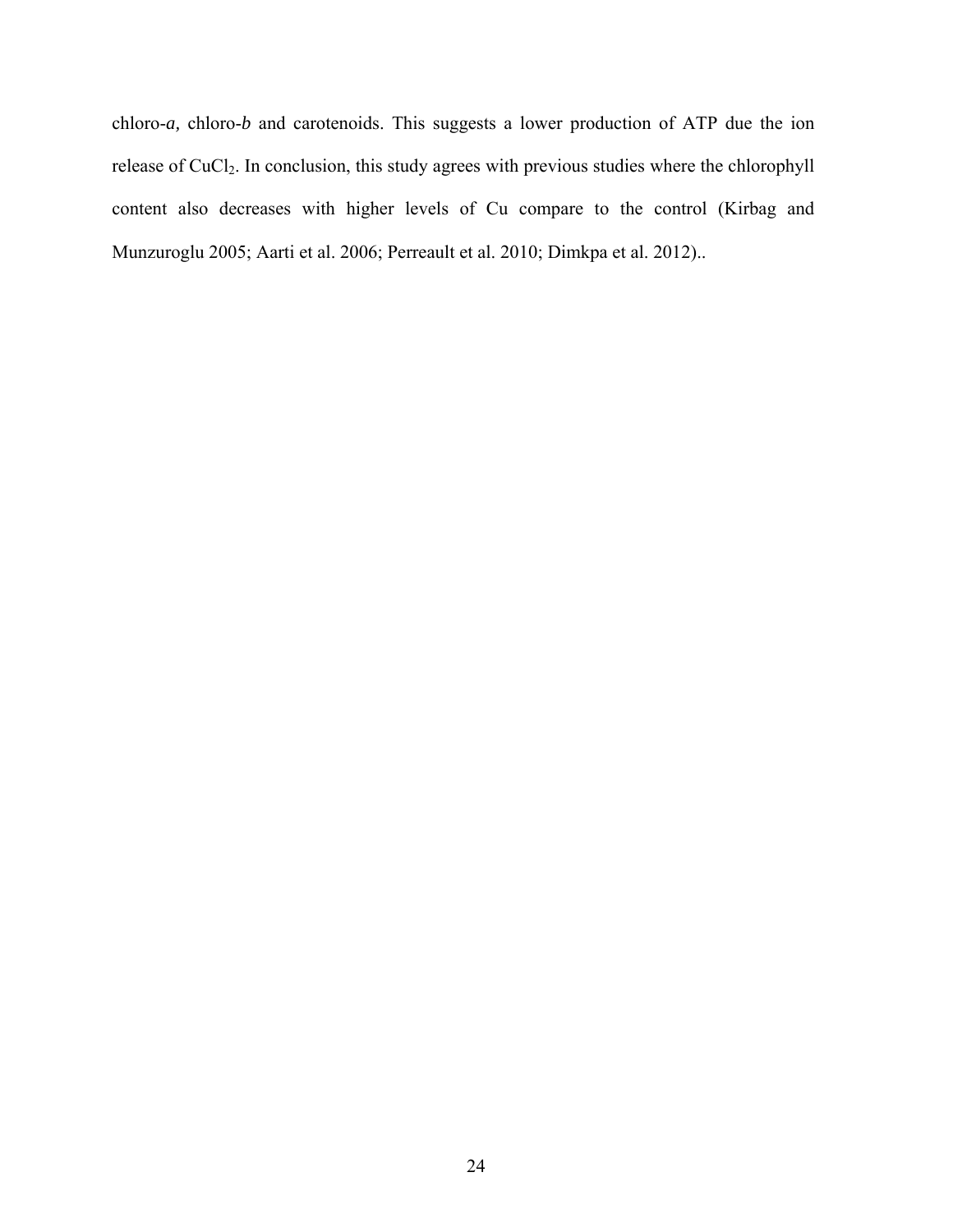

**Figure 4. (a)** Chlorophyll *a.* **(b)** Chlorophyll *b.* **(c)** Total Chlorophyll content, and **(d)** Carotenoids in leaves of 45 day-old plants grown in soil amended with nCuO,  $bCuO$ , and  $CuCl<sub>2</sub>$  (corresponding to 50 and 100 mg/kg of Cu) and induced with IAA  $\mu$ M at 0, 10, and 100. Data are expressed in means  $\pm$  SE, and letters indicate statistical differences and \* indicate statistical differences compare to their respective control ( $p \le 0.05$ ).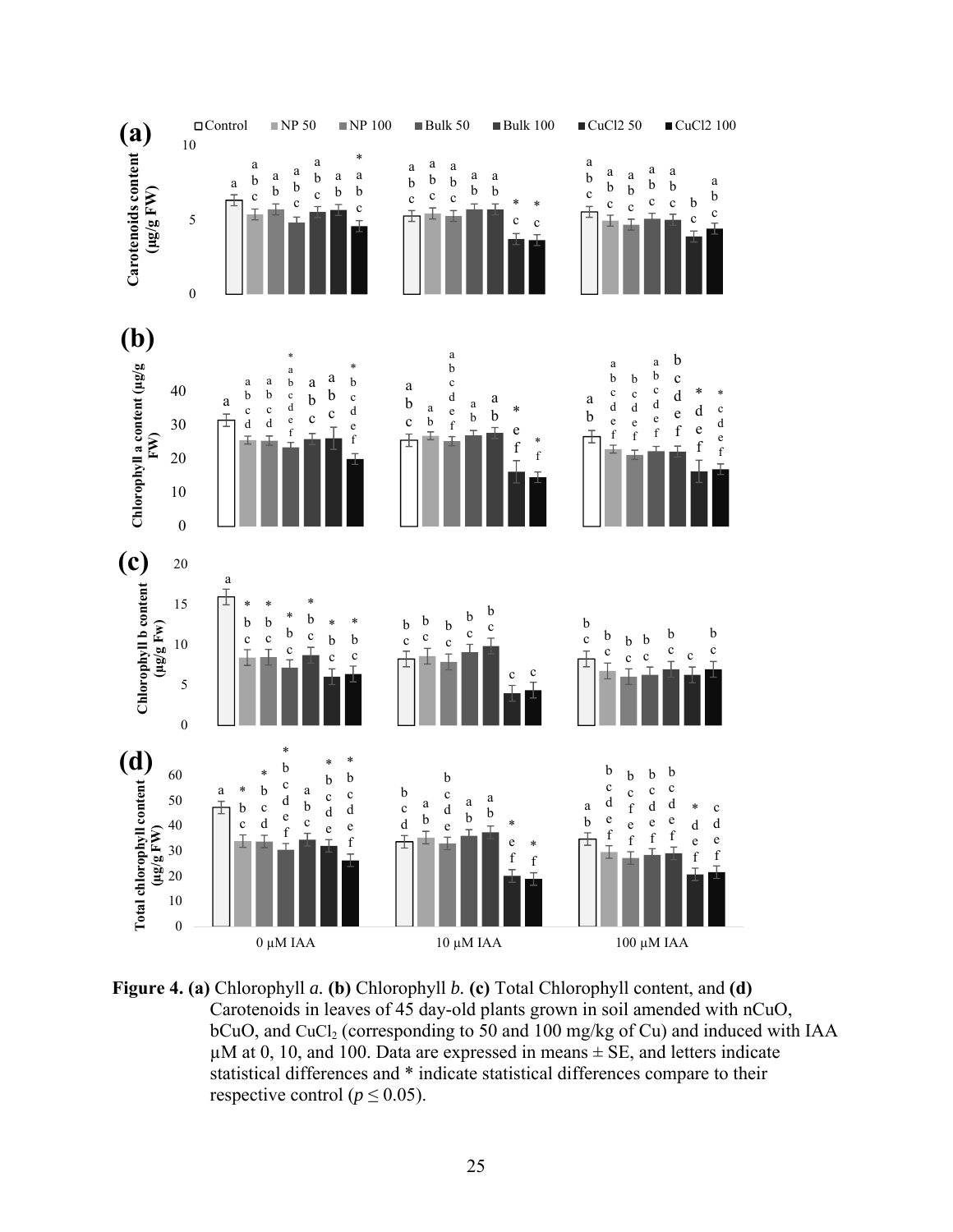

**Figure 5.** Carotenoids and Chlorophyll in leaves from green pea plants grown in soil amended with nCuO, bCuO, and CuCl<sub>2</sub> (corresponding to 50 and 100 mg/kg of Cu) and induced with IAA µM at 0, 10, and 100.for 45 days Averages are grouped by IAA concentrations. (a) Carotenoids (b) Chlorophyll *a*, (c) Chlorophyll *b,* and (d) Total Chlorophyll. Averages are grouped by Cu compound levels in: (e) Carotenoids (f) Chlorophyll *a*, (g) Chlorophyll *b,* and (h) Total Chlorophyll. Data are expressed in means  $\pm$  SE, and letters indicate statistical differences ( $p \le 0.05$ ).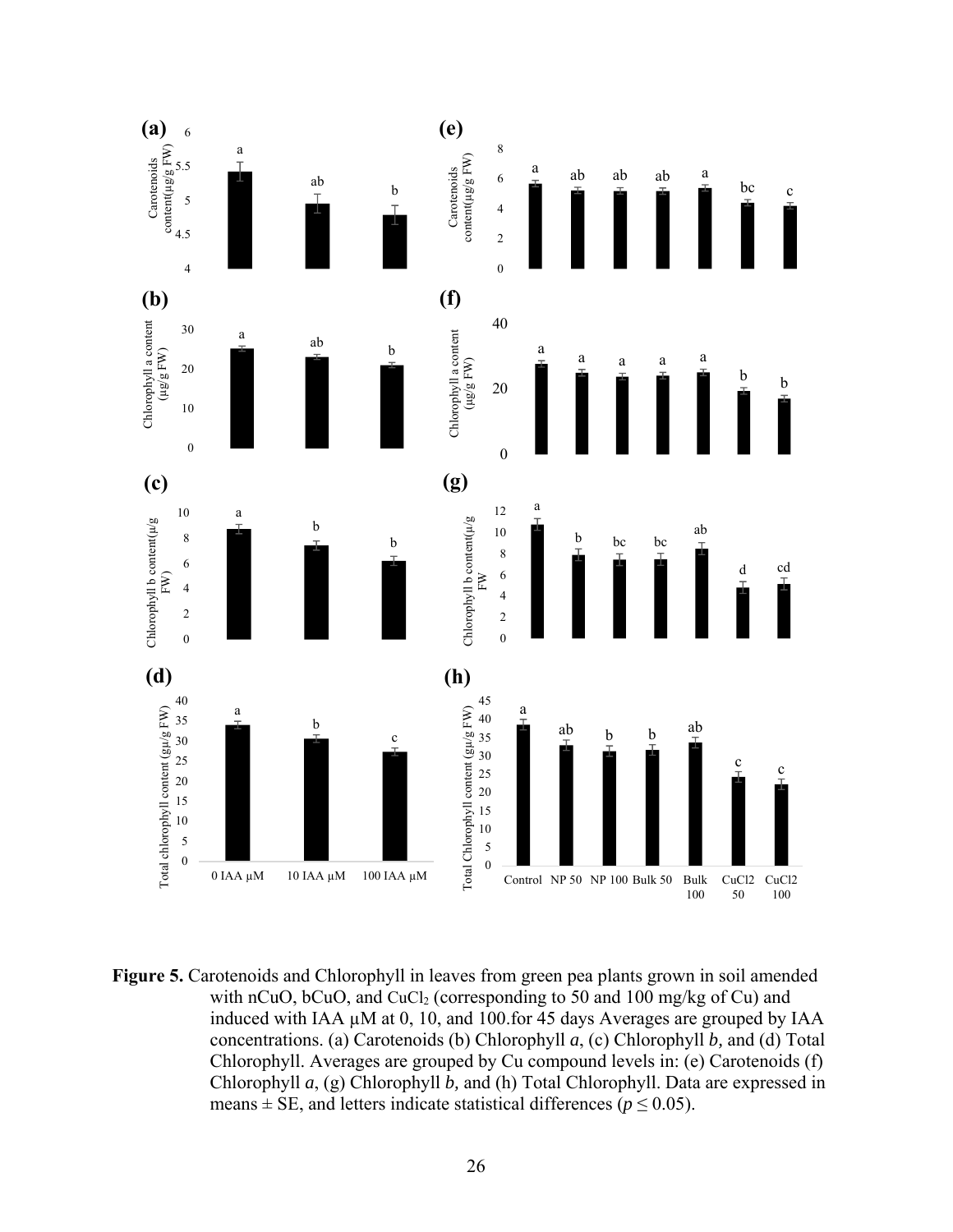## **Enzymatic activity**

The catalase (CAT) activity in green pea plant roots, was recorded in plants grown for 45 days in soil amended with nCuO,  $bCuO$ , and  $CuCl<sub>2</sub>$  and treated with IAA at different concentrations (**Figure 6).** As seen in this figure, 10 µM IAA produced the highest CAT activity (**Figure 6a)**. At 10 µM IAA there was an increase in CAT activity of 74.5%, compared to control (0  $\mu$ M IAA). Even though CAT activity at 100  $\mu$ M IAA increased by 59.2% compared with control (no IAA), the difference, was not statistically significant (**Figure 6b**). This suggests that the IAA plays a role in increasing CAT activity by protecting plants against oxidative stress, similar effects were reported by Gangwar et al. (2012), which shows that an addition of 100  $\mu$ M IAA promotes the regulation of oxidative stress that metals can induce. In the other hand, the analysis of the major factor (Cu compounds) shows that controls have a higher CAT activity when compared to the rest of the treatments (**Figure 6c**). CAT activity was reduced in all treatments with nCuO compared to controls, except in treatment with no IAA and nCuO 50 mg/kg. Similar results were reported by Ye et al. (2014), and Hong et al. (2015), where rice and alfalfa roots showed a reduction in CAT activity due to the Cu at 50 µM and nCuO at50 mg/L, respectively. Agami, R. A., (2016) reported that IAA supports antioxidant systems when exposed to Cu. Conversely, there are studies by Choudhary et al. (2010), Dimkpa et al. (2012), and Nair and Chung (2015) that have reported a higher CAT activity in radish seedlings, wheat, and green pea seedlings that were treated with  $CuSO_4$  at 0.2 mM and 50 nm nCuO, and nCuO at 100 and 200 mg/dm<sup>3</sup>, respectively. Whereas in this study it only showed higher CAT activity with 0  $\mu$ M IAA + nCuO 50 mg/kg, 10  $\mu$ M IAA + CuCl<sub>2</sub> 50 mg/kg, and 100  $\mu$ M IAA + nCuO 50 mg/kg.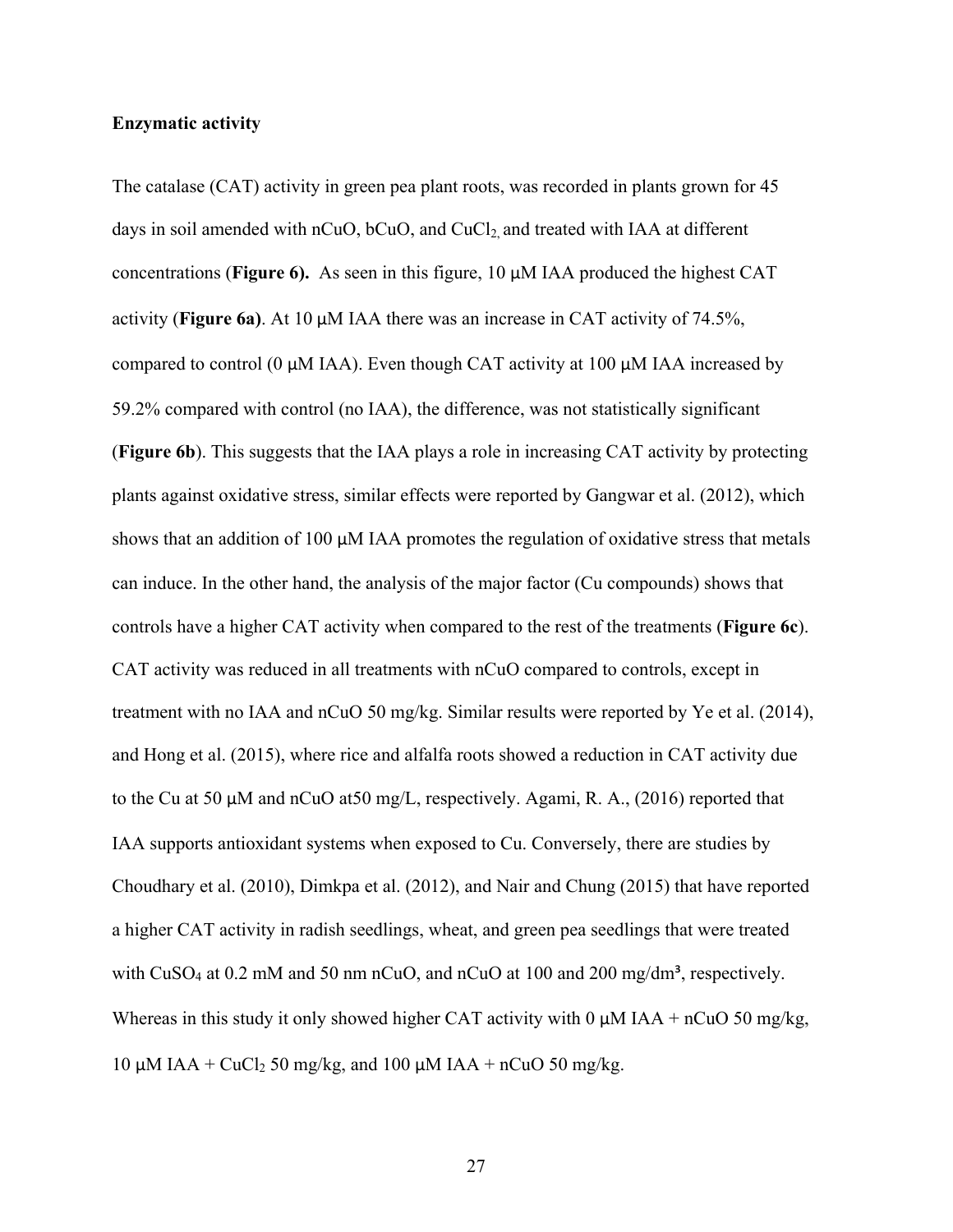

**Figure 6 (a)** CAT enzymatic activity in green pea roots from plants grown for 45 days in soil amended with a combinations of nCuO, bCuO, and CuCl<sub>2</sub> (at 50 and 100 mg/ kg of soil) and IAA at  $(0,10,$  and 100  $\mu$ M). **(b)** Statistical differences in leaf quantity grouped by Cu compound. **(c)** Statistical differences in leaf quantity grouped by IAA (0, 10, and 100) µM content. Results are means ± SE, and statistical differences are indicated with letters and \* indicate differences when compared to the respective control ( $p \le 0.05$ )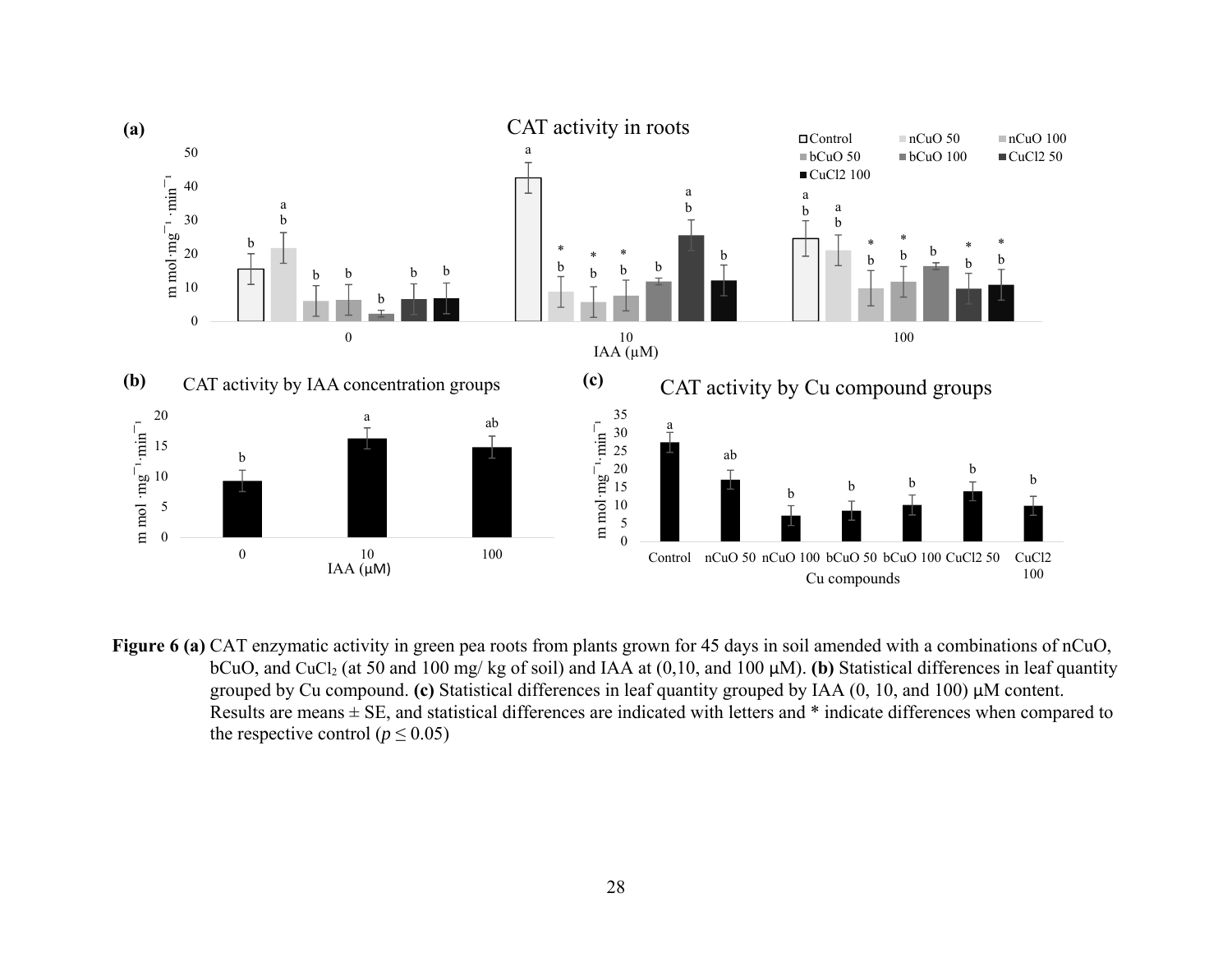#### **Micro- and Macro-nutrients concentrations in green pea plant tissues**

Micro- and macro-nutrients uptake in peas under the conditions of this research did not show any alterations in the uptake of P and K. However, nutrients such as Ca, Mg, S, B, Cu, Fe, Mn, Mo, and Ni were affected. This section contains reports on only essential elements that were affected by the treatments, revealed by the one-way ANOVA analysis (specifically, comparisons against the respective control). Cu increased in treatments with no IAA at nCuO at 50 and 100 mg/kg (136% and 130%), respectively (**Table 4**). This observation suggests that Cu uptake was facilitated by the particle size, consistent with Wang et al. (2012), who reported 1.8 times more Cu in maize roots exposed to nCuO, comparted with bCuO. Treatment with 10  $\mu$ M IAA and CuCl<sub>2</sub> at 100 mg/kg showed an increase in Cu uptake by 217%, compared to control. Treatments with 100  $\mu$ M IAA and with nCuO, bCuO, and CuCl<sub>2</sub>, all at 100 mg/kg, increase root Cu by 191%, 197%, and 175%, respectively. This finding suggests that the Cu concentration added to the soil could influence the result. IAA 10  $\mu$ M plus CuCl<sub>2</sub> at 50 and 100 mg/kg increased Ca by  $48\%$  and  $62\%$ , respectively.

The analysis of stem samples showed that Cu increased by 84% and 77% in plants exposed to 10 μM IAA plus nCuO at 100 mg/kg and bCuO at 50 mg/kg, respectively, compared to control (**Table 5**). Manganese decreased in plants exposed to 10 μM IAA plus nCuO and  $CuCl<sub>2</sub>$  at 100 mg/kg. Wagenknecht and Burris (1950) reported that Mn is needed as a stimulant for the IAA oxidase activity in pea. It has also been reported that high levels of Cu can induce Mn reduction (Voss 1998). Boron (B) increased by 266%, 222%, and 238% in treatments with 100  $\mu$ M IAA plus bCuO at 50 and 100 mg/kg, and also plus CuCl<sub>2</sub> at 100 mg/kg, respectively, compared to control. This results could suggests that the pH might have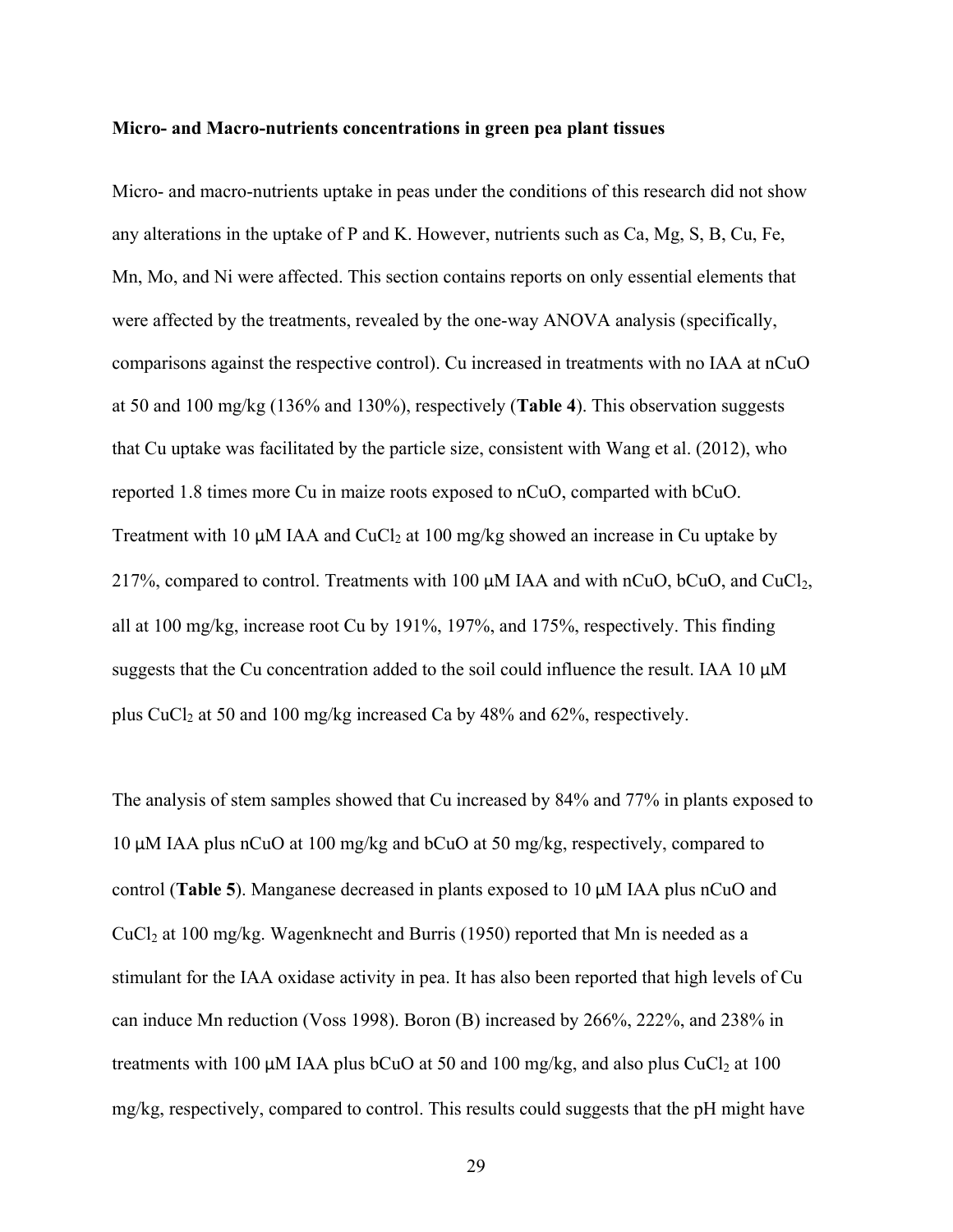played a role on this, since all treatments had IAA at high concentrations, and even though IAA is a weak acid, it can still induce a change in pH. Lopez et al. (2007) reported that B increased in alfalfa leaves as the IAA concentration increased. In green pea, stem Ca was similar as in roots, since there was an increment in plants exposed to IAA CuCl<sub>2</sub> at both 50 and 100 mg/kg, without IAA. Calcium decreased in treatments with 100 μM IAA plus nCuO at 100 mg/kg and bCuO at 100 mg/kg. Dimkpa et al. (2015) reported that 500 mg/kg of nCuO decreased the uptake of Ca and Mn in beans. A decrease of Mg in stem was shown in treatments with 100  $\mu$ M IAA + nCuO and bCuO, both at 100 mg/kg. Molybdenum (Mo) increased in stems by 85% compared to control, in treatment with 100 μM IAA and bCuO at 100 mg/kg. Le Van et al. (2015) reported that nCuO significantly lowers Mo in transgenic cotton. Magnesium (Mg) in stems was reduced by 35% in treatments with 100  $\mu$ M IAA + both nCuO and bCuO at 10 mg/kg. Sulfur (S) increased in stems, in treatments without IAA and  $CuCl<sub>2</sub>$  at both 50 and 100 mg/kg, similar results were reported by Trujillo-Reyes et al. (2014), were S uptake increased in lettuce plants when treated with nCu and nCuO. In leaves, Cu increased by 57% in plants exposed to 10  $\mu$ M IAA+ nCuO at 100 mg/kg, compared to respective control (**Table 6**). This result could suggest an effect of particle size, since bCuO did not show effects. Although all Cu treatments, at all IAA levels, showed higher concentrations of Cu than controls, the differences were not significant. Iron was decreased by 100 μM IAA + CuCl<sub>2</sub> at 50 and 100 mg/kg (41% and 50%, respectively), compared to control. Choudhary et al. (2010) reported that Cu reduced total Fe and biomass in radish seedlings. Hong et al.  $(2015)$  reported that CuCl<sub>2</sub> significantly reduced Fe content in alfalfa and lettuce. In green pea, leaf B increased by 174%, 220%, 234%, and 288% in plant exposed to 100 μM IAA plus nCuO and bCuO, both at 50 and 100 mg/kg, respectively. In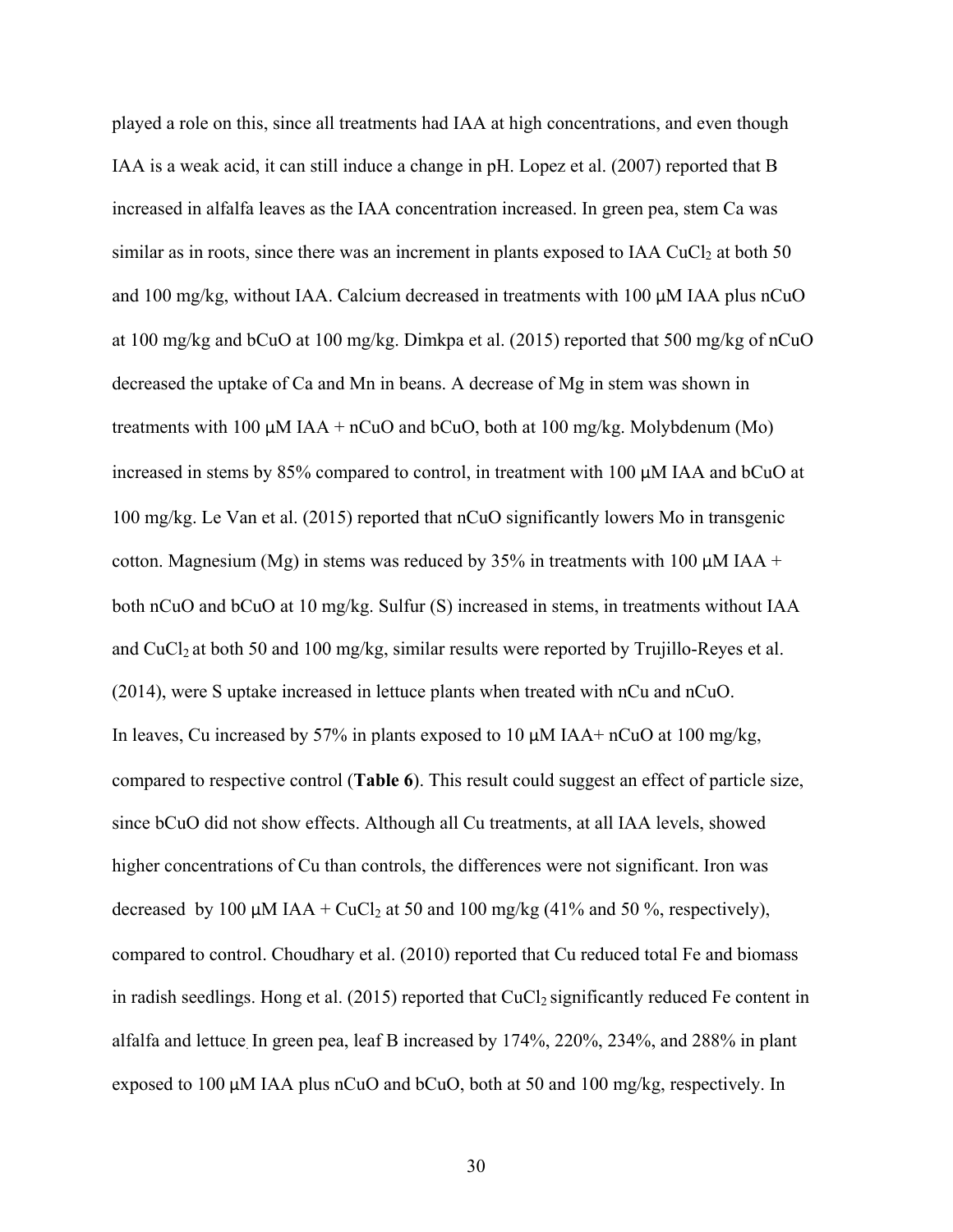addition, CuCl<sub>2</sub> at 100 mg/kg, without IAA, increased leaf B by 885%. Another element that was affected is Ca, which increased throughout all treatments without IAA, except with nCuO. However, it decreased by 36% in plants exposed to 100  $\mu$ M IAA and CuCl<sub>2</sub> at 100 mg/kg. A reduction in Ca has been reported by Trujillo-Reyes et al. (2014) in lettuce plants treated with nC/nCuO. Sulfur in leaves increased by 217% and 264% in treatments without IAA and CuCl<sub>2</sub> at both 50 and 100 mg/kg, respectively, compared to control. Similar results were observed in stems. Mg increased by 34%, 36%, 41%, and 52% in leaves of plants exposed to bCuO and CuCl<sub>2</sub>, both at 50 and 100 mg/kg, in absence of IAA, compared to control.

In pods, nCuO at 50 mg/kg, without IAA, increased Fe by 258% and Ni by 325%, compared to control (**Table 7**). In addition, bCuO at 100 mg/kg also increased Ni by 157%. Moreover, bCuO at 50 and 100 mg/kg, increased B by 47%, compared to the control.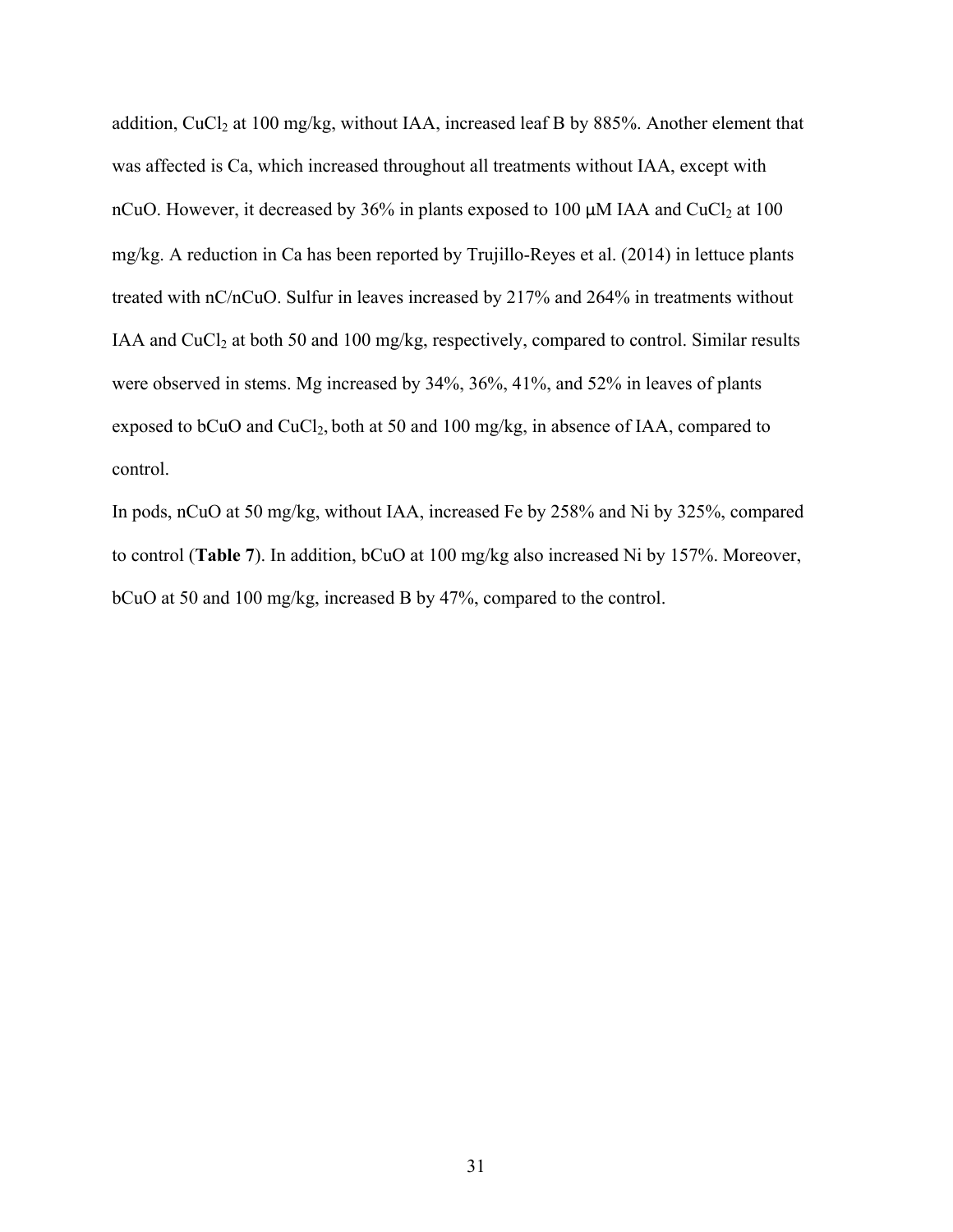**Table 4** Micro- and Macro- nutrients affected in root from plants grown for 45days in soil amended with combinations of IAA  $(0, 10,$  and  $100 \mu M)$  and  $50$  and  $100 \text{ mg}$  of Cu from nCuO, bCuO, and CuCl<sub>2</sub>. Data show averages  $\pm$  SE of four replicates, and comparisons were made in respect to their respective controls (*p≤*0.05).

| organ | Affected<br>element | Treatment (mg/kg soil)                   | Concentration<br>(mg/kg d wt)<br>tissue) | $\%$ |  |
|-------|---------------------|------------------------------------------|------------------------------------------|------|--|
|       | Cu                  | Control $1(0 \mu M IAA)$                 | $95.7 \pm 27.7$                          | 100% |  |
|       |                     | $nCuO$ 50 mg/kg                          | $225.7 \pm 27.7$                         | 236% |  |
| Roots |                     | $nCuO$ 100 mg/kg                         | $220.2 \pm 27.7$                         | 230% |  |
|       |                     | Control $2(10 \mu M IAA)$                | $101 \pm 27.7$                           | 100% |  |
|       |                     | $10 \mu M IAA + CuCl2 100 mg/kg$         | $320.1 \pm 27.7$                         | 317% |  |
|       |                     | Control $3(100 \mu M IAA)$               | $100.2 \pm 27.7$                         | 100% |  |
|       |                     | 100 $\mu$ M IAA + nCuO 100 mg/kg         | $291.6 \pm 27.7$                         | 291% |  |
|       |                     | 100 $\mu$ M IAA + bCuO 100 mg/kg         | $297.4 \pm 27.7$                         | 297% |  |
|       | Ca                  | 100 µM IAA + CuCl <sub>2</sub> 100 mg/kg | $276.0 \pm 27.7$                         | 275% |  |
|       |                     | Control $2(10 \mu M IAA)$                | $12064 \pm 2283$                         | 100% |  |
|       |                     | $10 \mu M IAA + CuCl2 50 mg/kg$          | $17823 \pm 2283$                         | 148% |  |
|       |                     | $10 \mu M IAA + CuCl2 100 mg/kg$         | $19559 \pm 2283$                         | 162% |  |

**Table 5.** Micro- and Macro- nutrients affected in stem from plants grown for 45days in soil amended with combinations of IAA  $(0, 10,$  and  $100 \mu M)$  and  $50$  and  $100 \text{ mg}$  of Cu from nCuO, bCuO, and CuCl<sub>2</sub>. Data show averages  $\pm$  SE of four replicates, and comparisons were made in respect to their respective controls (*p≤*0.05).

| organ | Affected<br>element | Treatment (mg/kg soil)               | Concentration<br>(mg/kg d wt<br>tissue) | $\frac{0}{0}$ |  |
|-------|---------------------|--------------------------------------|-----------------------------------------|---------------|--|
|       | Cu                  | Control $(10 \mu M IAA)$             | $7.3 \pm 1.3$                           | 100%          |  |
|       |                     | $10 \mu M IAA + nCuO$ $100 \, mg/kg$ | $13.4 \pm 1.3$                          | 184%          |  |
| Stem  |                     | $10 \mu M IAA + bCuO 50$ mg/kg       | $12.9 \pm 1.3$                          | 177%          |  |
|       | Mn                  | Control $(10 \mu M IAA)$             | $16.1 \pm 0.6$                          | $100\%$       |  |
|       |                     | $10 \mu M IAA + nCuO$ $100 \, mg/kg$ | $13.1 \pm 0.6$                          | 81%           |  |
|       | B                   | $10 \mu M IAA + CuCl2 100 mg/kg$     | $12.6 \pm 0.6$                          | 78%           |  |
|       |                     | Control $(100 \mu M IAA)$            | $3.2 \pm 1.2$                           | 100%          |  |
|       |                     | 100 $\mu$ M IAA + bCuO 50 mg/kg      | $11.7 \pm 1.2$                          | 366%          |  |
|       |                     | 100 μM IAA + bCuO 100 mg/kg          | $10.3 \pm 1.2$                          | 322%          |  |
|       |                     | 100 µM IAA + $CuCl2$ 100 mg/kg       | $10.8 \pm 1.2$                          | 338%          |  |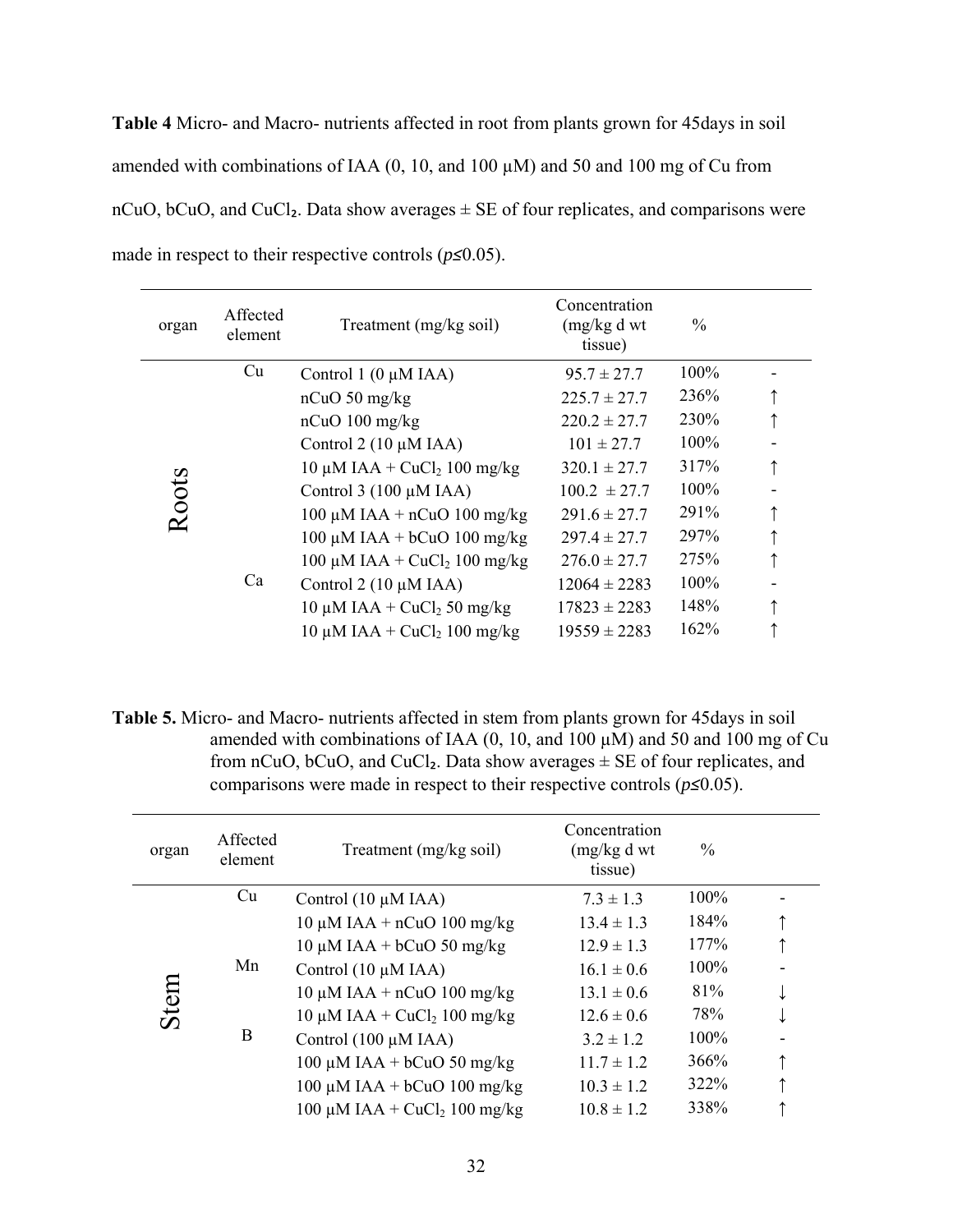| Control $(100 \mu M IAA)$        | $44.6 \pm 6.0$   | 100% |   |
|----------------------------------|------------------|------|---|
| 100 μM IAA + bCuO 100 mg/kg      | $82.5 \pm 6.0$   | 185% | ↑ |
| Control $(0 \mu M IAA)$          | $14671 \pm 1082$ | 100% |   |
| $CuCl2 50$ mg/kg                 | $19478 \pm 1082$ | 133% | ↑ |
| $CuCl2 100$ mg/kg                | $23920 \pm 1250$ | 163% | ↑ |
| Control $(100 \mu M IAA)$        | $18121 \pm 1082$ | 100% |   |
| 100 $\mu$ M IAA + nCuO 100 mg/kg | $12328 \pm 1082$ | 68%  |   |
| 100 μM IAA + bCuO 100 mg/kg      | $11389 \pm 1082$ | 63%  |   |
| Control $(100 \mu M IAA)$        | $5823 \pm 371$   | 100% |   |
| 100 $\mu$ M IAA + nCuO 100 mg/kg | $3757 \pm 371$   | 65%  |   |
| 100 μM IAA + bCuO 100 mg/kg      | $3767 \pm 371$   | 65%  |   |
| Control $(0 \mu M IAA)$          | $3676 \pm 596.2$ | 100% |   |
| $CuCl2 50$ mg/kg                 | $7059 \pm 596.2$ | 193% | ↑ |
| $CuCl2 100$ mg/kg                | $7998 \pm 596.2$ | 218% |   |
|                                  |                  |      |   |

**Table 6** Micro- and Macro- nutrients affected in leaves from plants grown for 45days in soil amended with combinations of IAA  $(0, 10,$  and  $100 \mu M)$  and  $50$  and  $100 \text{ mg}$  of Cu from nCuO, bCuO, and CuCl<sub>2</sub>. Data show averages  $\pm$  SE of four replicates, and comparisons were made in respect to their respective controls ( $p \le 0.05$ ).

| organ  | Affected<br>element | Treatment (mg/kg soil)                    | Concentration<br>(mg/kg dwt)<br>tissue) | $\frac{0}{0}$ |  |
|--------|---------------------|-------------------------------------------|-----------------------------------------|---------------|--|
|        | Cu                  | Control $(10 \mu M IAA)$                  | $8.8 \pm 0.9$                           | 100%          |  |
|        |                     | $10 \mu M IAA + nCuO$ $100 \frac{mg}{kg}$ | $13.8 \pm 1.0$                          | 157%          |  |
|        | Fe                  | Control (100 µM IAA)                      | $117.5 \pm 10.6$                        | 100%          |  |
|        |                     | 100 µM IAA + $CuCl2$ 50 mg/kg             | $69.6 \pm 10.6$                         | 59%           |  |
|        |                     | 100 µM IAA + $CuCl2$ 100 mg/kg            | $58.7 \pm 10.6$                         | 50%           |  |
| Leaves | B                   | Control $(0 \mu M IAA)$                   | $2.0 \pm 6.9$                           | 100%          |  |
|        |                     | CuCl <sub>2</sub> 100 mg/kg               | $19.7 \pm 6.0$                          | 985%          |  |
|        |                     | Control $(100 \mu M IAA)$                 | $28.8 \pm 6.0$                          | 100%          |  |
|        |                     | 100 µM IAA + nCuO 50 mg/kg                | $78.8 \pm 6.0$                          | 274%          |  |
|        |                     | 100 $\mu$ M IAA + nCuO 100 mg/kg          | $92.2 \pm 6.0$                          | 320%          |  |
|        | Ca                  | 100 µM IAA + bCuO 50 mg/kg                | $96.2 \pm 6.0$                          | 334%          |  |
|        |                     | 100 μM IAA + bCuO 100 mg/kg               | $111.7 \pm 6.0$                         | 388%          |  |
|        |                     | Control $(0 \mu M IAA)$                   | $35226 \pm 3235$                        | 100%          |  |
|        |                     | $bCuO$ 50 mg/kg                           | $50860 \pm 3235$                        | 145%          |  |
|        |                     | $bCuO$ 100 mg/kg                          | $51215 \pm 3235$                        | 145%          |  |
|        |                     | $CuCl2 50$ mg/kg                          | $52008 \pm 3235$                        | 148%          |  |
|        |                     | CuCl <sub>2</sub> 100 mg/kg               | $60660 \pm 3235$                        | 172%          |  |
|        |                     | Control $(100 \mu M IAA)$                 | $51861 \pm 3235$                        | 100%          |  |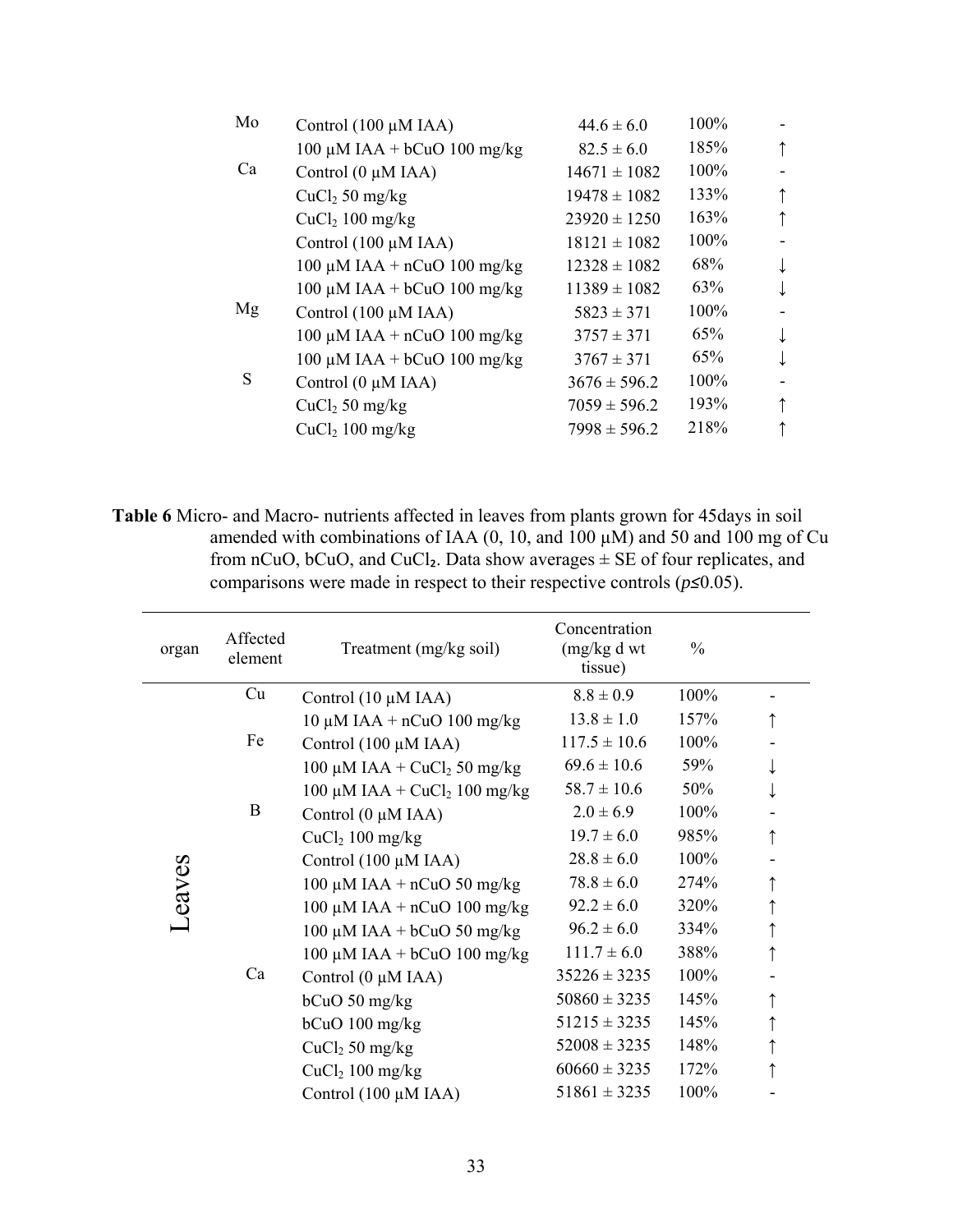|    | 100 $\mu$ M IAA + CuCl <sub>2</sub> 100 mg/kg | $33013 \pm 3235$ | 64%  |                          |
|----|-----------------------------------------------|------------------|------|--------------------------|
| Mg | Control $(0 \mu M IAA)$                       | $4506 \pm 380$   | 100% | $\blacksquare$           |
|    | $bCuO$ 50 mg/kg                               | $6041 \pm 329$   | 134% | $\uparrow$               |
|    | $bCuO$ 100 mg/kg                              | $6125 \pm 329$   | 136% | ↑                        |
|    | $CuCl2 50$ mg/kg                              | $6336 \pm 329$   | 141% | ↑                        |
|    | $CuCl2 100$ mg/kg                             | $6830 \pm 329$   | 152% | ↑                        |
|    | Control $(100 \mu M IAA)$                     | $5684 \pm 329$   | 100% |                          |
|    | 100 $\mu$ M IAA + nCuO 50 mg/kg               | $7095 \pm 329$   | 125% | $\uparrow$               |
| S  | Control (0 µM IAA)                            | $2623 \pm 747.9$ | 100% | $\overline{\phantom{a}}$ |
|    | $CuCl2 50$ mg/kg                              | $8328 \pm 747.9$ | 317% |                          |
|    | $CuCl2 CuCl2 100 mg/kg$                       | $9554 \pm 747.9$ | 364% | ↑                        |
|    |                                               |                  |      |                          |

**Table 7** Micro- and Macro- nutrients affected in pods from plants grown for 90 days in soil amended with combinations of IAA  $(0, 10, \text{ and } 100 \mu)$  and 50 and 100 mg of Cu from nCuO, bCuO, and CuCl<sub>2</sub>. Data show averages  $\pm$  SE of four replicates, and comparisons were made in respect to their respective controls (*p≤*0.05).

| organ | Affected<br>element | Treatment (mg/kg soil)      | Concentration<br>(mg/kg d wt)<br>tissue) | $\%$ |  |
|-------|---------------------|-----------------------------|------------------------------------------|------|--|
|       | Fe                  | Control $(0 \mu M IAA)$     | $11.9 \pm 5.1$                           | 100% |  |
|       |                     | $nCuO$ 50 mg/kg             | $42.6 \pm 5.1$                           | 358% |  |
|       | B                   | Control $(0 \mu M IAA)$     | $25.9 \pm 2.9$                           | 100% |  |
| Pods  |                     | $CuCl2 50$ mg/kg            | $38.2 \pm 2.9$                           | 147% |  |
|       |                     | CuCl <sub>2</sub> 100 mg/kg | $38 \pm 2.9$                             | 147% |  |
|       | Ni                  | Control (0 µM IAA)          | $0.4 \pm 0.2$                            | 100% |  |
|       |                     | $nCuO$ 50 mg/kg             | $1.7 \pm 0.2$                            | 425% |  |
|       |                     | bCuO 100 mg/kg              | $1.5 \pm 0.2$                            | 375% |  |

#### **Dry biomass production**

The dry biomass of roots was not calculated because in some treatments, even flooded/washed for about 15 min, it was not possible to separate and recover all the roots from some soil fragments. Thus, there should be biased comparisons. Stem dry biomass was only affected by 100  $\mu$ M IAA + bCuO 100 mg/kg, which showed an increase of 95%, compared to control **(Table 8)**. Factorial analyses showed no effects of main factor IAA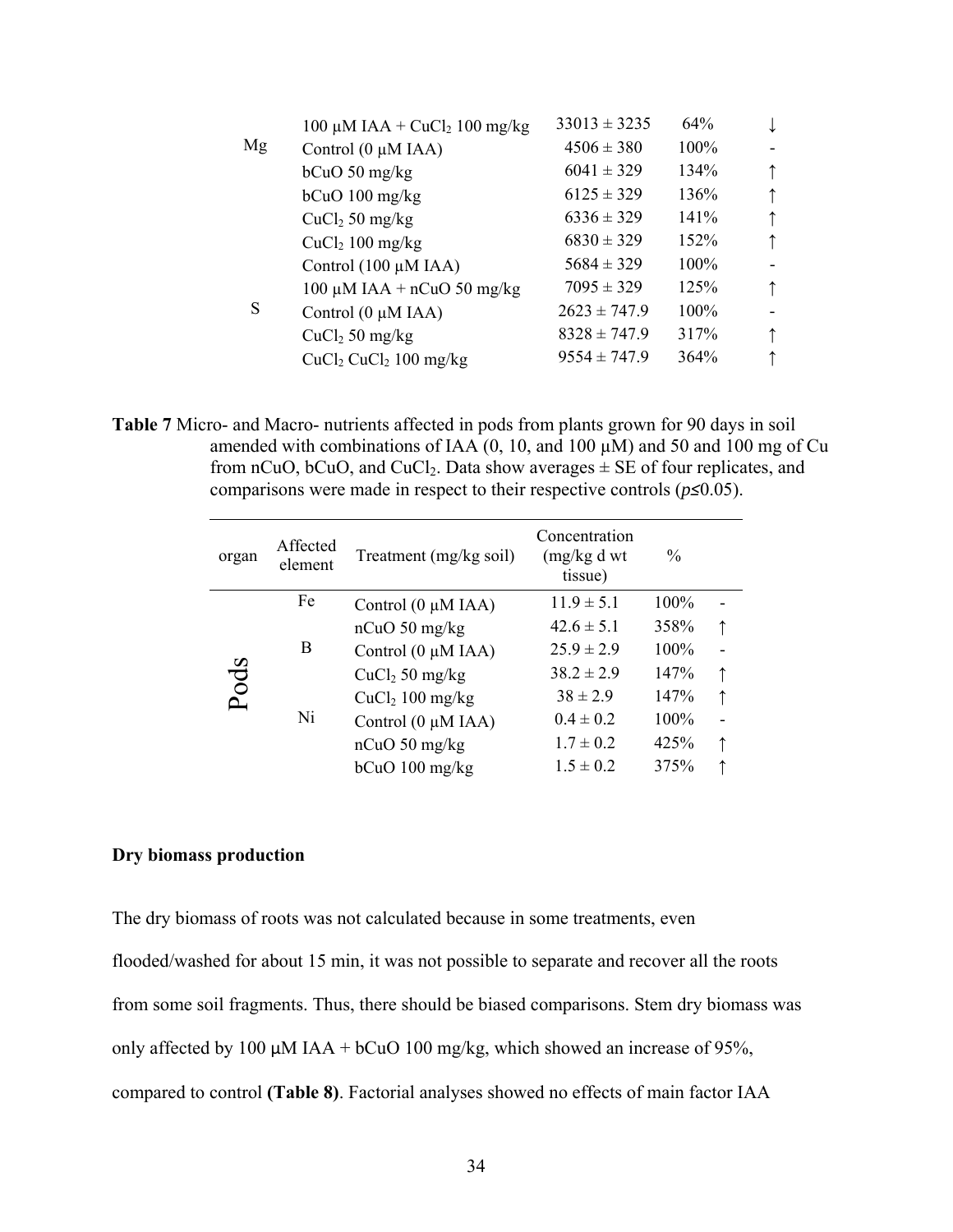(**Table 9**); however, the other main factor, Cu compounds, showed an effect (**Table 10**). The analysis of interactions showed that bCuO 100 mg/kg, at all levels of IAA, increased stem dry biomass, compared to their controls.

Even though there were no statistical differences in leaf dry biomass (**Table 8**), the main factor analysis (IAA) showed a reduction of 17% in dry biomass at10 µM IAA (**Table 9**). IAA at 10 µM resulted in a reduction (34%) in pod biomass (**Table 9)**.There are controversies in the response of plants to nCuO. Lopez et al. (2007c) reported that the increase of IAA concentrations induce the biosynthesis of ethylene, this reduces the root growth. Nair et al. (2015) reported that nCuO in the range of 100-500 mg/L, reduced green pea plant growth. Dimkpa et al. (2012) reported that there was an increase in biomass on wheat when exposed with nCuO at 500 mg/kg for 14 days. Dimkpa et al. (2012) also reported that both the nCuO and bCuO release similar amount of Cu ions (about 3 mg/L). Thus, the response observed in green pea was not associated with the presence of Cu ions or the level of Cu exposure. Dimkpa et al. (2012) also reported that bCuO induced proliferation of lateral roots in wheat; it is possible that bCuO promoted the production of lateral roots in pea plants, which resulted in an increase in dry biomass. Gangwar et al.  $(2011)$ , reported that 100  $\mu$ M IAA decrease pea seedlings growth. However, there are no studies involving exogenous IAA and nCuO; thus, these results cannot be compared with previous results.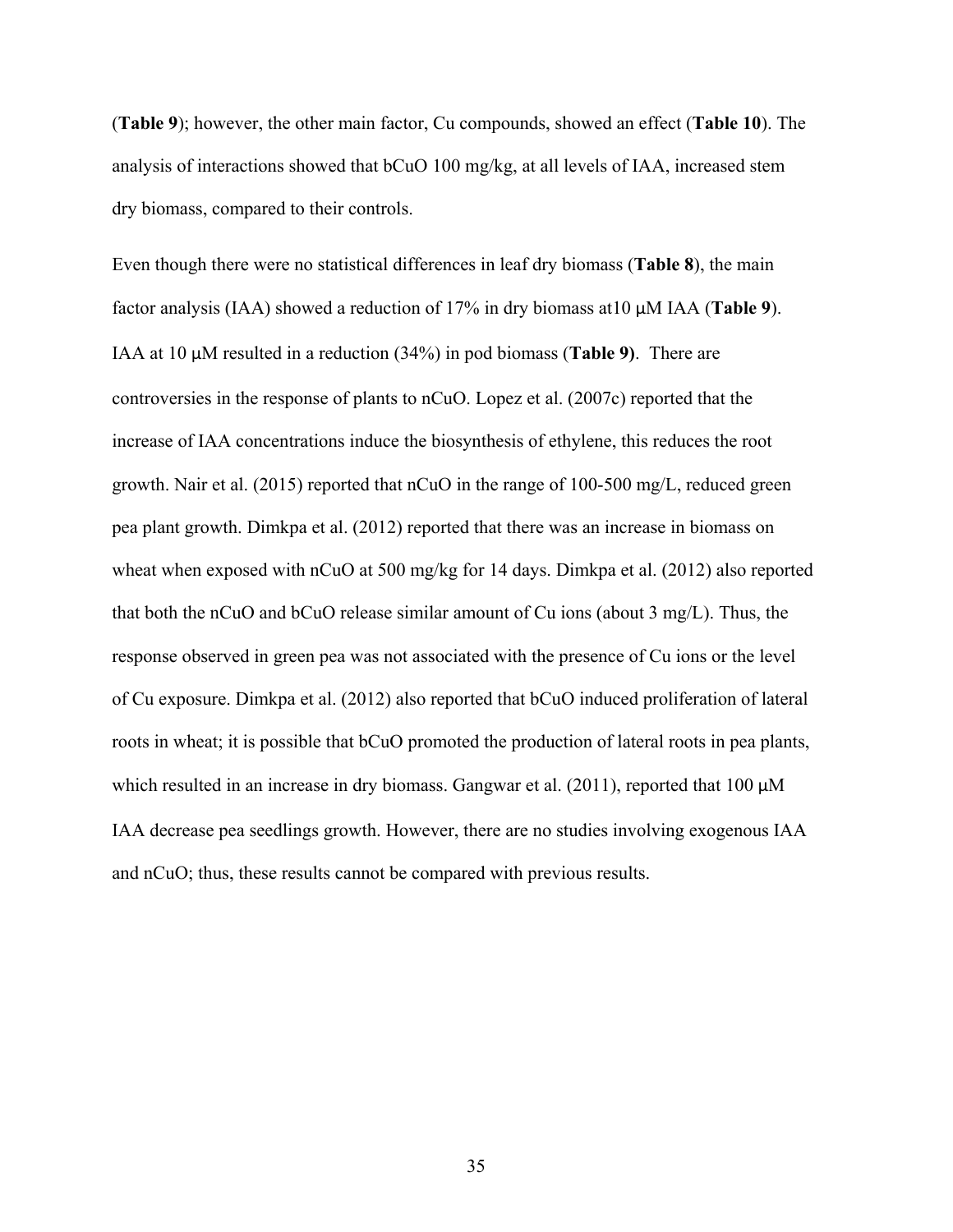**Table 8** Dry biomass average (g) from green pea organs grown in: 1) control, 2)*n*CuO 50 mg/kg, 3) *n*CuO 100 mg/kg, 4)*b*CuO 50 mg/kg, 5)*b*CuO 100 mg/kg, 6)CuCl₂ 50 mg/kg, 7)CuCl₂ 100 mg/kg, 8)10 µM IAA (control 2) , 9) 10 µM IAA+ *n*CuO 50 mg/kg, 10) 10 µM IAA + *n*CuO 100 mg/kg, 11)10 µM IAA + *b*CuO 50 mg/kg, 12) 10 µM  $IAA + bCuO$  100 mg/kg, 13) 10  $\mu$ M IAA + CuCl<sub>2</sub> 50 mg/kg, 14) 10  $\mu$ M IAA + CuCl<sub>2</sub> 100 mg/kg, 15) 100  $\mu$ M IAA (control 3), 16) 100  $\mu$ M IAA + *n*CuO 50 mg/kg, 17) 100 µM IAA + *n*CuO 100 mg/kg, 18)100 µM IAA + *b*CuO 50 mg/kg, 19) 100  $\mu$ M IAA + *b*CuO 100 mg/kg, 20) 100  $\mu$ M IAA + CuCl<sub>2</sub> 50 mg/kg, and 21) 100  $\mu$ M IAA + CuCl<sub>2</sub> 100 mg/kg. Results are means  $\pm$  SE. Letters indicate statistical differences and \* indicate statistical differences compare to their respective control ( $p \le 0.05$ ).

|                |            |                       |                       | Dry biomass tissue (g) |                     |
|----------------|------------|-----------------------|-----------------------|------------------------|---------------------|
| ID             | <b>IAA</b> | Cu                    | Pods                  | Leaves                 | <b>Stems</b>        |
|                | $(\mu M)$  | Compound              |                       |                        |                     |
|                |            | (mg/kg dwt)           |                       |                        |                     |
| $\mathbf{1}$   | $\theta$   | $\boldsymbol{0}$      | $0.72 \pm 0.07$ abc   | $1.01 \pm 0.11$ a      | $0.25 \pm 0.03$ abc |
| $\overline{2}$ |            | n50                   | $0.52 \pm 0.07$ abcde | $0.94 \pm 0.11$ a      | $0.29 \pm 0.03$ ab  |
| $\overline{3}$ |            | n100                  | $0.60 \pm 0.07$ abcde | $0.93 \pm 0.11$ a      | $0.27 \pm 0.03$ ab  |
| $\overline{4}$ |            | b50                   | $0.52 \pm 0.07$ abcde | $0.71 \pm 0.11$ a      | $0.22 \pm 0.03$ bc  |
| 5              |            | <b>b100</b>           | $0.62 \pm 0.07$ abcde | $0.94 \pm 0.11$ a      | $0.27 \pm 0.03$ ab  |
| 6              |            | CuCl <sub>2</sub> 50  | $0.64 \pm 0.07$ abcde | $0.86 \pm 0.11$ a      | $0.24 \pm 0.03$ abc |
| $\overline{7}$ |            | CuCl <sub>2</sub> 100 | $0.74 \pm 0.07$ ab    | $0.72 \pm 0.11$ a      | $0.21 \pm 0.03$ bc  |
| 8              | 10         | $\boldsymbol{0}$      | $0.37 \pm 0.07$ cde   | $0.58 \pm 0.11$ a      | $0.15 \pm 0.03$ bc  |
| 9              |            | n50                   | $0.35 \pm 0.07$ de    | $0.67 \pm 0.11$ a      | $0.17 \pm 0.03$ bc  |
| 10             |            | n100                  | $0.56 \pm 0.07$ abcde | $0.56 \pm 0.11$ a      | $0.18 \pm 0.03$ bc  |
| 11             |            | b50                   | $0.38 \pm 0.07$ cde   | $0.52 \pm 0.11$ a      | $0.15 \pm 0.03$ bc  |
| 12             |            | <b>b100</b>           | $0.44 \pm 0.08$ bcde  | $0.81 \pm 0.11$ a      | $0.23 \pm 0.03$ bc  |
| 13             |            | CuCl <sub>2</sub> 50  | $0.44 \pm 0.07$ abcde | $0.93 \pm 0.11$ a      | $0.29 \pm 0.03$ ab  |
| 14             |            | $CuCl2$ 100           | $0.33 \pm 0.07$ e     | $0.96 \pm 0.11$ a      | $0.30 \pm 0.03$ ab  |
| 15             | 100        | $\overline{0}$        | $0.59 \pm 0.07$ abcde | $0.56 \pm 0.11$ a      | $0.21 \pm 0.03$ bc  |
| 16             |            | n50                   | $0.60 \pm 0.08$ abcde | $0.48 \pm 0.11$ a      | $0.09 \pm 0.03$ c   |
| 17             |            | n100                  | $0.66 \pm 0.07$ abcde | $0.85 \pm 0.11$ a      | $0.27 \pm 0.03$ ab  |
| 18             |            | b50                   | $0.80 \pm 0.07$ a     | $0.90 \pm 0.11$ a      | $0.30 \pm 0.03$ ab  |
| 19             |            | <b>b100</b>           | $0.73 \pm 0.07$ abc   | $1.02 \pm 0.11$ a      | $0.41 \pm 0.03$ a*  |
| 20             |            | CuCl <sub>2</sub> 50  | $0.73 \pm 0.07$ abc   | $0.50 \pm 0.11$ a      | $0.18 \pm 0.03$ bc  |
| 21             |            | CuCl <sub>2</sub> 100 | $0.70 \pm 0.08$ abcd  | $0.92 \pm 0.11$ a      | $0.25 \pm 0.03$ abc |

**Table 9** Dry biomass grouped by IAA (μM) concentrations in green pea organs grown in soil amended with different Cu compounds ( $nCuO$ ,  $bCuO$ , and  $CuCl<sub>2</sub>$ ) at different levels and enhanced with IAA. Results are means  $\pm$  SE. Letters indicate statistical differences ( $p \le 0.05$ ).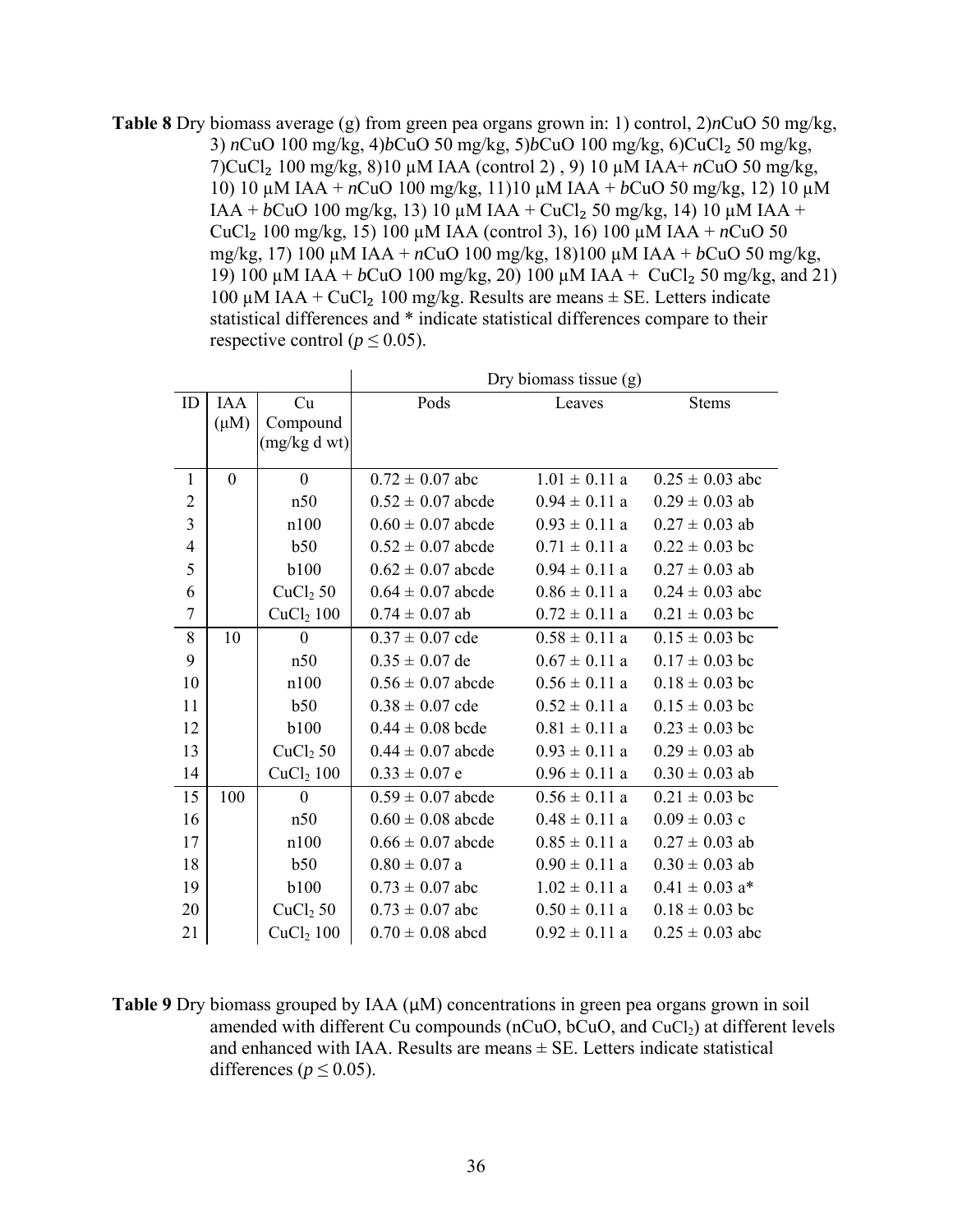|                | concentrations     |                    |                    |  |  |  |  |
|----------------|--------------------|--------------------|--------------------|--|--|--|--|
| <b>IAA</b>     | Pod averages       | Leaves averages    | Stem averages      |  |  |  |  |
| concentration  |                    |                    |                    |  |  |  |  |
| $0 \mu M IAA$  | $0.62 \pm 0.025$ a | $0.87 \pm 0.04$ a  | $0.25 \pm 0.012$ a |  |  |  |  |
| $10 \mu M IAA$ | $0.41 \pm 0.026$ b | $0.72 \pm 0.04$ b  | $0.21 \pm 0.012$ a |  |  |  |  |
| 100 μM IAA     | $0.69 \pm 0.026$ a | $0.75 \pm 0.04$ ab | $0.24 \pm 0.012$ a |  |  |  |  |

Dry biomass grouped by IAA  $(\mu M)$ concentrations

**Table 10** Dry biomass of green pea organs grouped by Cu compound levels (nCuO, bCuO, and  $CuCl<sub>2</sub>$ ) at different levels and enhanced with IAA. Results are means  $\pm$  SE. Letters indicate statistical differences ( $p \le 0.05$ ).

| Pod averages       | Leave averages     | Stem averages       |
|--------------------|--------------------|---------------------|
|                    |                    |                     |
| $0.56 \pm 0.038$ a | $0.71 \pm 0.062$ a | $0.20 \pm 0.019 b$  |
| $0.49 \pm 0.040$ a | $0.70 \pm 0.062$ a | $0.18 \pm 0.019 b$  |
| $0.61 \pm 0.038$ a | $0.78 \pm 0.062$ a | $0.24 \pm 0.019$ ab |
| $0.56 \pm 0.038$ a | $0.71 \pm 0.062$ a | $0.22 \pm 0.019$ ab |
| $0.59 \pm 0.040$ a | $0.92 \pm 0.062$ a | $0.30 \pm 0.019$ a  |
| $0.60 \pm 0.038$ a | $0.76 \pm 0.062$ a | $0.24 \pm 0.019$ ab |
| $0.59 \pm 0.040$ a | $0.86 \pm 0.062$ a | $0.25 \pm 0.019$ ab |
|                    |                    |                     |

Cu Compound Dy biomass grouped by Cu compounds

## **Summary**

Overall, Cu concentrations in pea tissues were greater in plants exposed to 100 μM IAA, except in pods, which increased in plants exposed to 10 μM IAA. A decrease in pod (34% less) and leaf (17% less) biomass was observed in treatments with 10 μM IAA. Main factor analyses showed that nCuO at 100 mg/kg increased root length by 32.5%, compared with controls. The analysis of the main factor, Cu compounds, showed that  $CuCl<sub>2</sub>$  at the two concentrations, averaged over the IAA doses, reduced total chlorophyll, chlo-*a*, chlo-*b,* and carotenoids. On the other hand, the interaction of IAA at 10  $\mu$ M × nCuO at 50 mg/kg produced a numerical increase in total chlorophyll, chlo-*a*, chlo-*b,* and carotenoids; however,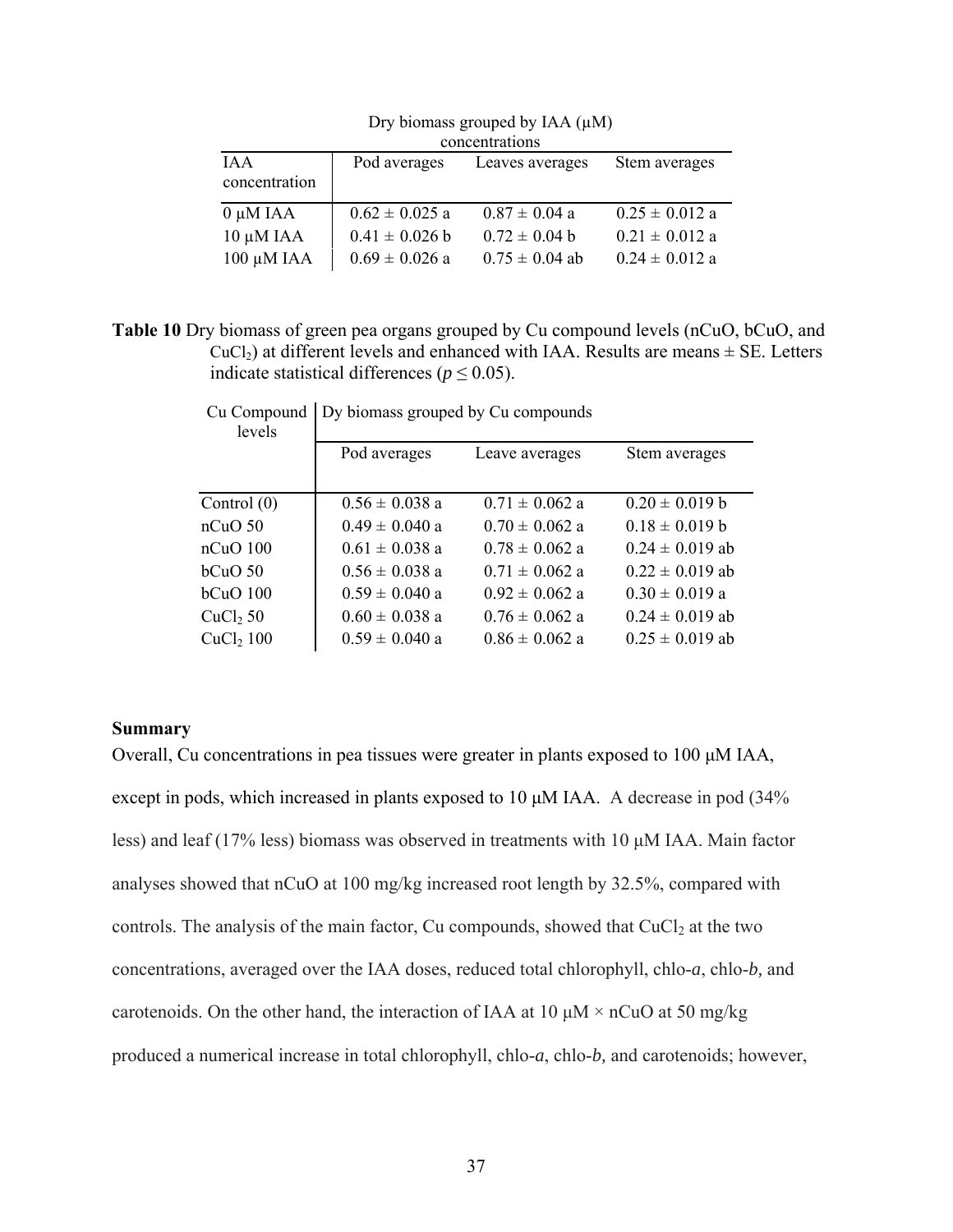the differences were not statistically significant. In addition, main factor IAA at 10 μM increased CAT activity by 74.5% in roots.

All treatments affected the concentration of micro- and macroelements in tissues. In general the highest Cu treatment concentration (100 mg/kg) increased Cu in roots. CuCl<sub>2</sub> at both concentrations, plus IAA at 10 μM, increased Ca in roots. In stem, concentrations of Cu, B, Mo, and S increased with several combination treatments. However, Mn, Mg and Ca, decreased, mainly in plants exposed to bCuO and nCuO. In leaves, there was an increase in Cu, B, Ca, Mg, and S, while there was a decrease in Fe. Finally, nCuO at 50 mg/kg increased pods Fe and Ni; bCuO 100 mg/kg also increased pod Ni, while CuCl<sub>2</sub> at both concentrations increased pod B.

These results suggest that the combination of Cu NPs or compounds with IAA alter plan ionome. More studies are needed in order to determine benefits/threats of an increase of essential elements in green pea pods.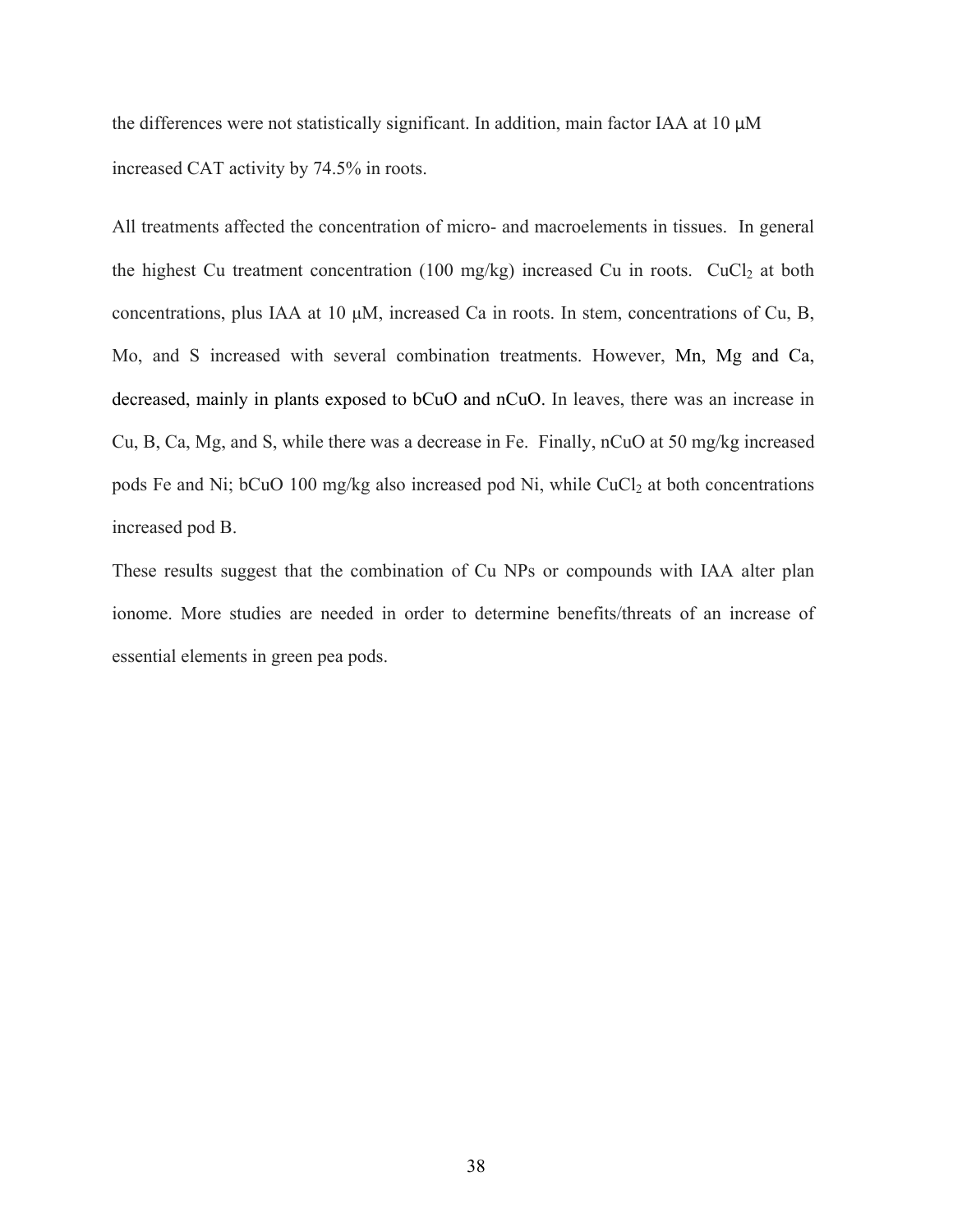# **Chapter 3: Nutritional values in green pea (***Pisum sativum* **L.) seeds from plants exposed to CuO nanoparticles and indole-3acetic acid**

## **INTRODUCTION**

Little is known about the effects of NPs in food quality. Studies have reported that NPs such as ZnO inhibit seed production and reduce Fe and biomass in soybean and zucchini, inhibit catalase (CAT) and ascorbate peroxidase (APOX) activity in green pea plants and increase the sucrose concentration in green pea seeds (Yoon et al. 2014; Peralta-Videa et al. 2014; Stampoulis et al. 2009; Mukherjee et al. 2013; Mukherjee et al. 2016). Additionally, nTiO2 has also been reported to reduce wheat biomass (Du et al. 2011). Nevertheless, nCeO2 has been reported to change rice fatty acids and starch, and down-regulated phaseolin and lectins in beans, and reduces CAT activity in tomatoes (Rico et al. 2013, Majumdar et al. 2015; Barrios et al. 2015). Other reports have shown that nCuO reduces growth and increases ROS in green pea, decreases weight in soybean, mug bean, and rice, while it also decreases the shoot length in cilantro (Nair and Chung 2014; Nair and Chung 2015; Hong et al. 2015; Zuverza-Mena et al. 2015).

Nutritional values of legumes have been widely evaluated in many different studies (Durati and Gius 1997; Shewry et al. 1995; Iqbal et al. 2006; Khattab et al 2009). To the author's knowledge, there are no reports on the effects of nCuO in green pea seed nutritional quality, under IAA exposure. The objectives of this study were to determine the effects of nCuO, bCuO, and CuCl<sub>2</sub>, plus IAA at 0, 10, and 100  $\mu$ M on green pea seeds. Number of seeds, biomass, crude protein, bioaccumulation of Cu, and other essential elements in seeds were determined.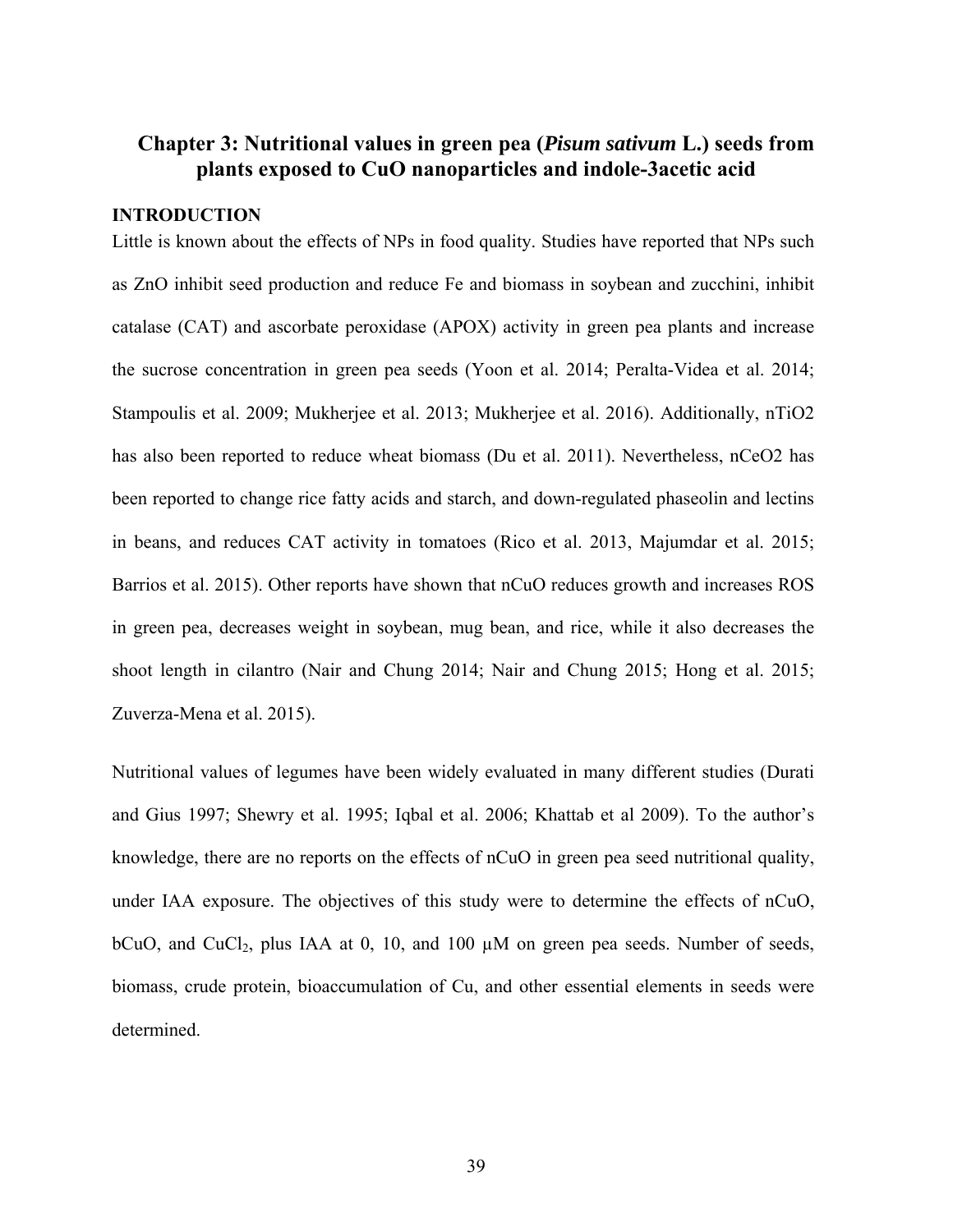## **MATERIALS AND METHODS**

Green pea plants were grown for 90 days (full maturity), and seeds were harvested likewise the rest of the plant tissues as mentioned in chapter 2.

## **Macro- and Micro-nutrients, and Al determination in dry green pea seeds**

The digestion of seeds was performed as the rest of the tissues. Briefly, 0.2 g of dried seed samples were digested with 4 mL of  $NHO<sub>3</sub>$  (Sigma-Aldrich 67-70%) and placed on a DigiPREP MS digestion block (SCP Science, NY) for 45 min at 115 °C. The digests were diluted with Millipore water up to 50 ml, analyzed for Cu, Fe, Mn, Zn, Ni, P, K, Ca, Mg, Mo, B, Cl, S and, Al by inductively coupled plasma-optical emission spectroscopy (ICP-OES, Perkin-Elmer optima 4300 DV). For quality assurance/quality control, blanks, spikes, and certified standard reference material for plant (spinach leaves NIST-SRM 1570a) were analyzed, obtaining 98% recovery for Cu, with a detection limit of 1.8 µg/L. In addition, 0.5 mg/L multi-elemental standard was analyzed every 10 samples to monitor the matrix effect on the analytes and for quality assurance/quality control (Majumdar et al., 2014).

#### **Crude protein analysis in seeds**

Seeds were analyzed for crude protein, regarding total nitrogen content. Seed samples were oven dried for three days at  $60^{\circ}$ C. Dried seeds were then powdered with mortar and pestle, and sieved in a nylon mesh. All samples were stored in paper envelopes until assayed. Nitrogen content was determined by the Total Kjeldahl Nitrogen (TKN) using an extraction and distillation unit (Labconco, Kansas City, MO; AOAC2000) and expressed as % N (Bremner, 1996). A sample of 0.1 g of seeds, a K<sub>2</sub>SO<sub>4</sub> –catalyst mixture  $(\sim 1.5 \text{ g})$  and 6 mL of concentrated sulfuric acid  $(H<sub>2</sub>SO<sub>4</sub>)$  were added in a Kjeldahl digestion flask and heated at 175 $\degree$  C for 1 h. Then, the samples were heated again at  $375^{\circ}$  C for 2 h to ensure a complete digestion, cooled, added 20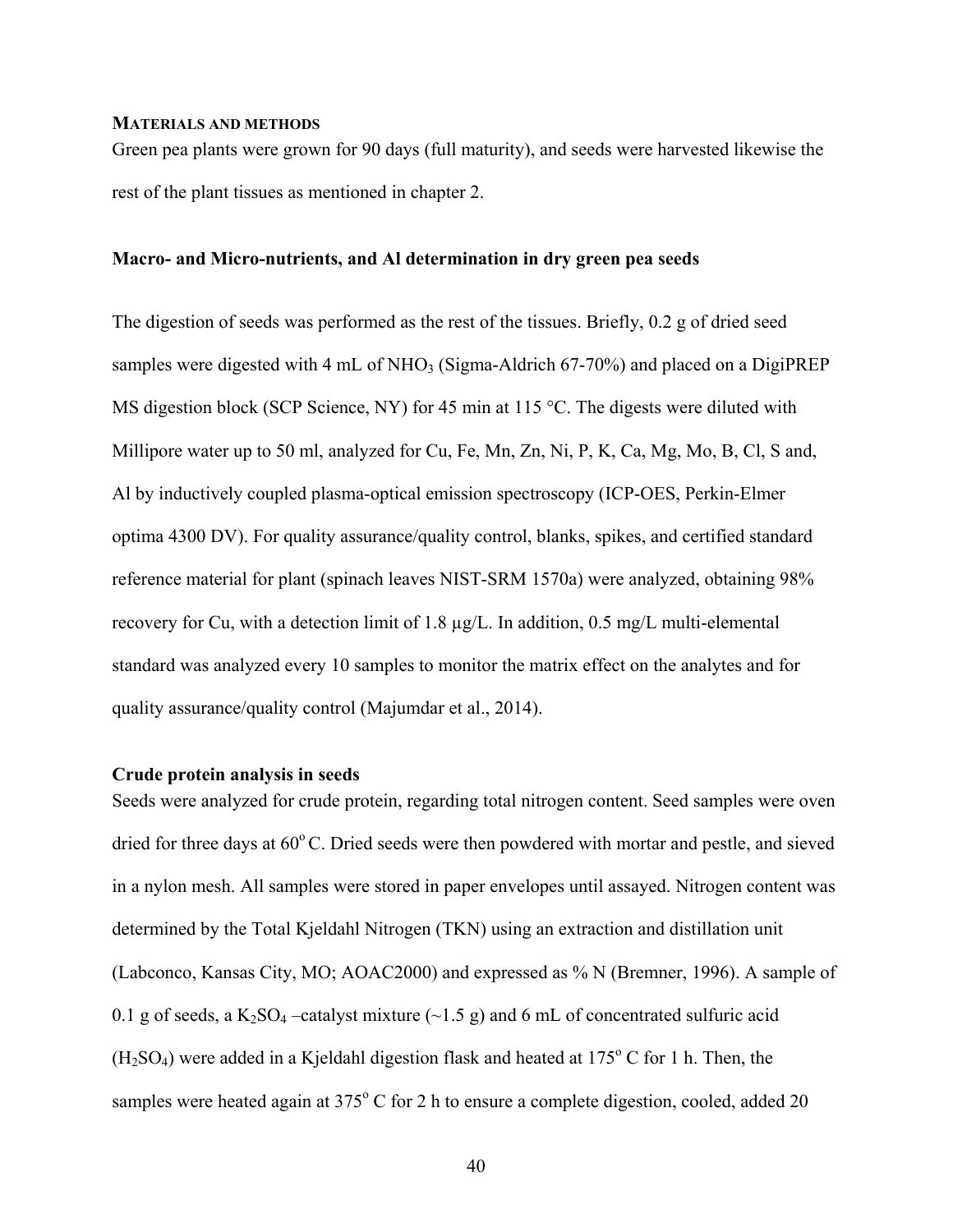mL of distilled water, and hand shaken. The distilled sample was collected, added 40 mL of 10 N sodium hydroxide (NaOH), and placed in the distillation unit. Subsequently, the sample was added 10 mL boric acid ( $BH_3O_3$ ) containing an indicator; then, 50 mL of distilled were collected and titrated with  $0.05 \text{ N H}_2\text{SO}_4$  (Bremner, 1996), until the blue colour changed to rose colour. The crude protein content was calculated as % N x 6.25 (Allen, 2002).

#### **Statistical analysis**

All the analyses were performed in four replicates per treatment allocated in a completely randomized design. A one-way ANOVA was carried out to analyze treatments against control. Whereas, in order to consider the interaction among the two factors (Cu compounds and IAA), a factorial two-way ANOVA was performed. (Statistical Package for the Social Sciences 22, SPSS, Chicago, IL). These were followed by a Tukey's multiple comparisons test with a probability of  $p \leq 0.05$ .

## **RESULTS AND DISCUSSION**

#### **Seed production**

Green pea seeds production is shown in **Table 11.** As seen in this table, there were no effects on seed dry weight; however, the number of seeds per treatment was reduced by some of the treatments. The highest average was found in control plants (no Cu, no IAA). In addition, in absence of IAA, only bCuO at 50 mg/kg significantly reduced the average number of seeds  $(-52%)$ , compared with control. The addition of 10  $\mu$ M IAA caused a general reduction in seed dry weight. The two-way ANOVA (Table 11) showed that the treatments: 10 µM IAA alone, and 10  $\mu$ M IAA plus nCuO at 50 mg/kg, plus bCuO at 100 mg/kg, and plus CuCl<sub>2</sub> at 100 mg/kg, significantly reduced the average number of seeds.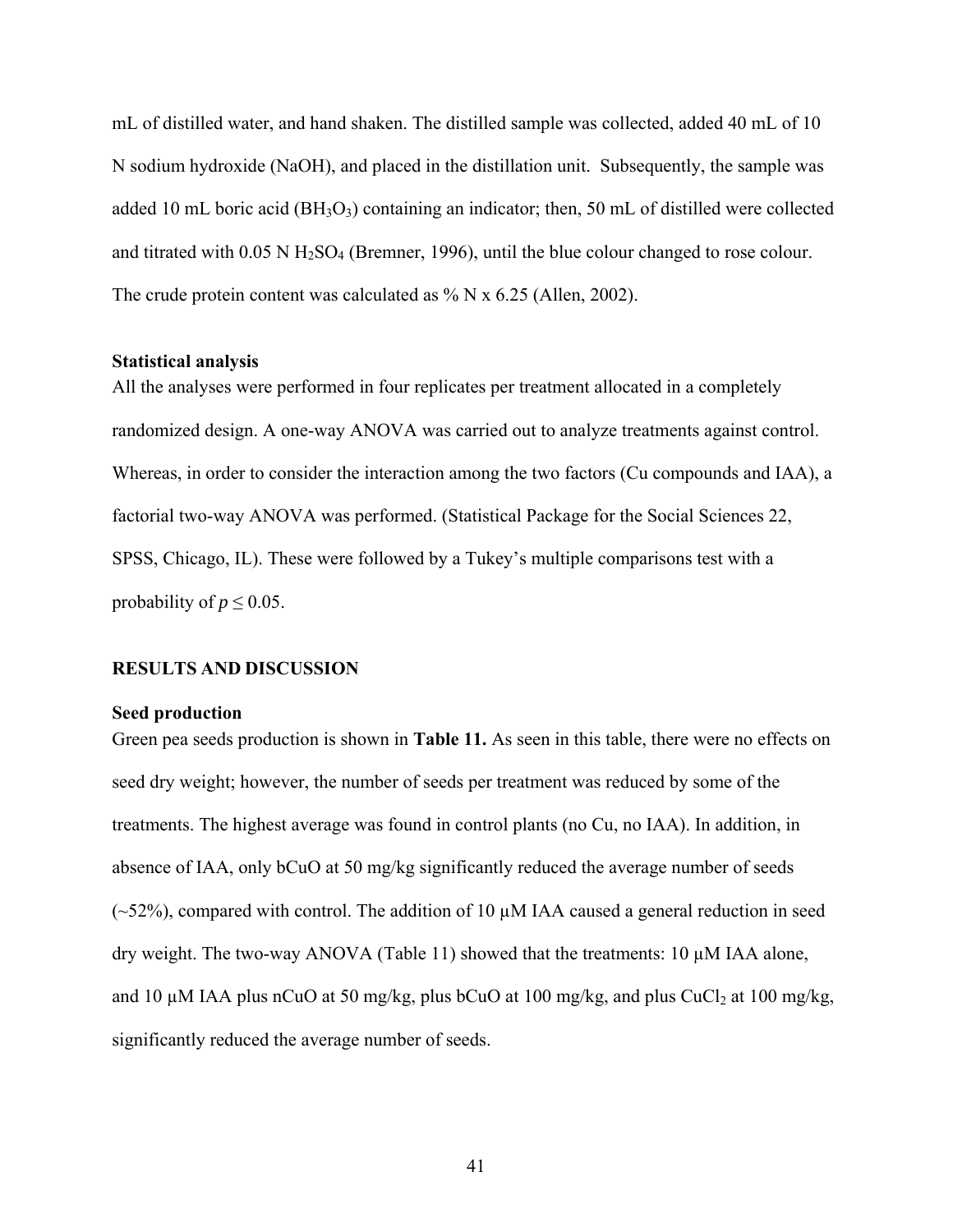Unfortunately, no reference to the effect of IAA in grain formation and seed weight was found in the literature to compare with these results. Simmonds (1987) reported that in *Streptocarpus nobilis* (C. B. Clarke) a short-day plant, manipulated to induce in vitro flowering, IAA inhibited flowering in non-inductive photo-periods. Quittenden et al. (2009) indicated that in green pea, tryptophan is a precursor for IAA formation. In addition, Chourey et al. (2010) reported that in the *miniature1* seed mutant in maize (*Zea mays*), there is tryptophan-dependent synthesis of IAA in developing seeds. There is the possibility that the Cu treatments increase the synthesis of tryptophan, which in combination with IAA at 10 µM, affected the seed production. More studies are needed in order to understand the interaction of Cu with IAA in pea plants.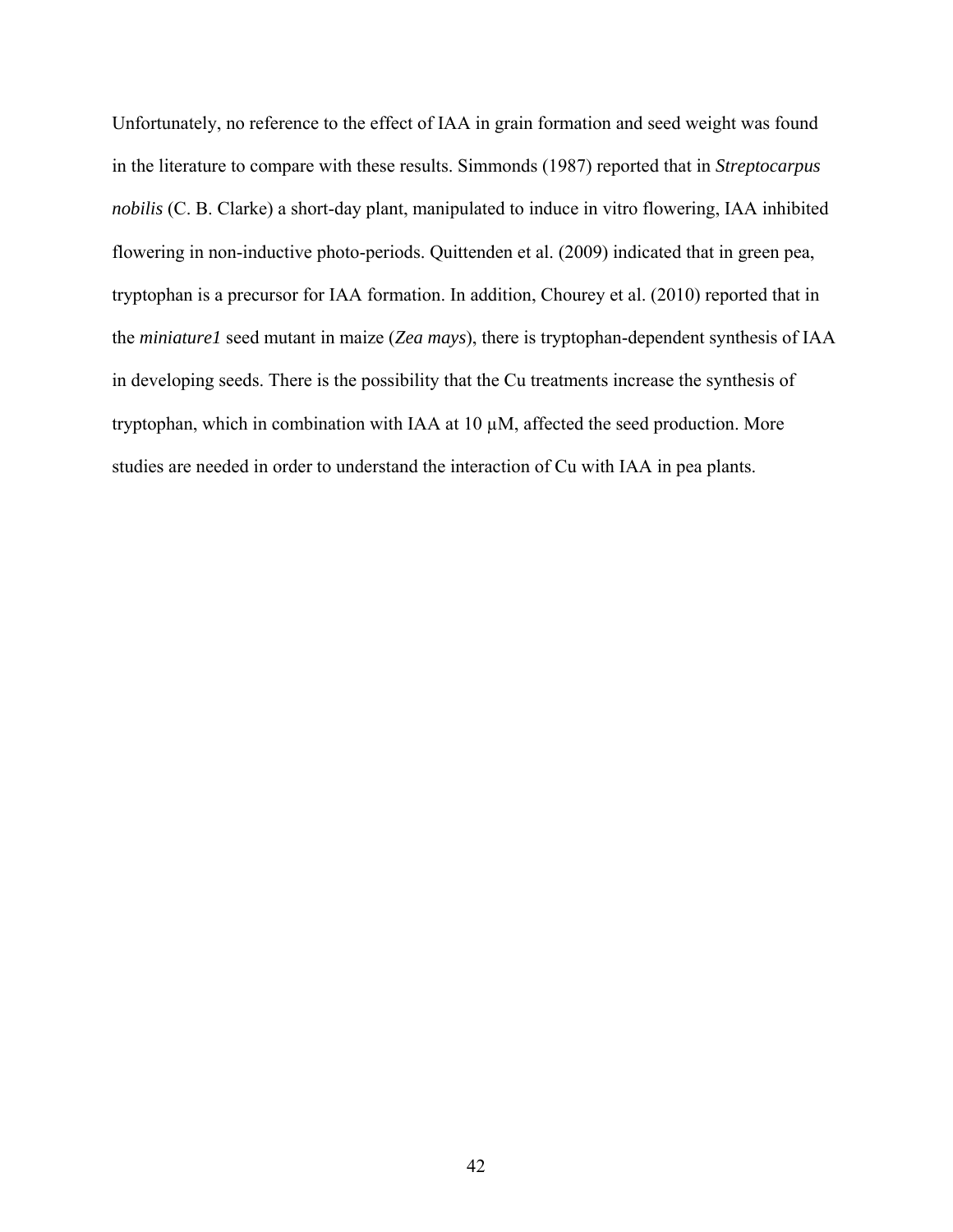**Table 11** Effects on Seeds. From plants that were grown in soil amended in Cu compound (nCuO, bCuO, and CuCl<sub>2</sub>) at different concentrations (50 and 100 mg/kg of soil) and enhanced with IAA. Average of seed, and dry weight per treatment have results are means  $\pm$  SE. Letters indicate statistical differences ( $p \le 0.05$ ).

|                |           | Treatments            | Effect on seeds |                                                                      |                   |                |
|----------------|-----------|-----------------------|-----------------|----------------------------------------------------------------------|-------------------|----------------|
|                |           |                       |                 | ID  IAA  Cu Compound  Total seeds Average seeds per Average seed dry |                   | Dry weight     |
|                | $(\mu M)$ | (mg/kg dwt)           | per             | treatment                                                            | weight per        | of 10 seeds    |
|                |           |                       | treatment       |                                                                      | treatment $(g)$   | (g)            |
| 1              | $\theta$  | $\mathbf{0}$          | 58              | $14.5 \pm 1.3$ a                                                     | $2.1 \pm 0.2$ abc | 1.43           |
| $\overline{2}$ |           | n50                   | 36              | $9.0 \pm 1.3$ abc*                                                   | $1.4 \pm 0.2$ abc | 1.58           |
| 3              |           | n100                  | 47              | $11.8 \pm 1.3$ abc                                                   | $1.8 \pm 0.2$ abc | 1.54           |
| $\overline{4}$ |           | b50                   | 28              | $7.0 \pm 1.3$ bc*                                                    | $1.4 \pm 0.2$ abc | 2.05           |
| 5              |           | <b>b100</b>           | 45              | $11.3 \pm 1.3$ abc                                                   | $2.1 \pm 0.2$ abc | 1.89           |
| 6              |           | CuCl <sub>2</sub> 50  | 42              | $10.5 \pm 1.3$ abc                                                   | $1.8 \pm 0.2$ abc | 1.72           |
| $\overline{7}$ |           | CuCl <sub>2</sub> 100 | 47              | $11.8 \pm 1.3$ abc                                                   | $1.9 \pm 0.2$ abc | 1.63           |
| 8              | 10        | $\mathbf{0}$          | 25              | $6.3 \pm 1.3$ bc                                                     | $1.2 \pm 0.2$ abc | $\overline{2}$ |
| 9              |           | n50                   | 25              | $6.3 \pm 1.3$ bc                                                     | $1.2 \pm 0.2$ abc | $\overline{2}$ |
| 10             |           | n100                  | 31              | $7.8 \pm 1.3$ abc                                                    | $1.3 \pm 0.2$ abc | 1.67           |
| 11             |           | b50                   | 35              | $8.8 \pm 1.3$ abc                                                    | $1.6 \pm 0.2$ abc | 1.84           |
| 12             |           | <b>b100</b>           | 20              | $5.0 \pm 1.3$ c                                                      | $1.1 \pm 0.3$ bc  | 1.66           |
| 13             |           | <b>CuCl2 50</b>       | 31              | $7.8 \pm 1.3$ abc                                                    | $1.5 \pm 0.2$ abc | 1.92           |
| 14             |           | CuCl2 100             | 25              | $6.3 \pm 1.3$ bc                                                     | $1.1 \pm 0.2$ c   | 1.71           |
| 15             | 100       | $\boldsymbol{0}$      | 45              | $11.3 \pm 1.3$ abc                                                   | $2.2 \pm 0.2$ abc | 1.99           |
| 16             |           | n50                   | 33              | $11.0 \pm 1.5$ abc                                                   | $2.1 \pm 0.3$ abc | 1.94           |
| 17             |           | n100                  | 51              | $12.8 \pm 1.3$ ab                                                    | $2.3 \pm 0.2 a$   | 1.79           |
| 18             |           | b50                   | 50              | $12.5 \pm 1.3$ ab                                                    | $2.0 \pm 0.2$ abc | 1.57           |
| 19             |           | <b>b100</b>           | 50              | $12.5 \pm 1.3$ ab                                                    | $2.2 \pm 0.2$ abc | 1.73           |
| 20             |           | <b>CuCl2 50</b>       | 47              | $11.8 \pm 1.3$ abc                                                   | $2.0 \pm 0.2$ abc | 1.69           |
| 21             |           | CuCl2 100             | 36              | $12.0 \pm 1.5$ ab                                                    | $2.3 \pm 0.3$ ab  | 1.88           |
|                |           |                       |                 |                                                                      |                   |                |

± represent standard error.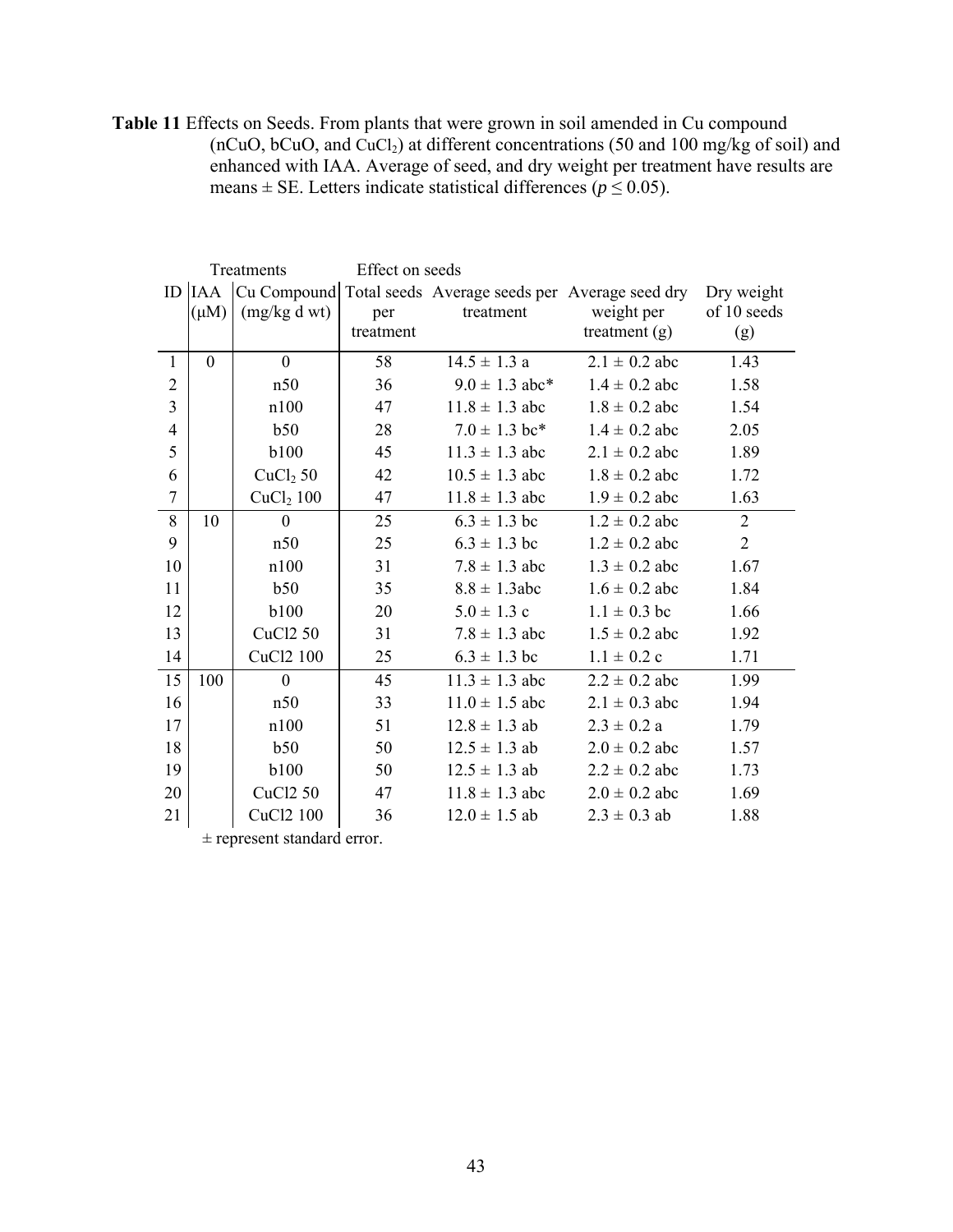

**Figure 7 (a)** [Cu] in green pea seeds by treatment, from plants that were grown for 90 days in soil amended with at different concentrations of nCuO, bCuO, and CuCl2 and enhanced with IAA (0, 10, and 100 µM). **(b)** [Cu] in green pea seeds when grouped by Cu compounds. **(c)** [Cu] in green pea seeds when grouped by IAA (µM) concentration levels. Results are means  $\pm$  SE, and statistical differences are indicated with letters and  $*$  indicate differences when compared to the respective control ( $p \le 0.05$ )...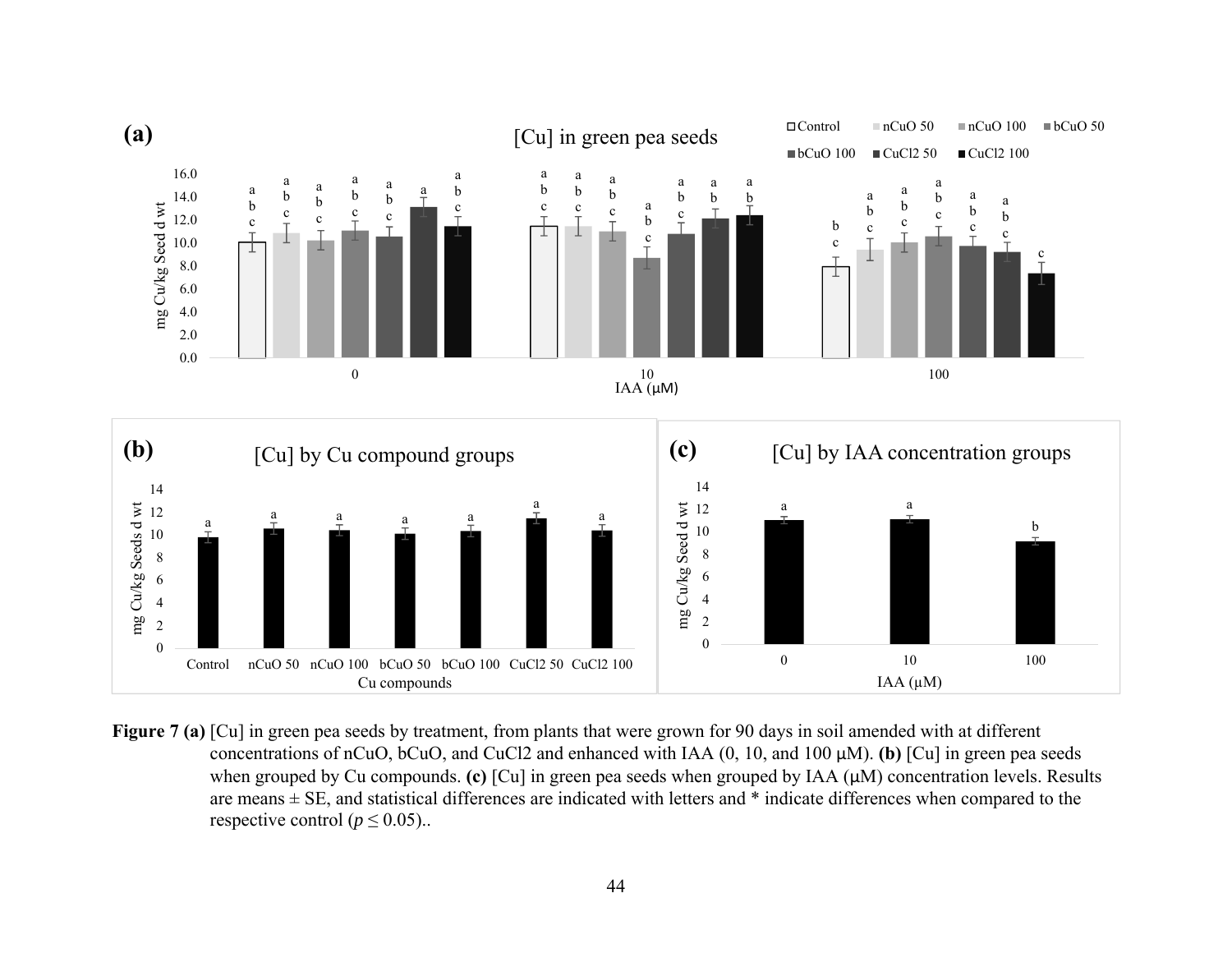## **Copper concentration in seeds**

Concentrations of Cu in seeds are shown in Figure 7. The two-way ANOVA showed no effects of the interaction  $Cu \times IAA$  (Figure 7a). Similarly, the main factor analysis showed no effects of the Cu treatments (Figure 7b); however, the main factor IAA at 100 µM showed a significant reduction of Cu content in seeds. Very likely, this was produced by the reduction observed with bulk CuO and 10 µM IAA, although the difference was not high enough to be significant in the interaction analysis. Perhaps with higher number of replicates, it would be significant. These results are contrary to the results reported by Lopez-Moreno et al. (2007), who found an increased in Pb uptake and translocation in alfalfa exposed to 100  $\mu$ M IAA and Pb at 40 mg/L. This could be an effect of plant species or the exposure method. Lopez-Moreno et al. (2007) performed their experiments in hydroponics and the current study was performed in soil. Mores studies are needed to fully understand the interaction of Cu with IAA. Cu is known to stay at the majority in the root level, since it is the most immobile micro-nutrient in plants (Rusjan 2012). Dimkpa et al. (2012) reports that IAA is an important microbe-plant signaling relation this acts as a beneficial effect to enhance the plant resistance to stress. This suggests that IAA is alleviating the stress that Cu compounds might have cause. These results also suggest that the translocation of Cu in pea is similar independently from the Cu size, and compound added.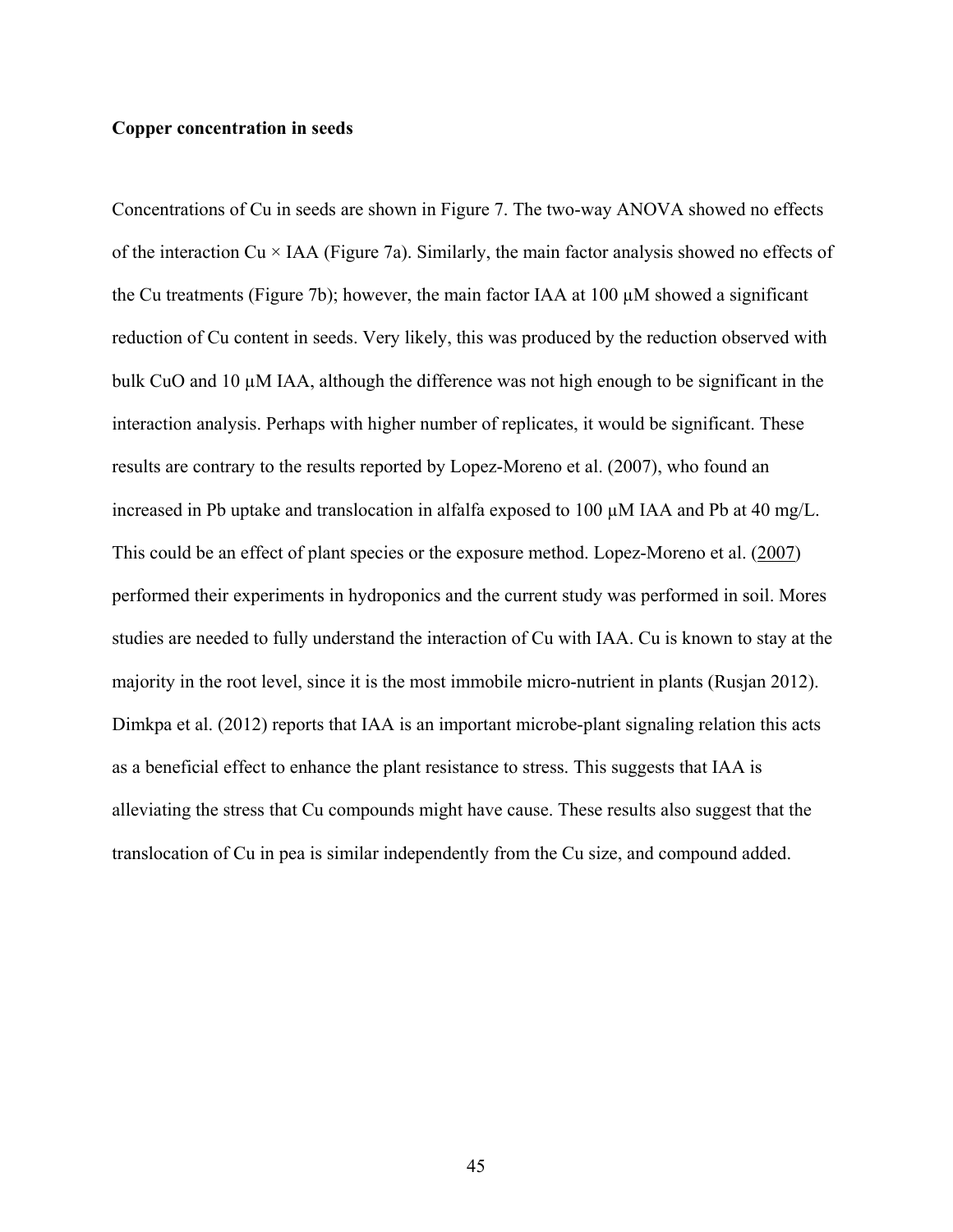

**Figure 8** (a) Green pea protein content (%) by treatment, grown for 90 days in soil amended with a total of 21 different combinations of Cu and IAA. **(b)** Statistical differences in leaf quantity grouping the treatments by Cu content. **(c)** Statistical differences in leaf quantity grouping the treatments by IAA  $(0, 10,$  and 100)  $\mu$ M content. Results are means  $\pm$  SE, and statistical differences are indicated with letters and  $*$  indicate differences when compared to the respective control ( $p \leq$ 0.05)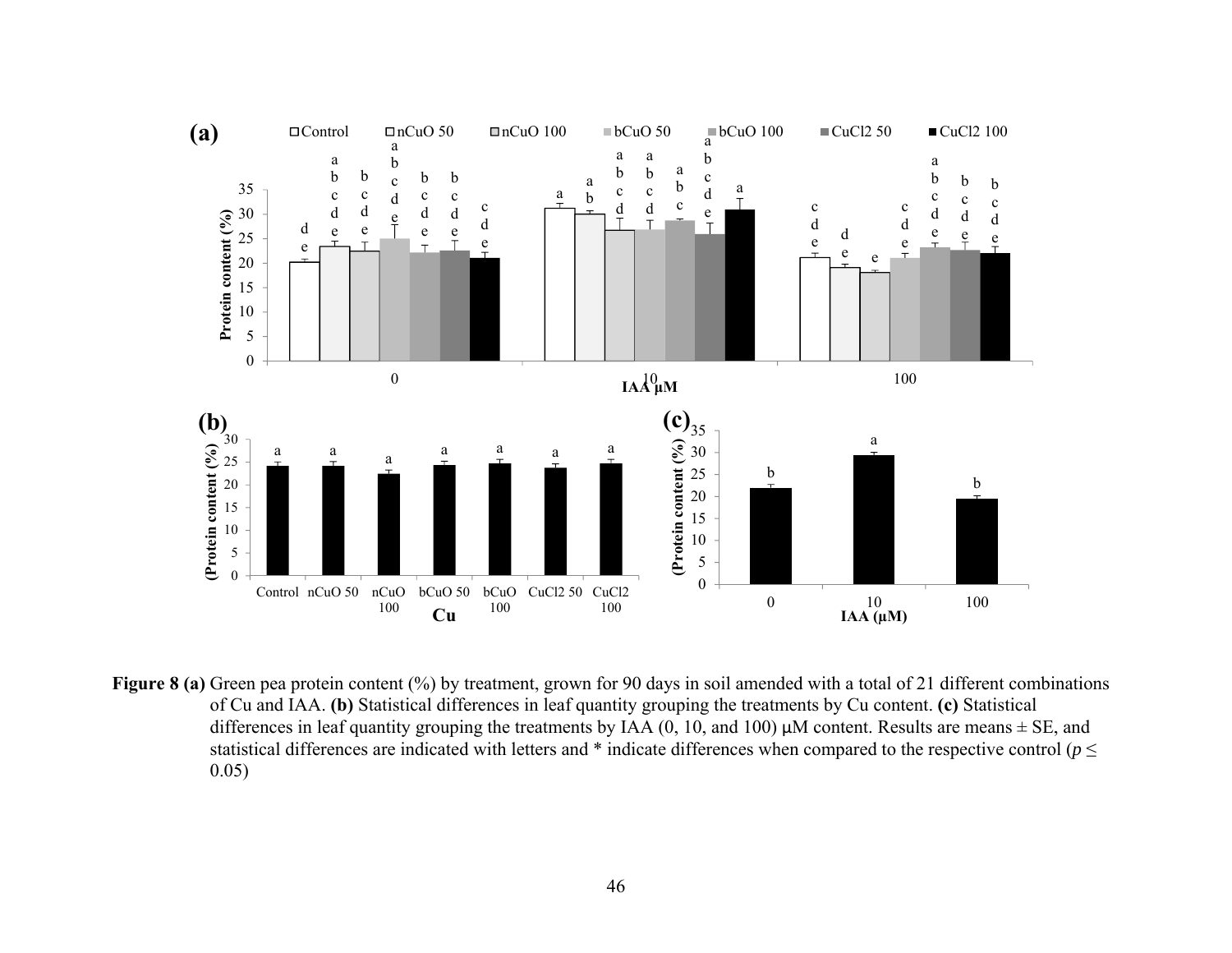## **Protein content in seeds**

The data for protein content in seeds is shown in Figure 8. Similar to the accumulation of Cu in seeds, the analysis of interactions Cu  $\times$  IAA showed numerical reductions, mainly at 100  $\mu$ M IAA, but the differences were not high enough to reach statistical significance (figure 8a). The main factor analysis showed no effect of the Cu treatments (Figure 8b); however, the IAA treatments showed an increased in seed protein at 10 µM. Gangwar et al. (2011) reported that the exposure of pea seedlings to 10  $\mu$ M IAA plus Mn (50-200  $\mu$ M) increased the reduced of ascorbate and reduced glutathione, two ROS scavengers. In addition, long-term exposure to Cu induced nitric oxide (NO) generation in *Arabidopsis thaliana* (Brassicaceae)*,* which has been associated with ROS scavenging and also with protein nitration Kolbert et al. (2012; Saxena and Shekhawat (2013). Moreover, a previous report indicates that IAA at low concentration increased protein content in *Catharanthus roseus* (Apocynaceae). G. Don (Muthulakshmi and Pandiyarajan (2013). Thus, the results suggest that the long-term exposure to Cu and the effects of exogenous IAA at low concentration, as well as the interaction of both factors at such concentrations (Gangwar et al. 2011), increased the protein nitration in green pea seeds. More studies are needed in order to clarify the hypothesis.

## **Element accumulation in seeds**

Concentrations of elements affected by treatments in seeds are shown in **Table 12.** As seen in this table, the combination of IAA at 100  $\mu$ M with both nCuO at 100 mg/kg and bCuO at 50 mg/kg increased seed Fe by 141%,with respect to the IAA control. However, there was no difference compared with the absolute control, which suggests that the IAA, *per se*, had an effect. Conversely, IAA at 100  $\mu$ M plus nCuO at 50 mg/kg reduced seed B by 37%, compared to IAA at 100  $\mu$ M and about 83% compared with absolute control. In addition, IAA at 100  $\mu$ M plus

47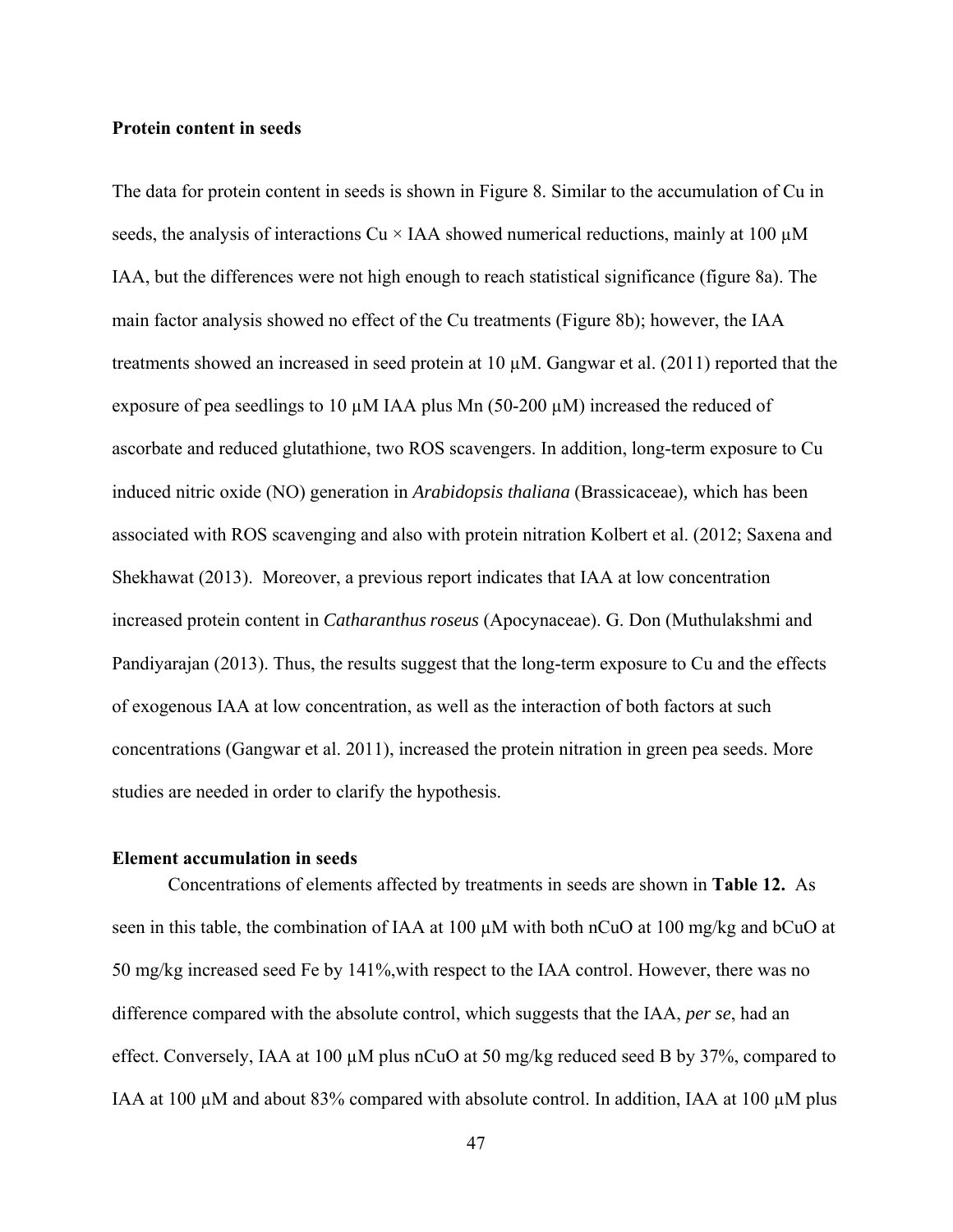nCuO at 50 mg/kg increased seed Al by 314% and 297% regarding the absolute control. Results with B in the current study are similar to the results reported by Le Van et al. (2016) in transgenic cotton; however, results with Fe are contrary to the results reported by the same authors. In addition, results in pea seed are contrary to the results reported by Choudhary et al. (2010) in radish seedlings, where Fe levels decrease under Cu exposure. Aluminum, a nonessential element, increase by 214% in plants exposed to 100 µM IAA with nCuO at 50 mg/kg, when compared to control. An increase of Al in lettuce exposed to nCu and nCuO, has also been reported by Trujillo-Reyes et al. (2014). The increase of seed Fe under nCuO plus IAA exposure could be related to the linkage of the Cu- and Fe-chelate reductase activities in the plasma membrane (Puig et al. 2007). Concerning B, Singh et al. (1990) reported an inverse relation between B and Cu uptake in wheat, which could also happens in green pea. The results of element accumulation in pea seeds would have a contradictory meaning. On one hand, an increase in Fe would be beneficial, since this element is highly required in humans; on the other hand, and increase in Al could represent a threat, since an excess in Al has been associated with Alzheimer's disease (Tomljenovic 2010).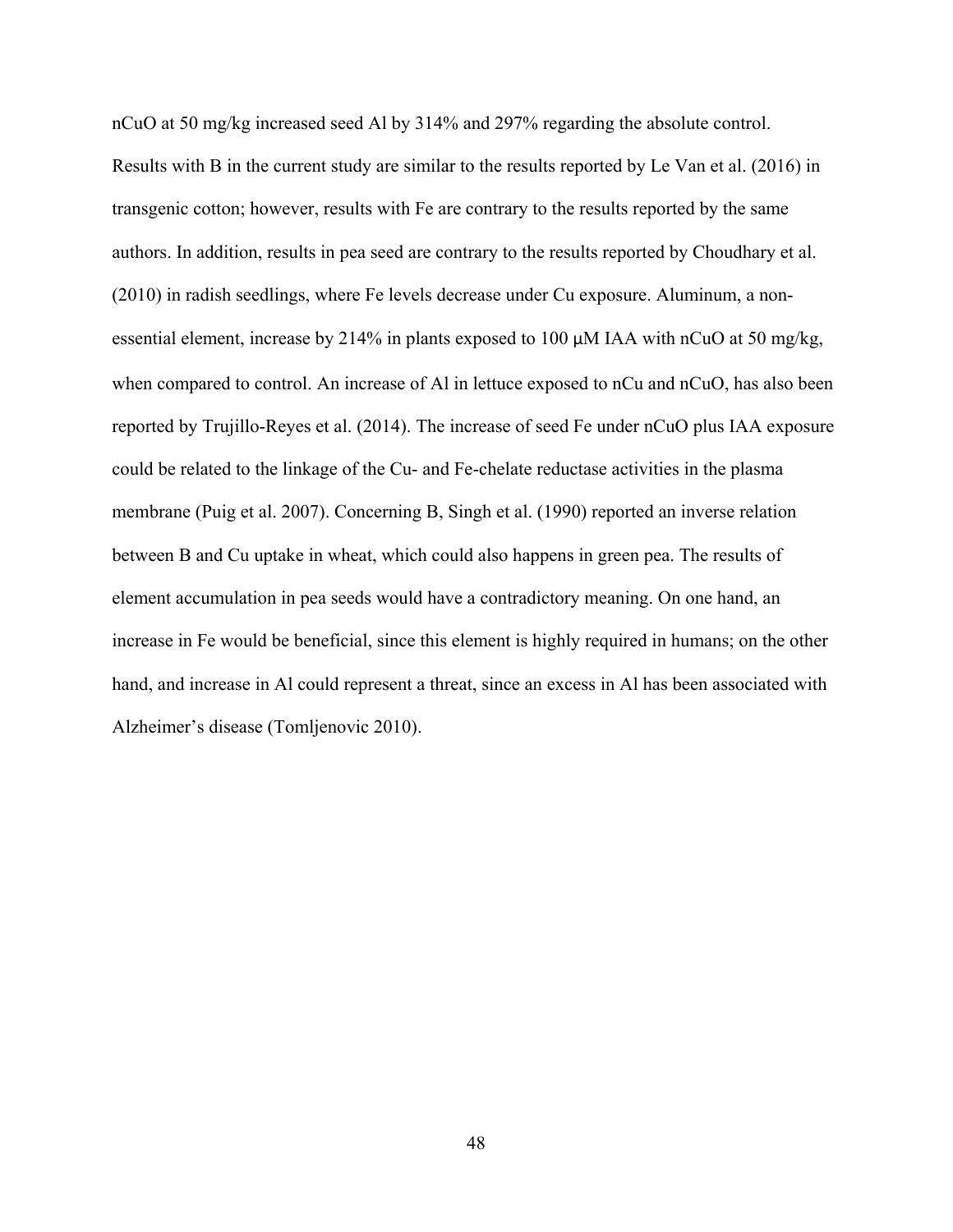**Table 12** Elements affected on green pea seeds from plants grown for 90 days in soil amended with nCuO, bCuO, and CuCl2 (50 and 100 mg/kg of soil) and enhanced with IAA (0, 10, and 100 $\mu$ M). Data are average  $\pm$  SE of four replicates. Comparisons were against controls, arrows indicate a decrease or increase in nutrient concentration.

| <b>Plant</b><br>organ | <b>Elements</b> | <b>Treatment</b> (mg/kg)<br>soil)                          | Concentration<br>(Cu mg/kg d<br>wt tissue) | $\frac{0}{0}$ |  |
|-----------------------|-----------------|------------------------------------------------------------|--------------------------------------------|---------------|--|
|                       |                 | Control $3(100 \mu M)$<br>IAA)                             | $44.0 \pm 5.1$                             | 100%          |  |
|                       | Fe              | $100 \mu M IAA + nCuO$<br>$100$ mg/kg                      | $62.3 \pm 5.1$                             | 141%          |  |
| <b>Seeds</b>          |                 | $100 \mu M IAA + bCuO$<br>$50 \frac{\text{mg}}{\text{kg}}$ | $61.9 \pm 5.1$                             | 141%          |  |
|                       |                 | Control $3(100 \mu M)$<br>IAA)                             | $3.8 \pm 0.6$                              | 100%          |  |
|                       | $\mathbf B$     | $100 \mu M IAA + nCuO$<br>$50 \frac{\text{mg}}{\text{kg}}$ | $1.4 \pm 0.7$                              | 37%           |  |
|                       | Al              | Control $3(100 \mu M)$<br>IAA)                             | $4.2 \pm 1.4$                              | 100%          |  |
|                       |                 | $100 \mu M IAA + nCuO$<br>$50 \frac{\text{mg}}{\text{kg}}$ | $13.5 \pm 1.2$                             | 314%          |  |

## **Summary**

Results of this study suggest nCuO 50 mg/kg and bCuO at 50 mg/kg alone decrease the green pea seed production. The lowest amount of seeds and lowest weight lay in treatments with 10 μM, when averaged over the whole Cu treatments. There were no significant differences found in the Cu translocation from plant organs to seeds. But the addition of IAA lowered Cu accumulation in seeds by 17%, compared to controls. On the other hand, the main factor IAA at 10 μM increased the protein content in seeds. In addition, IAA at 10 μM increased Fe in treatments with 100 μM IAA + nCuO 100 mg/kg and, 100 μM IAA + bCuO 50 mg/kg and Al in treatment with 100 μM IAA + nCuO 50 mg/kg, but a decrease of B in treatment 100 μM IAA + nCuO 50 mg/kg.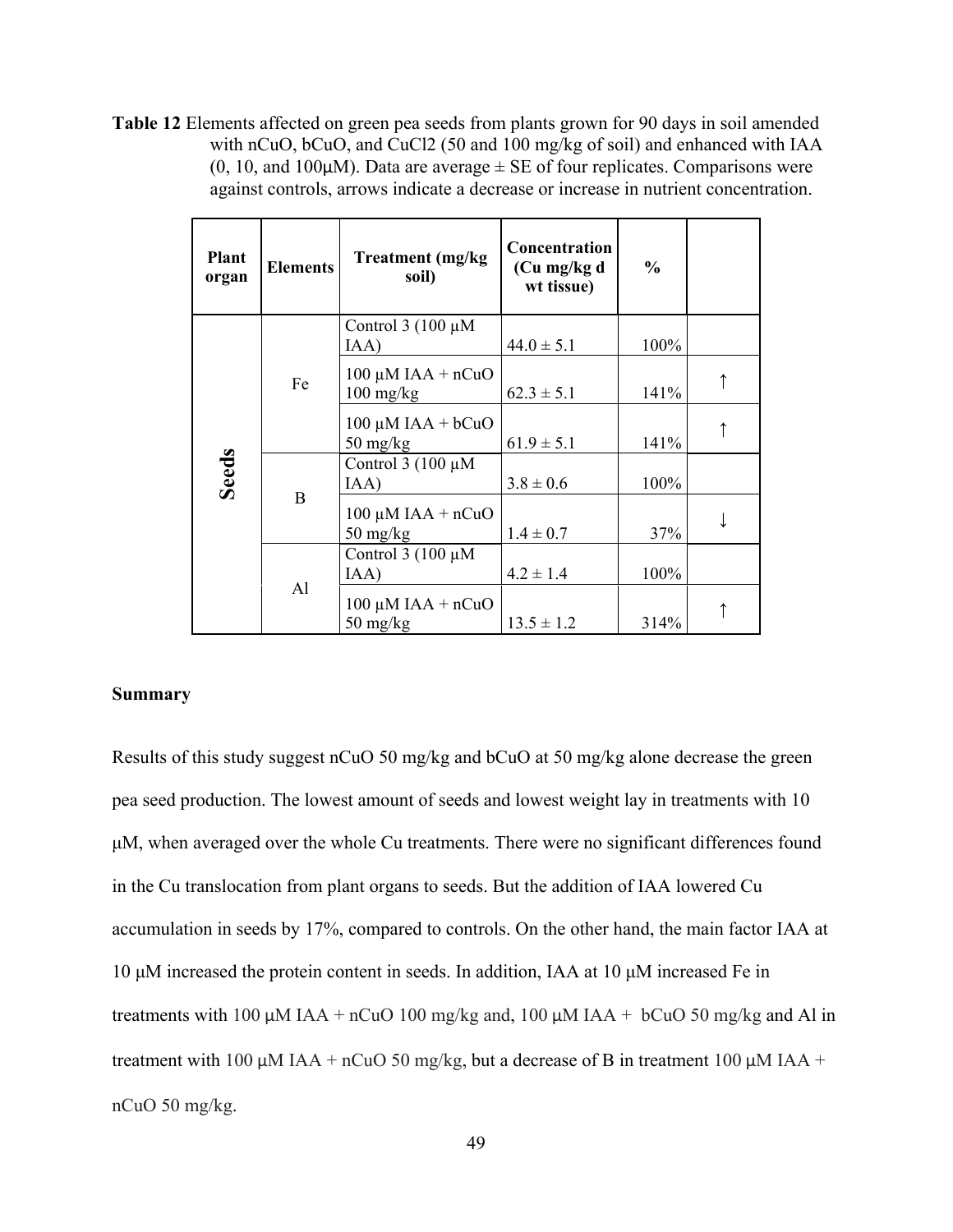# **Chapter 4: General Conclusions**

The impact of CuO nanoparticles in crop plants is not yet well understood. Moreover, to the author's knowledge, this is the first study about the effects of nCuO under excess of exogenous auxins such as IAA. The objectives of this study were to evaluate the physiological and biochemical changes operated in green pea plants exposed to nCuO and two concentrations of IAA. To discriminate effects of the particle size and ionic copper, experiments included nCuO  $(10-100 \text{ nm})$ , bCuO  $(100-10,000 \text{ nm})$ , and CuCl<sub>2</sub>. Plants were monitored through the full life cycle and analyzed at pod formation stage, where the maximum of photosynthates occurs, and at physiological maturity. The main factor analysis showed that IAA at 100 μM (averaged over all Cu treatments) increased Cu concentration in tissues and in pods with 10 μM IAA. Whereas, in seeds it decreased with the addition of 100 μM IAA. The average of the other main, Cu compounds, showed that nCuO did not affect biomass production; however, stem biomass increased in treatments with bCuO at 100 mg/kg, compared with controls. In general, the main effects of both IAA, specifically at 10  $\mu$ M, and Cu compounds, specifically CuCl<sub>2</sub> at 50 an 100 mg/kg, showed a decrease in total chlorophyll chlo-*a*, chlo-*b,* and carotenoid. On the other hand, the CAT activity increased by 74.5% with the increment of 10 μM IAA. All the treatments affect the concentration of micro- and macroelements in tissues. In general, the highest Cu treatment concentration (100 mg/kg) increased Cu in roots. CuCl<sub>2</sub> and both concentration, plus IAA at 10 μM, increased Ca in roots. In stem, concentrations of B, Cu, Mo, and S increased with several combination treatments. However, Mn, Mg, and Ca, decreased mainly in plants exposed to bCuO and nCuO. In leaves, there was an increase in B, Cu, Ca, Mg, and S, while there was a decrease in Fe. Finally, nCuO at 50 mg/kg increased pod Fe and Ni; bCuO 100 mg/kg also increased pod  $Ni$ , while CuCl<sub>2</sub> at the two concentrations increased pod B. This study has shown that the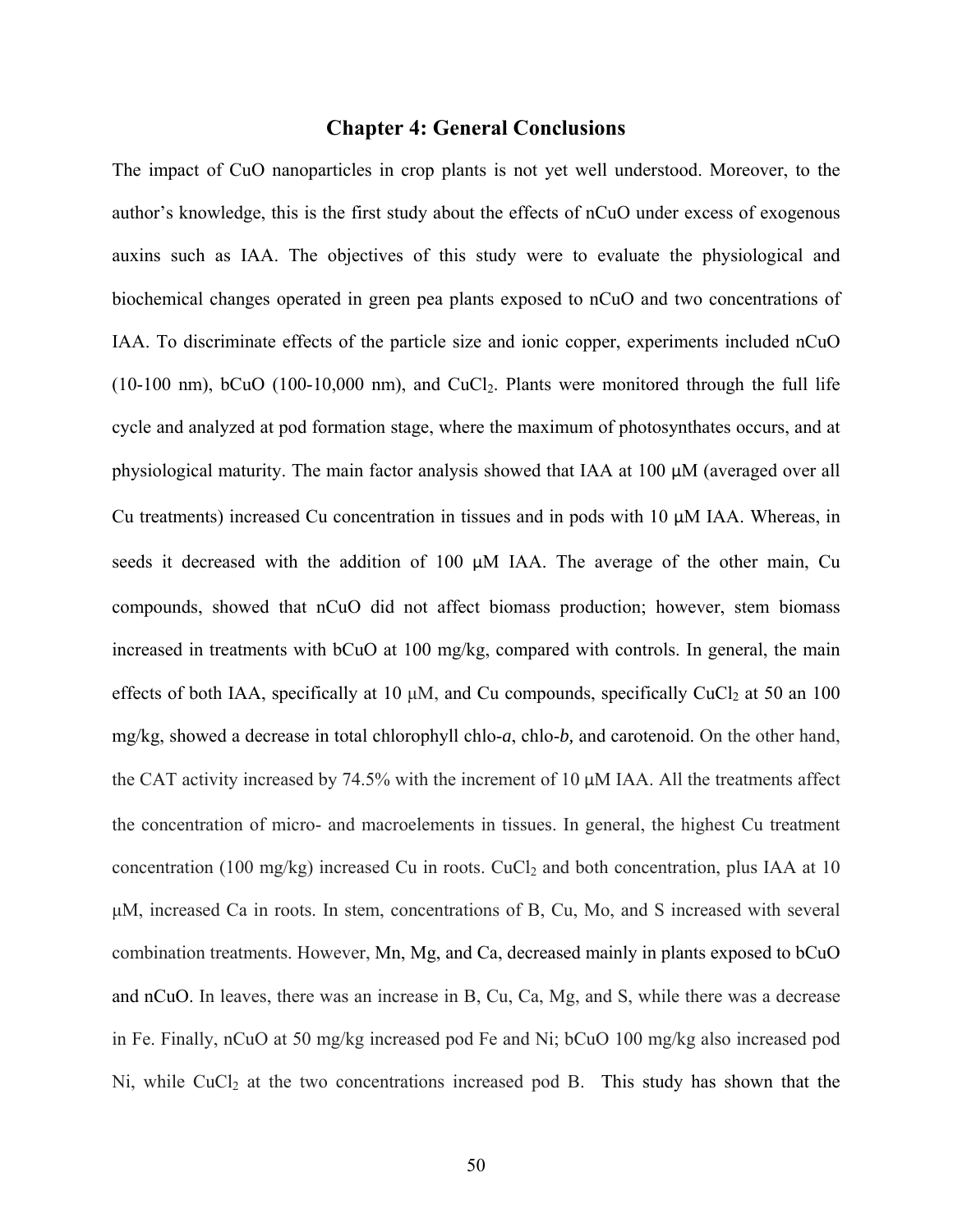interaction between nCuO x IAA has several agronomical, physiological, and biochemical effects in green pea plants. The addition of the main factor IAA at  $10 \mu$ M reduced the number of seeds, but it also increased the seed protein content. Suggesting a reduction in pea production with a fortification of seed nutritional quality. Overall, this study has shown that more research is needed in order to have a thoroughly understanding of the effects of nCuO in crops plants, under an excess of exogenous phytohormones.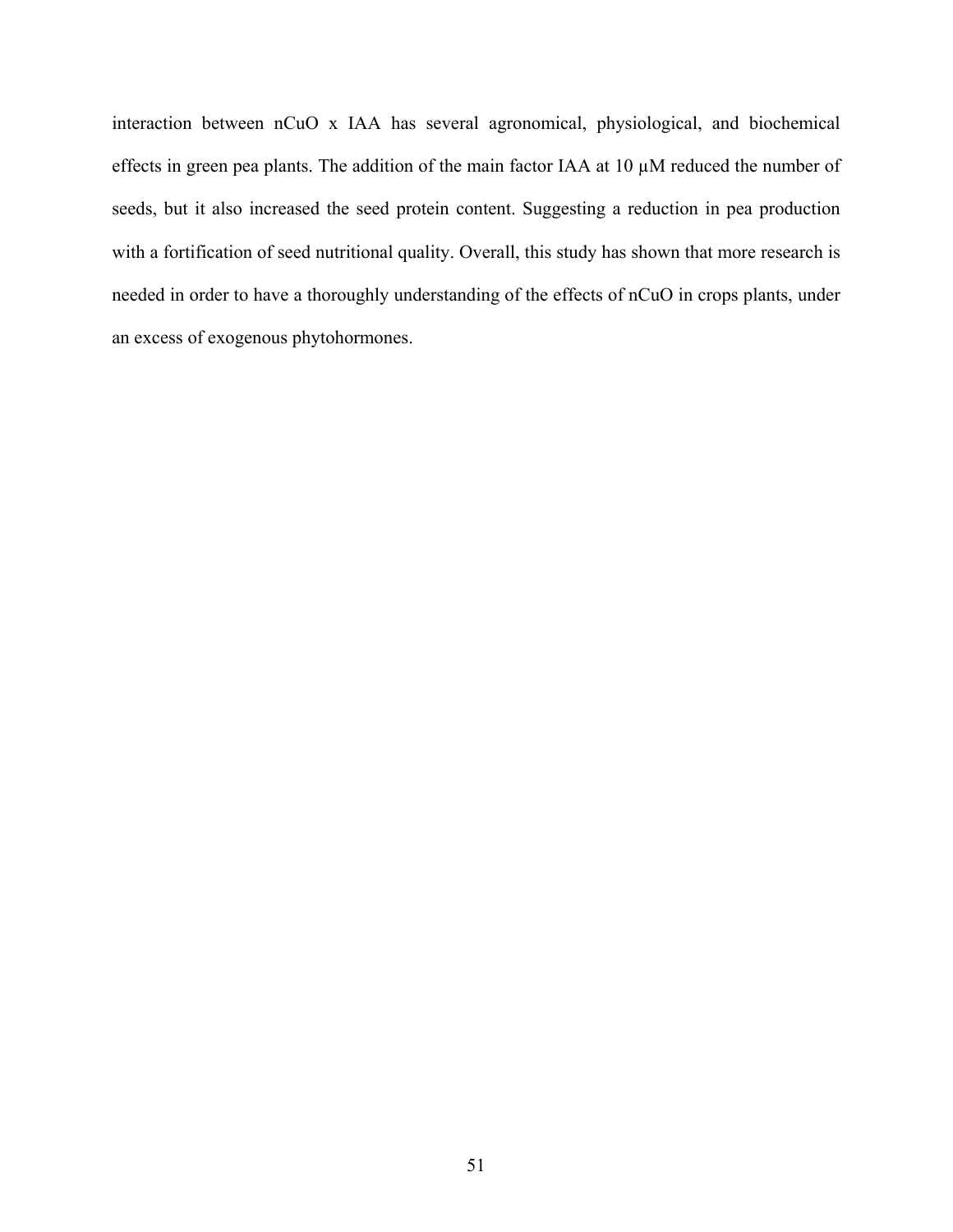# **References**

#### **CHAPTER 1**

- Asada, K., Kanematsu, S., Uchida, K. (1977). Superoxide dismutase in photosynthetic organisms: absence of the cuprozinc enzyme in eukaryotic algae. Arch. Biochem. Biophys. 179 (1), 243-256. doi: 10.1016/0003-9861(77)90109-6
- Barbafieri M, Peralta-Videa JR, Pedron F, Gardea-Torresday JL. (2012). Plant growth regulators and improvements in phytoremediation process efficiency studies on metal contaminated soils. In: Naser A A, Pereira ME, Ahmad I, Duarte AC, Umar S, Khan NA. Phytotechnologies Remediation of Environmental Contaminants. Boca Raton, FL: CRC Press. p. 377-390.
- Blinova, I., Ivask, A., Heinlaan, M., Mortimer, M., Kahru, A. (2010). Ecotoxicity of nanoparticles of CuO and ZnO in natural water. Environ Pollut 158 (1), 41-47. doi: 10.1016/j.envpol.2009.08.017

Copper Development Association, 2016, http://www. copperalliance.org.uk.

Dimkpa, C.O., McLean, J.E., Latta, D.E., Manangón, E., Britt, D.W., Johnson, W.P., Boyanov, M.I., Anderson, A.J. (2012). CuO and ZnO nanoparticles: phytotoxicity, metal speciation, and induction of oxidative stress in sand-grown wheat. J. Nanopart. Res. 14, 1125. doi: 10.1007/s11051-012-1125-9

- Du Cao V.., Nguyen, P.p., Khuong, V. Q., Nguyen, C. K., Nguyen, X. C., Dang, C. H. and, Tran, N. Q., (2014). Ultrafine Copper Nanoparticles Exhibiting a Powerful Antifungal/Killing Activity Against *Corticium Salmonicolor. Bulleting of the Korean Chemical Society.*  35(9), 2645-2648
- Freedman, B., Hutchinson, T.C. (1980). Pollutant inputs from the atmosphere and accumulations in soils and vegetation near a nickel-copper smelter at Sudbury, Ontario, Canada. Canadian Journal of Bot. 58 (10: 108-132. doi: 10.1139/b80-014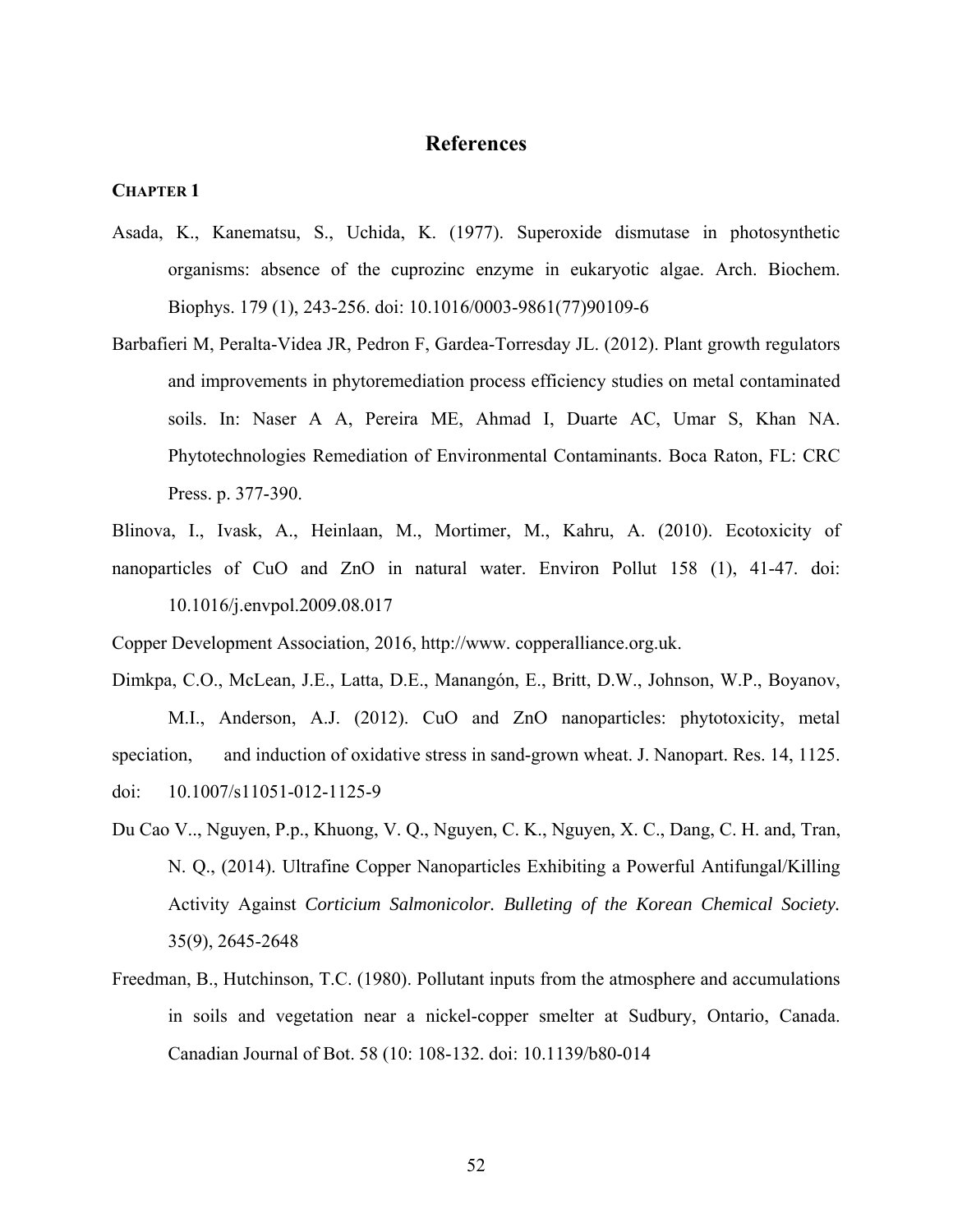- Gottschalk, F. and, Nowack, B. (2011). The release of engineered nanomaterials to the environment. J. Environ Monit. 13 (5), 1145-1155. doi: 10.1039/C0EM00547A
- Humphreys, M.O., Nicholls, M.K. (1984). Relationships between tolerance to heavy metals in Agrostis capillaris L. (A. Tenuis Sbth.). The new phytologis. 98 (1): 177-190.
- Iqbal, A., Khalil, I.A., Ateeq, N., Khan, M.S. (2006). Nutritional quality of important food legumes. Food Chem. 97 (2), 331-356. doi: 10.1016/j.foodchem.2005.05.011
- Fernandes, J.C., Henriques, F. S. (1991). Biochemical, physiological, and structural effects of excess copper in plants. The bot. Rev. 57 (3): 246-273. doi: 10.1007/BF02858564
- Keller, A.A., McFerran, S., Lazareva, A., Suh, S. (2013). Global life cycle releases of engineered nanomaterials. J. Nanopart. Res*.* 15, 1692. doi: 10.1007/s11051-013-1692-4
- Klane, S.J., Alvarez, P.J.J., Batley, G.E. Fernandes, T.F., Handy, R. D., Lyon, D.Y., Mahendra, S., McLaughlin, M.J., Lead, J.R. (2008). Nanomaterials in the environment: behavior, fate, bioavailability, and effects. Env. Tox. and Chem. 27 (9): 1825-1851.
- Liphadzi, M.S., Kirkham, M.B., Paulsen, G.M. (2006). Auxin-enhanced root growth for phytoremediation of sewage-sludge amended soil. Environ. Technol. 27, 695-704. doi: 10.1080/09593332708618683
- Lopez Torres, M. (2011). Fertilizacion, Abonado y Analisis. Horticultura 3rd ed. Mexico: Trillas, 21-50. Print 978-607-17-0916-5.
- López, M.L., Peralta-Videa J.R., Benitez, T., Gardea-Torresdey, J.L. (2005). Enhancement of lead uptake by alfalfa (*Medicago sativa*) using EDTA and a plant growth promoter. Chemosphere 61 (4), 595-598. doi: 10.1016/j.chemosphere.2005.02.028

López, M.L., Peralta-Videa J.R., Benitez, T., Duarte-Gardea, M., Gardea-Torresdey, J.L. (2007a). Effects lead, EDTA, and IAA on nutrient uptake by alfalfa plants. J. Plant Nutr. 30 (8), 1247-1261. doi: 10.1080/01904160701555143

López, M.L., Peralta-Videa J.R., Castillo-Michel, H., Martinez-Martinez, A. and, Gardea- Torresdey, J.L. (2007b). Lead toxicity in alfalfa plants exposed to phytohormones and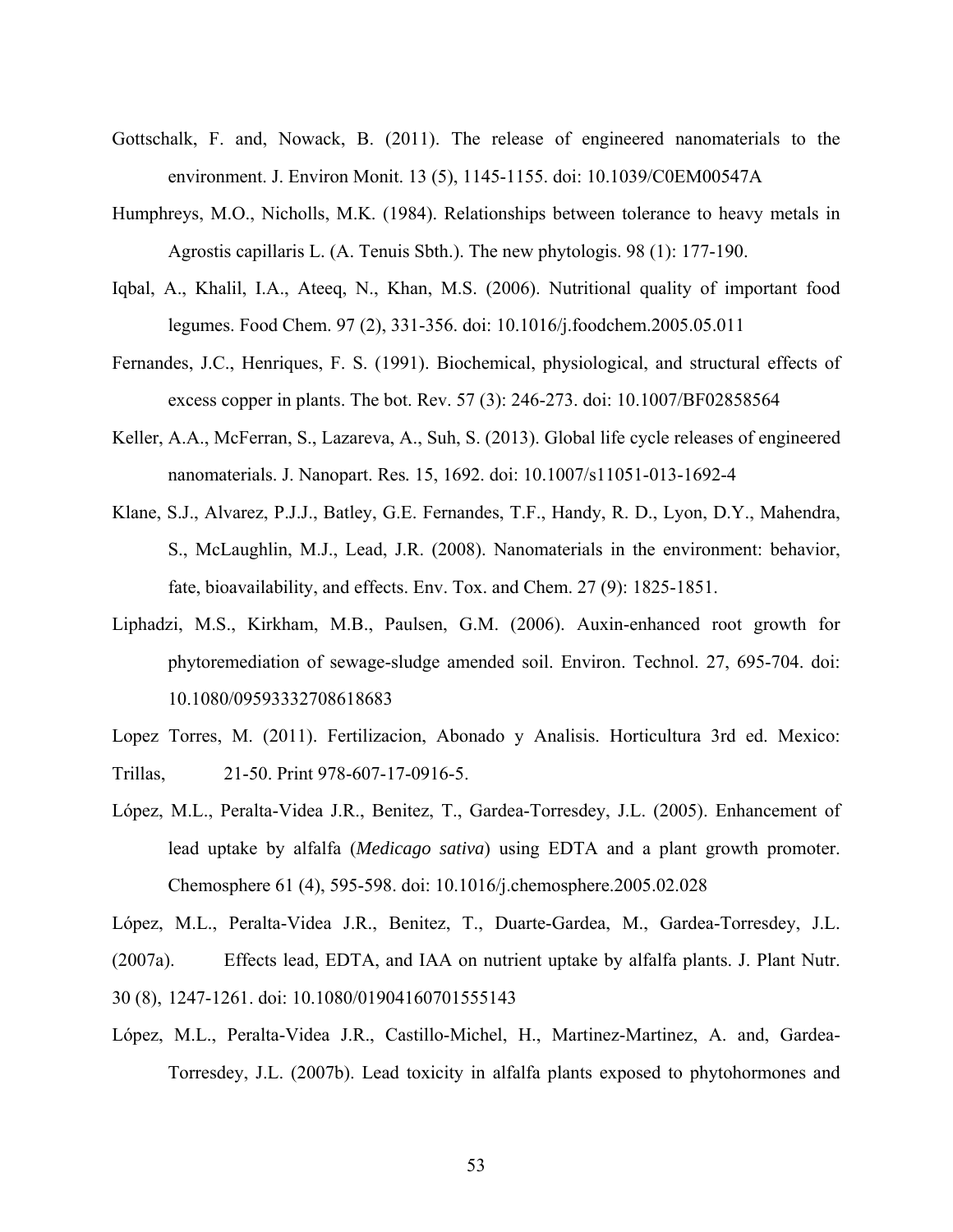ethylenediaminetetraaceticacid monitored by peroxidase, catalase and amylase activities. Environ. Toxicol. Chem. 26 (12), 2717-2723. doi: 10.1897/07-302.1

- Mukherjee, A., Peralta-Videa J.R., Bandyopadhyay, S., Rico, C.M., Zhao, L., Gardea-Torresdey, J.L. (2013). Physiological effects of nanoparticulate ZnO in green peas (*Pisum sativum*  L.) cultivated in soil. Metallomics. 6 (1), 132-138. doi: 10.1039/c3mt00064h
- Nair, P.M., Chung, I.M. (2014). A mechanistic study on the effect of copper oxide nanoparticles in soybean (*Glycine max* L.) root development and lignification of root cells. Biol. Trace Elem. Res. 162 (1-3), 342-352. doi: 10.1007/s12011-014-0106-5
- Nanotechnology-Workgroup, Nanotechnology White Paper; United States Environmental Protection Agency, Science Policy Council, Washington, DC, 2007.
- Nasibulin, A.G., Ahonen, P.P., Richard, O., Kauppinen, E.I., Altman, I.S. (2001). Copper and copper oxide nanoparticle formation by chemical vapor nucleation from copper (II) Acetylacetonate. J. Nanopart. Res. 3 (5), 383-398. doi: 10.1023/A:1012508407420
- National Pesticide Information Center, (2009), <http://npic.orst.edu/factsheets/24Dgen.html> April, 7, 2016.
- Nriagu J.O. (1979). Global inventory of natural and anthropogenic emissions of trace metals to the atmosphere. Nature. 279: 409-411. doi: 10.1038/279409a0
- Ouda, S.M. (2014). Antifungal Activity of Silver and Copper Nanoparticles on Two Plant Pathogens, *Alternaria alternata and Botrytis cinerea.* Res. J. Microbiol. 9 (1), 34-42. doi: 10.3923/jm.2014.34.42
- Peralta-Videa, J.R., Zhao, L., Lopez-Moreno, M.L., de la Rosa, G., Hong, J., Gardea-Torresdey, J.L. (2011). Nanomaterials and the environment: a review for the biennium 2008-2010. J Hazard Mater. 186 (1): 1-15. doi: 10.1016/j.jhazmat.2010.11.020
- Rusjan, D. (2012). Copper in Horticulture. Fungicides for Plant and Animal Diseases, Dr. Dharumadurai Dhanasekaran (Ed.), InTech, DOI: 10.5772/26964. <http://www.intechopen.com/books/fungicides-for-plant-and-animal-diseases/copper-in horticulture>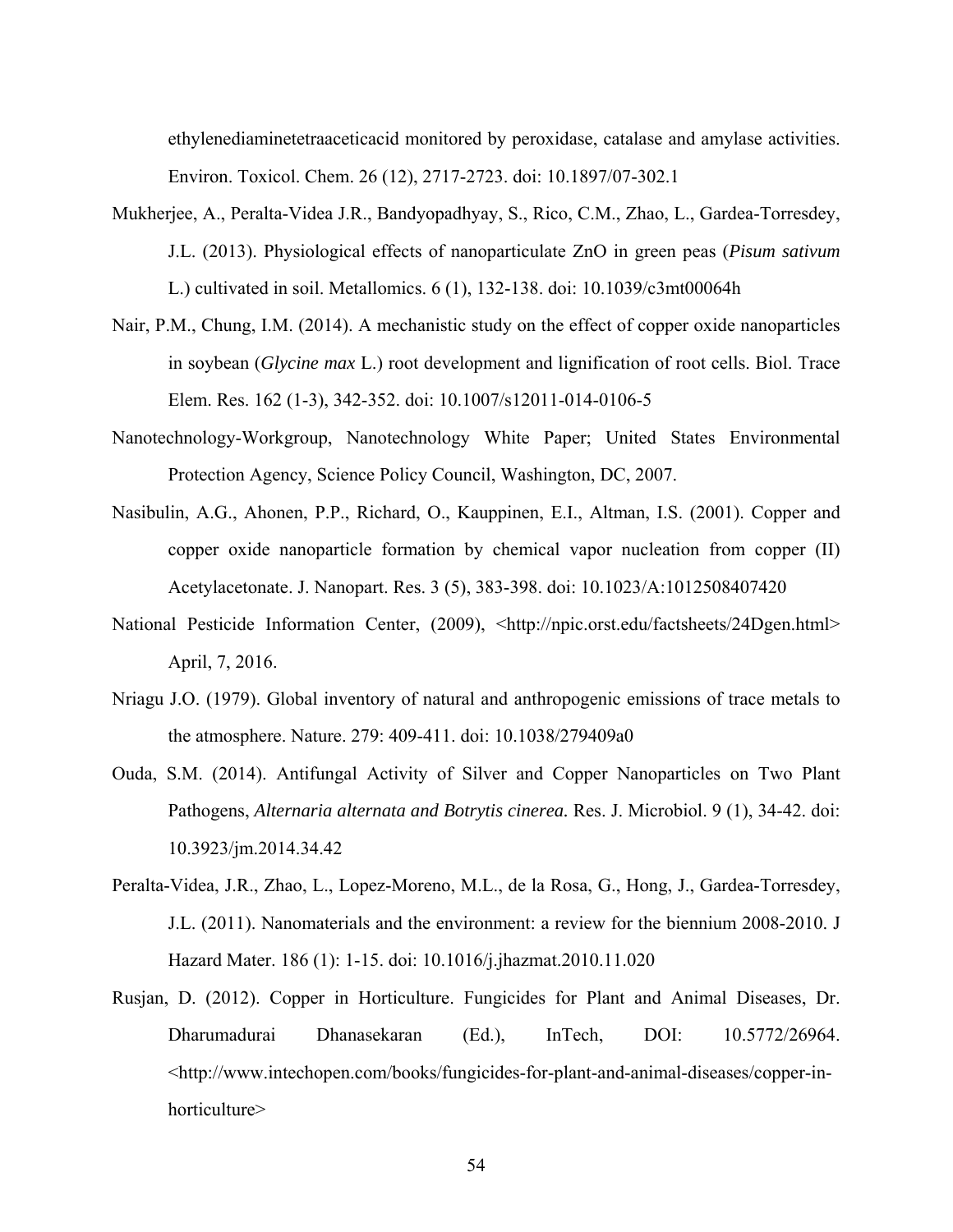- Shah V., Belozerova, I. (2009). Influence of metal nanoparticles on the soil microbial community and germination of lettuce seeds. Water Air Soil Poll. 197 (1), 143 - 148. doi: 10.1007/s11270-008-9797-6
- Weaver R. J., (1982). "Efectos Biologicos y Mecanismos De Accion "Reguladores del Crecimiento de las Plantas en la Agricultura. México: Trillas, 1982 113-42. Print. 968- 24-0431-2.
- Yruela, I. (2005). Copper in plants. Plant Physiol. 17(1): 145-156. http://dx.doi.org/10.1590/S1677-04202005000100012

Zhu, J., Li, D., Chen, H., Yang, X., Lu, L., Wang, X. (2004). Highly dispersed CuO nanoparticles prepared by a novel quick-precipitation method. Materials letters 58 (2004) 3324- 3327.

Zhenyu, W., Xiaoyan, X., Jian, Z., Xiaoyun, L., Wengiang, F., White, J. C. and, Xing, B. (2012). Xylem- and Phloem-based transport of CuO nanoparticles in maize (*Zea mays* L.). Environ. Sci. Technol. 46 (8), 4434-4441. doi: 10.1021/es204212z

#### **CHAPTER 2**

Aarti, P.D., Tanaka, R., Tanaka, A. (2006). Effects of oxidative stress on chlorophyll biosynthesis in cucumber (*Cucumis sativus*) cotyledons. Physiol. Plantarum 128 (1), 186-197. doi:10.1111/j.1399-3054.2006.00720.x

Barbafieri M, Peralta-Videa JR, Pedron F, Gardea-Torresday JL. (2012). Plant growth regulators and improvements in phytoremediation process efficiency studies on metal contaminated soils. In: Naser A A, Pereira ME, Ahmad I, Duarte AC, Umar S, Khan NA. Phytotechnologies Remediation of Environmental Contaminants. Boca Raton, FL: CRC Press. p. 377-390.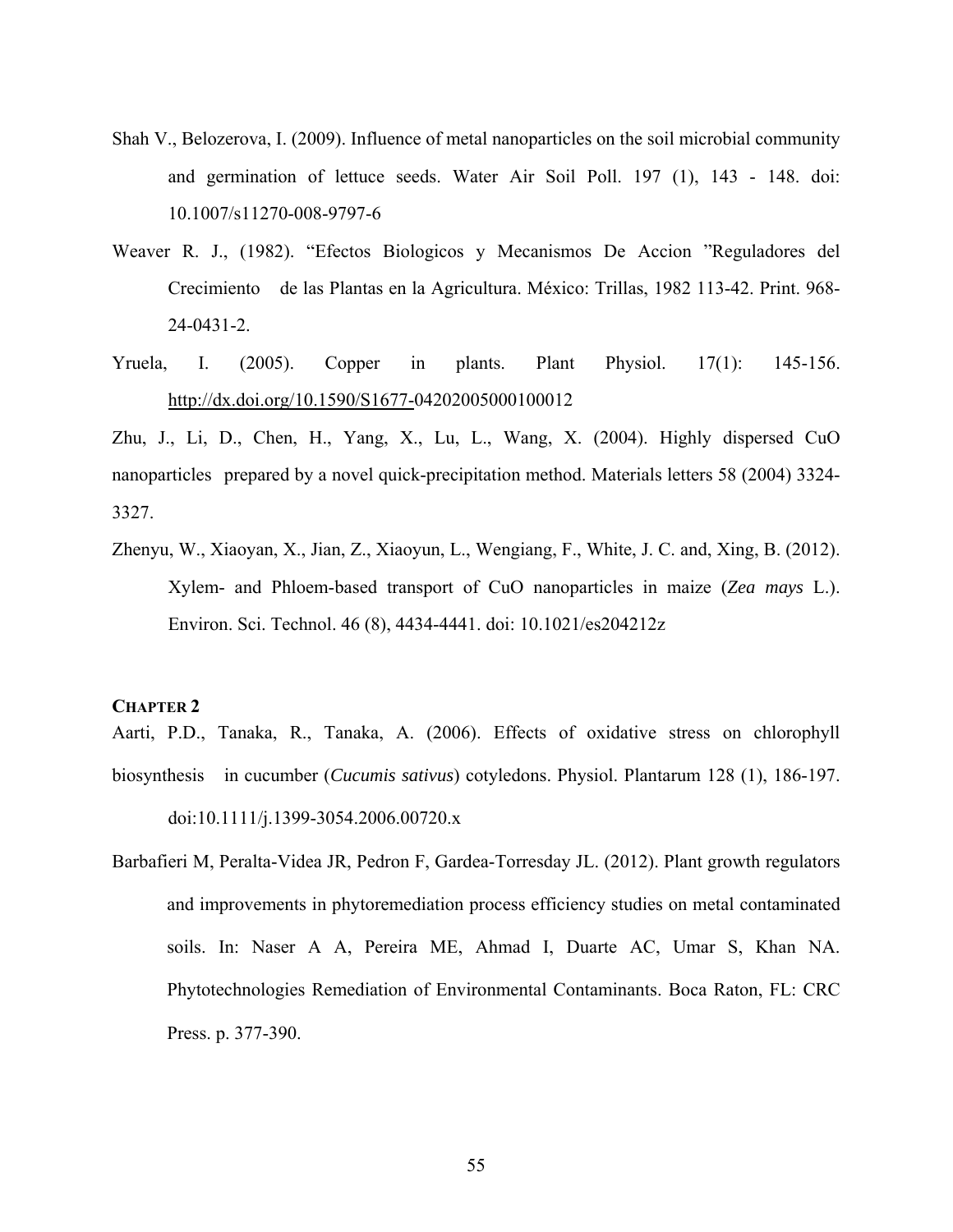- Cao V. D., Nguyen, P.p., Khuong, V. Q., Nguyen, C. K., Nguyen, X. C., Dang, C. H. and, Tran, N. Q., (2014). Ultrafine Copper Nanoparticles Exhibiting a Powerful Antifungal/Killing Activity Against *Corticium Salmonicolor. Bulleting of the Korean Chemical Society.*  35(9), 2645-2648
- Choudhary, S.P., Bhardwaj, R., Gupta, B.D., Dutt P., Gupta, R.K., Biondi, S., Kanwar, M. (2010). Epibrassinolide induces changes in indole-3-acetic acid, abscisic acid and polyamine concentrations and enhances antioxidant potential of radish seedling under copper stress. Physiol. Plant 140 (3), 280-296. doi: 10.1111/j.1399-3054.2010.01403.x.
- Chaoui, A., Jarrar, B., El Ferjani, E. (2004). Effect of cadmium and copper on peroxidase, NADH oxidase and IAA oxidase activities in cell wall, soluble and microsomal membrane fractions of pea roots. J. Plant Physiol. 161 (11), 1225-1234. doi: 10.1016/j.jplph.2004.02.002

Copper Development Association, 2016, http://www. copperalliance.org.uk.

Dimkpa, C.O., McLean, J.E., Latta, D.E., Manangón, E., Britt, D.W., Johnson, W.P., Boyanov, M.I., Anderson, A.J. (2012). CuO and ZnO nanoparticles: phytotoxicity, metal speciation, and induction of oxidative stress in sand-grown wheat. J. Nanopart. Res. 14, 1125. doi: 10.1007/s11051-012-1125-9

Dimkpa, C.O., Svatos, A., Dabrowska, P., Schmidt, A., Boland, W., Kothe, E. (2008). Involvement of siderophores in the reduction of metal-induced inhibition of auxin synthesis in *Streptomyces* spp. Chemosphere 74 (1), 19-25. doi: 10.1016/j.chemosphere.2008.09.079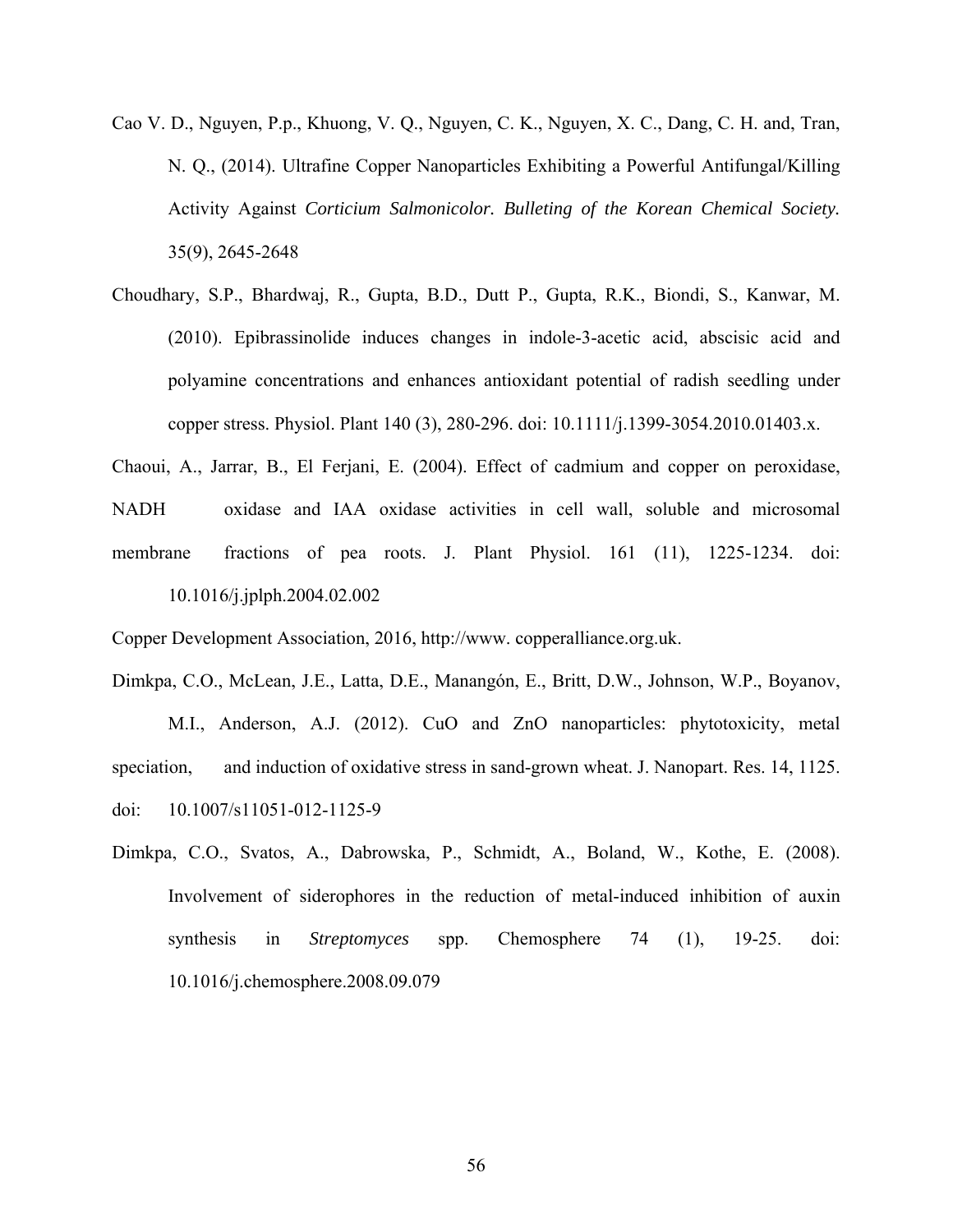- Dimkpa, C.O., McLean, J.E., Britt, D.W., Danderson, A.J. (2015). Nano-CuO and interaction with nano-ZnO or soil bacterium provide evidence for the interference of nanoparticles in metal nutrition of plants. Ecotoxicology. 24: 119-129. doi: 10.1007/s10646-014-1364-x
- Eaton, F.M. (1942). Toxicity and accumulation of chloride and sulfate salts in plants. J. Agric. Res. 64 (7), 357-399.
- Fassler, E., Evangelou, M.W., Robinson, B.H., Schulin, R. (2010). Effects of indole-3-acetic acid (IAA) on sunflower growth and heavy metal uptake in combination with ethylene diamine disuccinic acid (EDDS). Chemosphere 80 (8), 901-907. doi: 10.1016/j.chemosphere.2010.04.077
- Gangwar. S., and Singh, V.P. (2011). Indole acetic acid differently changes growth and nitrogen metabolism in *Pisum sativum* L. seedlings under chromium (VI) phytotoxicity: Implications of oxidative stress. Sci. Hort. 129, 321-328. doi: 10.1016/j.scienta.2011.03.026
- Gangwar, S., Singh, V. P., Prasad, S.M., Maurya, J.N. (2011). Differential responses of pea seedlings to indole acetic acid under manganese toxicity. Acta. Physiol. Plant. 33: 451- 462. doi: 10.1007/s11738-010-0565-z
- Gangwar S., Singh, V.P., Prasad, S.M., Maurya, J.N. (2012). Exogenous application of indole acetic acid differentially modulates hexavalent chromium tolerance in *Pisum sativum* L. seedlings. Bulleting of environ. And scientific research. 1 (1): 25-34. <https://www.researchgate.net/publication/234894498>
- Gaspar, T., Kevers, C., Penel, C., Greppin, H., Reid, D.M., Thorpe, T.A. (1996). Plant Hormones and Plant growth Regulators in Plant Tissue Culture. In Vitro Cell. Dev. Biol. Plant 32 (4), 272-289. doi: 10.1007/BF02822700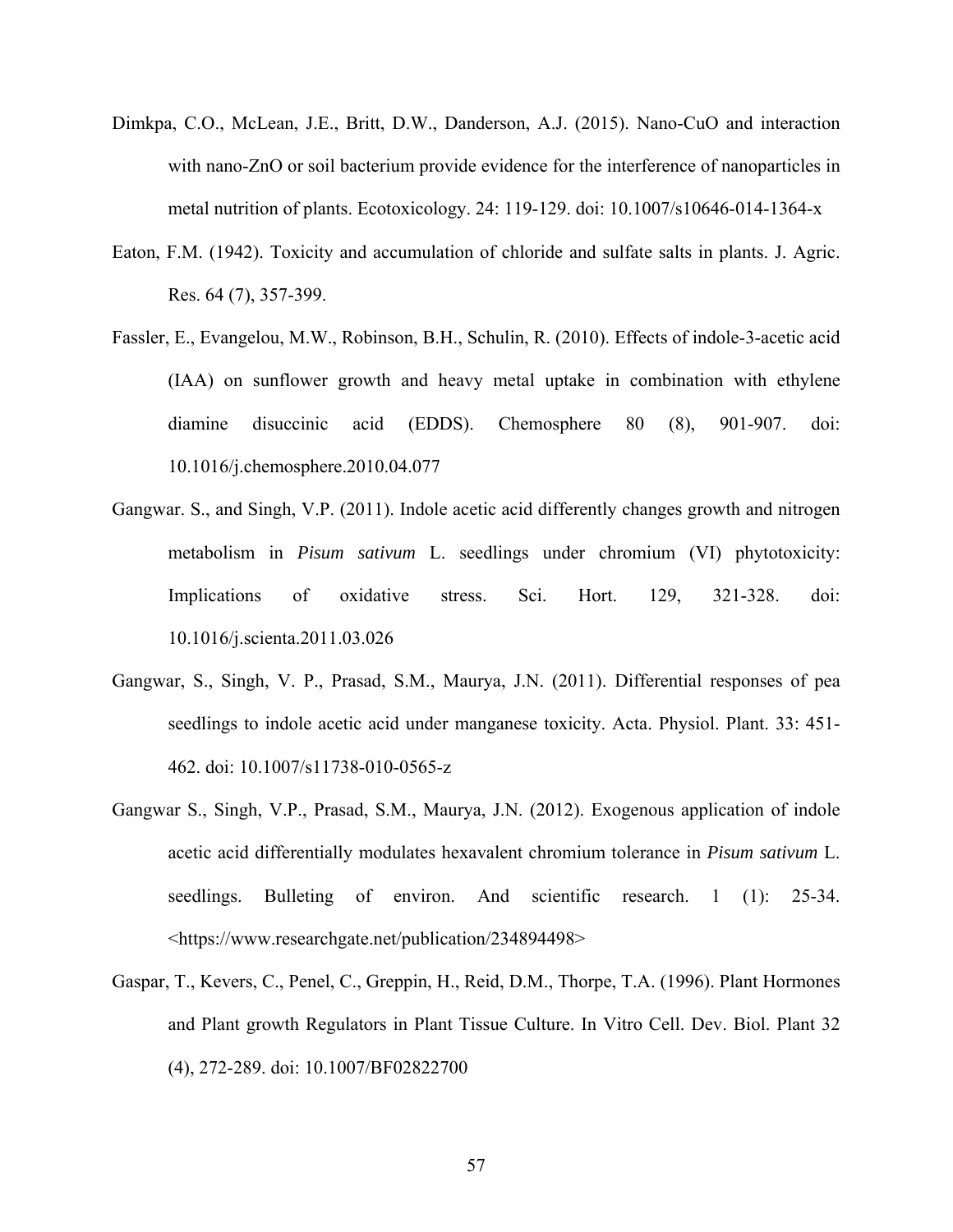Hong, J., Rico, C., Zhao, L., Adeleye, A.S., Keller, A.A., Peralta-Videa, J.R. and, Gardea- Torresdey, J.L. (2015). Toxicity effects of Seven Cu Nanoparticles/Compounds to

Lettuce (*Lactuca sativa*) and Alfalfa (*Medicago sativa*). Environ. Sci. Process Impact. 17

- (1), 177-185. doi:10.1039/c4em00551a.
- Iqbal, A., Khalil, I.A., Ateeq, N., Khan, M.S. (2006). Nutritional quality of important food legumes. Food Chem. 97 (2), 331-356. doi: 10.1016/j.foodchem.2005.05.011
- Karatas, I., Ozturk, L., Ersahin, Y., Okatan Y. (2010). Effects of auxin on photosynthetic pigments and some enzyme activities during dark-induced senescence of tropaeolum leaves. Pakistan. J. Bot.42 (3): 1881-1888.
- Katekar, G.F., Geissler, A.E. (1982). Auxins II. The effect of chlorinated indolyacetic acids on pea stems. Phytochemistry 21 (2): 257-260. doi: 10.1016/S0031-9422(00)95246-4
- Keller, A.A., McFerran, S., Lazareva, A., Suh, S. (2013). Global life cycle releases of engineered nanomaterials. J. Nanopart. Res*.* 15, 1692. doi: 10.1007/s11051-013-1692-4
- Kolbert, Z., Peto, A., Lehotai, N., Feigl, G., Erdei, L. (2012). Long-term copper  $Cu^{2+}$ ) exposure impacts on auxin, nitric oxide (NO) metabolism and morphology of *Arabidopsis thaliana* L. Plant Growth Regul. 68, 151-159. doi:10.1007/s10725-012-9701-7
- Kumar Shaw, A., Hossain, Z. (2013). Impact of nano-CuO stress on rice (*Oryza sativa* L.) seedlings. Chemosphere 93 (6), 906-915. doi: 10.1016/j.chemosphere.2013.05.044
- Le Van, N., Ma, C., Shang, J., Rui, Y., Liu, S., Xing, B. (2015). Effects of CuO nanoparticles on insecticidal activity and phytotoxicity in conventional and transgenic cotton. Chemosphere. 144 (2016): 661-670. doi: 10.1016/j.chemosphere.2015.09.028
- Lopez Torres, M. (2011). Fertilizacion, Abonado y Analisis. Horticultura 3rd ed. Mexico: Trillas, 21-50. Print 978-607-17-0916-5.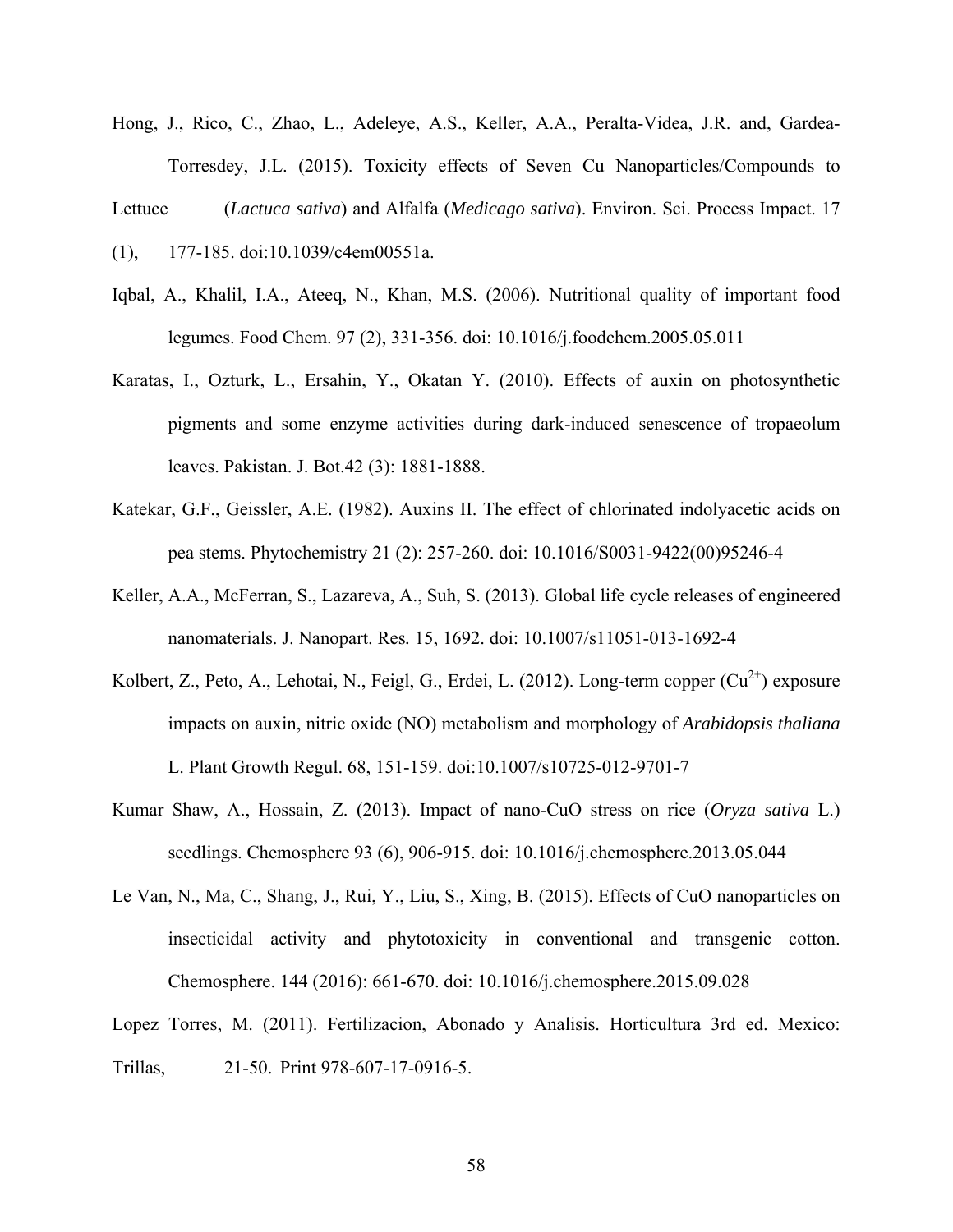- López, M.L., Peralta-Videa J.R., Benitez, T., Gardea-Torresdey, J.L. (2005). Enhancement of lead uptake by alfalfa (*Medicago sativa*) using EDTA and a plant growth promoter. Chemosphere 61 (4), 595-598. doi: 10.1016/j.chemosphere.2005.02.028
- López, M.L., Peralta-Videa J.R., Benitez, T., Duarte-Gardea, M., Gardea-Torresdey, J.L.
- (2007a). Effects lead, EDTA, and IAA on nutrient uptake by alfalfa plants. J. Plant Nutr.
- 30 (8), 1247-1261. doi: 10.1080/01904160701555143
- López, M.L., Peralta-Videa J.R., Castillo-Michel, H., Martinez-Martinez, A. and, Gardea- Torresdey, J.L. (2007b). Lead toxicity in alfalfa plants exposed to phytohormones and ethylenediaminetetraaceticacid monitored by peroxidase, catalase and amylase activities. Environ. Toxicol. Chem. 26 (12), 2717-2723. doi: 10.1897/07-302.1
- López, M.L., Peralta-Videa J.R., Parson, J.G., Benitez, T. and, Gardea-Torresdey, J.L. (2007c). Gibberellic acid, kinetin, and the mixture indole-3-acetic acid-kinetin assisted with
- EDTA induced lead hyperaccumulation in alfalfa plants. Environ. Sci. Technol. 41 (23), 8165- 8170. doi:10.1021/es0714080
- López, M.L., Peralta-Videa J.R., Parson, J.G., Gardea-Torresdey and, J.L., Duarte-Gardea, M. (2009). Effect of indole-3-acetic acid, kinetin, and ethylenediaminetetraacetic acid on plant growth and uptake and translocation of lead, micronutrients, and macronutrients in alfalfa plants. Int. J. of Phytoremediation 11 (2), 131-149. doi: 10.1080/15226510802378434
- Lovaas, E. (1996). Antioxidative and metal-chelating effects of polyamines. Adv. Pharmacol. 38, 119-149. doi: 10.1016/S1054-3589(08)60982-5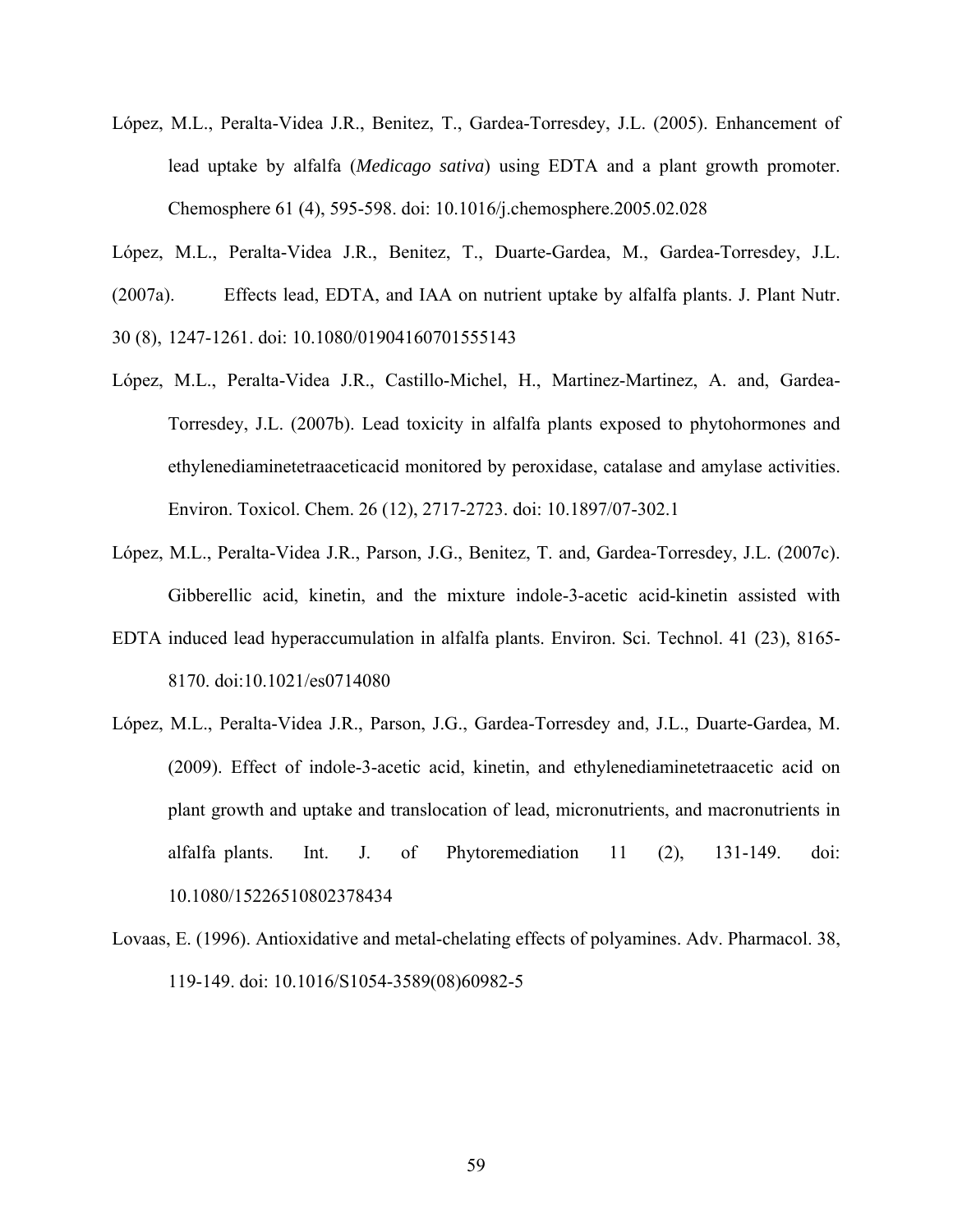- Nair, P.M.G., Chung, I.M. (2014). A mechanistic study on the effect of copper oxide nanoparticles in soybean (*Glycine max* L.) root development and lignification of root cells. Biol. Trace Elem. Res. 162 (1-3), 342-352. doi: 10.1007/s12011-014-0106-5
- Nair, P.M.G., Chung, I.M. (2015). The responses of germinating seedlings of green peas to copper oxide nanoparticles. Biol. Plant. 59 (3): 591-595. doi: 10.1007/s10535-015- 0494- 1
- Nanotechnology-Workgroup, Nanotechnology White Paper; United States Environmental Protection Agency, Science Policy Council, Washington, DC, 2007.
- Naeem, M., Bhatti, I., Ahmad, R.H., Ashraf, M.Y. (2004). Effect of some growth hormones
- (Ga3, IAA, and kinetin) on the morphology and early or delayed initiation of bud of lentil (*Lens culinaris* Medik). Pak. J. Bot. 36 (4), 801-809.

Nigam, D. Sawant, S.V. (2013). Identification and analyses of AUX-IAA target genes controlling multiple pathways in developing fiber cells of *Gossypium hirsutum* L. Bioinformation 9 (20), 996–1002. Doi: 10.6026/97320630009996

Pazurkiewicz Kocot, K., Kita, A., Pietruszka, M. (2008). Effect of selenium on magnesium, iron, manganese, copper, and zinc accumulation in corn treated by indole 3 acetic acid. Commun. Soil Sci. Plant Anal. 39 (15-16), 2303–2318. doi: 10.1080/00103620802292343

Peralta-Videa J.R., Gardea-Torresdey, J L., Tiemann, K., Gomez, E., Arteaga, S., Rascon, E.

and, Parson, J. (2001). Uptake and effects of five heavy metals on seed germination and plant growth in alfalfa (*Medicago sativa* L.). Bull. Environ. Contam. Toxicol. 66 (6), 727-734. doi: 10.1007/s001280069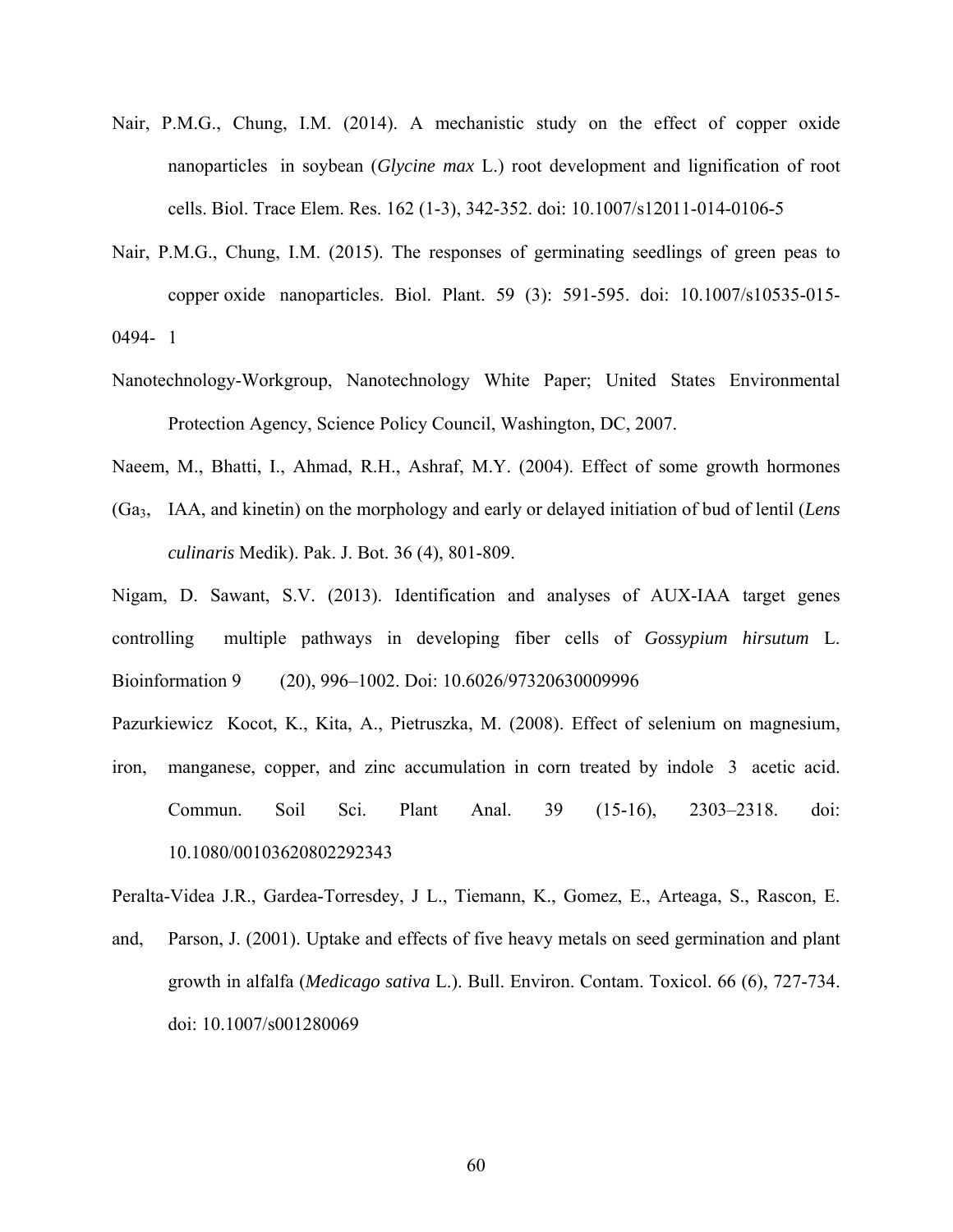- Peralta-Videa, J.R., Zhao, L., Lopez-Moreno, M.L., de la Rosa, G., Hong, J., Gardea-Torresdey, J.L. (2011). Nanomaterials and the environment: a review for the biennium 2008-2010. J Hazard Mater. 186 (1): 1-15. doi: 10.1016/j.jhazmat.2010.11.020
- Peralta-Videa, J.R., Huang, Y., Parsons, J.G., Zhao, L., Lopez-Moreno, M.L., Hernandez-Viezcas, J.A., Gardea-Torresdey, J.L. (2016**)**. Is the green synthesis of engineered nanomaterials a realistic alternative to chemical synthesis? A review of the factors affecting their mass production and applications. Nanotechnol Environ Eng 1(1):4, doi:10.1007/s41204-016-0004-5.
- Peng, H., Kroneck, P.M.H., Küpper, H. (2013). Toxicity and deficiency of copper in *Elsholtzia splendens* affect photosynthesis biophysics, pigments and metal accumulation. Environ. Sci. Technol. 57 (12), 6120-6128. doi: 10.1021/es3050746
- Perreault F., Oukarroum, A., Pirastru, L., Sirois, L., Matias W.G., Popovic, R. (2010). Evaluation of opper oxide nanoparticles toxicity using chlorophyll *a* fluorescence imaging in *Lemma gibba*. J. Bot. 2010, 1-9. doi: 10.1155/2010/763142
- Piotrowska-Niczyporuk, A., Bajguz, A., Zambrzycka, E., Godlewska-Zylkiewicz, B., (2012). Phytohormones as regulators of heavy metal biosorption and toxicity in green alga *Chlorella vulgaris* (Chlorophyceae). Plant physiol. Biochem*.* 52, 52-65. doi: 10.1016/j.plaphy.2011.11.009
- Rolland, F., Baena-Gonzalez, E., Sheen, J. (2006). Sugar sensing and signaling in plants: Conserved and novel mechanisms. Annu. Rev. Plant Biol. 57, 675–709. doi: 10.1146/annurev.arplant.57.032905.105441
- Rusjan, D. (2012). Copper in Horticulture. Fungicides for Plant and Animal Diseases, Dr. Dharumadurai Dhanasekaran (Ed.), InTech, DOI: 10.5772/26964.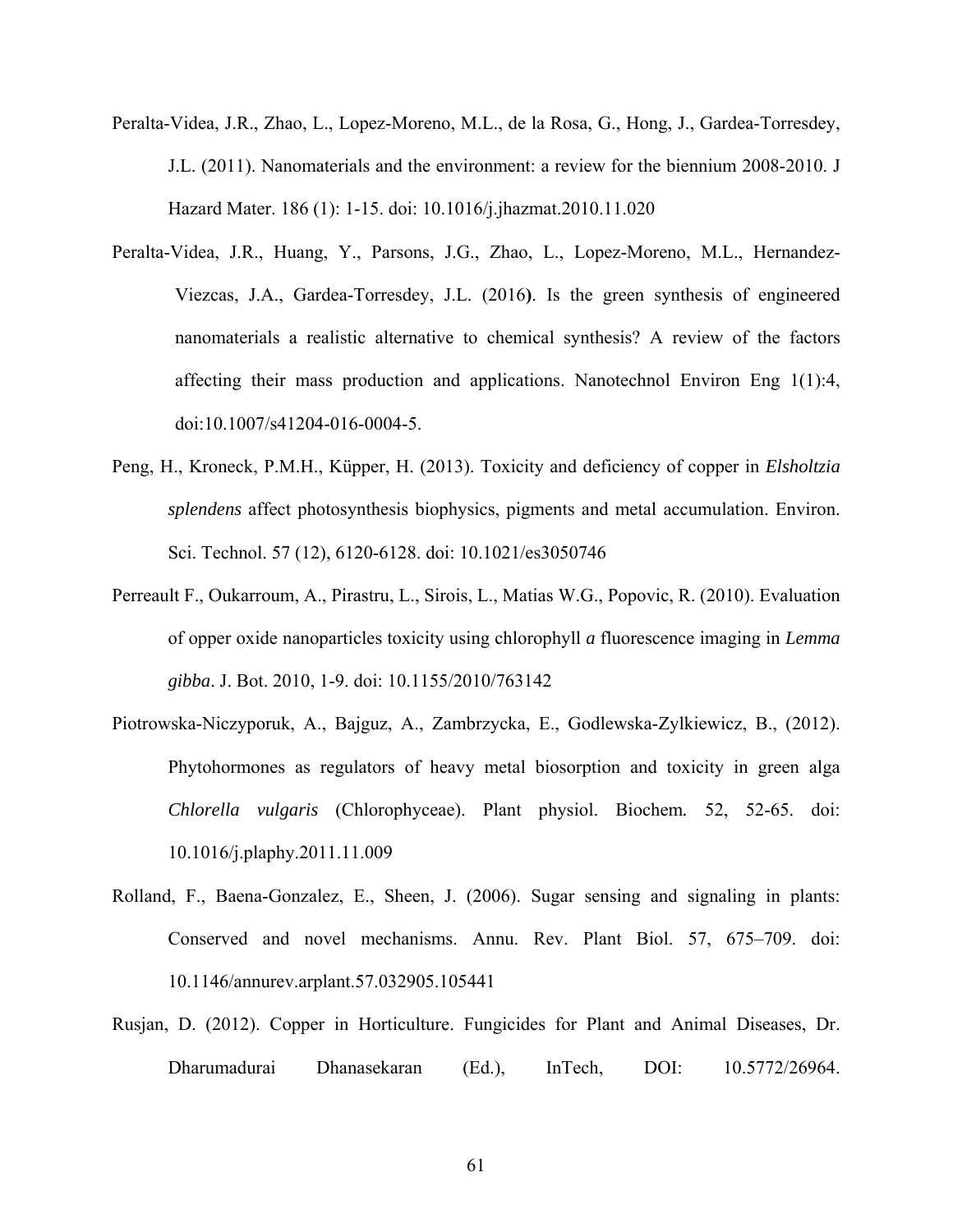<http://www.intechopen.com/books/fungicides-for-plant-and-animal-diseases/copper-in horticulture>

- Saglam, A., Yetiddin, F., Demiralay, M., Terzi, R. (2016). Copper stress and responses in plants. Plant Metal Interaction, Chapter 2, 21-40 doi:10.1016/B978-0-12-803158-2.00002-3
- Scandalios, J. (2005). Oxidative stress: molecular perception and transduction of signals triggering antioxidant gene defenses. Braz. J. Med. Biol. Res. 38 (7), 995-1014. doi: /S0100-879X2005000700003
- Tariq, M., Hameed, S., Yasmeen, T., Zahid, M., Zafar, M. (2014). Molecular characterization and identification of plant growth promoting endophytic bacteria isolated from the root nodules of pea (*Pisum sativum* L.). World J. Microbiol. Biotechnol. 30 (2), 719-725. doi:10.1007/s11274-013-1488-9
- Trujillo-Reyes, J., Majumdar, S., Botez, C.E., Peralta-Videa, J.R., Gardea-Torresdey, J.L. (2014). Exposure studies of core-shell Fe/Fe3O4 and Cu/CuO Nps to lettuce (Lactuca sativa) plants: are they a potential physiological and nutritional hazard? J. Hazard. Mater. 267: 455-263. doi: 10.1016/j.jhazmat.2013.11.067
- Voss R. (1998). Micronutrients.<http://www.agronext.iastate.edu/soilfertility/info/Micronutrients\_VossAr ticle.pdf>
- Wang, Z., Xie, X., Zhao, J., Liu, X., Feng, W., White, J. C., Xing, B. (2012). Xylem-and phloem-based transport of CuO nanoparticles in maize (Zea mays L.). Environ. Sci. Technol. 46 (8): 4434-4441. doi: 10.1021/es204212z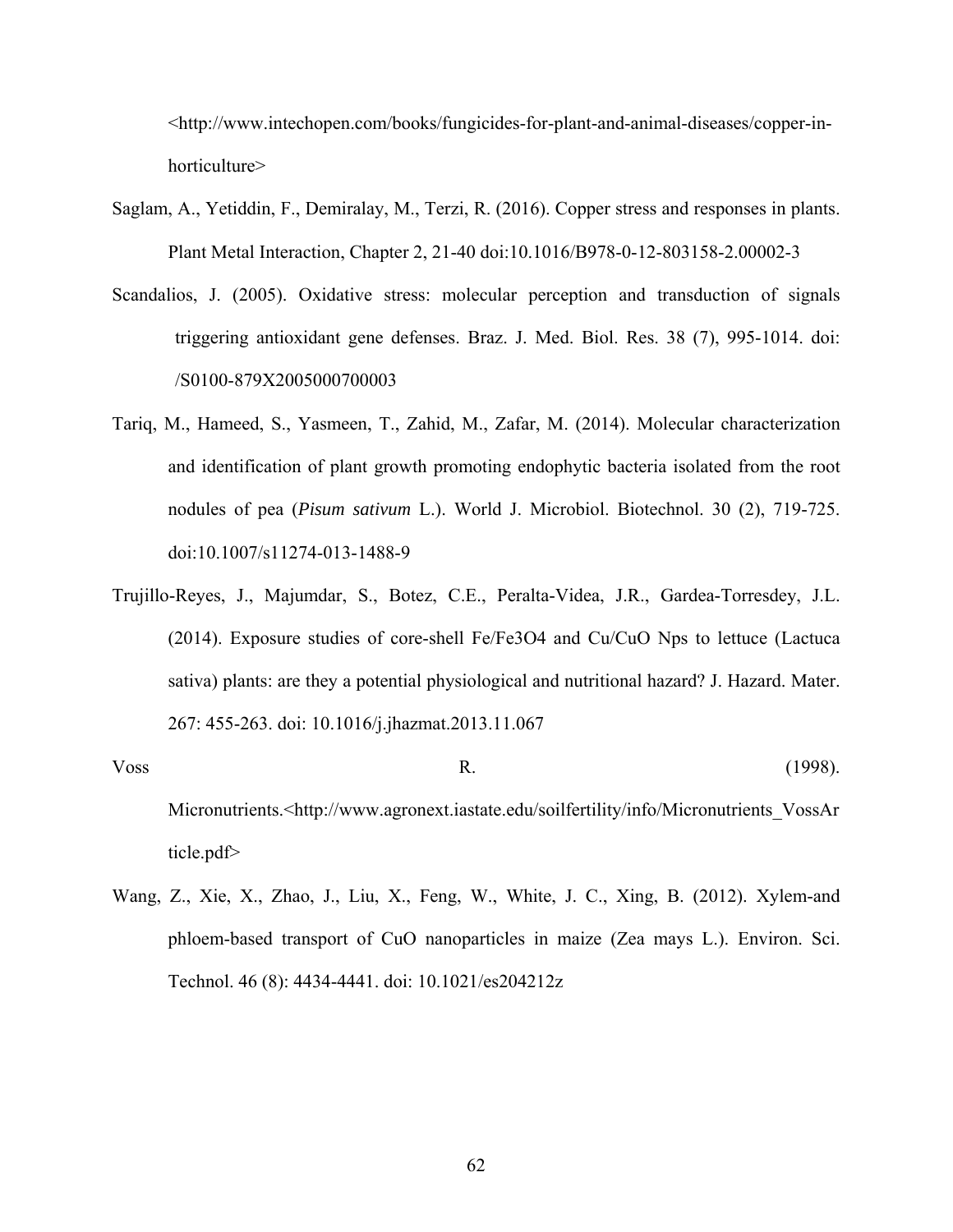- Ye, N., Li, H., Zhu, G., Liu, Y., Liu, R., Xu, W., Jing, Y., Peng, X., Zhang, J. (2014). Copper suppresses abscicic acid catabolism and catalase activity, and inhibits seed germination of rice. Plant & Cell. Physiol. 55 (11): 2006-2016. doi: 10.1093/pcp/pcu136
- Zengin, F.K., Munzuroglu, O. 2005. Effects of some heavy metals on content of chlorophyll, proline and some antioxidant chemicals in bean (*Phaseolus vulgaris* L.) Seedlings. Acta biologica Cracoviensia. 47 (2): 157-164.
- Zhang, Q., Zhnag, K., Xu, D., Yang, G., Huang, H., Nie, F., Liu, C., Yang, S. (2014). CuO nanostructures: Synthesis, characterization, growth mechanisms, fundamental properties, and applications. Prog. Mater. Sci. 60, 208-337. doi: 10.1016/j.pmastsci.2013.09.003
- Zhao, Y. (2010). Auxin biosynthesis and its role in plant development. Annu. Rev. Plant Biol.

61: 49-64. doi: 10.1146/annurev-arplant-042809-112308

Zhenyu, W., Xiaoyan, X., Jian, Z., Xiaoyun, L., Wengiang, F., White, J. C. and, Xing, B. (2012). Xylem- and Phloem-based transport of CuO nanoparticles in maize (*Zea mays* L.). Environ. Sci. Technol. 46 (8), 4434-4441. doi: 10.1021/es204212z

## **CHAPTER 3**

- Allen, E. (2002) Forage quality interpretations. OSU extension facts F-2117. Oklahoma cooperative extension service, Oklahoma State University. http://www.agr.okstate.edu/alfalfa/webnews/quality4.htm
- Barrios, A.C, Rico, C.M., Trujillo-Reyes, J., Medina-Velo, I.A., Peralta-Videa, J.R., Gardea-Torresdey, J.L. (2015). Effects of uncoated and citric acid coated cerium oxide nanoparticles. Bulk cerium oxide, cerium acetate, and citric acid on tomato plants. Science of the total Environment. 563-564 956-964. http://dx.doi.org/10.1016/j.scitotenv.2015.11.143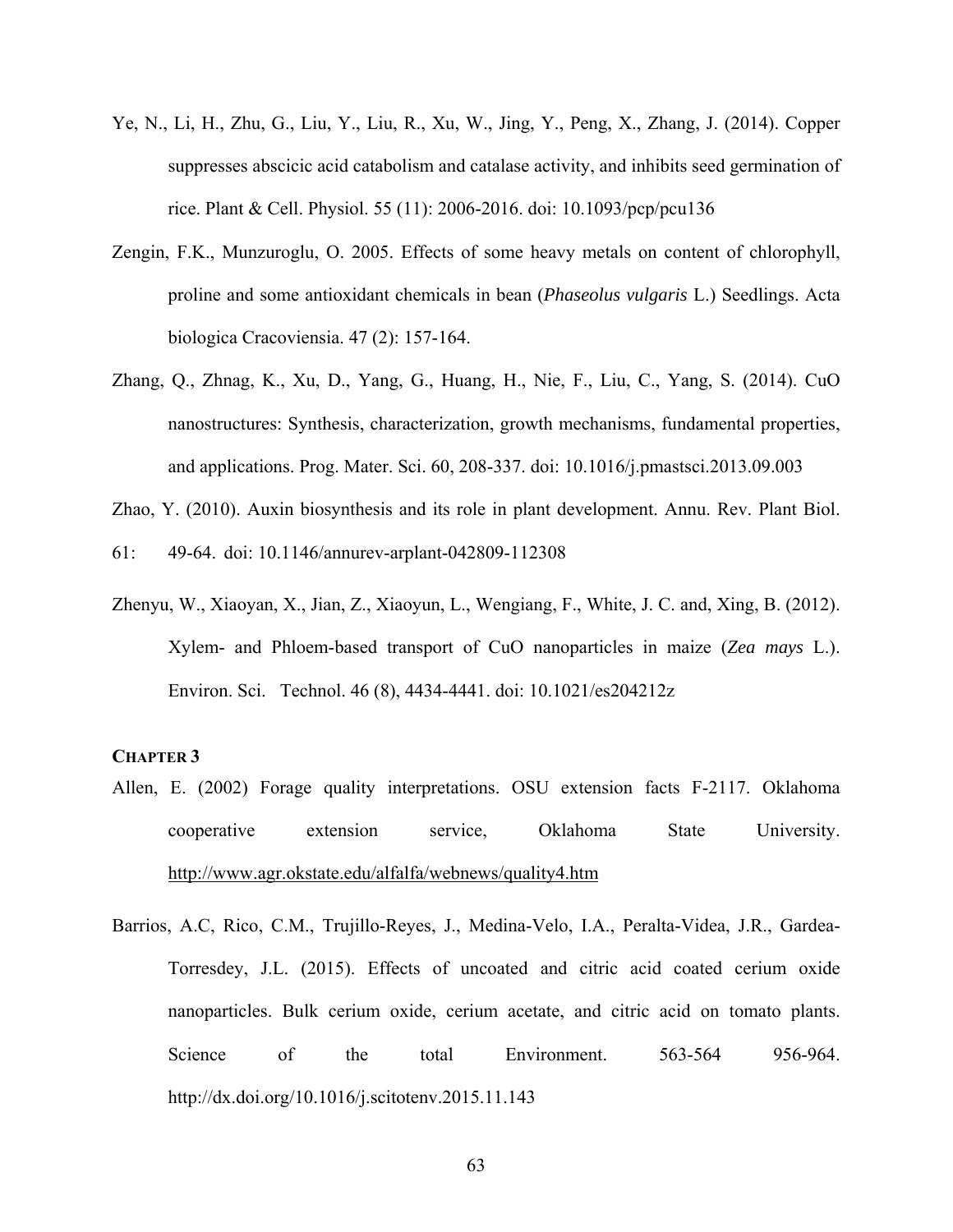- Bremner, J.M. (1996). Chapter 37- Nitrogen- Total: In methods of soil analysis. Part 3. Chemical Methods. SSSA book series no. 5
- Choudhary, S.P., Bhardwaj, R., Gupta, B.D., Dutt P., Gupta, R.K., Biondi, S., Kanwar, M. (2010). Epibrassinolide induces changes in indole-3-acetic acid, abscisic acid and polyamine concentrations and enhances antioxidant potential of radish seedling under copper stress. Physiol. Plant 140 (3), 280-296. doi: 10.1111/j.1399-3054.2010.01403.x.
- Chourey, P.S., Li, Q.B., Kumar, D. (2010). Sugar-hormone cross-talk in seed development: Two redundant pathways of IAA biosynthesis are regulated differentially in in invertasedeficient miniature1 (mn1) seed mutant in maize. Mol. Plant 3 (6), 1026-1036. doi: 10.1093/mp/ssq057
- Du, W., Tan, W., Peralta-Videa, J.R., Gardea-Torresdey, J.L., Ji, R., Yin, Y., Guo, H. (2016). Interaction of metal oxide nanoparticles with higher terrestrial plants: Physiological and biochemical aspects. Plant Physiol. and Biochem. xxx: 1-16. http://dx.doi.org/10.1016/j.plaphy.2016.04.024.
- Duranti, M., Gius, C. (1997). Legume seeds: Protein content and nutritional value. Field crops Research. 53: 31-45. doi: 10.1016/S0378-4290(97)00021-X
- Gangwar. S., and Singh, V.P. (2011). Indole acetic acid differently changes growth and nitrogen metabolism in *Pisum sativum* L. seedlings under chromium (VI) phytotoxicity: Implications of oxidative stress. Sci. Hort. 129, 321-328. doi: 10.1016/j.scienta.2011.03.026
- Hong, J., Rico, C., Zhao, L., Adeleye, A.S., Keller, A.A., Peralta-Videa, J.R. and, Gardea-Torresdey, J.L. (2015). Toxicity effects of Seven Cu Nanoparticles/Compounds to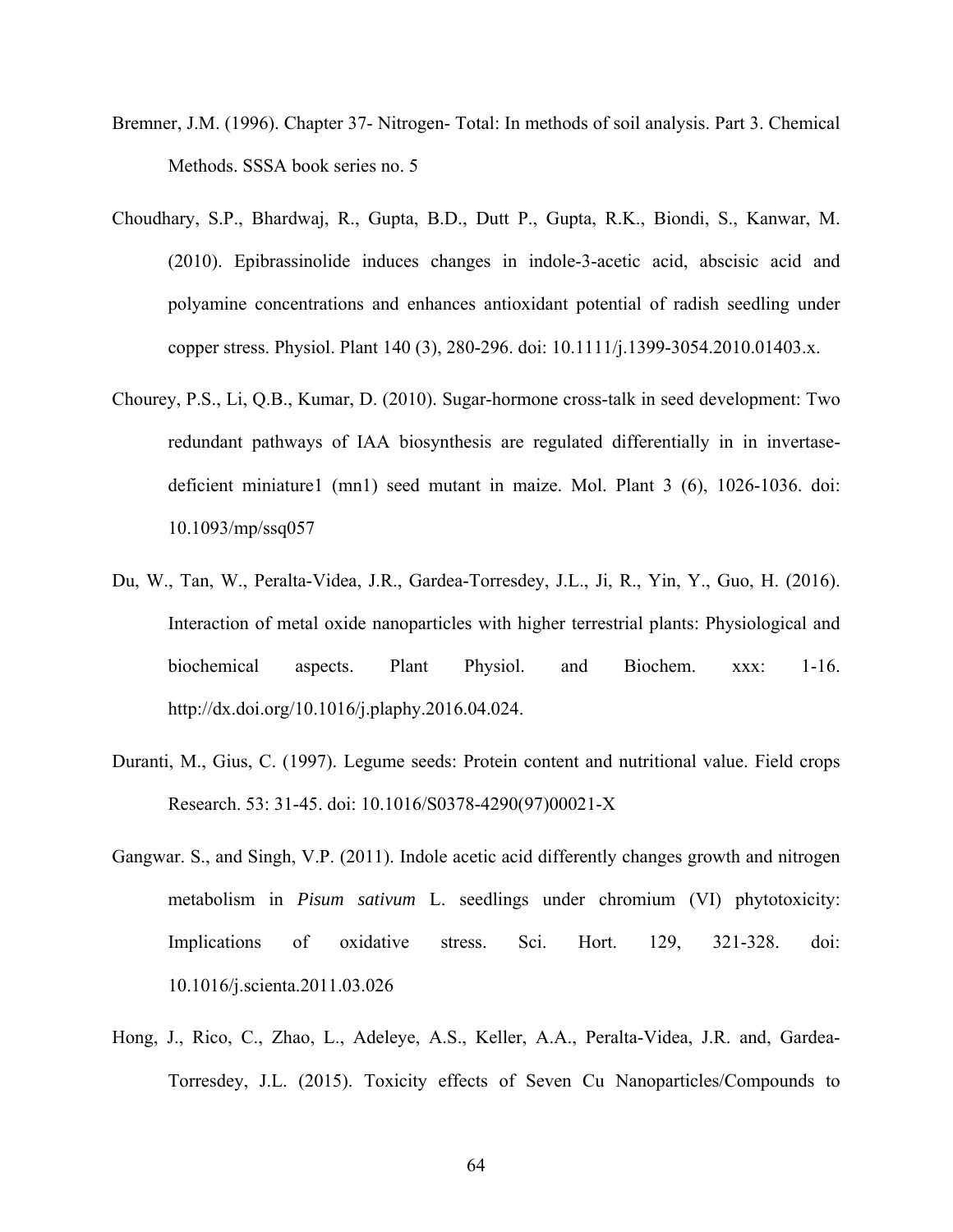Lettuce (*Lactuca sativa*) and Alfalfa (*Medicago sativa*). Environ. Sci. Process Impact. 17 (1), 177-185. doi:10.1039/c4em00551a.

- Iqbal, A., Khalil, I.A., Ateeq, N., Khan, M.S. (2006). Nutritional quality of important food legumes. Food Chem. 97 (2), 331-356. doi: 10.1016/j.foodchem.2005.05.011
- Kolbert, Z., Peto, A., Lehotai, N., Feigl, G., Erdei, L. (2012). Long-term copper  $(Cu^{2+})$  exposure impacts on auxin, nitric oxide (NO) metabolism and morphology of *Arabidopsis thaliana* L. Plant Growth Regul. 68, 151-159. doi:10.1007/s10725-012-9701-7
- Le Van, N., Ma, C., Shang, J., Rui, Y., Liu, S., Xing, B. (2016). Effects of CuO nanoparticles on insecticidal activity and phytotoxicity in conventional and transgenic cotton. Chemosphere. 144 (2016): 661-670. doi: 10.1016/j.chemosphere.2015.09.028
- López, M.L., Peralta-Videa J.R., Benitez, T., Duarte-Gardea, M., Gardea-Torresdey, J.L. (2007). Effects lead, EDTA, and IAA on nutrient uptake by alfalfa plants. J. Plant Nutr. 30 (8), 1247-1261. doi: 10.1080/01904160701555143
- Majumdar, S., Peralta-Videa, J. R., Bandyopadhyay, S., Castillo-Michel, H., J., Hernandez-Viezcas, J. A., Shai, S., Gardea-Torresdey, J. L. (2014). Exposure of cerium oxide nanoparticles to kidney bean shows disturbance in the plant defense mechamisms. Journal of hazardous materials. 278: 279-287. doi: http://dx.doi.org/10.1016/j.jhazmat.2014.06.009
- Majumdar, S., Trujillo-Reyes, J., Hernandez-Viezcas, J. A., White, J. C., Peralta-Videa, J. R., Gardea-Torresdey, J. L. (2015). Cerium Biomagnification in a Terrestrial Food Chain: Influence of Particle Size and Growth Stage. Environ. Sci. Tech. 50 (13), 6782-6792. doi: 10.1021/acs.est.5b04784.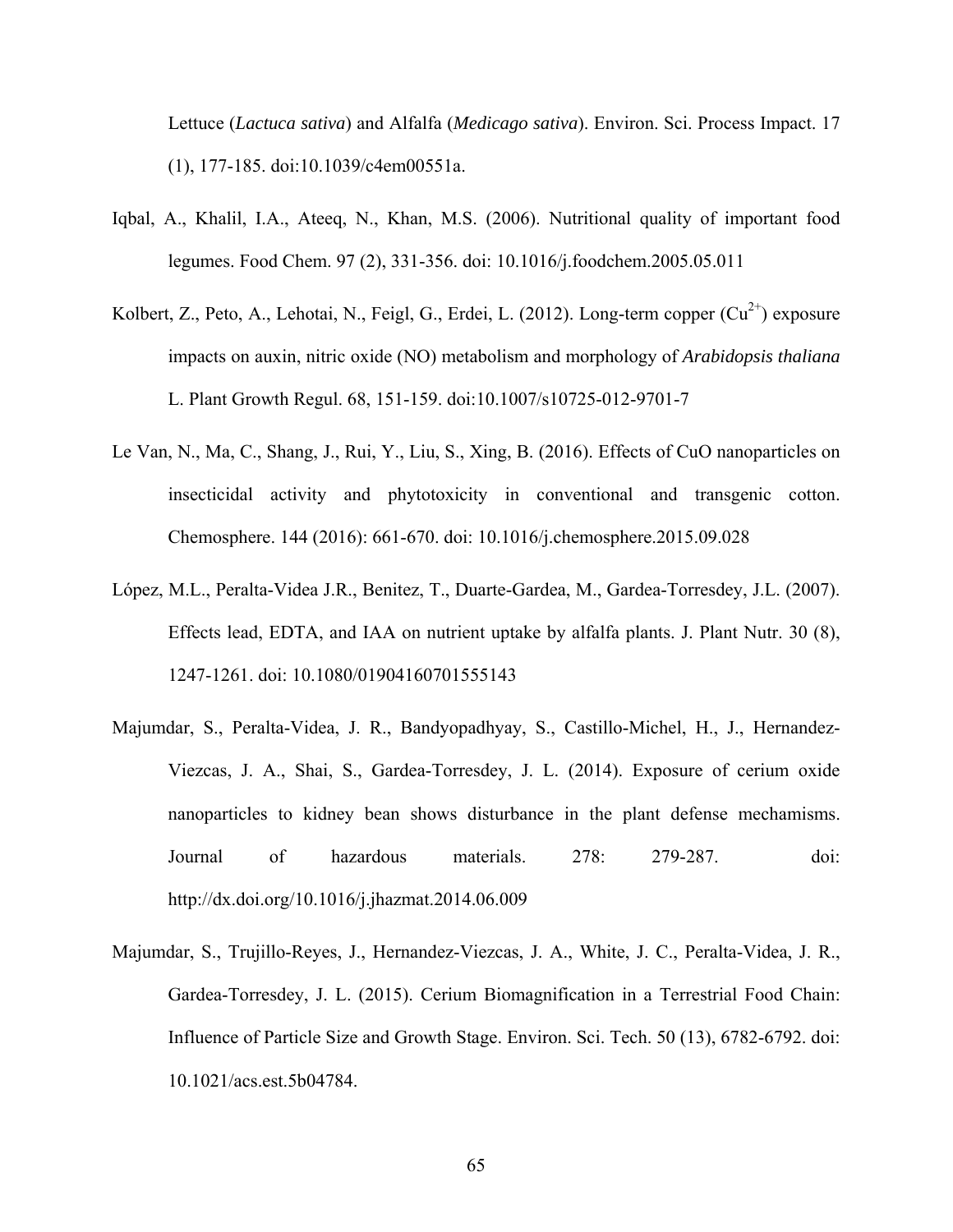- Mukherjee, A., Peralta-Videa J.R., Bandyopadhyay, S., Rico, C.M., Zhao, L., Gardea-Torresdey, J.L. (2013). Physiological effects of nanoparticulate ZnO in green peas (*Pisum sativum*  L.) cultivated in soil. Metallomics 6 (1), 132-138. doi: 10.1039/c3mt00064h
- Mukherjee, A., Sun, Y., Morelius, E., Tamez, C., Bandyopadhyay, S., Niu, G., White, J.C., Peralta-Videa, J.R., Gardea-Torresdey, J.L. (2016). Differential toxicity of bare and hybrid ZnO nanoparticles in green pea (*Pisum satium* L.): a life cycle study. Front Plant Sci. 6: 1242. doi: 10.3389/fpls.2015.01242
- Muthulaksmi, S., Pandiyarajan, V. (2013) Effect of Iaa on the growth, physiological and biochemical characteristics in *Catharanthus roseus* (L.). G. Don. International Journal of Science and Research. 4 (3): 442- 448.
- Nair, P.M., Chung, I.M. (2014). A mechanistic study on the effect of copper oxide nanoparticles in soybean (*Glycine max* L.) root development and lignification of root cells. Biol. Trace Elem. Res. 162 (1-3), 342-352. doi: 10.1007/s12011-014-0106-5
- Nair, P.M.G., Chung, I.M. (2015). The responses of germinating seedlings of green peas to copper oxide nanoparticles. Biol. Plant. 59 (3): 591-595. doi: 10.1007/s10535-015-0494- 1
- Peralta-Videa, J.R., Hernandez-Viezcas, J.A., Zhao, L., Diaz, B.C., Ge, Y., Priesten, J.H., Holden, P.A., Gardea-Torresdey, J.L. (2014). Cerium dioxide and zinc oxide nanoparticles alter the nutritional value of soil cultivated soybean plants. Plant physiol. Biochem. 80: 128-135. doi: 10.1016/j.plaphy.2014.03.028
- Piotrowska-Niczyporuk, A., Bajguz, A., Zambrzycka, E., Godlewska-Zylkiewicz, B., (2012). Phytohormones as regulators of heavy metal biosorption and toxicity in green alga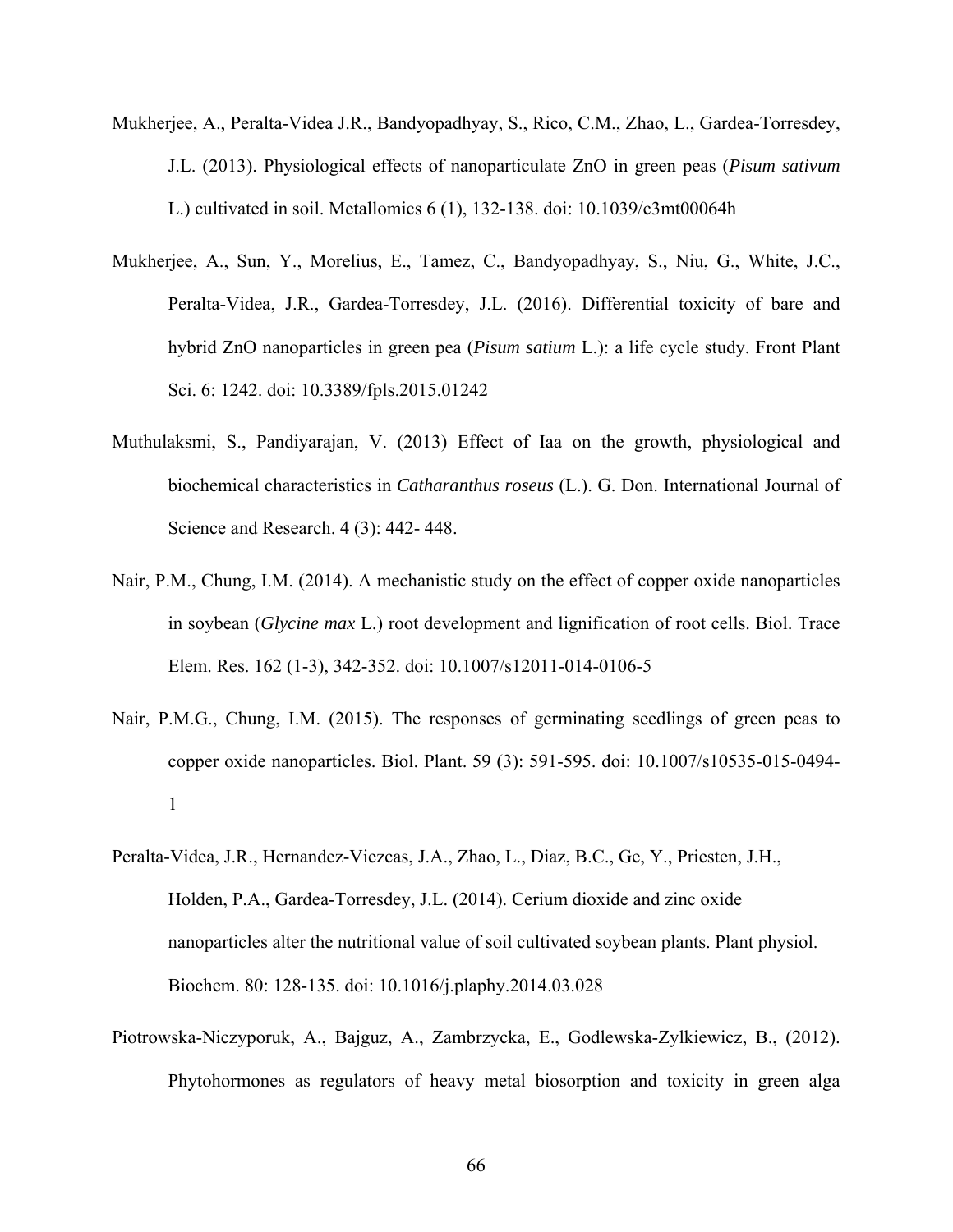*Chlorella vulgaris* (Chlorophyceae). Plant physiol. Biochem*.* 52, 52-65. doi: 10.1016/j.plaphy.2011.11.009

- Piug, S., Andres-Colas, N., Garcia-Molina, A., Peñarrubia, L. (2007). Copper and iron homeostasis in *Arabidopsis* : responses to metal deficiencies, interactions and biotechnological applications. Plant, Cell & Environ. 30(3): 271-290. doi: 10.1111/j.1365-3040.2007.01642.x
- Quittenden, L.J., Davies, N.W., Smith, J.A., Molesworth, P.P., Tivendale, N.D., Ross, J.J. (2009). Auxin biosynthesis in pea: Characterization of the tryptamine pathway. Plant Physiol. 151 (3), 1130-1138. doi: 10.1104/pp.109.141507
- Rico, C.M., Hong, J., Morales, M.I., Zhao, L.J., Barrios, A.C., Zhang, J.Y., Peralta-Videa, J.R., Gardea-Torresdey, J.L. (2013). Effect of cerium oxide nanoparticles on rice: a study involving the antioxidant defense system and in vivo fluorescence imaging. Environ. Sci. Technol. 47 (11): 5635-5642. doi: 10.1021/es401032m

Rusjan, D. (2012). Copper in Horticulture Fungicides for Plant and Animal Diseases, Dr.

- Saxenai.I, Shekhawat, G.S. (2013). Nitric oxide (NO) in alleviation of heavy metal induced phytotoxicity and its role in protein nitration. Nitric Oxide. 1 (32): 13-20. doi: 10.106/j.niox.2013.03.004
- Shewry, P.R., Napier, J.A., Tatham, A.S. (1995). Seed storage proteins: structures and biosynthesis. The Plant Cel. 7: 945-956. doi: 10.1105/tpc.7.7.945
- Singh, J.P., Dahiya, D.J., Narwal, R.P. (1990). Boron uptake and toxicity in wheat in relation to zinc supply. Rertilizer Research. 24: 105. doi: 10.1007/BF01073228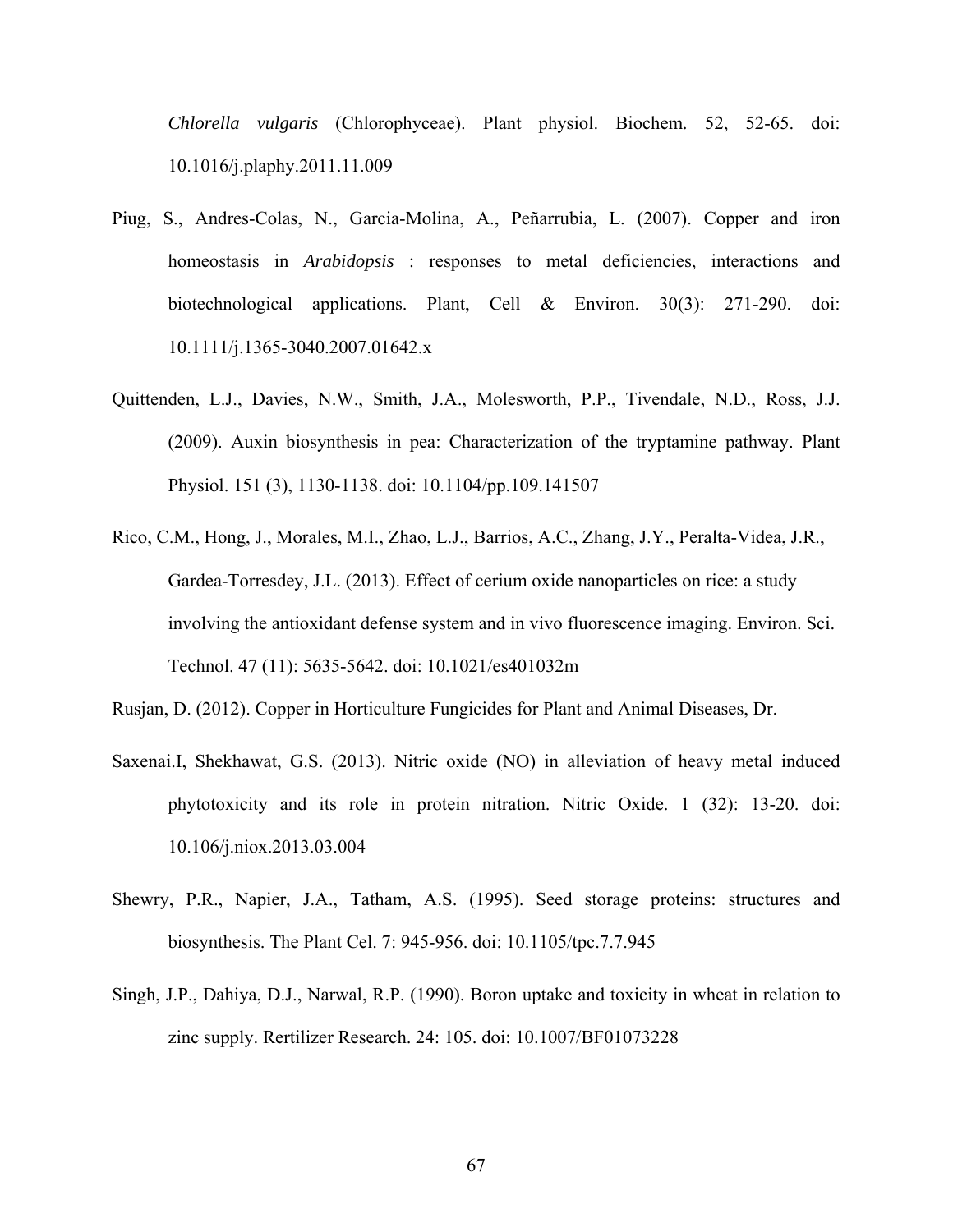- Simmonds, J. (1987). IAA inhibition of in vitro flowering of the short-day plant *Streptocarpus nobilis*. An effect on maintenance of induction. J. Plant Physiol. 131 (3-4), 191-199. doi: 10.1016/S0176-1617(87)80159-1
- Stampoulis, D., Sinha, S.K., White, J.C. (2009). Assay-dependent phytotoxicity of nanoparticles to plants. Environ. Sci. Technol. 43: 9473-9479. doi: 10.1021/es901695c
- Tomljenovic L. (2010). Aluminum and Alzheimer's Disease: Agter a century of Controversy, is there a plausible link? Journal of Alzheimer's disease. 23 (4): 567-598. doi: 10.3233/JAD-2010-101494
- Trujillo-Reyes, J., Majumdar, S., Botez, C.E., Peralta-Videa, J.R., Gardea-Torresdey, J.L. (2014). Exposure studies of core-shell Fe/Fe3O4 and Cu/CuO Nps to lettuce (*Lactuca sativa*) plants: are they a potential physiological and nutritional hazard? J. Hazard. Mater.
- Yoon , S.J., Kwak, J.I., Lee, W.M., Holden, P.A. An, Y.J. (2014). Zink oxide nanoparticles delay soybean development: a standard soil microcosm study. Ecotoxicol. Environ. Saf. 100: 131-137. Doi: 10.1016/j.ecoenv.2013.10.014
- Zuverza-Mena, N., Medina-Velo, I.A., Barrios, A.C., Tan, W., Peralta-Videa, J.R., Gardea- Torresdey, J.L. (2015). Copper nanoparticles/compounds impact agronomic and physiological parameters in cilantro (*Coriandrum sativum* ). Environ, Sci. Process. Impact. 17: 1783-1793. doi: 10.1039/c5em00329f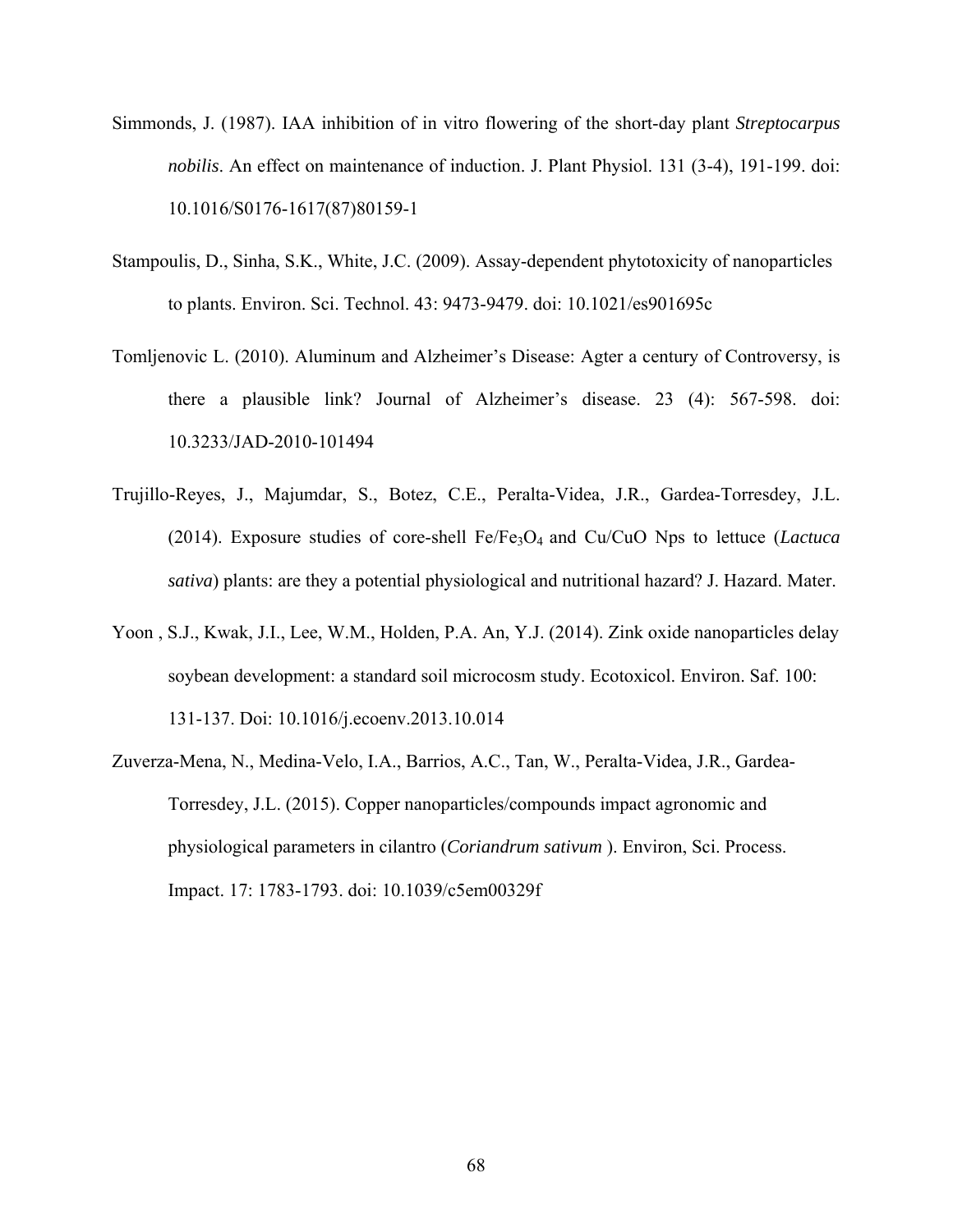

**Appendix** 

**Figure S1.** Survival of green pea plants at 45 days of growth in soil amended with nCuO, bCuO, and CuCl2 (50 and 100 mg/kg of soil) and enhanced with IAA (0, 10, and 100μM) (a) Number of plants per treatment. (b) Statistical differences in number of plants, when averaged by Cu compound treatments. (c) Statistical differences in number of plants when averaged by IAA (0, 10, 100). Results are means  $\pm$  SE. Letters indicate statistical differences and  $*$  indicate statistical differences compare to their respective control ( $p \leq 0.05$ ).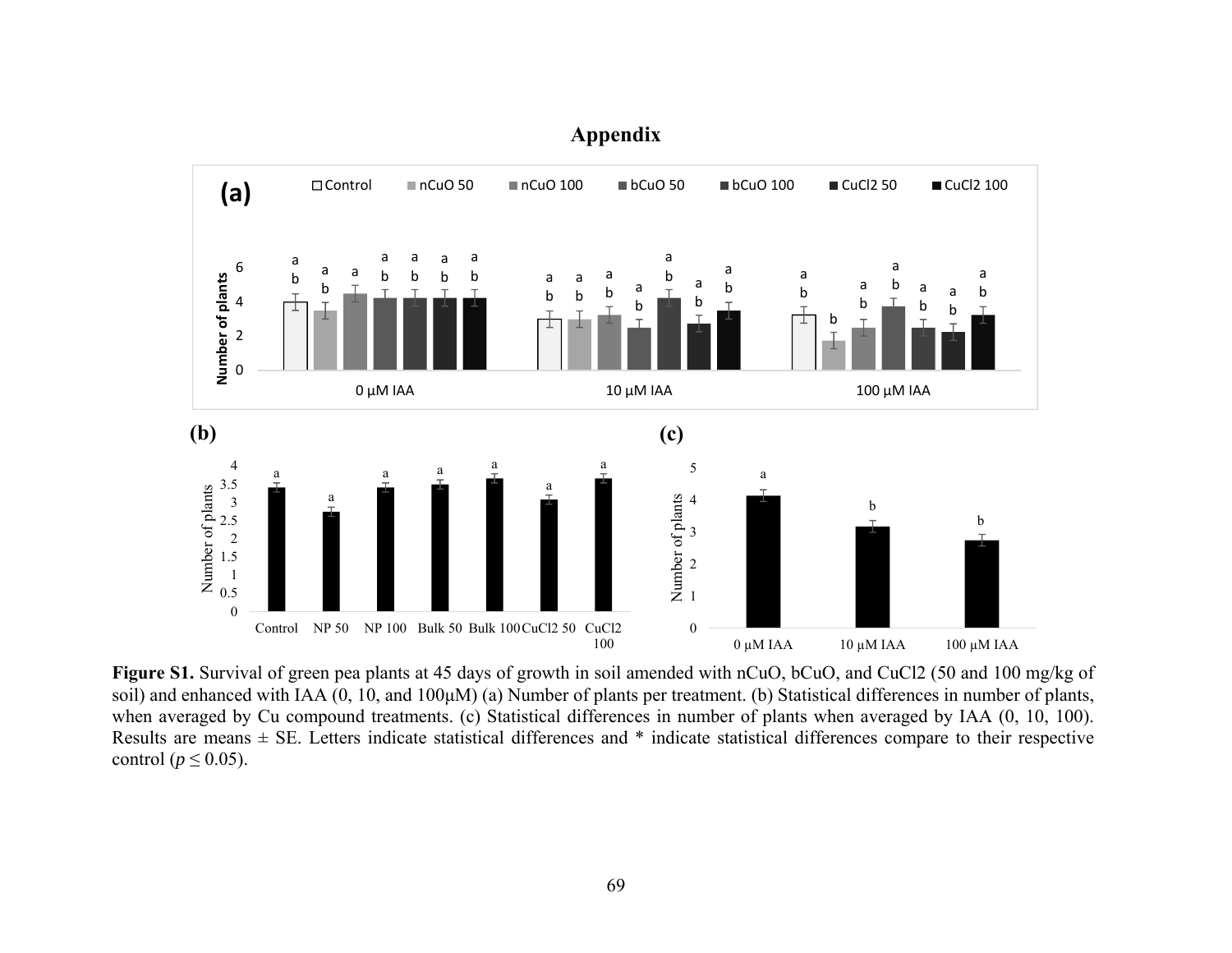

**Figure S2** Number of leaves in green pea plants at 45 days of growth in soil amended with nCuO, bCuO, and CuCl2 (50 and 100 mg/kg of soil) and enhanced with IAA (0, 10, and 100μM) (a) Number of leaves per treatment. (b) Statistical differences in number of leaves when averaged by Cu compound treatments. (c) Statistical differences in number of leaves when averaged by IAA (0, 10, 100). Results are means ± SE. Letters indicate statistical differences and \* indicate statistical differences compare to their respective control ( $p \le 0.05$ )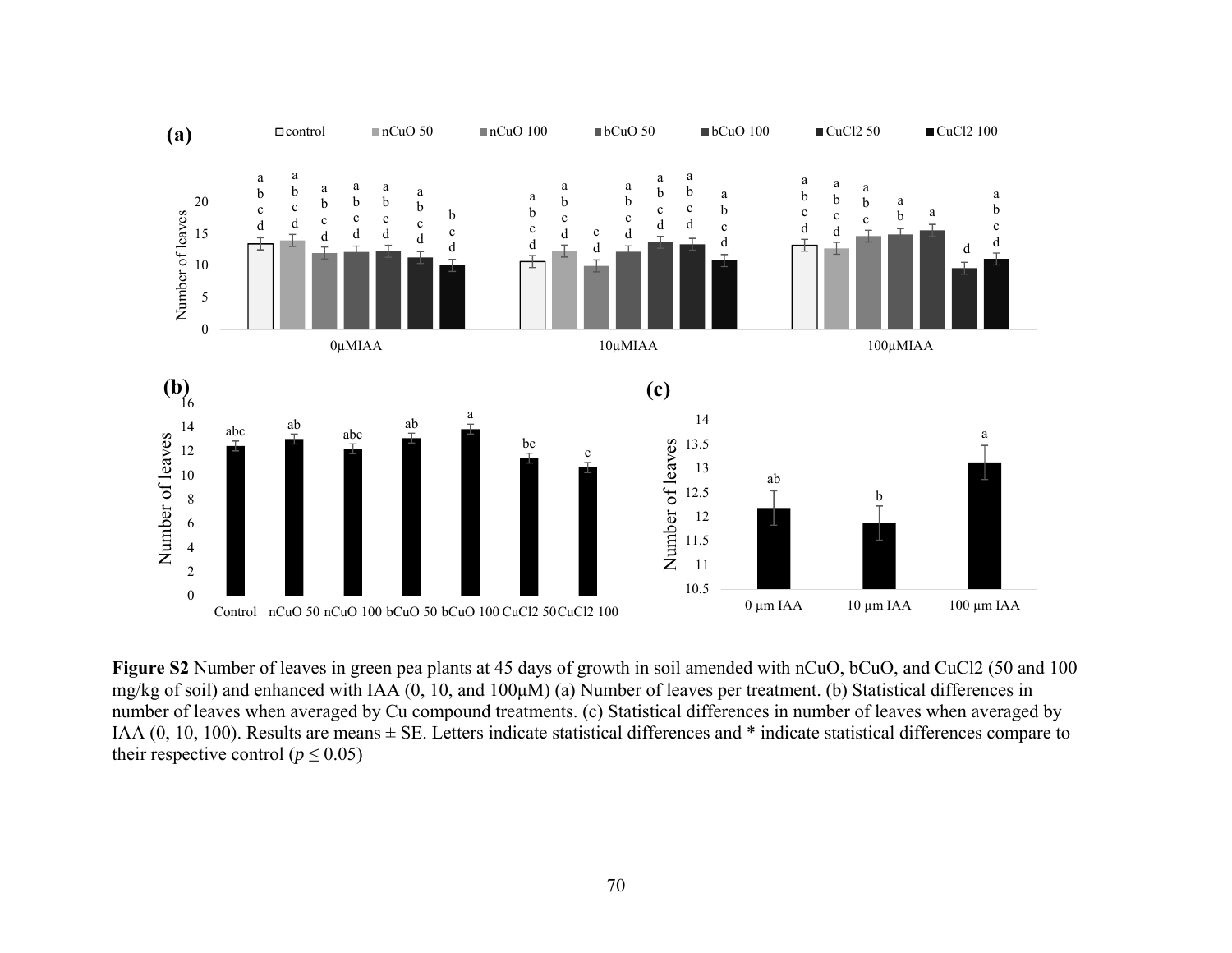**Table S1** Green pea plant organ length grouped by Cu compound levels (nCuO, bCuO, and CuCl2) at different levels and enhanced with IAA. Results are means  $\pm$  SE. Letters indicate statistical differences ( $p \le 0.05$ ).

| Cu                    | Green pea plant organ length (cm) by Cu |                      |                    |  |  |
|-----------------------|-----------------------------------------|----------------------|--------------------|--|--|
| Compound              |                                         | compounds            |                    |  |  |
| levels                |                                         |                      |                    |  |  |
|                       | Stems (alone)                           | Roots (alone)        | Shoot system       |  |  |
| Control $(0)$         | $17.16 \pm 1.13$ ab                     | $21.94 \pm 1.40$ bc  | $20.33 \pm 1.19$ a |  |  |
| $nCuO$ 50             | $19.21 \pm 1.13$ a                      | $26.52 \pm 1.40$ ab  | $22.05 \pm 1.19$ a |  |  |
| $nCuO$ 100            | $15.81 \pm 1.13$ ab                     | $29.07 \pm 1.40$ a   | $18.71 \pm 1.19$ a |  |  |
| bcuO <sub>50</sub>    | $16.01 \pm 1.13$ ab                     | $24.33 \pm 1.40$ abc | $18.39 \pm 1.19$ a |  |  |
| $bcuO$ 100            | $16.71 \pm 1.13$ ab                     | $22.61 \pm 1.40$ bc  | $20.58 \pm 1.19$ a |  |  |
| CuC <sub>12</sub> 50  | $14.75 \pm 1.13$ ab                     | $23.00 \pm 1.40$ bc  | $18.26 \pm 1.19$ a |  |  |
| CuCl <sub>2</sub> 100 | $13.61 \pm 1.13$ b                      | $18.73 \pm 1.40$ c   | $16.96 \pm 1.19$ a |  |  |

**Table S2** Green pea plant organ length grouped by IAA (μM) concentrations in green pea organs grown in soil amended with different Cu compounds (nCuO, bCuO, and CuCl2) at different levels and enhanced with IAA. Results are means ± SE. Letters indicate statistical differences ( $p \le 0.05$ ).

| Green pea plant organ length (cm) by IAA |  |  |  |
|------------------------------------------|--|--|--|
|------------------------------------------|--|--|--|

|                 |                     | concentrations     |                   |
|-----------------|---------------------|--------------------|-------------------|
| <b>IAA</b>      | Stems (alone)       | Roots (alone)      | Shoot system      |
| concentration   |                     |                    |                   |
| $0 \mu M IAA$   | $16.88 \pm 0.742$ a | $23.9 \pm 0.916$ a | $19.7 \pm 0.78$ a |
| $10 \mu M IAA$  | $16.29 \pm 0.742$ a | $22.2 \pm 0.916$ a | $19.5 \pm 0.78$ a |
| $100 \mu M IAA$ | $15.38 \pm 0.742$ a | $25.2 \pm 0.916$ a | $18.8 \pm 0.78$ a |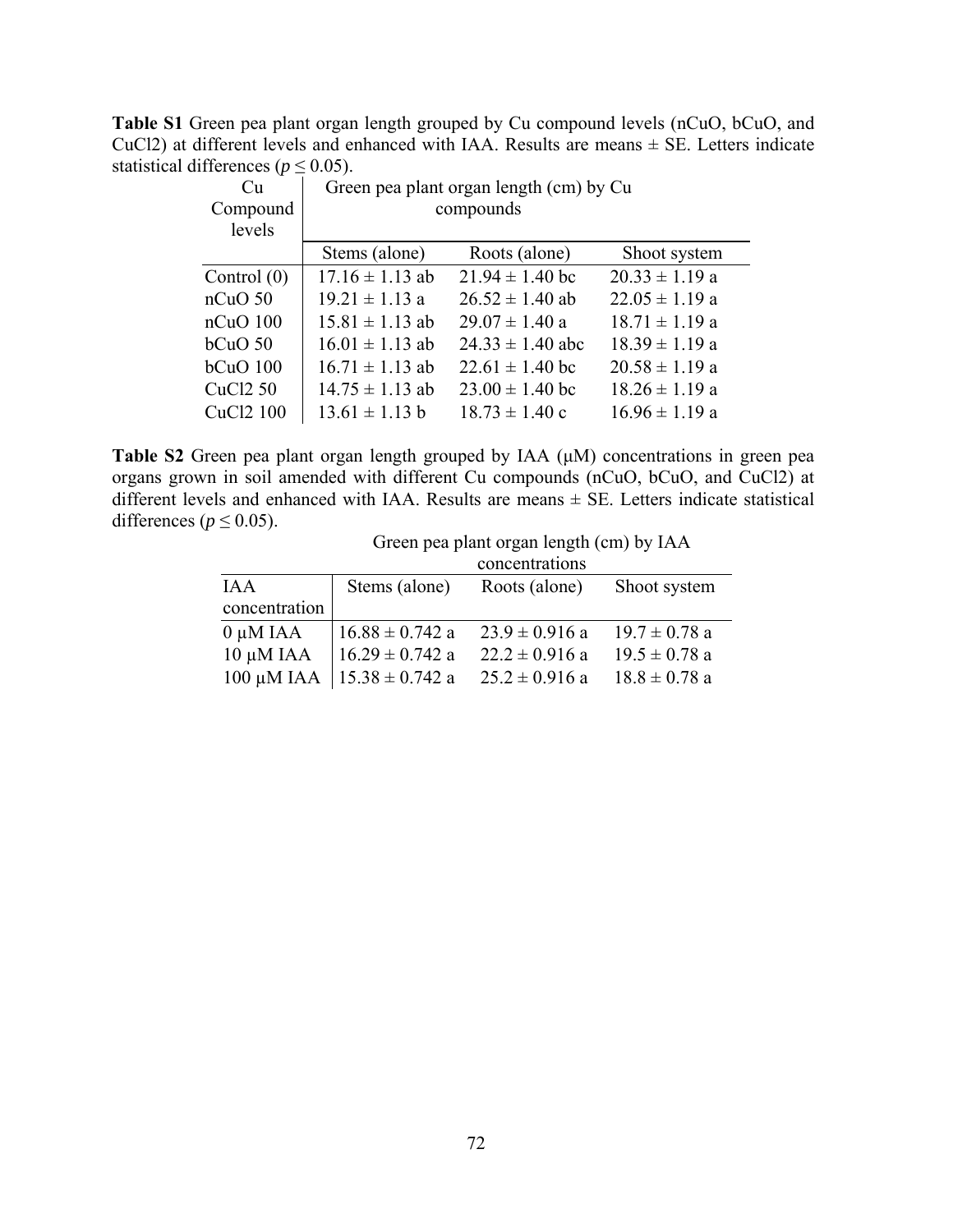# **Table S 3**

Elemental concentrations in soil from all the different treatments: 1) control 1, 2)*n*CuO 50 mg/kg, 3) *n*CuO 100 mg/kg, 4)*b*CuO 50 mg/kg, 5)*b*CuO 100 mg/kg, 6)CuCl 50 mg/kg, 7)CuCl 100 mg/kg, 8)10 µM IAA (control 2) , 9) 10 µM IAA+ *n*CuO 50 mg/kg, 10) 10 µM IAA + *n*CuO 100 mg/kg, 11)10 µM IAA + *b*CuO 50 mg/kg, 12) 10 µM IAA + *b*CuO 100 mg/kg, 13) 10 µM IAA + CuCl 50 mg/kg, 14) 10 µM IAA + CuCl 100 mg/kg, 15) 100 µM IAA (control 3), 16) 100 µM IAA + *n*CuO 50 mg/kg, 17) 100 µM IAA + *n*CuO 100 mg/kg, 18)100 µM IAA + *b*CuO 50 mg/kg, 19) 100 µM IAA + *b*CuO 100 mg/kg, 20) 100 µM IAA + CuCl 50 mg/kg, and 21) 100  $\mu$ M IAA + CuCl 100 mg/kg. Results are means  $\pm$  SE, letters indicate statistical differences within different concentrations and  $*$  indicate statistical differences compare to their respective control ( $p \le 0.05$ ).

|                          | Treatments |                       |                        |                      | Micronutrients     |                  |                   |
|--------------------------|------------|-----------------------|------------------------|----------------------|--------------------|------------------|-------------------|
| ID                       | <b>IAA</b> | Cu                    | Cu                     | Fe                   | Mn                 | Zn               | Ni                |
|                          | $(\mu M)$  | Compounds             |                        |                      |                    |                  |                   |
|                          |            | (mg/kg of             |                        |                      |                    |                  |                   |
|                          |            | soil)                 |                        |                      |                    |                  |                   |
|                          | $\theta$   | $\mathbf{0}$          | $16.1 \pm 8.3 h$       | $16345.4 \pm 549$ ab | $419.8 \pm 15.7 a$ | $51.7 \pm 1.7 a$ | $13.1 \pm 0.46$ a |
| $\frac{2}{3}$            |            | n50                   | 59.1 $\pm$ 8.3 defgh*  | $16002.5 \pm 549$ ab | $415.0 \pm 15.7 a$ | $50.9 \pm 1.7 a$ | $13.0 \pm 0.46$ a |
|                          |            | n100                  | $98.6 \pm 8.3$ abcde*  | $16103.7 \pm 549$ ab | $421.8 \pm 15.7$ a | $51.1 \pm 1.7 a$ | $12.8 \pm 0.46$ a |
| $\overline{\mathcal{L}}$ |            | b50                   | $56.3 \pm 8.3$ efgh*   | $16407.0 \pm 549$ ab | $421.5 \pm 15.7$ a | $51.4 \pm 1.7 a$ | $12.9 \pm 0.46$ a |
| 5                        |            | <b>b100</b>           | $93.8 \pm 8.3$ abcdef* | $16736.0 \pm 549$ ab | $430.5 \pm 15.7$ a | $52.2 \pm 1.7$ a | $13.5 \pm 0.46$ a |
| 6                        |            | CuCl <sub>2</sub> 50  | $53.0 \pm 8.3$ fgh*    | $15968.5 \pm 549$ ab | $409.3 \pm 15.7 a$ | $50.7 \pm 1.7$ a | $12.9 \pm 0.46$ a |
| $\overline{7}$           |            | CuCl <sub>2</sub> 100 | $107.8 \pm 8.3$ abc*   | $16212.4 \pm 549$ ab | $418.9 \pm 15.7$ a | $50.6 \pm 1.7 a$ | $13.0 \pm 0.46$ a |
| 8                        | 10         | $\boldsymbol{0}$      | $16.2 \pm 8.3$ h       | $16156.5 \pm 549$ ab | $417.6 \pm 15.7$ a | $49.7 \pm 1.7 a$ | $12.9 \pm 0.46$ a |
| 9                        |            | n50                   | $51.8 \pm 8.3$ fgh     | $16016.7 \pm 549$ ab | $413.0 \pm 15.7 a$ | $49.2 \pm 1.7 a$ | $12.7 \pm 0.46$ a |
| 10                       |            | n100                  | $102.9 \pm 8.3$ abcd*  | $16019.4 \pm 549$ ab | $414.5 \pm 15.7$ a | $49.5 \pm 1.7 a$ | $12.8 \pm 0.46$ a |
| 11                       |            | b50                   | $43.0 \pm 8.3$ gh      | $15767.6 \pm 549$ ab | $411.4 \pm 15.7 a$ | $49.0 \pm 1.7 a$ | $12.6 \pm 0.46$ a |
| 12                       |            | <b>b100</b>           | 91.1 $\pm$ 8.3 abcdef* | $16113.4 \pm 549$ ab | $416.9 \pm 15.7 a$ | $50.1 \pm 1.7 a$ | $13.1 \pm 0.46$ a |
| 13                       |            | CuCl <sub>2</sub> 50  | $66.8 \pm 8.3$ cdefg*  | $16861.7 \pm 549$ a  | $442.3 \pm 15.7$ a | $52.3 \pm 1.7 a$ | $13.7 \pm 0.46$ a |
| 14                       |            | CuCl2 100             | $105.9 \pm 8.3$ abc*   | $16274.9 \pm 549$ ab | $428.8 \pm 15.7 a$ | $50.0 \pm 1.7 a$ | $13.5 \pm 0.46$ a |
| 15                       | 100        | $\mathbf{0}$          | $17.2 \pm 8.3$ h       | $16130.4 \pm 549$ ab | $424.6 \pm 15.7$ a | $50.4 \pm 1.7 a$ | $13.3 \pm 0.46$ a |
| 16                       |            | n50                   | $81.6 \pm 8.3$ bcdefg* | $16683.7 \pm 549$ ab | $455.8 \pm 15.7 a$ | $51.7 \pm 1.7$ a | $14.0 \pm 0.46$ a |
| 17                       |            | n100                  | $128.6 \pm 8.3$ a*     | $14228.5 \pm 549$ ab | $422.2 \pm 15.7$ a | $44.9 \pm 1.7 a$ | $12.1 \pm 0.46$ a |
| 18                       |            | b50                   | $75.1 \pm 8.3$ bcdefg* | $15260.9 \pm 549$ ab | $459.1 \pm 15.7 a$ | $48.7 \pm 1.7 a$ | $13.0 \pm 0.46$ a |
| 19                       |            | <b>b100</b>           | $114.0 \pm 8.3$ ab*    | $15909.4 \pm 549$ ab | $467.2 \pm 15.7$ a | $50.1 \pm 1.7 a$ | $13.7 \pm 0.46$ a |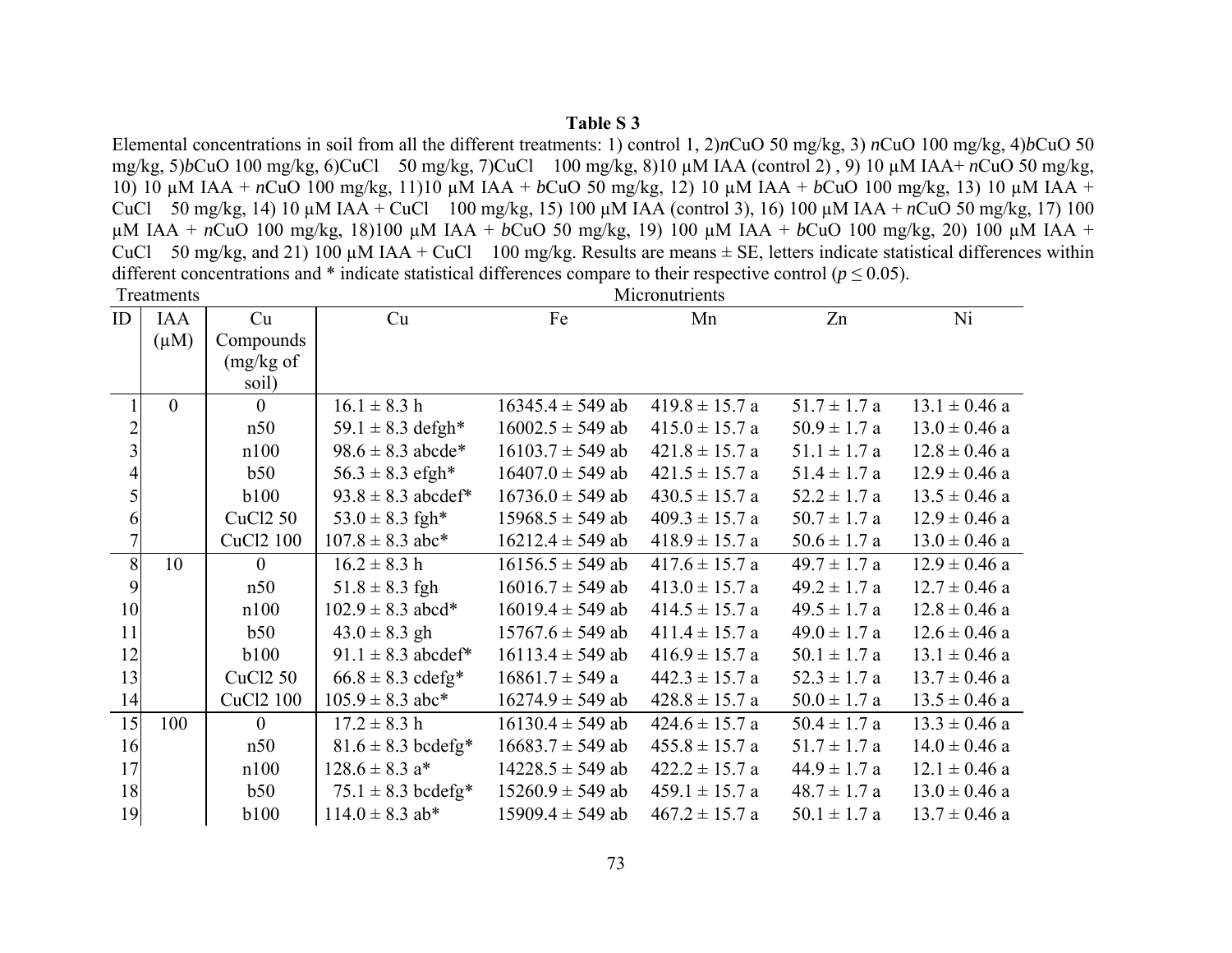| 20 | CuCl2 50   58.8 ± 8.3 defgh 15760.6 ± 549 ab $452.8 \pm 15.7$ a $49.4 \pm 1.7$ a $13.1 \pm 0.46$ a          |  |  |  |
|----|-------------------------------------------------------------------------------------------------------------|--|--|--|
| 21 | CuCl2 100   $99.7 \pm 8.3$ abcde* 13803.8 $\pm$ 549 b 396.3 $\pm$ 15.7 a 43.9 $\pm$ 1.7 a 11.6 $\pm$ 0.46 a |  |  |  |

|                |                | Treatments            |                               |                        | Macronutrients         |                     |                     |
|----------------|----------------|-----------------------|-------------------------------|------------------------|------------------------|---------------------|---------------------|
| ID             | <b>IAA</b>     | Cu                    | $\mathbf{P}$                  | K                      | Ca                     | Mg                  | S                   |
|                | $(\mu M)$      | Compounds             |                               |                        |                        |                     |                     |
| $\mathbf{1}$   | $\overline{0}$ | $\overline{0}$        | $730 \pm 26.5$ a              | $4981 \pm 166.1$ ab    | $27441 \pm 1002.9$ bc  | $7115 \pm 264.7$ ab | $434 \pm 22.8$ a    |
| $\overline{2}$ |                | n50                   | $698 \pm 26.5$ a              | $4713 \pm 166.1$ abcd  | $26875 \pm 1002.9$ bc  | $6988 \pm 264.7$ ab | $338 \pm 22.8$ abc* |
| 3              |                | n100                  | $709 \pm 26.5$ a              | $4694 \pm 166.1$ abcd  | $27570 \pm 1002.9$ bc  | $6994 \pm 264.7$ ab | $377 \pm 22.8$ abc  |
| 4              |                | b50                   | $702 \pm 26.5$ a              | $5123 \pm 166.1$ a     | $27178 \pm 1002.9$ bc  | $7284 \pm 264.7$ ab | $325 \pm 22.8$ abc* |
| 5              |                | <b>b</b> 100          | $693 \pm 26.5$ a              | $5186 \pm 166.1$ a     | $27639 \pm 1002.9$ bc  | $7399 \pm 264.7$ ab | $320 \pm 22.8$ abc* |
| 6              |                | CuCl <sub>2</sub> 50  | $693 \pm 26.5$ a              | $4728 \pm 166.1$ abcd  | $26516 \pm 1002.9$ c   | $6949 \pm 264.7$ ab | $386 \pm 22.8$ abc  |
| 7              |                | CuCl2 100             | $695 \pm 26.5$ a              | $4956 \pm 166.1$ abc   | $26663 \pm 1002.9$ bc  | $7251 \pm 264.7$ ab | $314 \pm 22.8$ abc* |
| 8              | 10             | $\theta$              | $719 \pm 26.5$ a              | $4984 \pm 166.1$ ab    | $26744 \pm 1002.9$ bc  | $7211 \pm 264.7$ ab | $324 \pm 22.8$ abc  |
| 9              |                | n50                   | $706 \pm 26.5$ a              | $4992 \pm 166.1$ ab    | $26292 \pm 1002.9$ c   | $7168 \pm 264.7$ ab | $321 \pm 22.8$ abc  |
| 10             |                | n100                  | $680 \pm 26.5$ a*             | $4984 \pm 166.1$ ab    | $26577 \pm 1002.9$ c   | $7230 \pm 264.7$ ab | $321 \pm 22.8$ abc  |
| 11             |                | b50                   | $677 \pm 26.5$ a <sup>*</sup> | $4762 \pm 166.1$ abc   | $27102 \pm 1002.9$ bc  | $7113 \pm 264.7$ ab | $351 \pm 22.8$ abc  |
| 12             |                | <b>b</b> 100          | $676 \pm 26.5$ a <sup>*</sup> | $4931 \pm 166.1$ abc   | $26789 \pm 1002.9$ bc  | $7195 \pm 264.7$ ab | $299 \pm 22.8$ bc   |
| 13             |                | CuCl <sub>2</sub> 50  | $723 \pm 26.5$ a              | $5218 \pm 166.1$ a     | $28947 \pm 1002.9$ abc | $7727 \pm 264.7$ a  | $403 \pm 22.8$ ab   |
| 14             |                | CuCl <sub>2</sub> 100 | $682 \pm 26.5$ a <sup>*</sup> | $4813 \pm 166.1$ abc   | $27816 \pm 1002.9$ bc  | $7356 \pm 264.7$ ab | $369 \pm 22.8$ abc  |
| 15             | 100            | $\theta$              | $708 \pm 26.5$ a              | $4878 \pm 166.1$ abc   | $27367 \pm 1002.9$ bc  | $7385 \pm 264.7$ ab | $281 \pm 22.8$ bc   |
| 16             |                | n50                   | $715 \pm 26.5$ a              | $4849 \pm 166.1$ abc   | $30222 \pm 1002.9$ abc | $7785 \pm 264.7$ a  | $314 \pm 22.8$ abc  |
| 17             |                | n100                  | $632 \pm 26.5$ a              | $3799 \pm 166.1$ e     | $29511 \pm 1002.9$ abc | $6552 \pm 264.7$ ab | $280 \pm 22.8$ c    |
| 18             |                | b50                   | $720 \pm 26.5$ a              | $4063 \pm 166.1$ cde   | $32044 \pm 1002.9$ ab  | $7168 \pm 264.7$ ab | $348 \pm 22.8$ abc  |
| 19             |                | <b>b100</b>           | $741 \pm 26.5$ a              | $4211 \pm 166.1$ bcde  | $33256 \pm 1002.9$ a   | $7477 \pm 264.7$ ab | $291 \pm 22.8$ bc   |
| 20             |                | CuCl <sub>2</sub> 50  | $761 \pm 26.5$ a              | $4448 \pm 166.1$ abcde | $30837 \pm 1002.9$ abc | $7196 \pm 264.7$ ab | $383 \pm 22.8$ abc  |
| 21             |                | CuCl <sub>2</sub> 100 | $632 \pm 26.5$ a              | $3847 \pm 166.1$ de    | $27530 \pm 1002.9$ bc  | $6292 \pm 264.7$ b  | $299 \pm 22.8$ bc   |

| Freatments |                         |           | Other Metals |  |    |  |
|------------|-------------------------|-----------|--------------|--|----|--|
| ID         | <b>IAA</b><br>$(\mu M)$ | Compounds | Al           |  | Pb |  |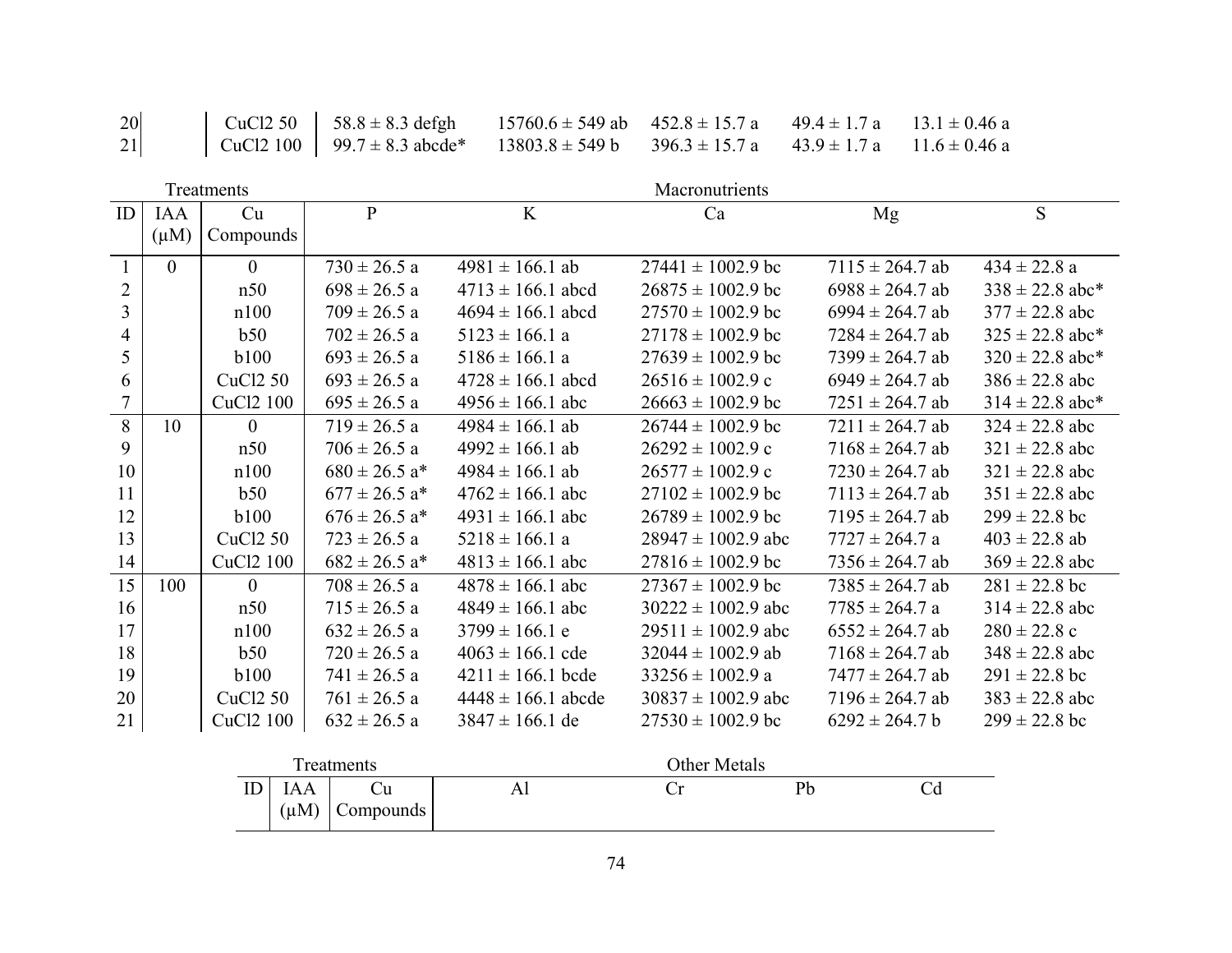| 1                | $\boldsymbol{0}$ | $\overline{0}$        | $19926 \pm 614.4$ a              | $17.5 \pm 0.5$ ab  | $18.8 \pm 0.8$ a | $0.4 \pm 0.09$ a |
|------------------|------------------|-----------------------|----------------------------------|--------------------|------------------|------------------|
| $\overline{2}$   |                  | n50                   | $18565 \pm 614.4$ a              | $16.7 \pm 0.5$ abc | $18.3 \pm 0.8$ a | $0.2 \pm 0.09$ a |
| $\overline{3}$   |                  | n100                  | $18146 \pm 614.4$ ab             | $16.5 \pm 0.5$ abc | $18.4 \pm 0.8$ a | $0.4 \pm 0.09$ a |
| $\overline{4}$   |                  | b50                   | $20453 \pm 614.4$ a              | $17.7 \pm 0.5$ ab  | $19.3 \pm 0.8$ a | $0.4 \pm 0.09$ a |
| 5                |                  | b100                  | $20519 \pm 614.4$ a              | $17.8 \pm 0.5$ ab  | $19.2 \pm 0.8$ a | $0.2 \pm 0.09$ a |
| 6                |                  | CuC <sub>12</sub> 50  | $19083 \pm 614.4$ a              | $17.0 \pm 0.5$ abc | $18.3 \pm 0.8$ a | $0.3 \pm 0.09$ a |
| $\boldsymbol{7}$ |                  | CuCl2 100             | $20133 \pm 614.4$ a              | $17.1 \pm 0.5$ abc | $18.1 \pm 0.8$ a | $0.2 \pm 0.09$ a |
| 8                | 10               | $\theta$              | $19829 \pm 614.4$ a              | $17.1 \pm 0.5$ abc | $18.0 \pm 0.8$ a | $0.2 \pm 0.09$ a |
| 9                |                  | n50                   | $20169 \pm 614.4$ a              | $17.1 \pm 0.5$ abc | $18.7 \pm 0.8$ a | $0.3 \pm 0.09$ a |
| 10               |                  | n100                  | $19893 \pm 614.4$ a              | $17.0 \pm 0.5$ abc | $19.3 \pm 0.8$ a | $0.4 \pm 0.09$ a |
| 11               |                  | b50                   | $19922 \pm 614.4$ a              | $16.8 \pm 0.5$ abc | $18.4 \pm 0.8$ a | $0.1 \pm 0.09$ a |
| 12               |                  | <b>b100</b>           | $19844 \pm 614.4$ a              | $17.0 \pm 0.5$ abc | $18.8 \pm 0.8$ a | $0.3 \pm 0.09$ a |
| 13               |                  | CuCl <sub>2</sub> 50  | $21049 \pm 614.4$ a              | $18.2 \pm 0.5$ a   | $19.6 \pm 0.8$ a | $0.1 \pm 0.09$ a |
| 14               |                  | CuCl <sub>2</sub> 100 | $20042 \pm 614.4$ a              | $17.2 \pm 0.5$ abc | $19.0 \pm 0.8$ a | $0.3 \pm 0.09$ a |
| 15               | 100              | $\overline{0}$        | $19271 \pm 614.4$ a              | $16.9 \pm 0.5$ abc | $18.9 \pm 0.8$ a | $0.2 \pm 0.09$ a |
| 16               |                  | n50                   | $20628 \pm 614.4$ a              | $17.7 \pm 0.5$ ab  | $19.0 \pm 0.8$ a | $0.3 \pm 0.09$ a |
| 17               |                  | n100                  | $13048 \pm 614.4$ c <sup>*</sup> | $13.3 \pm 0.5$ d   | $18.9 \pm 0.8$ a | $0.4 \pm 0.09$ a |
| 18               |                  | b50                   | $14234 \pm 614.4$ c <sup>*</sup> | $14.4 \pm 0.5$ cd  | $20.6 \pm 0.8$ a | $0.4 \pm 0.09$ a |
| 19               |                  | <b>b</b> 100          | $14964 \pm 614.4$ bc*            | $15.2 \pm 0.5$ bcd | $19.7 \pm 0.8$ a | $0.6 \pm 0.09$ a |
| 20               |                  | CuC <sub>12</sub> 50  | $14035 \pm 614.4$ c <sup>*</sup> | $14.5 \pm 0.5$ cd  | $18.7 \pm 0.8$ a | $0.5 \pm 0.09$ a |
| 21               |                  | CuCl <sub>2</sub> 100 | $12329 \pm 614.4$ c <sup>*</sup> | $12.8 \pm 0.5$ d*  | $16.8 \pm 0.8$ a | $0.2 \pm 0.09$ a |

Table S 4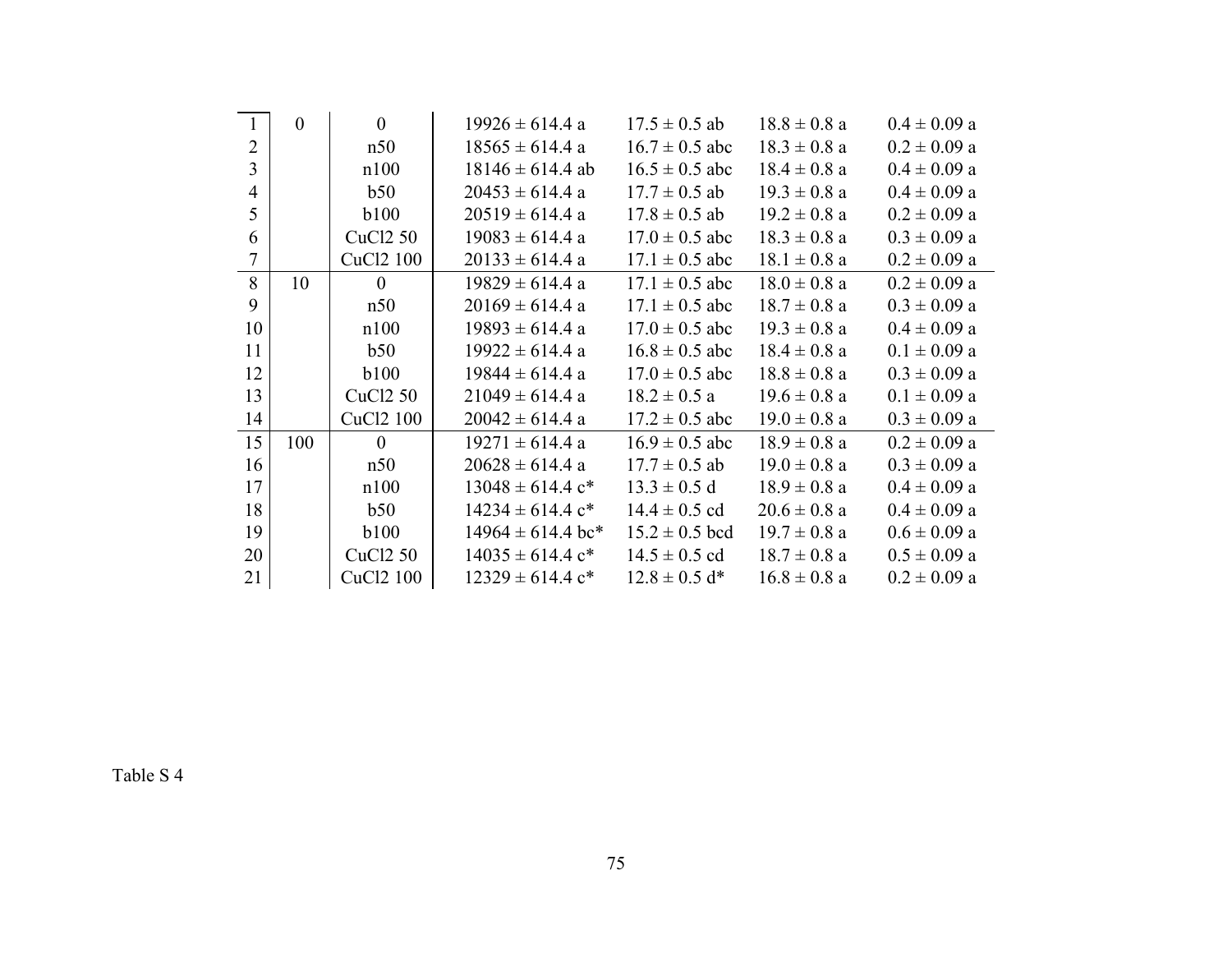Iron concentrations [Fe] in pods, leaves, stems and roots of green pea plants exposed until maturity to 1) control 1, 2)*n*CuO 50 mg/kg, 3) *n*CuO 100 mg/kg, 4)*b*CuO 50 mg/kg, 5)*b*CuO 100 mg/kg, 6)CuCl 50 mg/kg, 7)CuCl 100 mg/kg, 8)10 µM IAA (control 2) , 9) 10 µM IAA+ *n*CuO 50 mg/kg, 10) 10 µM IAA + *n*CuO 100 mg/kg, 11)10 µM IAA + *b*CuO 50 mg/kg, 12) 10 µM  $IAA + bCuO$  100 mg/kg, 13) 10 µM  $IAA + CuCl$  50 mg/kg, 14) 10 µM  $IAA + CuCl$  100 mg/kg, 15) 100 µM  $IAA$  (control 3), 16) 100 µM IAA + *n*CuO 50 mg/kg, 17) 100 µM IAA + *n*CuO 100 mg/kg, 18)100 µM IAA + *b*CuO 50 mg/kg, 19) 100 µM IAA + *b*CuO 100 mg/kg, 20) 100  $\mu$ M IAA + CuCl 50 mg/kg, and 21) 100  $\mu$ M IAA + CuCl 100 mg/kg. Results are means  $\pm$  SE. Letters indicate statistical differences and  $*$  indicate statistical differences compare to their respective control ( $p \le 0.05$ ).

| Treatments     |                |                      | [Fe] mg/kg in different plant tissues |                       |                   |                      |  |
|----------------|----------------|----------------------|---------------------------------------|-----------------------|-------------------|----------------------|--|
| ID             | <b>IAA</b>     | Cu                   | Pods                                  | Leaves                | <b>Stems</b>      | Roots                |  |
|                | $(\mu M)$      | Compound             |                                       |                       |                   |                      |  |
|                |                | (mg/kg dwt)          |                                       |                       |                   |                      |  |
|                |                |                      |                                       |                       |                   |                      |  |
| 1              | $\overline{0}$ | $\overline{0}$       | $11.9 \pm 5.1 b$                      | $116.2 \pm 10.6$ abc  | $54.2 \pm 6.2$ ab | $870.9 \pm 138.6$ a  |  |
| $\overline{2}$ |                | n50                  | $42.6 \pm 5.1$ a <sup>*</sup>         | $115.7 \pm 10.6$ abc  | $37.1 \pm 7.1 b$  | $1014.5 \pm 138.6$ a |  |
| $\overline{3}$ |                | n100                 | $16.2 \pm 5.1$ ab                     | $125.2 \pm 10.6$ abc  | $50.7 \pm 6.2$ ab | $998.0 \pm 160.1$ a  |  |
| $\overline{4}$ |                | b50                  | $32.5 \pm 5.1$ ab                     | $122.2 \pm 10.6$ abc  | $52.5 \pm 6.2$ ab | $949.2 \pm 138.6$ a  |  |
| 5              |                | <b>b100</b>          | $14.4 \pm 5.1 b$                      | $114.5 \pm 10.6$ abcd | $53.0 \pm 6.2$ ab | $1225.1 \pm 138.6$ a |  |
| 6              |                | CuCl <sub>2</sub> 50 | $14.2 \pm 5.1 b$                      | $92.7 \pm 10.6$ abcd  | $52.3 \pm 6.2$ ab | $903.0 \pm 138.6$ a  |  |
| $\overline{7}$ |                | CuCl2 100            | $11.0 \pm 5.1 b$                      | $101.8 \pm 10.6$ abcd | $53.0 \pm 6.2$ ab | $814.8 \pm 138.6$ a  |  |
| 8              | 10             | $\overline{0}$       | $18.1 \pm 5.1$ ab                     | $124.7 \pm 10.6$ abc  | $61.1 \pm 6.2$ ab | $936.8 \pm 138.6$ a  |  |
| 9              |                | n50                  | $14.7 \pm 5.1 b$                      | $103.5 \pm 10.6$ abcd | $62.3 \pm 6.2$ ab | $1001.6 \pm 138.6$ a |  |
| 10             |                | n100                 | $28.6 \pm 5.1$ ab                     | $109.0 \pm 10.6$ abcd | $54.7 \pm 6.2$ ab | $716.1 \pm 138.6$ a  |  |
| 11             |                | b50                  | $20.3 \pm 5.1$ ab                     | $111.1 \pm 10.6$ abcd | $60.5 \pm 6.2$ ab | $824.0 \pm 138.6$ a  |  |
| 12             |                | <b>b</b> 100         | $35.2 \pm 5.9$ ab                     | $118.0 \pm 10.6$ abc  | $48.9 \pm 6.2$ ab | $1108.0 \pm 138.6$ a |  |
| 13             |                | CuCl2 50             | $14.1 \pm 5.1 b$                      | $87.2 \pm 10.6$ bcd   | $58.3 \pm 6.2$ ab | $980.7 \pm 138.6$ a  |  |
| 14             |                | CuCl2 100            | $31.1 \pm 5.1$ ab                     | $143.4 \pm 10.6$ a    | $48.5 \pm 6.2$ ab | $1003.2 \pm 138.6$ a |  |
| 15             | 100            | $\mathbf{0}$         | $8.3 \pm 5.1 b$                       | $117.5 \pm 10.6$ abc  | $64.6 \pm 6.2$ ab | $858.0 \pm 138.6$ a  |  |
| 16             |                | n50                  | $16.1 \pm 5.9$ ab                     | $127.7 \pm 10.6$ ab   | $82.0 \pm 6.2 a$  | $914.6 \pm 138.6$ a  |  |
| 17             |                | n100                 | $7.6 \pm 5.1 b$                       | $123.2 \pm 10.6$ abc  | $41.2 \pm 7.1 b$  | $1049.6 \pm 138.6$ a |  |
| 18             |                | b50                  | $26.4 \pm 5.1$ ab                     | $117.5 \pm 10.6$ abc  | $61.8 \pm 7.1$ ab | $972.1 \pm 138.6$ a  |  |
| 19             |                | <b>b100</b>          | $10.1 \pm 5.1 b$                      | $124.7 \pm 10.6$ abc  | $51.8 \pm 6.2$ ab | $1240.5 \pm 138.6$ a |  |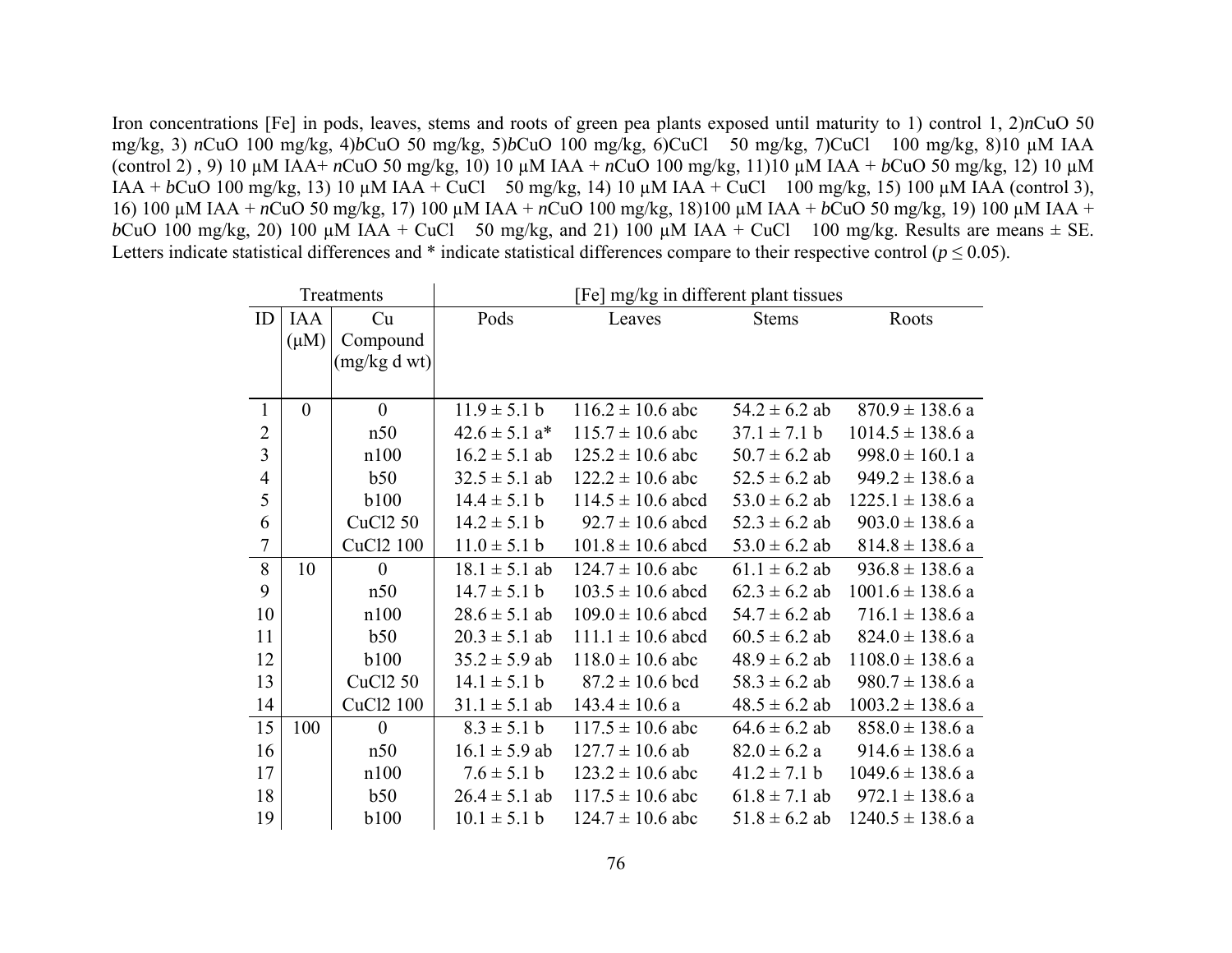20 | CuCl2 50 |  $7.8 \pm 5.9$  b  $69.6 \pm 10.6$  cd\*  $66.4 \pm 6.2$  ab  $1133.9 \pm 138.6$  a 21 CuCl2 100 16.6  $\pm$  5.9 ab 58.7  $\pm$  10.6 d\* 48.8  $\pm$  6.2 ab 1042.3  $\pm$  138.6 a ± represent standard error.

Table S 5

Manganese concentrations [Mn] in pods, leaves, stems and roots of green pea plants exposed until maturity to 1) control 1, 2)*n*CuO 50 mg/kg, 3) *n*CuO 100 mg/kg, 4)*b*CuO 50 mg/kg, 5)*b*CuO 100 mg/kg, 6)CuCl 50 mg/kg, 7)CuCl 100 mg/kg, 8)10 µM IAA (control 2) , 9) 10 µM IAA+ *n*CuO 50 mg/kg, 10) 10 µM IAA + *n*CuO 100 mg/kg, 11)10 µM IAA + *b*CuO 50 mg/kg, 12) 10 µM IAA + *b*CuO 100 mg/kg, 13) 10 µM IAA + CuCl 50 mg/kg, 14) 10 µM IAA + CuCl 100 mg/kg, 15) 100 µM IAA (control 3), 16) 100 µM IAA + *n*CuO 50 mg/kg, 17) 100 µM IAA + *n*CuO 100 mg/kg, 18)100 µM IAA + *b*CuO 50 mg/kg, 19) 100 µM IAA + *b*CuO 100 mg/kg, 20) 100  $\mu$ M IAA + CuCl 50 mg/kg, and 21) 100  $\mu$ M IAA + CuCl 100 mg/kg. Results are means  $\pm$  SE. Letters indicate statistical differences and  $*$  indicate statistical differences compare to their respective control ( $p \le 0.05$ ).

| Treatments     |           |                       |                  | [Mn] mg/kg in different plant tissues |                    |                   |
|----------------|-----------|-----------------------|------------------|---------------------------------------|--------------------|-------------------|
| ID             | IAA       | Cu                    | Pods             | Leaves                                | <b>Stems</b>       | Roots             |
|                | $(\mu M)$ | Compound              |                  |                                       |                    |                   |
|                |           | (mg/kg dwt)           |                  |                                       |                    |                   |
|                |           |                       |                  |                                       |                    |                   |
| 1              | $\theta$  | $\theta$              | $25.1 \pm 3.1 a$ | $102.8 \pm 9.5$ abcd                  | $14.0 \pm 0.6$ abc | $34.6 \pm 4.7$ ab |
| $\overline{2}$ |           | n50                   | $26.9 \pm 3.1$ a | $89.6 \pm 9.5$ bcd                    | $12.7 \pm 0.6$ c   | $37.6 \pm 4.7$ ab |
| 3              |           | n100                  | $21.1 \pm 3.1 a$ | $110.0 \pm 9.5$ abcd                  | $14.2 \pm 0.6$ abc | $37.5 \pm 4.7$ ab |
| $\overline{4}$ |           | b50                   | $28.9 \pm 3.1 a$ | $113.3 \pm 9.5$ abcd                  | $14.6 \pm 0.6$ abc | $35.7 \pm 4.7$ ab |
| 5              |           | <b>b</b> 100          | $21.6 \pm 3.1 a$ | $108.7 \pm 9.5$ abcd                  | $12.8 \pm 0.6$ bc  | $35.5 \pm 4.7$ ab |
| 6              |           | <b>CuCl2 50</b>       | $28.3 \pm 3.1 a$ | $79.2 \pm 9.5$ d                      | $13.1 \pm 0.6$ bc  | $39.0 \pm 4.7$ ab |
| $\tau$         |           | CuCl <sub>2</sub> 100 | $31.7 \pm 3.1$ a | $81.8 \pm 9.5$ cd                     | $13.9 \pm 0.6$ abc | $35.3 \pm 4.7$ ab |
| 8              | 10        | $\theta$              | $25.2 \pm 3.1$ a | $109.8 \pm 9.5$ abcd                  | $16.1 \pm 0.6$ abc | $42.8 \pm 4.7$ ab |
| 9              |           | n50                   | $23.9 \pm 3.1 a$ | $98.7 \pm 9.5$ abcd                   | $16.3 \pm 0.8$ ab  | $42.9 \pm 4.7$ ab |
| 10             |           | n100                  | $28.2 \pm 3.1 a$ | $89.6 \pm 9.5$ bcd                    | $13.1 \pm 0.6$ bc* | $30.6 \pm 4.7 b$  |
| 11             |           | b50                   | $24.2 \pm 3.1$ a | $90.9 \pm 9.5$ bcd                    | $14.2 \pm 0.6$ abc | $37.2 \pm 4.7$ ab |
| 12             |           | <b>b</b> 100          | $29.5 \pm 3.5 a$ | $108.2 \pm 9.5$ abcd                  | $13.4 \pm 0.6$ abc | $42.2 \pm 4.7$ ab |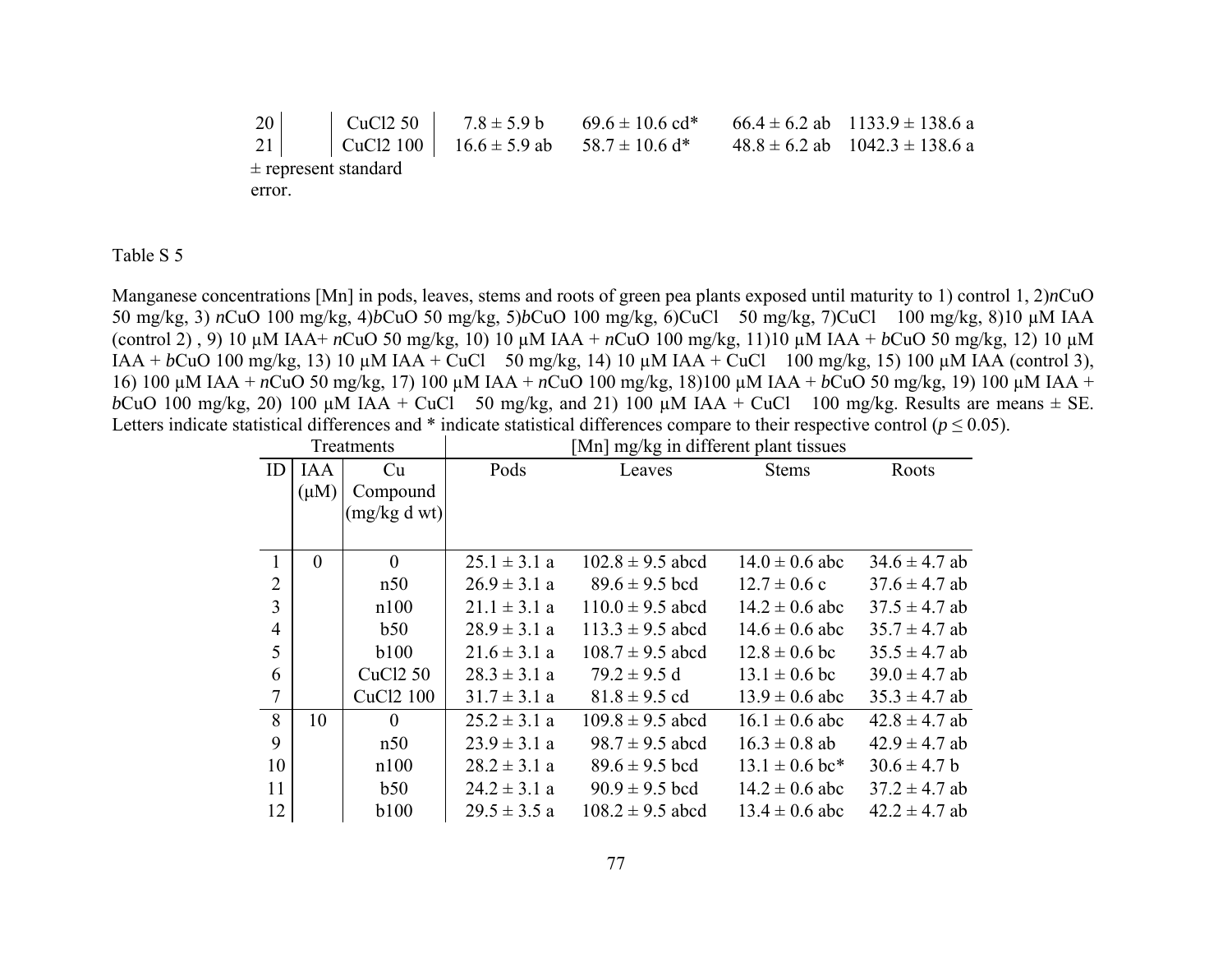| 13     |     | CuCl <sub>2</sub> 50     | $24.3 \pm 3.1 a$ | $99.8 \pm 9.5$ abcd  | $14.6 \pm 0.6$ abc            | $36.7 \pm 4.7$ ab |
|--------|-----|--------------------------|------------------|----------------------|-------------------------------|-------------------|
| 14     |     | CuCl <sub>2</sub> 100    | $23.2 \pm 3.5 a$ | $130.7 \pm 9.5$ abc  | $12.6 \pm 0.6$ c <sup>*</sup> | $39.4 \pm 4.7$ ab |
| 15     | 100 | $\theta$                 | $27.3 \pm 3.1$ a | $139.4 \pm 9.5$ ab   | $15.9 \pm 0.6$ abc            | $39.2 \pm 4.7$ ab |
| 16     |     | n50                      | $24.4 \pm 3.5 a$ | $146.7 \pm 9.5$ a    | $16.9 \pm 0.8$ a              | $41.6 \pm 4.7$ ab |
| 17     |     | n100                     | $19.6 \pm 3.1 a$ | $127.8 \pm 9.5$ abcd | $14.7 \pm 0.6$ abc            | $39.8 \pm 4.7$ ab |
| 18     |     | b50                      | $26.9 \pm 3.1 a$ | $146.2 \pm 9.5$ a    | $15.9 \pm 0.8$ abc            | $39.7 \pm 4.7$ ab |
| 19     |     | b100                     | $20.5 \pm 3.1 a$ | $120.3 \pm 9.5$ abcd | $15.2 \pm 0.6$ abc            | $42.6 \pm 4.7$ ab |
| 20     |     | CuC <sub>12</sub> 50     | $20.2 \pm 3.1 a$ | $118.5 \pm 9.5$ abcd | $14.1 \pm 0.6$ abc            | $59.1 \pm 4.7 a$  |
| 21     |     | CuC <sub>12</sub> 100    | $20.7 \pm 3.5$ a | $89.7 \pm 9.5$ bcd   | $13.9 \pm 0.8$ abc            | $42.2 \pm 4.7$ ab |
|        |     | $\pm$ represent standard |                  |                      |                               |                   |
| error. |     |                          |                  |                      |                               |                   |

#### Table S 6

Zinc concentrations [Zn] in pods, leaves, stems and roots of green pea plants exposed until maturity to 1) control 1, 2)*n*CuO 50 mg/kg, 3) *n*CuO 100 mg/kg, 4)*b*CuO 50 mg/kg, 5)*b*CuO 100 mg/kg, 6)CuCl 50 mg/kg, 7)CuCl 100 mg/kg, 8)10 µM IAA (control 2) , 9) 10 µM IAA+ *n*CuO 50 mg/kg, 10) 10 µM IAA + *n*CuO 100 mg/kg, 11)10 µM IAA + *b*CuO 50 mg/kg, 12) 10 µM IAA + *b*CuO 100 mg/kg, 13) 10 µM IAA + CuCl 50 mg/kg, 14) 10 µM IAA + CuCl 100 mg/kg, 15) 100 µM IAA (control 3), 16) 100 µM IAA + *n*CuO 50 mg/kg, 17) 100 µM IAA + *n*CuO 100 mg/kg, 18)100 µM IAA + *b*CuO 50 mg/kg, 19) 100 µM IAA + *b*CuO 100 mg/kg, 20) 100  $\mu$ M IAA + CuCl 50 mg/kg, and 21) 100  $\mu$ M IAA + CuCl 100 mg/kg. Results are means  $\pm$  SE. Letters indicate statistical differences and  $*$  indicate statistical differences compare to their respective control ( $p \le 0.05$ ).

| Treatments |                |                | [Zn] mg/kg in different plant tissues |                                |                                      |                  |  |
|------------|----------------|----------------|---------------------------------------|--------------------------------|--------------------------------------|------------------|--|
| ID         | <b>IAA</b>     | Cu             | Pods                                  | Leaves                         | <b>Stems</b>                         | Roots            |  |
|            | $(\mu M)$      | Compound       |                                       |                                |                                      |                  |  |
|            |                | (mg/kg dwt)    |                                       |                                |                                      |                  |  |
|            |                |                |                                       |                                |                                      |                  |  |
|            | $\overline{0}$ | $\overline{0}$ |                                       | 11.1 = 5.7 a $25.4 \pm 3.9$ cd | $37.8 \pm 6.4$ bcd $34.0 \pm 4.8$ b  |                  |  |
| 2          |                | n50            |                                       | 17.3 = 5.7 a $21.3 \pm 3.9$ cd | $39.6 \pm 5.6$ abcd $37.1 \pm 4.8$ b |                  |  |
| 3          |                | n100           |                                       | 6.3 = 5.7 a $24.4 \pm 3.9$ cd  | $35.0 \pm 5.6$ bcd                   | $30.4 \pm 4.8$ b |  |
| 4          |                | b50            | $27.1 \pm 5.7$ a                      | $30.5 \pm 4.5$ bcd             | $46.5 \pm 5.6$ abcd $37.2 \pm 4.8$ b |                  |  |
| 5          |                | <b>b</b> 100   |                                       | 11.8 = 5.7 a $26.8 \pm 3.9$ cd | $45.4 \pm 5.6$ abcd $34.5 \pm 5.6$ b |                  |  |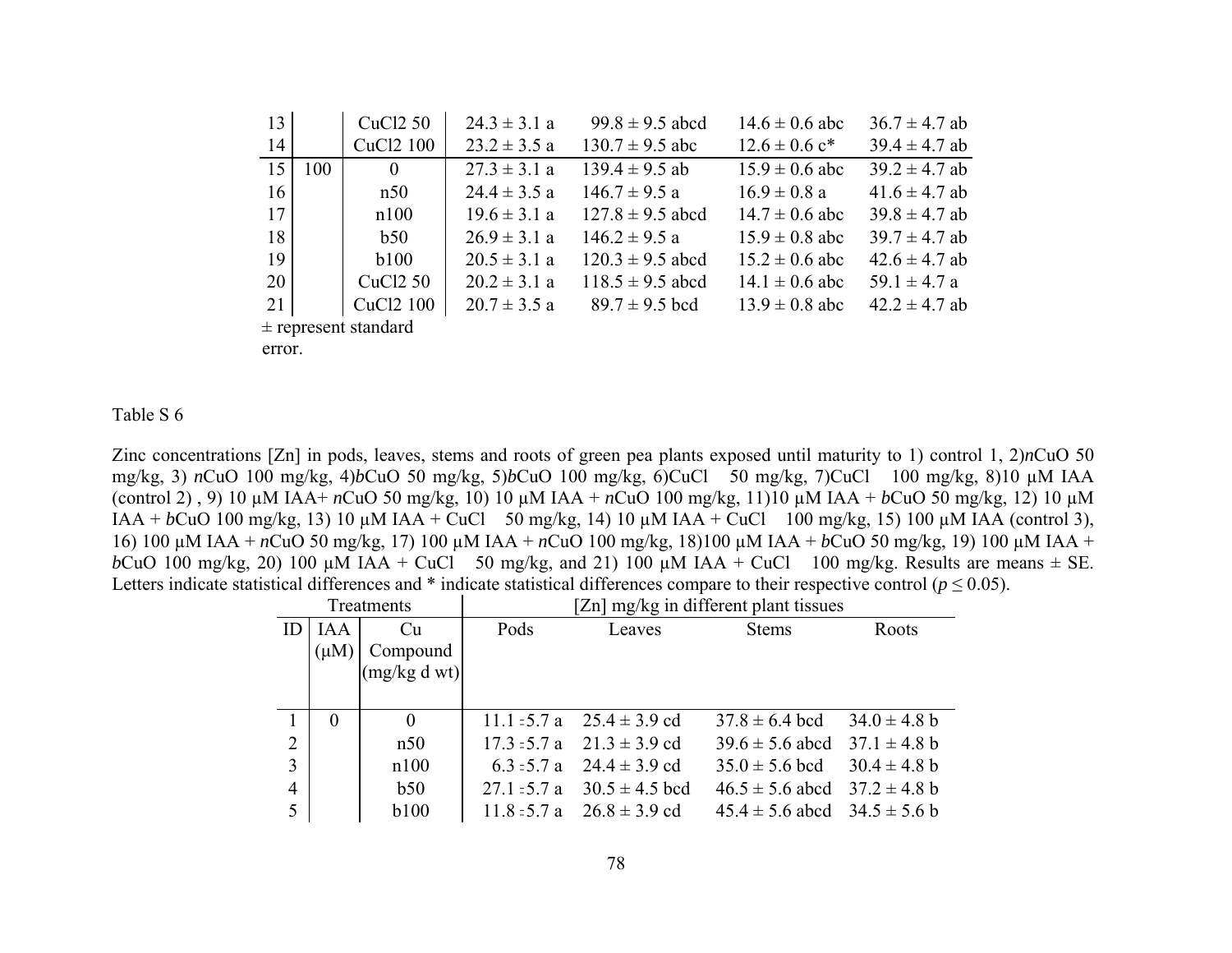| 6                        |     | CuCl2 50              | $19.2 = 5.7$ a   | $23.7 \pm 3.9$ cd  | $30.0 \pm 5.6$ bcd  | $34.5 \pm 4.8$ b  |  |
|--------------------------|-----|-----------------------|------------------|--------------------|---------------------|-------------------|--|
| 7                        |     | CuC <sub>12</sub> 100 | $15.6 = 6.6$ a   | $19.9 \pm 3.9$ cd  | $22.4 \pm 5.6$ d    | $30.4 \pm 4.8 b$  |  |
| 8                        | 10  | $\theta$              | $27.8 \pm 5.7 a$ | $27.4 \pm 3.9$ cd  | $43.7 \pm 5.6$ abcd | $42.1 \pm 4.8$ b  |  |
| 9                        |     | n50                   | $22.3 \pm 5.7 a$ | $26.2 \pm 3.9$ cd  | $38.5 \pm 5.6$ bcd  | $38.2 \pm 4.8$ b  |  |
| 10                       |     | n100                  | $25.6 = 5.7$ a   | $21.8 \pm 3.9$ cd  | $24.3 \pm 5.6$ cd   | $29.4 \pm 4.8 b$  |  |
| 11                       |     | b50                   | $24.0 \pm 5.7 a$ | $30.5 \pm 3.9$ bcd | $38.0 \pm 5.6$ bcd  | $43.6 \pm 4.8$ b  |  |
| 12                       |     | <b>b</b> 100          | $35.8 \pm 6.6$ a | $25.9 \pm 3.9$ cd  | $30.7 \pm 5.6$ bcd  | $41.2 \pm 4.8$ b  |  |
| 13                       |     | CuCl <sub>2</sub> 50  | $17.3 = 6.6$ a   | $37.2 \pm 3.9$ bcd | $47.8 \pm 5.6$ abcd | $48.6 \pm 4.8$ b  |  |
| 14                       |     | CuCl <sub>2</sub> 100 | $36.4 = 5.7$ a   | $33.5 \pm 3.9$ bcd | $52.7 \pm 5.6$ abc  | $49.0 \pm 4.8 b$  |  |
| 15                       | 100 | $\theta$              | $12.5 = 5.7$ a   | $37.0 \pm 3.9$ bcd | $52.7 \pm 5.6$ abc  | $47.7 \pm 4.8$ b  |  |
| 16                       |     | n50                   | $7.3 = 6.6$ a    | $34.3 \pm 3.9$ bcd | $38.9 \pm 5.6$ bcd  | $39.5 \pm 4.8$ b  |  |
| 17                       |     | n100                  | $7.1 \pm 5.7 a$  | $38.8 \pm 3.9$ abc | $42.8 \pm 5.6$ abcd | $55.2 \pm 5.6$ ab |  |
| 18                       |     | b50                   | $18.4 = 5.7$ a   | $49.2 \pm 3.9$ ab  | $55.0 \pm 5.6$ ab   | $51.0 \pm 4.8 b$  |  |
| 19                       |     | <b>b</b> 100          | $10.0 = 5.7$ a   | $58.1 \pm 3.9 a$   | $69.0 \pm 5.6 a$    | $55.1 \pm 5.6$ ab |  |
| 20                       |     | CuC <sub>12</sub> 50  | $13.2 = 5.7$ a   | $27.0 \pm 3.9$ cd  | $36.4 \pm 5.6$ bcd  | $80.9 \pm 4.8 a$  |  |
| 21                       |     | CuCl <sub>2</sub> 100 | $11.7 = 6.6$ a   | $17.2 \pm 3.9$ d   | $42.7 \pm 5.6$ abcd | $54.5 \pm 4.8$ b  |  |
| $\pm$ represent standard |     |                       |                  |                    |                     |                   |  |
| error.                   |     |                       |                  |                    |                     |                   |  |

#### Table S 7

Boron concentrations [B] in pods, leaves, stems and roots of green pea plants exposed until maturity to 1) control 1, 2)*n*CuO 50 mg/kg, 3) *n*CuO 100 mg/kg, 4)*b*CuO 50 mg/kg, 5)*b*CuO 100 mg/kg, 6)CuCl 50 mg/kg, 7)CuCl 100 mg/kg, 8)10 µM IAA (control 2) , 9) 10 µM IAA+ *n*CuO 50 mg/kg, 10) 10 µM IAA + *n*CuO 100 mg/kg, 11)10 µM IAA + *b*CuO 50 mg/kg, 12) 10 µM IAA + *b*CuO 100 mg/kg, 13) 10 µM IAA + CuCl 50 mg/kg, 14) 10 µM IAA + CuCl 100 mg/kg, 15) 100 µM IAA (control 3), 16) 100 µM IAA + *n*CuO 50 mg/kg, 17) 100 µM IAA + *n*CuO 100 mg/kg, 18)100 µM IAA + *b*CuO 50 mg/kg, 19) 100 µM IAA + *b*CuO 100 mg/kg, 20) 100  $\mu$ M IAA + CuCl 50 mg/kg, and 21) 100  $\mu$ M IAA + CuCl 100 mg/kg. Results are means  $\pm$  SE. Letters indicate statistical differences and  $*$  indicate statistical differences compare to their respective control ( $p \le 0.05$ ). Treatments [B] mg/kg in different plant tissues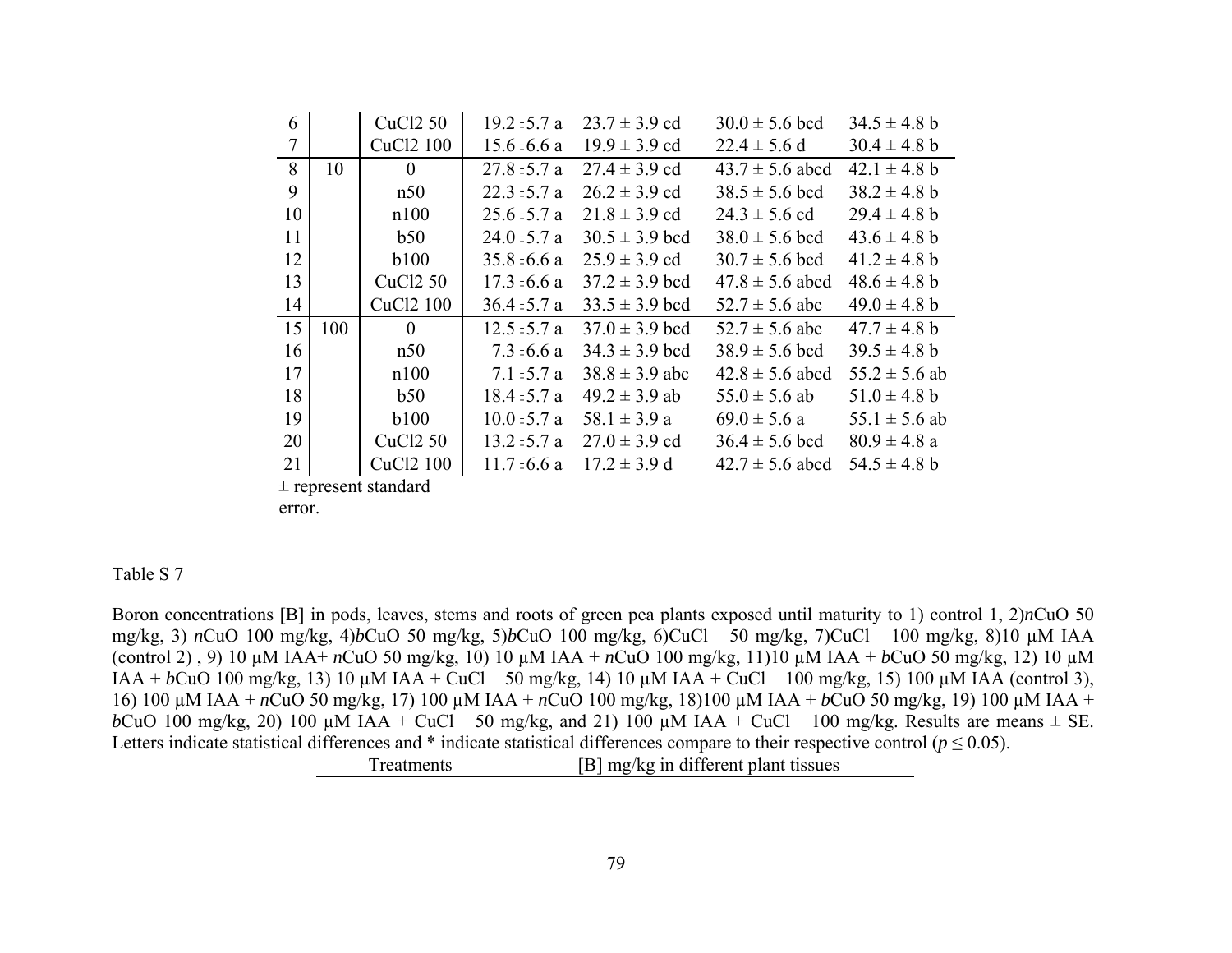| ID             | <b>IAA</b>     | Cu                    | Pods                          | Leaves                         | <b>Stems</b>                  |
|----------------|----------------|-----------------------|-------------------------------|--------------------------------|-------------------------------|
|                | $(\mu M)$      | Compound              |                               |                                |                               |
|                |                | (mg/kg dwt)           |                               |                                |                               |
|                |                |                       |                               |                                |                               |
| $\mathbf{1}$   | $\overline{0}$ | $\boldsymbol{0}$      | $25.9 \pm 2.9 a$              | $2.0 \pm 6.9$ f                | $5.8 \pm 1.2$ abcd            |
| $\overline{2}$ |                | n50                   | $28.1 \pm 2.9 a$              | $8.5 \pm 6.9$ ef               | $5.6 \pm 1.2$ abcd            |
| $\overline{3}$ |                | n100                  | $31.7 \pm 2.9 a$              | $16.2 \pm 6.0$ ef              | $6.2 \pm 1.2$ abcd            |
| $\overline{4}$ |                | b50                   | $30.0 \pm 2.9 a$              | $14.3 \pm 6.0$ ef              | $3.8 \pm 1.4$ cd              |
| 5              |                | <b>b100</b>           | $27.7 \pm 2.9$ a              | $10.2 \pm 6.0$ ef              | $4.1 \pm 1.4$ bcd             |
| 6              |                | <b>CuCl2 50</b>       | $38.2 \pm 2.9$ a <sup>*</sup> | $11.8 \pm 6.0$ ef              | $5.8 \pm 1.4$ abcd            |
| $\overline{7}$ |                | CuCl2 100             | $38.0 \pm 2.9$ a <sup>*</sup> | $19.7 \pm 6.0$ ef*             | $2.7 \pm 1.2$ d               |
| 8              | 10             | $\mathbf{0}$          | $37.6 \pm 2.9 a$              | $21.8 \pm 6.0$ ef              | $N/A \pm N/A$                 |
| 9              |                | n50                   | $39.0 \pm 2.9 a$              | $16.0 \pm 6.0$ ef              | $3.8 \pm 1.2$ cd              |
| 10             |                | n100                  | $37.7 \pm 2.9 a$              | $13.9 \pm 6.0$ ef              | $4.4 \pm 1.4$ bcd             |
| 11             |                | b50                   | $38.3 \pm 2.9 a$              | $21.5 \pm 6.0$ ef              | $N/A \pm N/A$                 |
| 12             |                | <b>b100</b>           | $37.4 \pm 3.4 a$              | $19.7 \pm 6.0$ ef              | $5.7 \pm 1.2$ abcd            |
| 13             |                | CuCl <sub>2</sub> 50  | $41.5 \pm 2.9 a$              | $21.3 \pm 6.0$ ef              | $7.0 \pm 1.2$ abcd            |
| 14             |                | CuCl2 100             | $37.9 \pm 2.9 a$              | $40.0 \pm 6.0$ de              | $6.7 \pm 1.2$ abcd            |
| 15             | 100            | $\theta$              | $28.4 \pm 2.9 a$              | $28.8 \pm 6.0$ def             | $3.2 \pm 1.2$ d               |
| 16             |                | n50                   | $29.7 \pm 3.4 a$              | $78.8 \pm 6.0$ bc*             | $4.2 \pm 1.4$ bcd             |
| 17             |                | n100                  | $28.6 \pm 2.9 a$              | $92.2 \pm 6.0$ ab*             | $8.4 \pm 1.2$ abcd            |
| 18             |                | b50                   | $26.6 \pm 2.9 a$              | $96.2 \pm 6.0$ ab*             | $11.7 \pm 1.2$ a <sup>*</sup> |
| 19             |                | <b>b</b> 100          | $27.8 \pm 2.9 a$              | $111.7 \pm 6.0$ a <sup>*</sup> | $10.3 \pm 1.2$ abc*           |
| 20             |                | <b>CuCl2 50</b>       | $27.9 \pm 2.9 a$              | $30.4 \pm 6.0$ def             | $4.3 \pm 1.2$ bcd             |
| 21             |                | CuCl <sub>2</sub> 100 | $27.8 \pm 3.4$ a              | $55.2 \pm 6.0$ cd              | $10.8 \pm 1.2$ ab*            |

 $\pm$  represent standard

error.

Table S $8\,$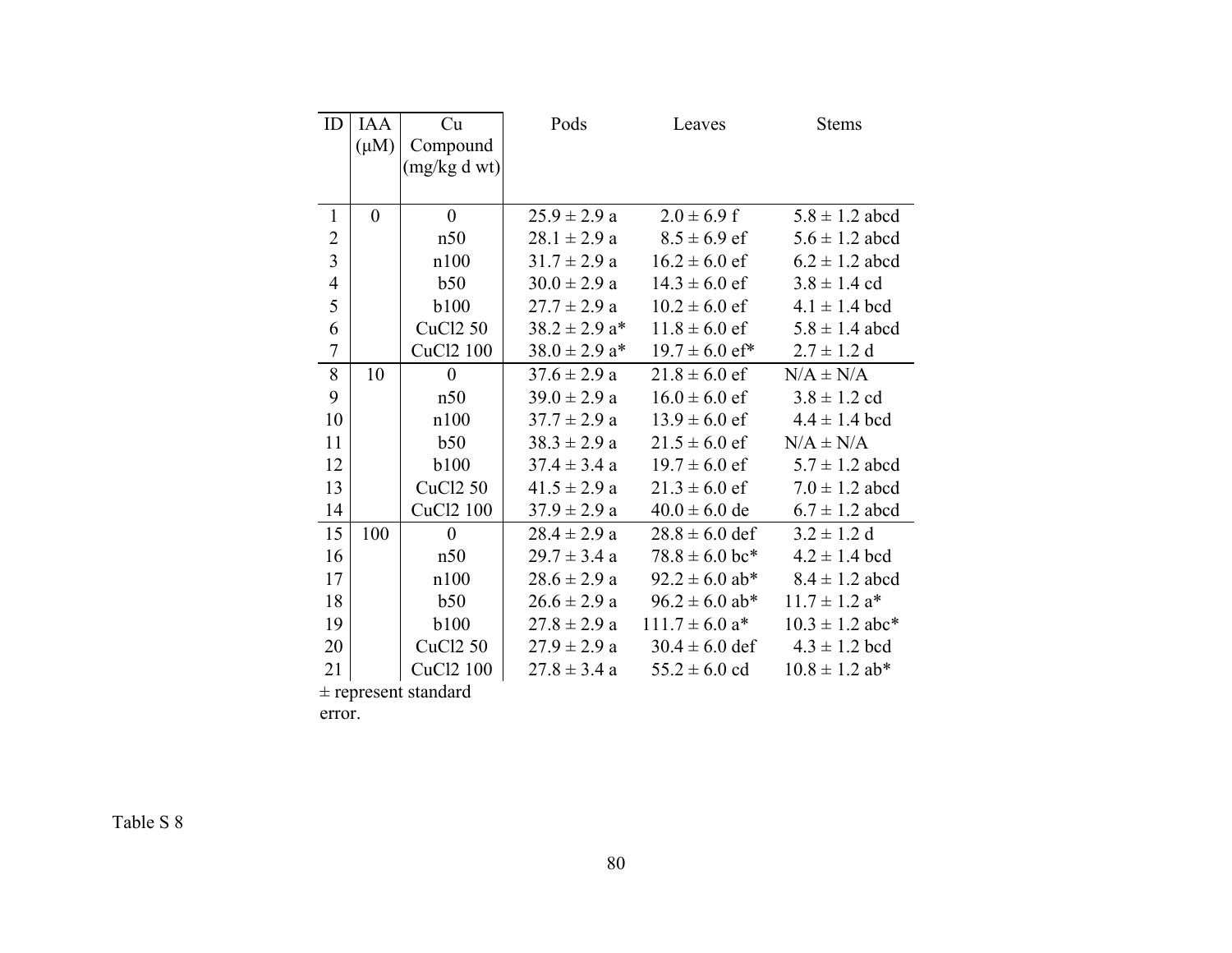Molybdenum concentrations [Mo] in pods, leaves, stems and roots of green pea plants exposed until maturity to 1) control 1, 2)*n*CuO 50 mg/kg, 3) *n*CuO 100 mg/kg, 4)*b*CuO 50 mg/kg, 5)*b*CuO 100 mg/kg, 6)CuCl 50 mg/kg, 7)CuCl 100 mg/kg, 8)10 µM IAA (control 2) , 9) 10 µM IAA+ *n*CuO 50 mg/kg, 10) 10 µM IAA + *n*CuO 100 mg/kg, 11)10 µM IAA + *b*CuO 50 mg/kg, 12) 10 µM IAA + *b*CuO 100 mg/kg, 13) 10 µM IAA + CuCl 50 mg/kg, 14) 10 µM IAA + CuCl 100 mg/kg, 15) 100 µM IAA (control 3), 16) 100 µM IAA + *n*CuO 50 mg/kg, 17) 100 µM IAA + *n*CuO 100 mg/kg, 18)100 µM IAA + *b*CuO 50 mg/kg, 19) 100  $\mu$ M IAA + *b*CuO 100 mg/kg, 20) 100  $\mu$ M IAA + CuCl 50 mg/kg, and 21) 100  $\mu$ M IAA + CuCl 100 mg/kg. Results are means ± SE. Letters indicate statistical differences and \* indicate statistical differences compare to their respective control (*p* ≤ 0.05).

| Treatments     |                |                 | [Mo] mg/kg in different plant tissues |                   |                               |                    |  |
|----------------|----------------|-----------------|---------------------------------------|-------------------|-------------------------------|--------------------|--|
| ID             | <b>IAA</b>     | Cu              | Pods                                  | Leaves            | <b>Stems</b>                  | Roots              |  |
|                | $(\mu M)$      | Compound        |                                       |                   |                               |                    |  |
|                |                | (mg/kg dwt)     |                                       |                   |                               |                    |  |
|                |                |                 |                                       |                   |                               |                    |  |
| $\mathbf{1}$   | $\overline{0}$ | $\overline{0}$  | $5.2 \pm 3.1 a$                       | $1.4 \pm 1.5 b$   | $31.5 \pm 6.0$ bcd            | $4.7 \pm 1.8$ bc   |  |
| $\overline{2}$ |                | n50             | $9.2 \pm 3.1 a$                       | $2.9 \pm 1.3 b$   | $34.7 \pm 6.0$ bcd            | $6.8 \pm 1.8$ abc  |  |
| $\overline{3}$ |                | n100            | $4.3 \pm 3.1 a$                       | $3.2 \pm 1.3 b$   | $43.4 \pm 6.0$ bcd            | $6.8 \pm 1.8$ abc  |  |
| $\overline{4}$ |                | b50             | $16.9 \pm 3.1 a$                      | $3.1 \pm 1.5 b$   | $39.4 \pm 6.0$ bcd            | $7.8 \pm 1.8$ abc  |  |
| 5              |                | <b>b100</b>     | $8.4 \pm 3.1 a$                       | $1.5 \pm 1.5 b$   | $39.1 \pm 6.0$ bcd            | $8.2 \pm 1.8$ abc  |  |
| 6              |                | <b>CuCl2 50</b> | $9.0 \pm 3.1 a$                       | $N/A$ $\pm$ $N/A$ | $32.0 \pm 6.0$ bcd            | $2.9 \pm 1.8$ c    |  |
| $\overline{7}$ |                | CuCl2 100       | $10.5 \pm 3.1 a$                      | $N/A$ $\pm N/A$   | $25.5 \pm 6.0$ d              | $4.7 \pm 1.8$ bc   |  |
| 8              | 10             | $\mathbf{0}$    | $9.0 \pm 3.1 a$                       | $1.4 \pm 1.5 b$   | $36.5 \pm 6.0$ bcd            | $6.9 \pm 1.8$ abc  |  |
| 9              |                | n50             | $4.6 \pm 3.6 a$                       | $2.0 \pm 1.5 b$   | $38.9 \pm 6.0$ bcd            | $6.9 \pm 1.8$ abc  |  |
| 10             |                | n100            | $15.1 \pm 3.1 a$                      | $4.3 \pm 1.3$ ab  | $41.4 \pm 6.0$ bcd            | $8.8 \pm 1.8$ abc  |  |
| 11             |                | b50             | $7.5 \pm 3.1 a$                       | $5.9 \pm 1.5$ ab  | $42.4 \pm 6.0$ bcd            | $3.9 \pm 2.1$ bc   |  |
| 12             |                | <b>b</b> 100    | $12.1 \pm 3.6 a$                      | $1.9 \pm 1.5 b$   | $39.7 \pm 6.0$ bcd            | $5.8 \pm 1.8$ abc  |  |
| 13             |                | <b>CuCl2 50</b> | $15.4 \pm 3.1 a$                      | $1.1 \pm 1.5 b$   | $23.5 \pm 6.0 d$              | $7.0 \pm 1.8$ abc  |  |
| 14             |                | CuCl2 100       | $8.6 \pm 3.1 a$                       | $1.9 \pm 1.5 b$   | $30.5 \pm 6.0$ cd             | $6.7 \pm 1.8$ abc  |  |
| 15             | 100            | $\overline{0}$  | $5.7 \pm 3.1$ a                       | $7.0 \pm 1.5$ ab  | $44.6 \pm 6.0$ bcd            | $7.2 \pm 2.1$ abc  |  |
| 16             |                | n50             | $11.7 \pm 3.6$ a                      | $11.0 \pm 1.3 a$  | $62.6 \pm 6.0$ ab             | $9.8 \pm 1.8$ abc  |  |
| 17             |                | n100            | $12.4 \pm 3.1 a$                      | $6.3 \pm 1.3$ ab  | $58.4 \pm 6.0$ abc            | $10.8 \pm 1.8$ abc |  |
| 18             |                | b50             | $14.3 \pm 3.1 a$                      | $6.9 \pm 1.3$ ab  | $53.8 \pm 6.0$ abcd           | $11.2 \pm 1.8$ abc |  |
| 19             |                | <b>b100</b>     | $8.5 \pm 3.1 a$                       | $7.6 \pm 1.3$ ab  | $82.5 \pm 6.0$ a <sup>*</sup> | $12.6 \pm 1.8$ ab  |  |
| 20             |                | <b>CuCl2 50</b> | $10.3 \pm 3.6 a$                      | $2.8 \pm 1.3$ b   | $34.8 \pm 6.0$ bcd            | $14.4 \pm 1.8$ a   |  |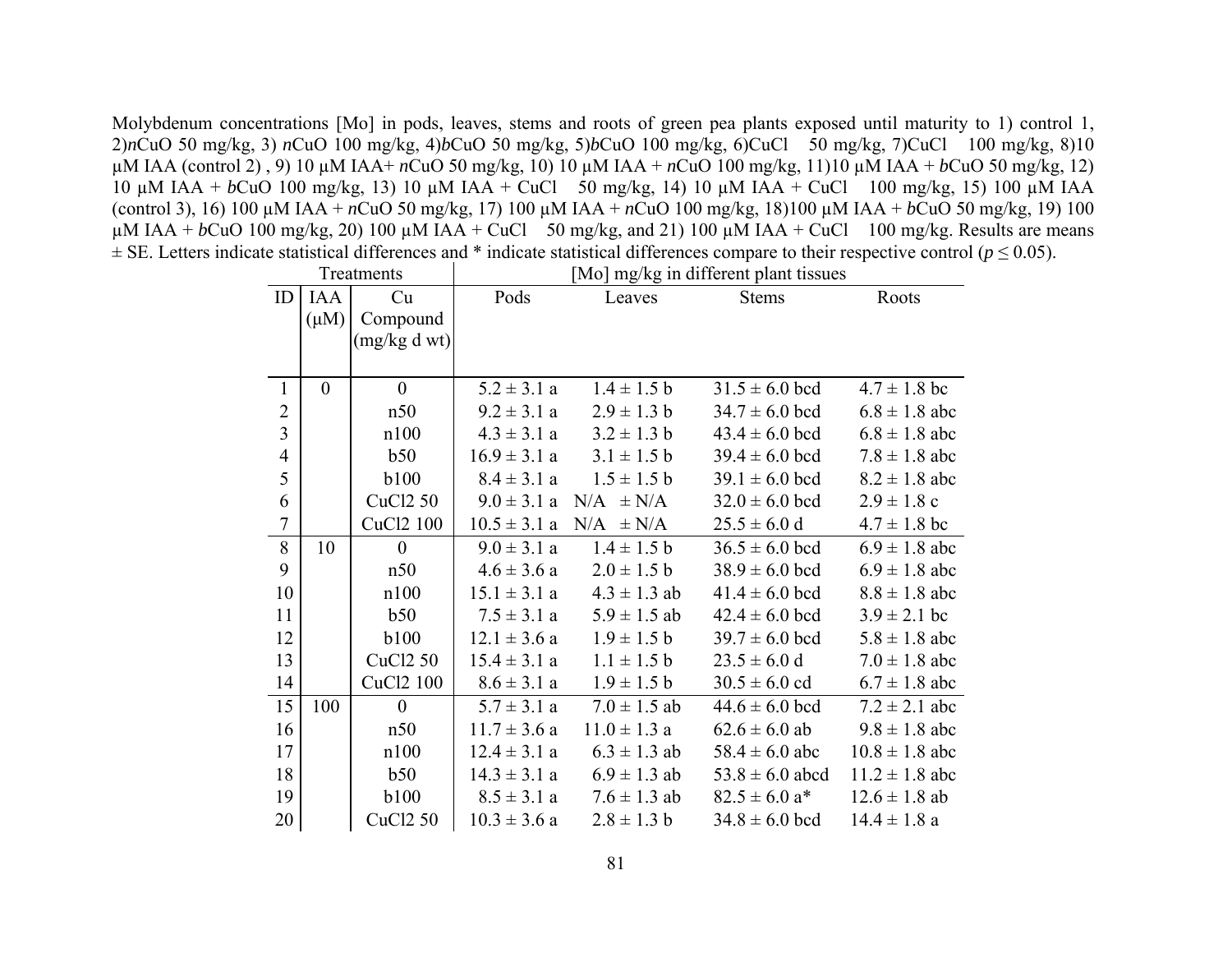21 CuCl2 100 5.7  $\pm$  3.6 a 2.1  $\pm$  1.3 b 33.4  $\pm$  6.0 bcd  $10.5 \pm 1.8$  abc ± represent standard error.

Table S 9

Nickel concentrations [Ni] in pods, leaves, stems and roots of green pea plants exposed until maturity to 1) control 1, 2)*n*CuO 50 mg/kg, 3) *n*CuO 100 mg/kg, 4)*b*CuO 50 mg/kg, 5)*b*CuO 100 mg/kg, 6)CuCl 50 mg/kg, 7)CuCl 100 mg/kg, 8)10 µM IAA (control 2) , 9) 10 µM IAA+ *n*CuO 50 mg/kg, 10) 10 µM IAA + *n*CuO 100 mg/kg, 11)10 µM IAA + *b*CuO 50 mg/kg, 12) 10 µM IAA + *b*CuO 100 mg/kg, 13) 10 µM IAA + CuCl 50 mg/kg, 14) 10 µM IAA + CuCl 100 mg/kg, 15) 100 µM IAA (control 3), 16) 100 µM IAA + *n*CuO 50 mg/kg, 17) 100 µM IAA + *n*CuO 100 mg/kg, 18)100 µM IAA + *b*CuO 50 mg/kg, 19) 100 µM IAA + *b*CuO 100 mg/kg, 20) 100  $\mu$ M IAA + CuCl 50 mg/kg, and 21) 100  $\mu$ M IAA + CuCl 100 mg/kg. Results are means  $\pm$  SE. Letters indicate statistical differences and  $*$  indicate statistical differences compare to their respective control ( $p \le 0.05$ ).

| Treatments     |           |                      | [Ni] mg/kg in different plant tissues |                  |                 |                  |  |
|----------------|-----------|----------------------|---------------------------------------|------------------|-----------------|------------------|--|
| ID             | IAA       | Cu                   | Pods                                  | Leaves           | <b>Stems</b>    | Roots            |  |
|                | $(\mu M)$ | Compound             |                                       |                  |                 |                  |  |
|                |           | (mg/kg dwt)          |                                       |                  |                 |                  |  |
|                |           |                      |                                       |                  |                 |                  |  |
| $\mathbf{1}$   | $\theta$  | $\theta$             | $0.4 \pm 0.2 a$                       | $1.3 \pm 0.2$ ab | $1.4 \pm 0.2 a$ | $2.6 \pm 0.3$ b  |  |
| $\overline{2}$ |           | n50                  | $1.7 \pm 0.2$ a <sup>*</sup>          | $1.3 \pm 0.2$ ab | $1.2 \pm 0.2 a$ | $2.8 \pm 0.3$ b  |  |
| 3              |           | n100                 | $0.7 \pm 0.2 a$                       | $1.2 \pm 0.2$ ab | $1.4 \pm 0.2 a$ | $3.4 \pm 0.3$ ab |  |
| $\overline{4}$ |           | b50                  | $1.5 \pm 0.2$ a <sup>*</sup>          | $1.2 \pm 0.2$ ab | $1.8 \pm 0.2 a$ | $3.3 \pm 0.3$ ab |  |
| 5              |           | <b>b</b> 100         | $0.7 \pm 0.2 a$                       | $1.3 \pm 0.2$ ab | $1.6 \pm 0.2 a$ | $3.3 \pm 0.3$ ab |  |
| 6              |           | <b>CuCl2 50</b>      | $0.9 \pm 0.2 a$                       | $1.0 \pm 0.2$ ab | $1.2 \pm 0.2 a$ | $2.8 \pm 0.3$ b  |  |
| 7              |           | CuCl2 100            | $0.6 \pm 0.2 a$                       | $1.3 \pm 0.2$ ab | $1.4 \pm 0.2 a$ | $3.0 \pm 0.4 b$  |  |
| 8              | 10        | $\theta$             | $1.1 \pm 0.2 a$                       | $1.2 \pm 0.2$ ab | $1.1 \pm 0.2 a$ | $3.0 \pm 0.3 b$  |  |
| 9              |           | n50                  | $0.9 \pm 0.2 a$                       | $1.3 \pm 0.2$ ab | $1.8 \pm 0.2 a$ | $3.1 \pm 0.3 b$  |  |
| 10             |           | n100                 | $1.0 \pm 0.2 a$                       | $1.5 \pm 0.2$ ab | $1.6 \pm 0.2 a$ | $3.2 \pm 0.3$ ab |  |
| 11             |           | b50                  | $1.3 \pm 0.2 a$                       | $1.1 \pm 0.2$ ab | $1.3 \pm 0.2 a$ | $3.1 \pm 0.3 b$  |  |
| 12             |           | <b>b</b> 100         | $1.5 \pm 0.3$ a                       | $1.1 \pm 0.2$ ab | $1.2 \pm 0.2 a$ | $3.0 \pm 0.3 b$  |  |
| 13             |           | CuC <sub>12</sub> 50 | $0.8 \pm 0.2 a$                       | $1.4 \pm 0.2$ ab | $1.1 \pm 0.2 a$ | $2.8 \pm 0.3$ b  |  |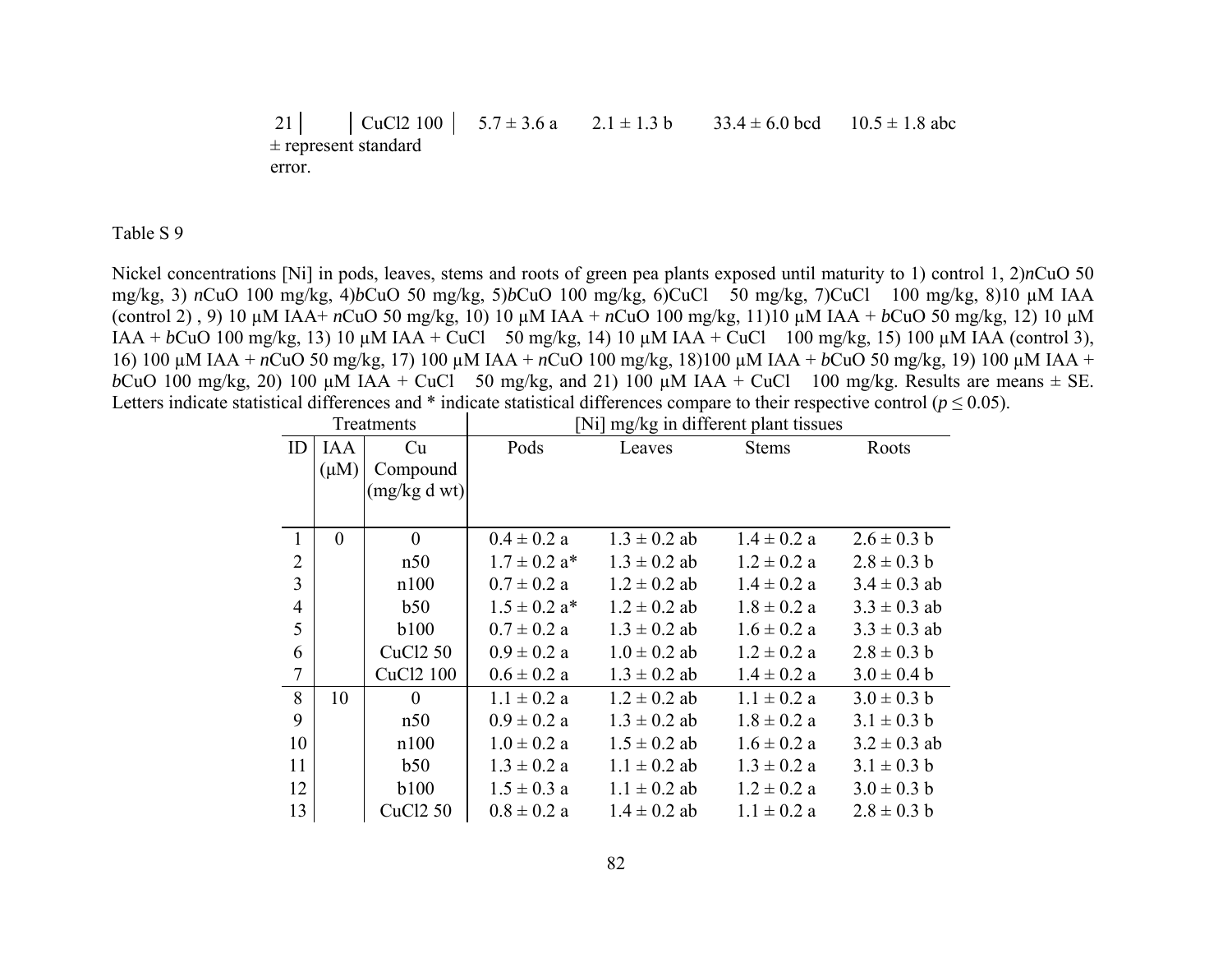| 14 |     | CuCl <sub>2</sub> 100 | $1.6 \pm 0.2 a$ | $0.9 \pm 0.2$ ab | $1.1 \pm 0.2 a$ | $2.7 \pm 0.3$ b |
|----|-----|-----------------------|-----------------|------------------|-----------------|-----------------|
| 15 | 100 | $\theta$              | $0.4 \pm 0.2 a$ | $1.2 \pm 0.2$ ab | $1.0 \pm 0.2 a$ | $3.1 \pm 0.3$ b |
| 16 |     | n50                   | $0.5 \pm 0.3$ a | $1.6 \pm 0.2 a$  | $1.1 \pm 0.2 a$ | $2.7 \pm 0.3$ b |
| 17 |     | n100                  | $0.5 \pm 0.2 a$ | $1.2 \pm 0.2$ ab | $1.0 \pm 0.2 a$ | $2.8 \pm 0.3$ b |
| 18 |     | b50                   | $0.7 \pm 0.2 a$ | $1.2 \pm 0.2$ ab | $1.1 \pm 0.2 a$ | $2.6 \pm 0.3$ b |
| 19 |     | b100                  | $0.4 \pm 0.2 a$ | $1.1 \pm 0.2$ ab | $0.9 \pm 0.2 a$ | $2.5 \pm 0.3$ b |
| 20 |     | <b>CuCl2 50</b>       | $0.5 \pm 0.2 a$ | $1.2 \pm 0.2$ ab | $1.0 \pm 0.2 a$ | $5.0 \pm 0.3$ a |
| 21 |     | CuCl <sub>2</sub> 100 | $0.5 \pm 0.3$ a | $0.6 \pm 0.2 b$  | $1.0 \pm 0.2 a$ | $2.8 \pm 0.4 b$ |
|    |     |                       |                 |                  |                 |                 |

± represent standard

error.

### Table S 10

Phosphorus concentrations [P] in pods, leaves, stems and roots of green pea plants exposed until maturity to 1) control 1, 2)*n*CuO 50 mg/kg, 3) *n*CuO 100 mg/kg, 4)*b*CuO 50 mg/kg, 5)*b*CuO 100 mg/kg, 6)CuCl 50 mg/kg, 7)CuCl 100 mg/kg, 8)10 µM IAA (control 2) , 9) 10 µM IAA+ *n*CuO 50 mg/kg, 10) 10 µM IAA + *n*CuO 100 mg/kg, 11)10 µM IAA + *b*CuO 50 mg/kg, 12) 10 µM IAA + *b*CuO 100 mg/kg, 13) 10 µM IAA + CuCl 50 mg/kg, 14) 10 µM IAA + CuCl 100 mg/kg, 15) 100 µM IAA (control 3), 16) 100 µM IAA + *n*CuO 50 mg/kg, 17) 100 µM IAA + *n*CuO 100 mg/kg, 18)100 µM IAA + *b*CuO 50 mg/kg, 19) 100 µM IAA + *b*CuO 100 mg/kg, 20) 100  $\mu$ M IAA + CuCl 50 mg/kg, and 21) 100  $\mu$ M IAA + CuCl 100 mg/kg. Results are means  $\pm$  SE. Letters indicate statistical differences and \* indicate statistical differences compare to their respective control ( $p \le 0.05$ ).

| Treatments     |           |                      | [P] mg/kg in different plant tissues |                      |                                                        |                                                                  |  |  |
|----------------|-----------|----------------------|--------------------------------------|----------------------|--------------------------------------------------------|------------------------------------------------------------------|--|--|
| ID             | IA A      | Cu                   | Pods                                 | Leaves               | <b>Stems</b>                                           | Roots                                                            |  |  |
|                | $(\mu M)$ | Compoun              |                                      |                      |                                                        |                                                                  |  |  |
|                |           | $d$ (mg/kg d)        |                                      |                      |                                                        |                                                                  |  |  |
|                |           | wt)                  |                                      |                      |                                                        |                                                                  |  |  |
|                | 0         | $\theta$             | $256.4 \pm 450.5$ c                  |                      | $2460.2 \pm 421.3$ a 1705.9 ±275.7 ab 2047.5 ± 361.1 b |                                                                  |  |  |
| $\overline{2}$ |           | n50                  | $1528.8 \pm 450.5$ abc               |                      | $2631.2 \pm 421.3$ a $2073.0 \pm 275.7$ ab             | $2370.7 \pm 361.1$ ab                                            |  |  |
| 3              |           | n100                 | $264.1 \pm 450.5$ c                  | $2981.1 \pm 421.3$ a | $1618.2 \pm 275.7$ ab                                  | $2033.1 \pm 361.1 b$                                             |  |  |
| 4              |           | b50                  | $1559.5 \pm 450.5$ abc               |                      | $2968.2 \pm 421.3$ a 1850.0 $\pm$ 275.7 ab             | $2315.0 \pm 361.1 b$                                             |  |  |
| 5              |           | b100                 | $270.4 \pm 520.2$ c                  |                      | $2197.5 \pm 421.3$ a 1550.7 $\pm$ 275.7 ab             | $2022.2 \pm 361.1 b$                                             |  |  |
| 6              |           | CuC <sub>12</sub> 50 | $427.2 \pm 450.5$ bc                 |                      |                                                        | $2772.1 \pm 421.3$ a $1533.3 \pm 275.7$ ab $2642.9 \pm 361.1$ ab |  |  |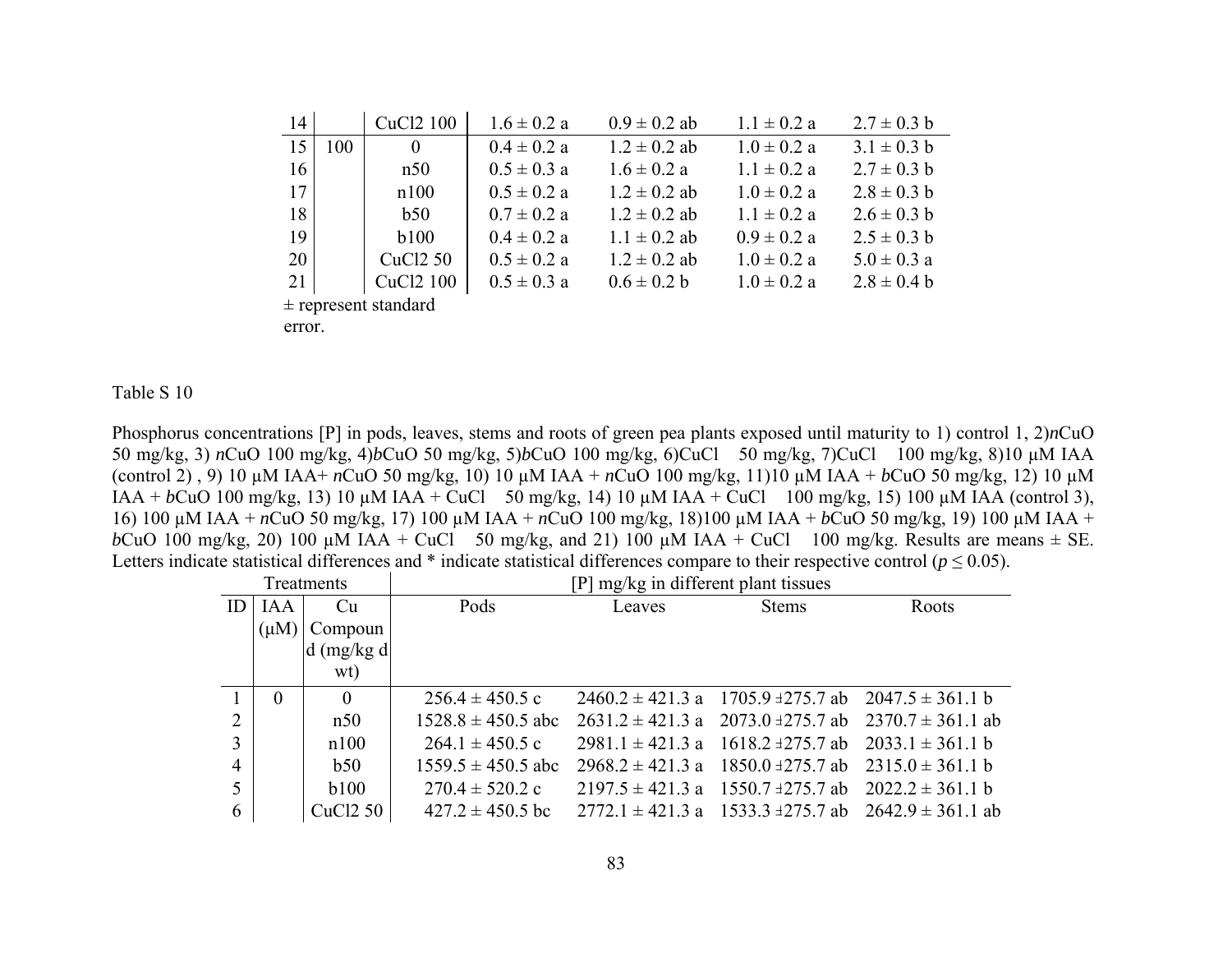| 7  |                          | CuC <sub>12</sub> 100 | $573.1 \pm 450.5$ bc   | $2333.6 \pm 421.3$ a | $1165.5 \pm 275.7$ ab | $2246.2 \pm 361.1 b$  |  |  |
|----|--------------------------|-----------------------|------------------------|----------------------|-----------------------|-----------------------|--|--|
| 8  | 10                       | $\theta$              | $1102.8 \pm 450.5$ abc | $3284.9 \pm 421.3$ a | $2202.1 \pm 275.7$ ab | $2713.7 \pm 361.1$ ab |  |  |
| 9  |                          | n50                   | $459.4 \pm 520.2$ bc   | $3106.0 \pm 421.3$ a | $1773.5 \pm 275.7$ ab | $2843.2 \pm 361.1$ ab |  |  |
| 10 |                          | n100                  | $1905.9 \pm 450.5$ abc | $2434.7 \pm 421.3$ a | 1294.7 $\pm$ 275.7 ab | $1800.7 \pm 361.1 b$  |  |  |
| 11 |                          | b50                   | $1071.3 \pm 450.5$ abc | $3078.2 \pm 421.3$ a | $1649.0 \pm 275.7$ ab | $3450.0 \pm 361.1$ ab |  |  |
| 12 |                          | b100                  | $3437.8 \pm 520.2$ a   | $2841.0 \pm 421.3$ a | $1046.0 \pm 275.7 b$  | $2462.9 \pm 361.1$ ab |  |  |
| 13 |                          | CuCl <sub>2</sub> 50  | $777.9 \pm 450.5$ bc   | $3681.9 \pm 421.3$ a | $1882.8 \pm 275.7$ ab | $2864.2 \pm 361.1$ ab |  |  |
| 14 |                          | CuC <sub>12</sub> 100 | $2799.7 \pm 450.5$ ab  | $2787.2 \pm 421.3$ a | $1818.7 \pm 275.7$ ab | $2531.3 \pm 361.1$ ab |  |  |
| 15 | 100                      | $\theta$              | $322.1 \pm 450.5$ bc   | $3819.0 \pm 421.3 a$ | $1650.7 \pm 275.7$ ab | $2656.8 \pm 361.1$ ab |  |  |
| 16 |                          | n50                   | $348.8 \pm 520.2$ bc   | $3942.4 \pm 421.3$ a | 1985.0 $\pm$ 275.7 ab | $2347.6 \pm 361.1$ ab |  |  |
| 17 |                          | n100                  | $254.5 \pm 450.5$ c    | $3600.1 \pm 421.3$ a | 1954 1 $\pm$ 275 7 ab | $3206.9 \pm 361.1$ ab |  |  |
| 18 |                          | b50                   | $1642.9 \pm 450.5$ abc | $3678.0 \pm 421.3$ a | $2312.8 \pm 275.7$ ab | $3170.3 \pm 361.1$ ab |  |  |
| 19 |                          | <b>b</b> 100          | $328.3 \pm 450.5$ bc   | $3497.6 \pm 421.3$ a | $2526.9 \pm 275.7$ a  | $3194.4 \pm 361.1$ ab |  |  |
| 20 |                          | CuC <sub>12</sub> 50  | $313.1 \pm 520.2$ bc   | $2437.5 \pm 421.3$ a | $1766.8 \pm 318.4$ ab | $4227.1 \pm 361.1$ a  |  |  |
| 21 |                          | CuCl <sub>2</sub> 100 | $1061.1 \pm 520.2$ abc | $2016.1 \pm 421.3$ a | 1383.3 $\pm$ 275.7 ab | $2719.3 \pm 361.1$ ab |  |  |
|    | $\pm$ represent standard |                       |                        |                      |                       |                       |  |  |

error.

### Table S 11

Potassium concentrations [K] in pods, leaves, stems and roots of green pea plants exposed until maturity to 1) control 1,  $2)nCuO$ 50 mg/kg, 3) nCuO 100 mg/kg, 4)bCuO 50 mg/kg, 5)bCuO 100 mg/kg, 6)CuCl 50 mg/kg, 7)CuCl 100 mg/kg, 8)10 μM IAA (control 2), 9) 10  $\mu$ M IAA+ nCuO 50 mg/kg, 10) 10  $\mu$ M IAA + nCuO 100 mg/kg, 11)10  $\mu$ M IAA + bCuO 50 mg/kg, 12) 10  $\mu$ M IAA + bCuO 100 mg/kg, 13) 10 μM IAA + CuCl 50 mg/kg, 14) 10 μM IAA + CuCl 100 mg/kg, 15) 100 μM IAA (control 3), 16) 100 μM IAA + nCuO 50 mg/kg, 17) 100 μM IAA + nCuO 100 mg/kg, 18) 100 μM IAA + bCuO 50 mg/kg, 19) 100 μM IAA + bCuO 100 mg/kg, 20) 100  $\mu$ M IAA + CuCl 50 mg/kg, and 21) 100  $\mu$ M IAA + CuCl 100 mg/kg. Results are means  $\pm$  SE. Letters indicate statistical differences and \* indicate statistical differences compare to their respective control ( $p \le 0.05$ ). Treatments [K] mg/kg in different plant tissues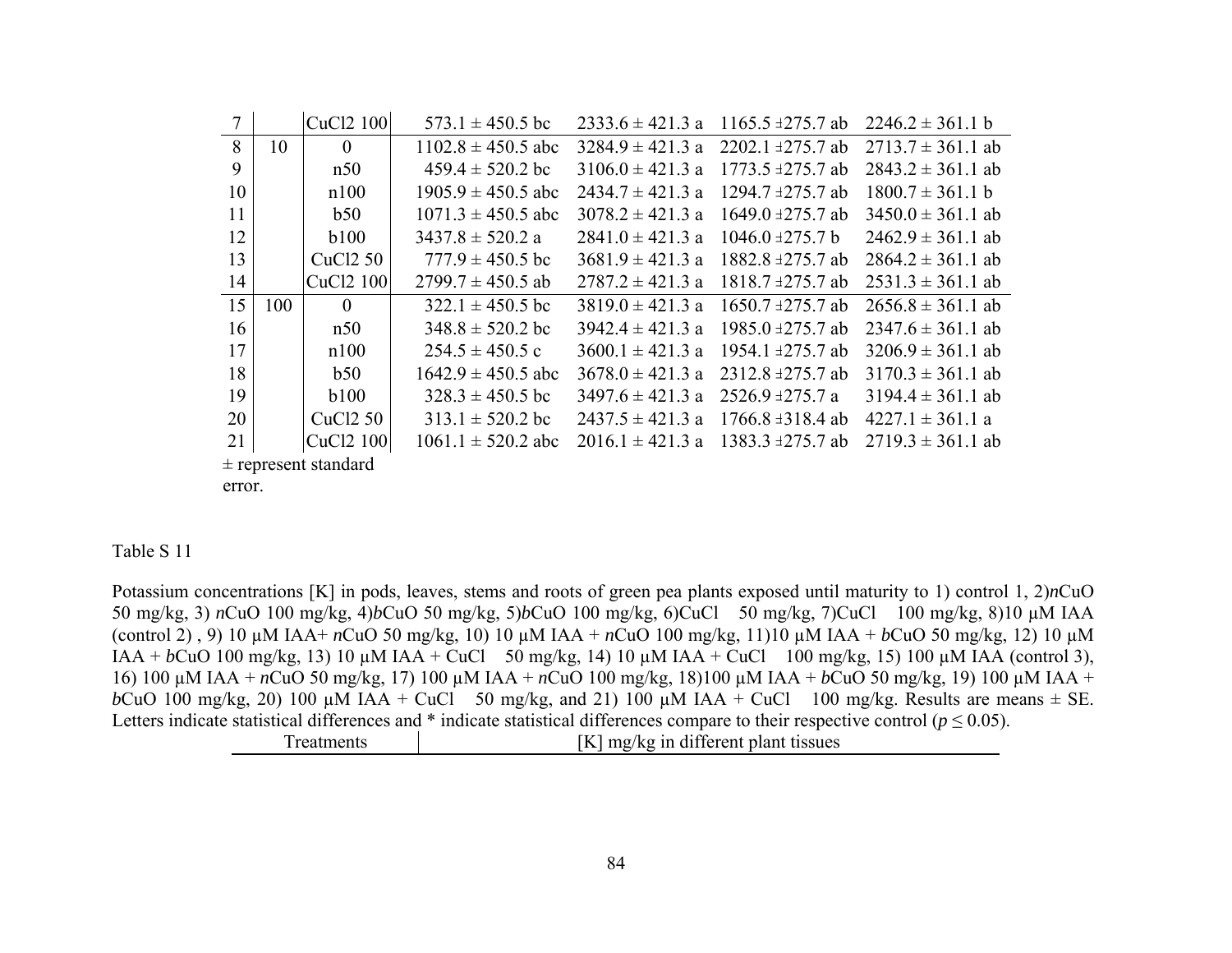| ID             | <b>IAA</b>     | Cu                       | Pods                 | Leaves             | <b>Stems</b>                            | Roots                 |
|----------------|----------------|--------------------------|----------------------|--------------------|-----------------------------------------|-----------------------|
|                | $(\mu M)$      | Compound                 |                      |                    |                                         |                       |
|                |                | (mg/kg dwt)              |                      |                    |                                         |                       |
|                |                |                          |                      |                    |                                         |                       |
| 1              | $\overline{0}$ | $\overline{0}$           | $25311 \pm 3260.4$ a |                    | $421 \pm 1524.8$ a $36462 \pm 2702.3$ a | $29177 \pm 3000.0$ ab |
| $\overline{c}$ |                | n50                      | $23185 \pm 3764.8$ a |                    | $421 \pm 1524.8$ a $32392 \pm 2702.3$ a | $28561 \pm 3000.0$ ab |
| $\overline{3}$ |                | n100                     | $22173 \pm 3260.4$ a |                    | $421 \pm 1524.8$ a $34616 \pm 2702.3$ a | $29680 \pm 3000.0$ ab |
| $\overline{4}$ |                | b50                      | $27270 \pm 3260.4$ a |                    | $421 \pm 1524.8$ a $30520 \pm 2702.3$ a | $29880 \pm 3000.0$ ab |
| 5              |                | <b>b</b> 100             | $25804 \pm 3260.4$ a |                    | $421 \pm 1524.8$ a $33014 \pm 2702.3$ a | $28110 \pm 3000.0$ ab |
| 6              |                | <b>CuCl2 50</b>          | $27238 \pm 3260.4$ a | $421 \pm 1524.8$ a | $32925 \pm 2702.3$ a                    | $31811 \pm 3000.0$ ab |
| $\overline{7}$ |                | CuCl <sub>2</sub> 100    | $31000 \pm 3260.4$ a |                    | $421 \pm 1524.8$ a $27088 \pm 2702.3$ a | $30927 \pm 3000.0$ ab |
| 8              | 10             | $\overline{0}$           | $33820 \pm 3260.4$ a | $421 \pm 1524.8$ a | $32090 \pm 2702.3$ a                    | $33307 \pm 3000.0$ ab |
| 9              |                | n50                      | $27268 \pm 3260.4$ a |                    | $421 \pm 1524.8$ a $34593 \pm 3120.4$ a | $34338 \pm 3000.0$ ab |
| 10             |                | n100                     | $26336 \pm 3260.4$ a |                    | $421 \pm 1524.8$ a $26676 \pm 2702.3$ a | $34236 \pm 3000.0$ ab |
| 11             |                | b50                      | $29444 \pm 3764.8$ a |                    | $421 \pm 1524.8$ a $28358 \pm 2702.3$ a | $34213 \pm 3000.0$ ab |
| 12             |                | <b>b</b> 100             | $26512 \pm 3764.8$ a |                    | $421 \pm 1524.8$ a $33282 \pm 2702.3$ a | $38306 \pm 3000.0$ ab |
| 13             |                | <b>CuCl2 50</b>          | $32260 \pm 3260.4$ a |                    | $421 \pm 1524.8$ a $27588 \pm 2702.3$ a | $29247 \pm 3000.0$ ab |
| 14             |                | CuCl2 100                | $37702 \pm 3260.4$ a |                    | $421 \pm 1524.8$ a $28615 \pm 2702.3$ a | $25097 \pm 3000.0$ ab |
| 15             | 100            | $\overline{0}$           | $23567 \pm 3260.4$ a |                    | $421 \pm 1524.8$ a $31886 \pm 2702.3$ a | $30828 \pm 3000.0$ ab |
| 16             |                | n50                      | $26835 \pm 3764.8$ a |                    | $421 \pm 1524.8$ a $26885 \pm 2702.3$ a | $29002 \pm 3000.0$ ab |
| 17             |                | n100                     | $22082 \pm 3260.4$ a |                    | $421 \pm 1524.8$ a $29961 \pm 2702.3$ a | $33413 \pm 3000.0$ ab |
| 18             |                | b50                      | $25278 \pm 3260.4$ a |                    | $421 \pm 1524.8$ a $33033 \pm 2702.3$ a | $34020 \pm 3000.0$ ab |
| 19             |                | <b>b</b> 100             | $22459 \pm 3260.4$ a |                    | $421 \pm 1524.8$ a $30967 \pm 2702.3$ a | $40085 \pm 3000.0$ a  |
| 20             |                | <b>CuCl2 50</b>          | $25661 \pm 3260.4$ a |                    | $421 \pm 1524.8$ a $22870 \pm 2702.3$ a | $38995 \pm 3000.0$ ab |
| 21             |                | CuCl <sub>2</sub> 100    | $27518 \pm 3764.8$ a |                    | $421 \pm 1524.8$ a $23306 \pm 2702.3$ a | $23802 \pm 3000.0 b$  |
|                |                | $\pm$ roprocent standard |                      |                    |                                         |                       |

 $\pm$  represent standard

error.

Table S 12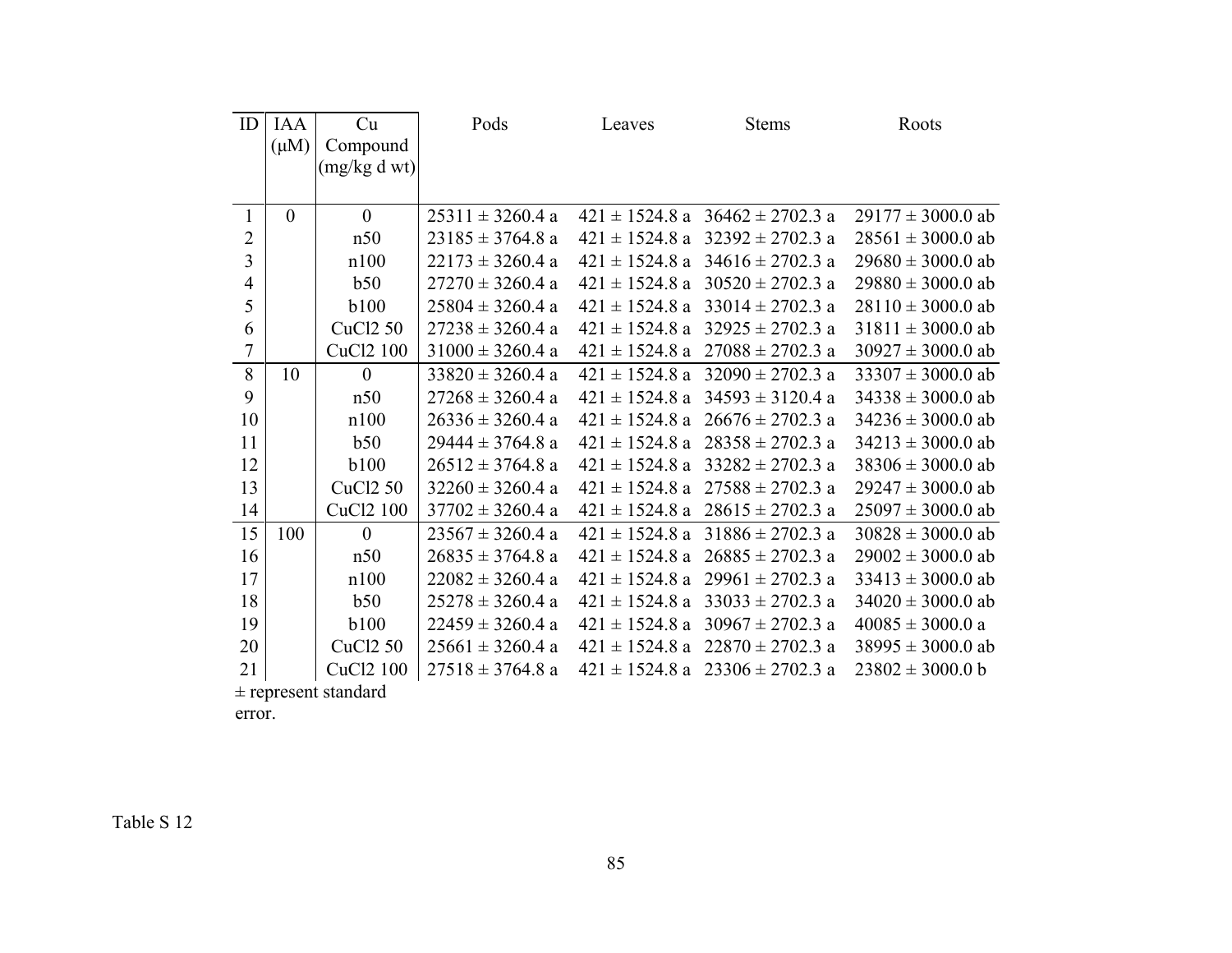Calcium concentrations [Ca] in pods, leaves, stems and roots of green pea plants exposed until maturity to 1) control 1, 2)*n*CuO 50 mg/kg, 3) *n*CuO 100 mg/kg, 4)*b*CuO 50 mg/kg, 5)*b*CuO 100 mg/kg, 6)CuCl 50 mg/kg, 7)CuCl 100 mg/kg, 8)10 µM IAA (control 2) , 9) 10 µM IAA+ *n*CuO 50 mg/kg, 10) 10 µM IAA + *n*CuO 100 mg/kg, 11)10 µM IAA + *b*CuO 50 mg/kg, 12) 10 µM IAA + *b*CuO 100 mg/kg, 13) 10 µM IAA + CuCl 50 mg/kg, 14) 10 µM IAA + CuCl 100 mg/kg, 15) 100 µM IAA (control 3), 16) 100 µM IAA + *n*CuO 50 mg/kg, 17) 100 µM IAA + *n*CuO 100 mg/kg, 18)100 µM IAA + *b*CuO 50 mg/kg, 19) 100 µM IAA + *b*CuO 100 mg/kg, 20) 100  $\mu$ M IAA + CuCl 50 mg/kg, and 21) 100  $\mu$ M IAA + CuCl 100 mg/kg. Results are means  $\pm$  SE. Letters indicate statistical differences and  $*$  indicate statistical differences compare to their respective control ( $p \le 0.05$ ).

| Treatments     |            |                       | Ca] mg/kg in different plant tissues    |                                            |                               |                      |  |  |
|----------------|------------|-----------------------|-----------------------------------------|--------------------------------------------|-------------------------------|----------------------|--|--|
| ID             | <b>IAA</b> | Cu                    | Pods                                    | Leaves                                     | <b>Stems</b>                  | Roots                |  |  |
|                | $(\mu M)$  | Compound              |                                         |                                            |                               |                      |  |  |
|                |            | (mg/kg dwt)           |                                         |                                            |                               |                      |  |  |
|                |            |                       |                                         |                                            |                               |                      |  |  |
| $\mathbf{1}$   | $\theta$   | $\mathbf{0}$          |                                         | $16699 \pm 1513.9$ a $35226 \pm 3235$ cd   | 14671 = 1082 bcde             | $10420 \pm 2283$ b   |  |  |
| $\overline{2}$ |            | n50                   |                                         | $16830 \pm 1513.9$ a 39347 $\pm$ 3235 bcd  | 12032 = 1082 de               | $10479 \pm 2636$ b   |  |  |
| 3              |            | n100                  | $16992 \pm 1513.9$ a                    | $44728 \pm 3235$ abcd                      | 16096=1082 bcde               | $9826 \pm 2636$ b    |  |  |
| $\overline{4}$ |            | b50                   |                                         | $17303 \pm 1513.9$ a 50860 $\pm$ 3235 abc* | 17919 = 1082 bc               | $9747 \pm 2283$ b    |  |  |
| 5              |            | <b>b100</b>           | $16496 \pm 1513.9$ a                    | $51215 \pm 3235$ abc*                      | 16844 = 1082 bcde             | $8998 \pm 2636$ b    |  |  |
| 6              |            | <b>CuCl2 50</b>       |                                         | $18569 \pm 1513.9$ a $52008 \pm 3235$ abc* | 19478 = 1250 ab*              | $10505 \pm 2283$ b   |  |  |
| 7              |            | CuCl2 100             | $19926 \pm 1513.9$ a                    | $60660 \pm 3235$ a*                        | 23920 = 1082 $a*$             | $10601 \pm 2283$ b   |  |  |
| 8              | 10         | $\overline{0}$        | $17233 \pm 1513.9$ a                    | $49385 \pm 3235$ abcd                      | 19216 = 1082 ab               | $12064 \pm 2283$ b   |  |  |
| 9              |            | n50                   | $19235 \pm 1513.9$ a                    | $48529 \pm 3735$ abcd                      | 19593 = 1082 ab               | $14719 \pm 2283$ b   |  |  |
| 10             |            | n100                  | $19542 \pm 1513.9$ a                    | $46468 \pm 3235$ abcd                      | 17775 = 1082 bcd              | $10648 \pm 2283$ b   |  |  |
| 11             |            | b50                   | $19002 \pm 1513.9$ a                    | $46831 \pm 3235$ abcd                      | 18325 = 1082 ab               | $16823 \pm 2283$ b   |  |  |
| 12             |            | <b>b100</b>           | $17420 \pm 1748.1$ a                    | $49925 \pm 3235$ abcd                      | 17218 = 1082 bcd              | $16386 \pm 2283$ b   |  |  |
| 13             |            | <b>CuCl2 50</b>       | $20796 \pm 1513.9$ a                    | $60111 \pm 3735$ a                         | 15950 = 1082 bcde             | $17823 \pm 2283$ b*  |  |  |
| 14             |            | CuCl <sub>2</sub> 100 | $21571 \pm 1513.9$ a 60793 $\pm$ 3235 a |                                            | 14001 = 1082 bcde             | $19559 \pm 2283$ ab* |  |  |
| 15             | 100        | $\theta$              | $19472 \pm 1748.1$ a                    | $51861 \pm 3235$ abc                       | $18121 = 1082 b$              | $16357 \pm 2283$ b   |  |  |
| 16             |            | n50                   | $16919 \pm 1748.1$ a $60804 \pm 3235$ a |                                            | 17845 = 1082 bc               | $16286 \pm 2283$ b   |  |  |
| 17             |            | n100                  | $16884 \pm 1513.9$ a                    | $48747 \pm 3235$ abcd                      | $12328 = 1082$ cde*           | $17714 \pm 2283$ b   |  |  |
| 18             |            | b50                   | $14456 \pm 1513.9$ a                    | $46277 \pm 3235$ abcd                      | 14126 = 1082 bcde             | $20727 \pm 2283$ ab  |  |  |
| 19             |            | <b>b100</b>           | $15763 \pm 1513.9$ a                    | $48575 \pm 3235$ abcd                      | $11389 = 1082$ e <sup>*</sup> | $18559 \pm 2283$ ab  |  |  |
| 20             |            | <b>CuCl2 50</b>       |                                         | $16050 \pm 1513.9$ a 55191 $\pm$ 3235 ab   | 15894 = 1082 bcde             | $30748 \pm 2283$ a   |  |  |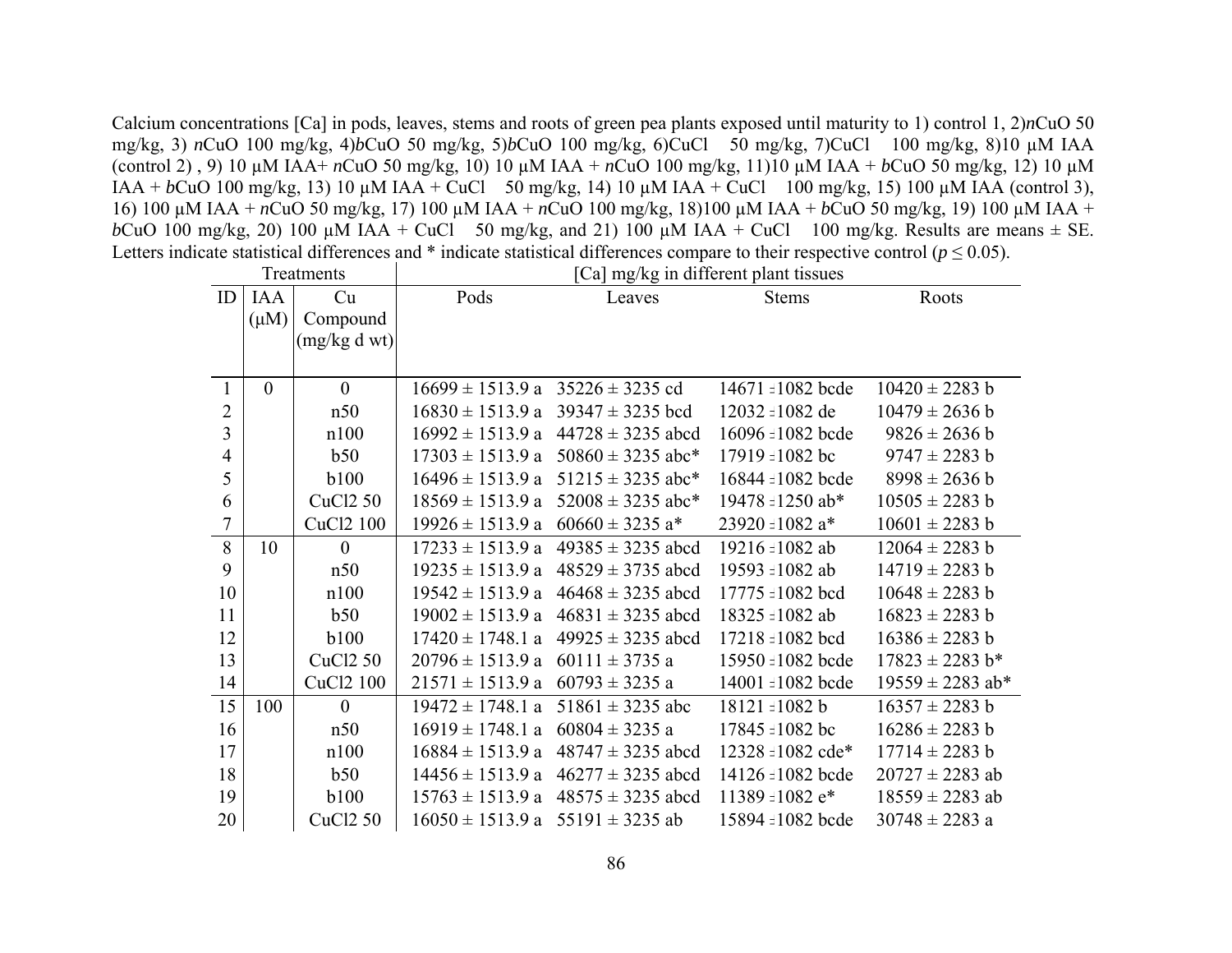21 CuCl2 100 17159 ± 1748.1 a  $33013 \pm 3235$  d\*  $16040 = 1082$  bcde  $18854 \pm 2283$  ab ± represent standard error.

Table S 13

Magnesium concentrations [Mg] in pods, leaves, stems and roots of green pea plants exposed until maturity to 1) control 1, 2)*n*CuO 50 mg/kg, 3) *n*CuO 100 mg/kg, 4)*b*CuO 50 mg/kg, 5)*b*CuO 100 mg/kg, 6)CuCl 50 mg/kg, 7)CuCl 100 mg/kg, 8)10 µM IAA (control 2) , 9) 10 µM IAA+ *n*CuO 50 mg/kg, 10) 10 µM IAA + *n*CuO 100 mg/kg, 11)10 µM IAA + *b*CuO 50 mg/kg, 12) 10 µM IAA + *b*CuO 100 mg/kg, 13) 10 µM IAA + CuCl 50 mg/kg, 14) 10 µM IAA + CuCl 100 mg/kg, 15) 100 µM IAA (control 3), 16) 100 µM IAA + *n*CuO 50 mg/kg, 17) 100 µM IAA + *n*CuO 100 mg/kg, 18)100 µM IAA + *b*CuO 50 mg/kg, 19) 100  $\mu$ M IAA + *b*CuO 100 mg/kg, 20) 100  $\mu$ M IAA + CuCl 50 mg/kg, and 21) 100  $\mu$ M IAA + CuCl 100 mg/kg. Results are means  $\pm$  SE. Letters indicate statistical differences and \* indicate statistical differences compare to their respective control ( $p \le 0.05$ ).

| Treatments     |            |                       | [Mg] mg/kg in different plant tissues |                     |                    |                   |  |
|----------------|------------|-----------------------|---------------------------------------|---------------------|--------------------|-------------------|--|
| ID             | <b>IAA</b> | Cu                    | Pods                                  | Leaves              | <b>Stems</b>       | Roots             |  |
|                | $(\mu M)$  | Compound              |                                       |                     |                    |                   |  |
|                |            | (mg/kg dwt)           |                                       |                     |                    |                   |  |
|                |            |                       |                                       |                     |                    |                   |  |
| 1              | $\theta$   | $\theta$              | $3488 \pm 281$ cd                     | $4506 \pm 380$ c    | $5275 \pm 371$ abc | $7322 \pm 1070$ a |  |
| $\overline{2}$ |            | n50                   | $3795 \pm 281$ abcd                   | $5185 \pm 329$ bc   | $4395 \pm 371$ bc  | $6032 \pm 1070$ a |  |
| 3              |            | n100                  | $3682 \pm 281$ bcd                    | $5690 \pm 329$ abc  | $6104 \pm 371$ ab  | $7390 \pm 1070$ a |  |
| $\overline{4}$ |            | b50                   | $3782 \pm 281$ abcd                   | $6041 \pm 329$ abc* | $6161 \pm 371$ ab  | $6163 \pm 1070$ a |  |
| 5              |            | <b>b</b> 100          | $3926 \pm 281$ abcd                   | $6125 \pm 329$ abc* | $6117 \pm 371$ ab  | $6861 \pm 1070$ a |  |
| 6              |            | <b>CuCl2 50</b>       | $4086 \pm 281$ abcd                   | $6236 \pm 329$ abc* | $5593 \pm 371$ abc | $7552 \pm 1070$ a |  |
| 7              |            | CuCl <sub>2</sub> 100 | $4240 \pm 281$ abcd                   | $6830 \pm 329$ ab*  | $6260 \pm 371$ ab  | $9053 \pm 1070$ a |  |
| 8              | 10         | $\theta$              | $4819 \pm 281$ abc                    | $5922 \pm 329$ abc  | $6307 \pm 371$ ab  | $5733 \pm 1070$ a |  |
| 9              |            | n50                   | $4834 \pm 281$ abc                    | 5948 $\pm$ 329 abc  | 5594 $\pm$ 371 abc | $6098 \pm 1070$ a |  |
| 10             |            | n100                  | $4540 \pm 281$ abcd                   | $4966 \pm 329$ c    | $6027 \pm 371$ ab  | $8753 \pm 1070$ a |  |
| 11             |            | b50                   | $4563 \pm 281$ abcd                   | $5368 \pm 329$ abc  | $5745 \pm 371$ ab  | $6157 \pm 1070$ a |  |
| 12             |            | <b>b</b> 100          | $4393 \pm 324$ abcd                   | $5709 \pm 329$ abc  | $5722 \pm 371$ abc | $8468 \pm 1070$ a |  |
| 13             |            | <b>CuCl2 50</b>       | $5217 \pm 281$ a                      | $5709 \pm 329$ abc  | 5304 $\pm$ 429 abc | $6573 \pm 1070$ a |  |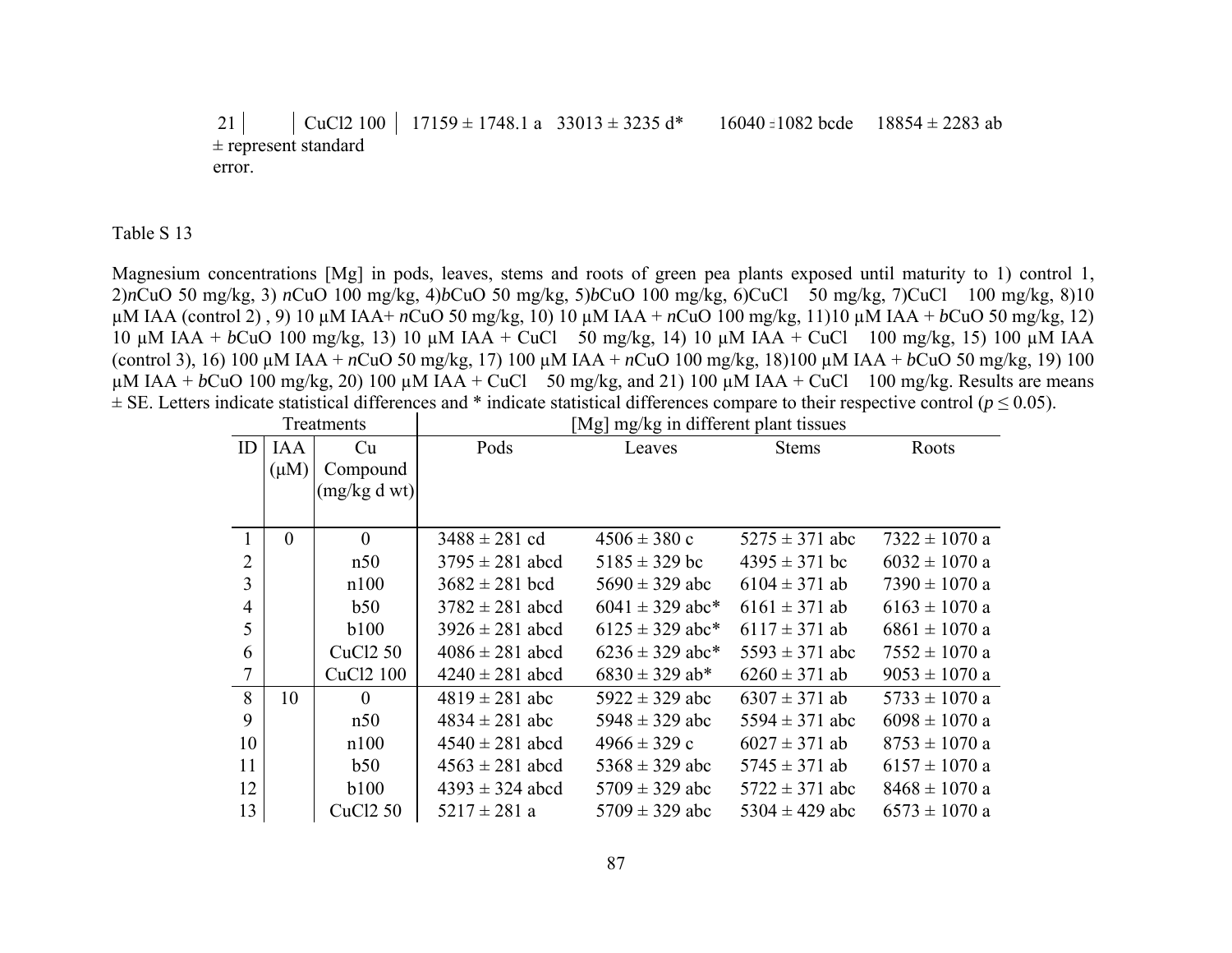| 14              |                          | CuC <sub>12</sub> 100 | $5181 \pm 281$ ab   | $6081 \pm 329$ abc            | $4636 \pm 371$ abc            | $6120 \pm 1070$ a |  |  |  |
|-----------------|--------------------------|-----------------------|---------------------|-------------------------------|-------------------------------|-------------------|--|--|--|
| 15              | 100                      | $\theta$              | $3875 \pm 281$ abcd | 5684 $\pm$ 329 abc            | $5823 \pm 371$ ab             | $6438 \pm 1070$ a |  |  |  |
| 16              |                          | n50                   | $3490 \pm 324$ cd   | $7095 \pm 329$ a <sup>*</sup> | $6572 \pm 371$ a              | $8790 \pm 1070$ a |  |  |  |
| 17 <sup>1</sup> |                          | n100                  | $3940 \pm 281$ abcd | $5460 \pm 329$ abc            | $3757 \pm 371$ c <sup>*</sup> | $7484 \pm 1070$ a |  |  |  |
| 18              |                          | b50                   | $3420 \pm 281$ cd   | $5031 \pm 329$ c              | $4768 \pm 371$ abc            | $7780 \pm 1070$ a |  |  |  |
| 19              |                          | b100                  | $3807 \pm 281$ abcd | $5567 \pm 329$ abc            | $3767 \pm 371$ c <sup>*</sup> | $6239 \pm 1070$ a |  |  |  |
| 20              |                          | CuC <sub>12</sub> 50  | $3499 \pm 281$ cd   | $6007 \pm 329$ abc            | $5419 \pm 371$ abc            | $9374 \pm 1070$ a |  |  |  |
| 21              |                          | CuCl <sub>2</sub> 100 | $3268 \pm 324$ d    | $4595 \pm 329$ c              | $4722 \pm 371$ abc            | $7140 \pm 1070$ a |  |  |  |
|                 | $\pm$ roprosont standard |                       |                     |                               |                               |                   |  |  |  |

 $\pm$  represent standard

error.

#### Table S 14

Sulfur concentrations [S] in pods, leaves, stems and roots of green pea plants exposed until maturity to 1) control 1, 2)*n*CuO 50 mg/kg, 3) *n*CuO 100 mg/kg, 4)*b*CuO 50 mg/kg, 5)*b*CuO 100 mg/kg, 6)CuCl 50 mg/kg, 7)CuCl 100 mg/kg, 8)10 µM IAA (control 2) , 9) 10 µM IAA+ *n*CuO 50 mg/kg, 10) 10 µM IAA + *n*CuO 100 mg/kg, 11)10 µM IAA + *b*CuO 50 mg/kg, 12) 10 µM IAA + *b*CuO 100 mg/kg, 13) 10 µM IAA + CuCl 50 mg/kg, 14) 10 µM IAA + CuCl 100 mg/kg, 15) 100 µM IAA (control 3), 16) 100 µM IAA + *n*CuO 50 mg/kg, 17) 100 µM IAA + *n*CuO 100 mg/kg, 18)100 µM IAA + *b*CuO 50 mg/kg, 19) 100 µM IAA + *b*CuO 100 mg/kg, 20) 100  $\mu$ M IAA + CuCl 50 mg/kg, and 21) 100  $\mu$ M IAA + CuCl 100 mg/kg. Results are means  $\pm$  SE. Letters indicate statistical differences and \* indicate statistical differences compare to their respective control ( $p \le 0.05$ ).

| Treatments |            |                 | [S] mg/kg in different plant tissues |                      |                       |                     |  |  |
|------------|------------|-----------------|--------------------------------------|----------------------|-----------------------|---------------------|--|--|
| ID         | <b>IAA</b> | Cu              | Pods                                 | Leaves               | <b>Stems</b>          | Roots               |  |  |
|            | $(\mu M)$  | Compound        |                                      |                      |                       |                     |  |  |
|            |            | (mg/kg dwt)     |                                      |                      |                       |                     |  |  |
|            |            |                 |                                      |                      |                       |                     |  |  |
|            | $\Omega$   | $\theta$        | $346 \pm 436.9 b$                    | $2623 \pm 747.9$ d   | $3676 \pm 596.2$ de   | $5565 \pm 638.2 b$  |  |  |
| 2          |            | n50             | $999 \pm 436.9$ ab                   | $3593 \pm 747.9$ cd  | $3085 \pm 596.2$ e    | $5983 \pm 638.2 b$  |  |  |
|            |            | n100            | $238 \pm 436.9 b$                    | $4379 \pm 747.9$ bcd | $4518 \pm 596.2$ bcde | $6061 \pm 737.0$ b  |  |  |
| 4          |            | b50             | $1355 \pm 436.9$ ab                  | $4158 \pm 747.9$ cd  | $4125 \pm 688.4$ cde  | $6432 \pm 737.0$ ab |  |  |
| 5          |            | b100            | $781 \pm 436.9$ ab                   | $4029 \pm 747.9$ cd  | $4569 \pm 596.2$ bcde | $5532 \pm 638.2 b$  |  |  |
| 6          |            | <b>CuCl2 50</b> | $1015 \pm 436.9$ ab                  | $8328 \pm 747.9$ ab* | $7059 \pm 596.2$ abc* | $6704 \pm 638.2$ ab |  |  |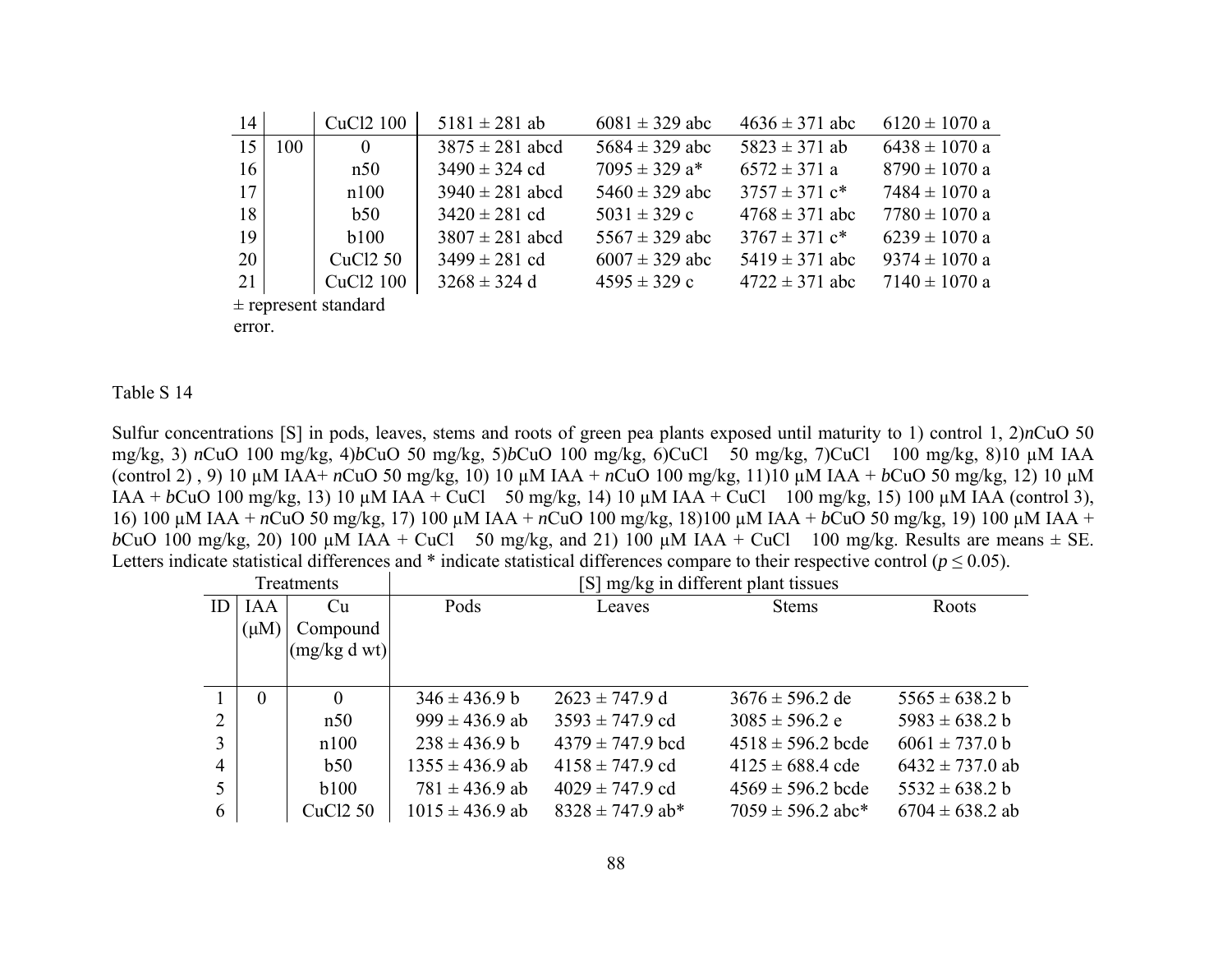|    |                        | CuC <sub>12</sub> 100 | $1445 \pm 436.9$ ab | $9554 \pm 747.9$ a*   | $7998 \pm 596.2$ a*    | $6270 \pm 638.2 b$  |  |
|----|------------------------|-----------------------|---------------------|-----------------------|------------------------|---------------------|--|
| 8  | 10                     | $\theta$              | $1625 \pm 436.9$ ab | $7314 \pm 747.9$ abc  | $6659 \pm 596.2$ abcd  | $7101 \pm 638.2$ ab |  |
| 9  |                        | n50                   | $923 \pm 436.9$ ab  | $6724 \pm 747.9$ abc  | $7405 \pm 596.2$ ab    | $7417 \pm 638.2$ ab |  |
| 10 |                        | n100                  | $1795 \pm 436.9$ ab | $4830 \pm 747.9$ bcd  | $5593 \pm 596.2$ abcde | $6191 \pm 638.2 b$  |  |
| 11 |                        | b50                   | $2417 \pm 436.9$ ab | $4142 \pm 863.6$ cd   | $5448 \pm 596.2$ abcde | $6462 \pm 638.2$ ab |  |
| 12 |                        | b100                  | $1416 \pm 504.5$ ab | $5869 \pm 747.9$ abcd | $6024 \pm 596.2$ abcde | $7812 \pm 638.2$ ab |  |
| 13 |                        | CuC <sub>12</sub> 50  | $2900 \pm 436.9 a$  | $6252 \pm 747.9$ abcd | $4048 \pm 596.2$ cde   | $7184 \pm 638.2$ ab |  |
| 14 |                        | CuC <sub>12</sub> 100 | $2267 \pm 436.9$ ab | $5950 \pm 747.9$ abcd | $4057 \pm 596.2$ cde   | $6367 \pm 638.2$ ab |  |
| 15 | 100                    | $\theta$              | $657 \pm 436.9$ ab  | $5506 \pm 747.9$ bcd  | $5101 \pm 596.2$ abcde | $7381 \pm 638.2$ ab |  |
| 16 |                        | n50                   | $800 \pm 504.5$ ab  | $6564 \pm 747.9$ abcd | $5293 \pm 596.2$ abcde | $6539 \pm 638.2$ ab |  |
| 17 |                        | n100                  | $1586 \pm 436.9$ ab | $5202 \pm 863.6$ bcd  | $3337 \pm 596.2$ e     | $7412 \pm 638.2$ ab |  |
| 18 |                        | b50                   | $1758 \pm 436.9$ ab | $4891 \pm 747.9$ bcd  | $4275 \pm 596.2$ bcde  | $8444 \pm 638.2$ ab |  |
| 19 |                        | b100                  | $441 \pm 504.5$ b   | $6840 \pm 747.9$ abc  | $4937 \pm 596.2$ bcde  | $9780 \pm 638.2$ a  |  |
| 20 |                        | CuC <sub>12</sub> 50  | $1528 \pm 436.9$ ab | $6077 \pm 747.9$ abcd | $4601 \pm 596.2$ abcde | $8643 \pm 638.2$ ab |  |
| 21 |                        | CuCl <sub>2</sub> 100 | $1057 \pm 504.5$ ab | $3993 \pm 747.9$ cd   | $3919 \pm 596.2$ cde   | $6328 \pm 737.0 b$  |  |
|    | $+$ represent standard |                       |                     |                       |                        |                     |  |

 $\pm$  represent standard

error.

### Table S<sub>15</sub>

Aluminum concentrations [Al] in pods, leaves, stems and roots of green pea plants exposed until maturity to 1) control 1,  $2)nCuO$ 50 mg/kg, 3) nCuO 100 mg/kg, 4)bCuO 50 mg/kg, 5)bCuO 100 mg/kg, 6)CuCl 50 mg/kg, 7)CuCl 100 mg/kg, 8)10 μM IAA (control 2), 9) 10  $\mu$ M IAA+ nCuO 50 mg/kg, 10) 10  $\mu$ M IAA + nCuO 100 mg/kg, 11)10  $\mu$ M IAA + bCuO 50 mg/kg, 12) 10  $\mu$ M IAA + bCuO 100 mg/kg, 13) 10 μM IAA + CuCl 50 mg/kg, 14) 10 μM IAA + CuCl 100 mg/kg, 15) 100 μM IAA (control 3), 16) 100 μM IAA + nCuO 50 mg/kg, 17) 100 μM IAA + nCuO 100 mg/kg, 18)100 μM IAA + bCuO 50 mg/kg, 19) 100 μM IAA + bCuO 100 mg/kg, 20) 100  $\mu$ M IAA + CuCl 50 mg/kg, and 21) 100  $\mu$ M IAA + CuCl 100 mg/kg. Results are means  $\pm$  SE. Letters indicate statistical differences and \* indicate statistical differences compare to their respective control ( $p \le 0.05$ ).

| Treatments | [Al] mg/kg in different plant tissues |
|------------|---------------------------------------|
|            |                                       |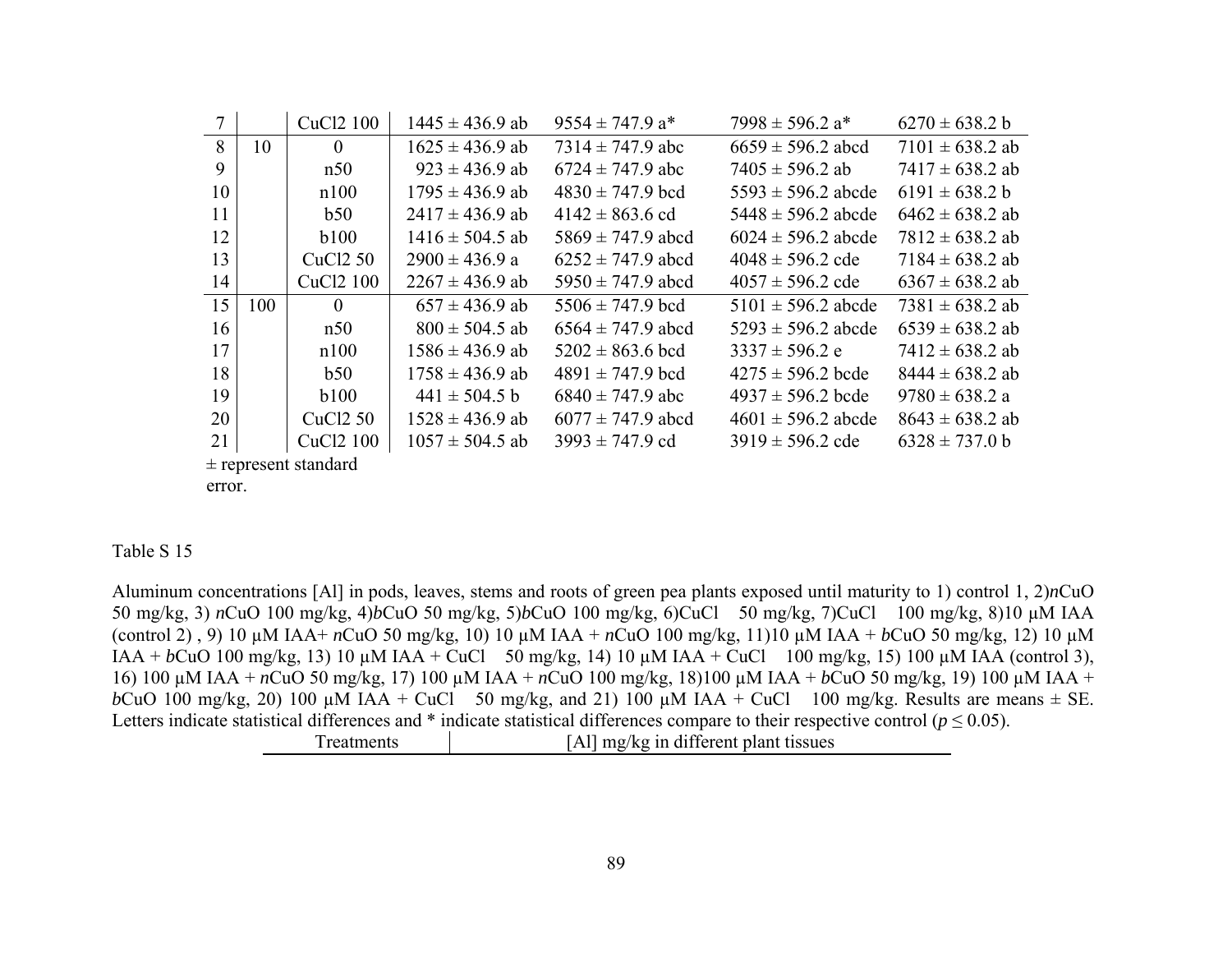| ID               | <b>IAA</b><br>$(\mu M)$ | Cu<br>Compound<br>(mg/kg dwt) | Pods             | Leaves             | <b>Stems</b>      | Roots              |
|------------------|-------------------------|-------------------------------|------------------|--------------------|-------------------|--------------------|
| $\mathbf{1}$     | $\overline{0}$          | $\overline{0}$                | $5.5 \pm 1.9 a$  | $57.9 \pm 11.4$ ab | $33.1 \pm 8.2 b$  | $1203.8 \pm 176$ a |
| $\overline{2}$   |                         | n50                           | $5.1 \pm 1.9 a$  | $62.5 \pm 11.4$ ab | $33.3 \pm 7.1 b$  | $1395.5 \pm 176$ a |
| $\overline{3}$   |                         | n100                          | $6.1 \pm 1.9 a$  | $62.2 \pm 11.4$ ab | $42.1 \pm 7.1$ ab | $1379.8 \pm 176$ a |
| $\overline{4}$   |                         | b50                           | $5.1 \pm 1.9 a$  | $63.3 \pm 11.4$ ab | $51.2 \pm 7.1$ ab | $1267.0 \pm 176$ a |
| 5                |                         | <b>b</b> 100                  | $3.8 \pm 1.9 a$  | $60.6 \pm 11.4$ ab | $47.8 \pm 7.1$ ab | $1600.7 \pm 176$ a |
| 6                |                         | <b>CuCl2 50</b>               | $4.8 \pm 1.9 a$  | $36.7 \pm 11.4 b$  | $49.4 \pm 7.1$ ab | $1203.4 \pm 176$ a |
| $\boldsymbol{7}$ |                         | CuCl2 100                     | $4.5 \pm 1.9 a$  | $56.6 \pm 11.4$ ab | $52.3 \pm 7.1$ ab | $1075.9 \pm 176$ a |
| 8                | 10                      | $\boldsymbol{0}$              | $5.9 \pm 1.9 a$  | $62.8 \pm 11.4$ ab | $62.9 \pm 7.1$ ab | $1217.8 \pm 176$ a |
| 9                |                         | n50                           | $5.4 \pm 2.2 a$  | $45.2 \pm 11.4$ ab | $53.3 \pm 7.1$ ab | $1274.9 \pm 176$ a |
| 10               |                         | n100                          | $6.2 \pm 1.9 a$  | $50.3 \pm 11.4$ ab | $47.1 \pm 7.1$ ab | $873.7 \pm 176$ a  |
| 11               |                         | b50                           | $11.3 \pm 1.9 a$ | $45.7 \pm 11.4$ ab | $57.8 \pm 7.1$ ab | $1054.2 \pm 176$ a |
| 12               |                         | <b>b100</b>                   | $8.2 \pm 2.2 a$  | $49.9 \pm 11.4$ ab | $42.9 \pm 7.1$ ab | $1417.2 \pm 176$ a |
| 13               |                         | <b>CuCl2 50</b>               | $5.2 \pm 1.9 a$  | $33.1 \pm 11.4 b$  | $51.9 \pm 7.1$ ab | $1202.0 \pm 176$ a |
| 14               |                         | CuCl2 100                     | $4.8 \pm 1.9 a$  | $100.4 \pm 11.4 a$ | $41.8 \pm 7.1$ ab | $1221.1 \pm 176$ a |
| 15               | 100                     | $\overline{0}$                | $3.7 \pm 1.9 a$  | $43.6 \pm 11.4$ ab | $60.0 \pm 7.1$ ab | $1015.2 \pm 176$ a |
| 16               |                         | n50                           | $13.3 \pm 2.2 a$ | $51.2 \pm 11.4$ ab | $74.1 \pm 7.1 a$  | $997.0 \pm 176$ a  |
| 17               |                         | n100                          | $4.9 \pm 1.9 a$  | $49.5 \pm 11.4$ ab | $37.2 \pm 7.1$ ab | $1161.8 \pm 176$ a |
| 18               |                         | b50                           | $5.9 \pm 1.9 a$  | $39.4 \pm 11.4 b$  | $55.7 \pm 7.1$ ab | $1194.4 \pm 176$ a |
| 19               |                         | <b>b100</b>                   | $4.9 \pm 1.9 a$  | $56.1 \pm 11.4$ ab | $39.9 \pm 7.1$ ab | $1490.9 \pm 176$ a |
| 20               |                         | CuCl2 50                      | $4.8 \pm 1.9 a$  | $32.0 \pm 11.4 b$  | $52.9 \pm 7.1$ ab | $1200.8 \pm 176$ a |
| 21               |                         | CuCl <sub>2</sub> 100         | $4.8 \pm 2.2 a$  | $30.0 \pm 13.2 b$  | $33.6 \pm 7.1 b$  | $1066.3 \pm 176$ a |

**Table S 16** Effects on seed germination From plants that were grown in soil amended in Cu compound (nCuO, bCuO, and CuCl<sub>2</sub>) at different concentrations (50 and 100 mg/kg of soil) and enhanced with IAA (0, 10, and 100  $\mu$ M). Results are means  $\pm$ SE. Letters indicate statistical differences ( $p \leq 0.05$ ).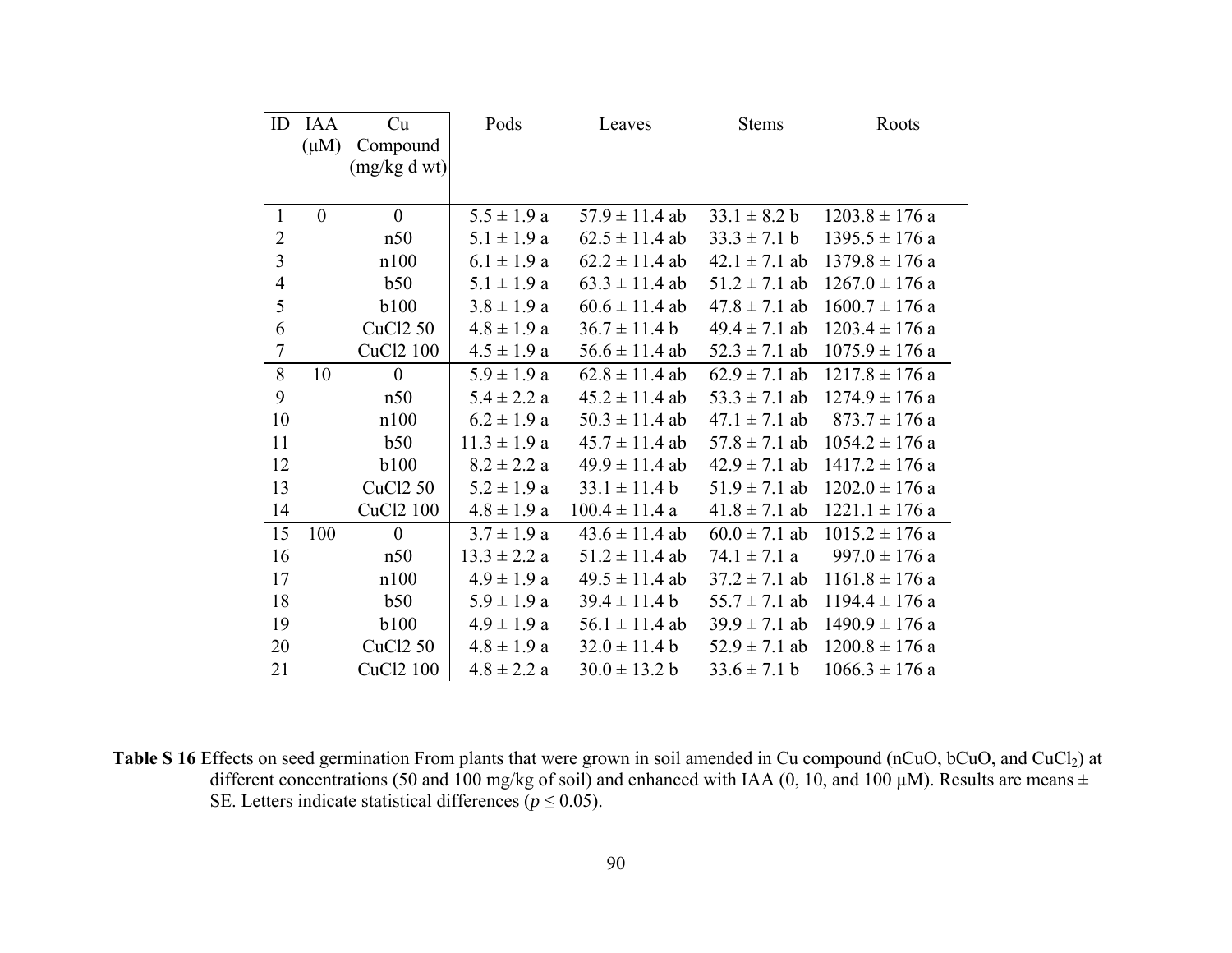| ID                      | <b>IAA</b>       | Cu              | germination      |
|-------------------------|------------------|-----------------|------------------|
|                         | $(\mu M)$        | Compound        |                  |
|                         |                  | (mg/kg dwt)     |                  |
| $\mathbf{1}$            | $\boldsymbol{0}$ | 0               | $3.8 \pm 0.74$ a |
| $\overline{c}$          |                  | n50             | $5.5 \pm 0.74$ a |
| $\overline{\mathbf{3}}$ |                  | n100            | $4.3 \pm 0.74$ a |
| $\overline{4}$          |                  | b50             | $4.0 \pm 0.74$ a |
| 5                       |                  | <b>b</b> 100    | $4.5 \pm 0.74$ a |
| 6                       |                  | <b>CuCl2 50</b> | $3.8 \pm 0.74$ a |
| $\sqrt{ }$              |                  | CuCl2 100       | $5.5 \pm 0.74$ a |
| $\,$ $\,$               | 10               | $\overline{0}$  | $5.8 \pm 0.74$ a |
| 9                       |                  | n50             | $5.3 \pm 0.74$ a |
| 10                      |                  | n100            | $6.5 \pm 0.74$ a |
| 11                      |                  | b50             | $5.5 \pm 0.74$ a |
| 12                      |                  | <b>b</b> 100    | $4.5 \pm 0.74$ a |
| 13                      |                  | <b>CuCl2 50</b> | $4.8 \pm 0.74$ a |
| 14                      |                  | CuCl2 100       | $6.0 \pm 0.74$ a |
| 15                      | 100              | $\overline{0}$  | $5.3 \pm 0.74$ a |
| 16                      |                  | n50             | $4.3 \pm 0.74$ a |
| 17                      |                  | n100            | $5.5 \pm 0.74$ a |
| 18                      |                  | b50             | $4.8 \pm 0.74$ a |
| 19                      |                  | <b>b</b> 100    | $4.5 \pm 0.74$ a |
| 20                      |                  | <b>CuCl2 50</b> | $3.8 \pm 0.74$ a |
| 21                      |                  | CuCl2 100       | $4.3 \pm 0.74$ a |

± represent standard error.